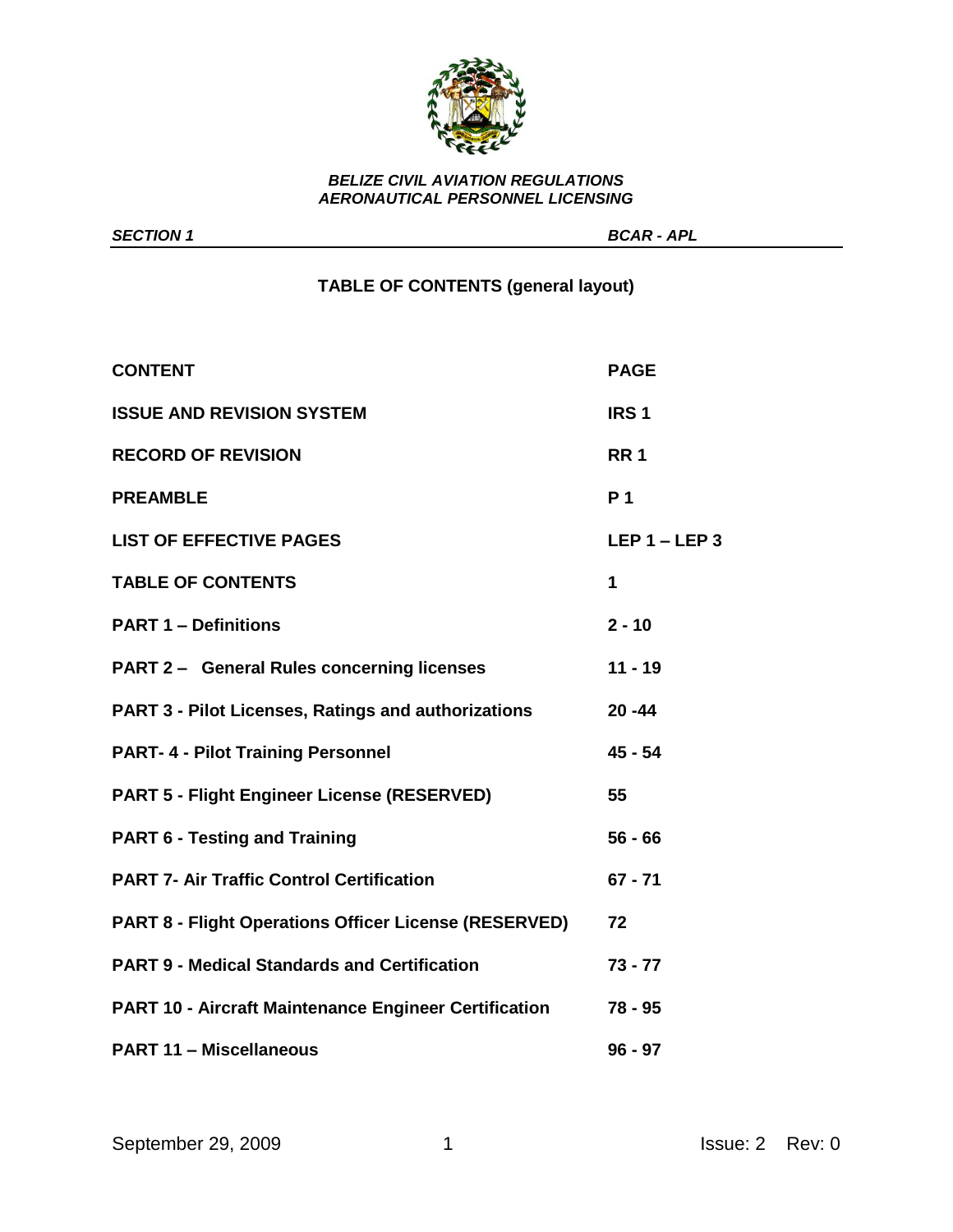

*SECTION 1 BCAR - APL* 

# **PART I DEFINITIONS**

**1.** These Regulations may be cited as the Belize Civil Aviation Regulations Aeronautical Personnel Licensing (BCAR APL).

# **1.1 Definitions**

When the following terms are used in the BCAR-APL, they have the following meanings:

**Accredited medical conclusion**: The conclusion reached by one or more medical experts acceptable to the Director for the purposes of the case concerned, in consultation with flight operations or other experts as necessary.

**AMC:** Acceptable Means of Compliance, a compiled list of procedures that establishes the way that persons or persons involved on aircraft operations must comply with the said regulation or set of regulations.

## **Aeronautical experience**:

Pilot time obtained in an aircraft, approved flight simulator or approved flight training device for meeting the training and flight time requirements of these Regulations.

**Aeronautical knowledge test:** A test on the aeronautical knowledge areas required for an airman license or rating that can be administered in written form or by a computer.

**Aeroplane**: A power-driven heavier-thanair aircraft, deriving its lift in flight chiefly from aerodynamic reactions on surfaces which remain fixed under given conditions of flight.

**Aircraft**: Any machine that can derive support in the atmosphere from the reactions of the air other than the reactions of the air against the earth"s surface.

**Aircraft avionics**: Any electronic device including its electrical part -- for use in an aircraft, including radio, automatic flight control and instrument systems.

**Aircraft – category**: The classification of aircraft according to specified basic characteristics such as aeroplane, glider, airship, helicopter or free balloon.

**Aircraft component**: Any component part of an aircraft up to and including a complete power plant and any operational or emergency equipment.

**Aircraft maintenance program:** A maintenance programme approved by the Director.

**Aircraft - type of:** All aircraft of the same basic design including all modifications thereto except those modifications which result in a change in handling or flight characteristics.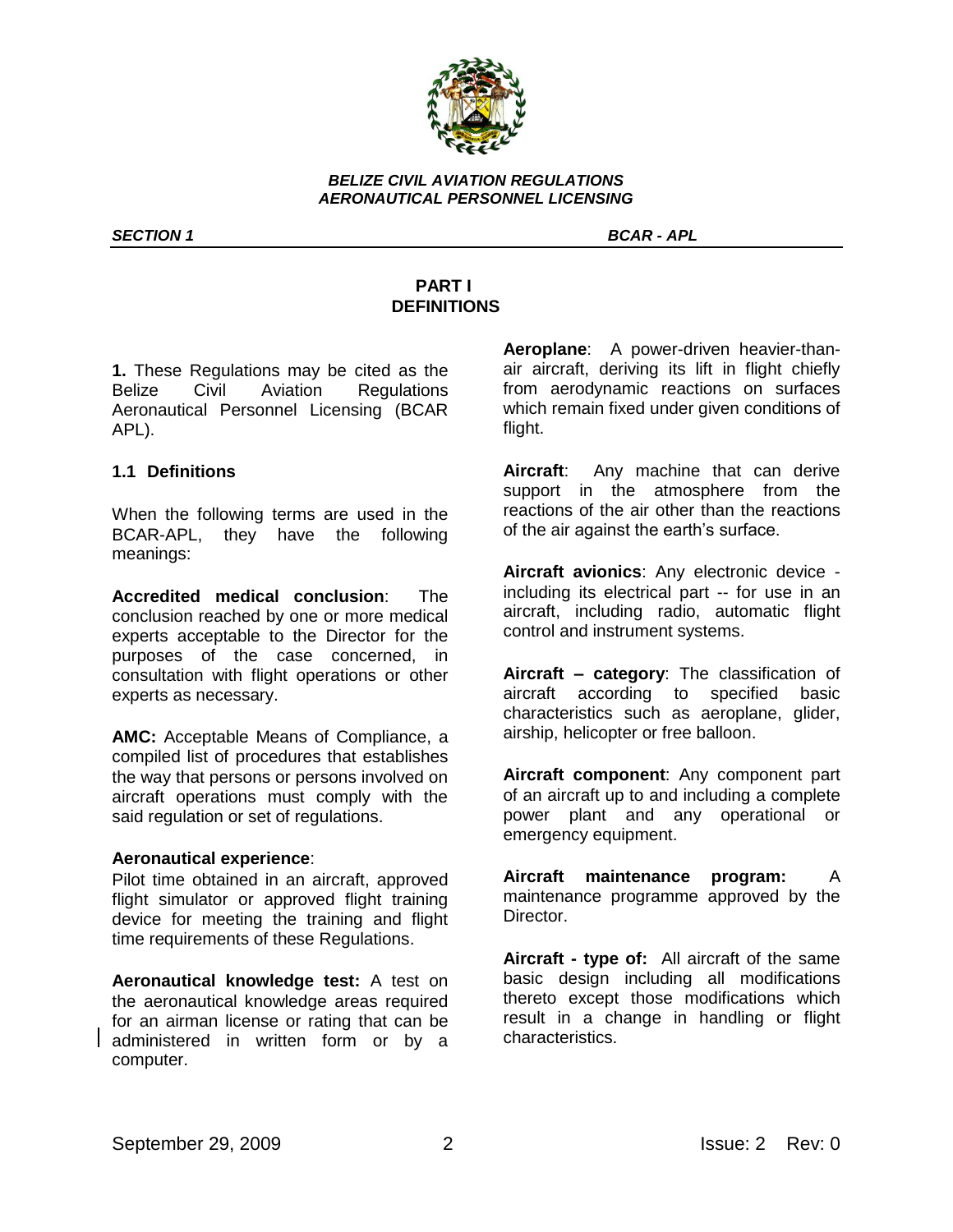

**Airframe**: The fuselage, booms, nacelles, cowlings, fairings, airfoil surfaces, including rotors but excluding propellers and rotating airfoils of a powerplant, landing gear of an aircraft and their accessories and controls.

**Aircraft maintenance engineer:** A person approved by the Director to perform defined maintenance upon aeronautical products and includes persons similarly qualified by other Contracting States and referred to as "licensed mechanic", "certificated mechanic" or "certified mechanic", "aviation maintenance technician", "aircraft maintenance technician license holder" or by any other term which means an aircraft maintenance engineer.

**Airmanship:** The consistent use of good judgment and well- developed knowledge, skills and attitudes to accomplish flight objectives.

**Airman License**: Either a pilot license, flight engineer license, an air traffic control license, aircraft maintenance license issued in accordance with these Regulations.

**Air operator:** A person who undertakes to engage in domestic commercial air transport or international commercial air transport, whether directly or indirectly or by a lease or any other arrangement.

**Air transport service**: A service for the carriage by air of passengers, cargo or mail.

**Air traffic control**: A service that promotes the safe, orderly, and expeditious flow of air traffic at airports and during the approach, departure and en route environments.

*SECTION 1 BCAR - APL* 

**Air traffic control facility**: An area control centre, approach control unit and an airport control tower.

**Approved training:** Training conducted under special curricula and supervision approved by a Contracting State that, in the case of flight crew members, is conducted within an approved training organization.

**Approved training organization:** An organization approved by a Contracting State in accordance with the requirements of Annex 1 to perform flight crew training and operating under the supervision of that State.

## **Approved flight training device:**

A flight training device that has:

(a) A cockpit that accurately replicates a specific make, model and type of aircraft cockpit; and

(b) Handling characteristics that accurately model the aircraft handling characteristics.

**Approved maintenance organization:** An organization approved by the Director or by a Civil Aviation Authority of another Contracting State to perform specific aircraft maintenance activities including the inspection, overhaul, maintenance, repair and modification and release to service of aircraft or aeronautical products.

**Aircraft certificated for single-pilot operation:** A type of aircraft which the State of Registry has determined, during the certification process, can be operated safely with a minimum crew of one pilot.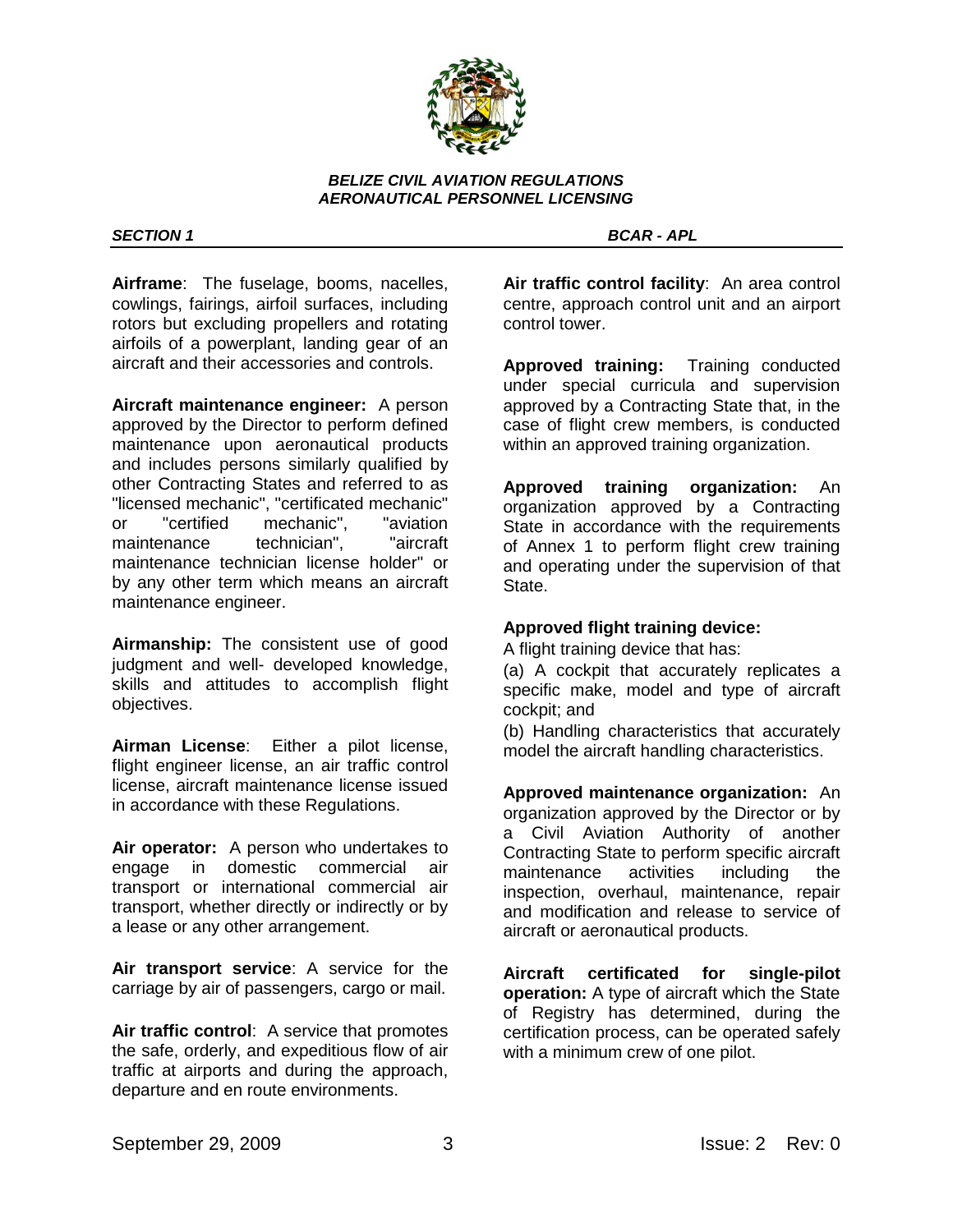

**Aircraft required to be operated with a co-pilot:** A type of aircraft that is required to be operated with a co-pilot, as specified in the flight manual or by the air operator certificate.

**ATS surveillance service:** A term used to indicate a service provided directly by means of an ATS surveillance system.

## **Approved Maintenance programme**:

A maintenance programme approved by the State of Registry.

**Approved training:** Training carried out under special curricula and supervision approved by the Director.

**Aviation document:** A license, permit, accreditation, certificate or other document issued by the Director to a person or in respect of an aeronautical product, airport facility or service.

**Balloon**: A non-power driven, lighter-thanair aircraft;

"Belizean registered aircraft" means a civil aircraft registered in Belize.

**Belizean air operator certificate**: An air operator certificate issued by the Director under the Civil Aviation Act.

**Certify as airworthy (to):** To certify that an aircraft or parts thereof comply with current airworthiness requirements after maintenance has been performed on the aircraft or parts thereof.

## *SECTION 1 BCAR - APL*

**Commercial air transport**: The transport by air of passengers, cargo or mail for remuneration or hire.

**Competency:** A combination of skills, knowledge and attitudes required to perform a task to the required standard.

**Competency element:** An action that constitutes a task that has a triggering event and a terminating event that clearly defines its limits, and an observable outcome.

**Competency unit:** A discrete function consisting of a number of competency elements.

**Complex aeroplane:** An aeroplane that has a retractable landing gear, flaps and a controllable pitch propeller.

**Co-pilot**: A licensed pilot serving in a piloting capacity other than as pilot-incommand, who is designated as co-pilot and who meets the requirements under these Regulations for such position.

**Core curriculum:** A set of courses approved by the Director for use by an approved aviation training organization and its satellite approved aviation training organizations consisting of training that is required for licensing or aircraft ratings, but does not include training for tasks and circumstances unique to a particular user.

**Course**: A programme of instruction to obtain:

(a) An airman license; and

(b) Rating, qualification or authorization.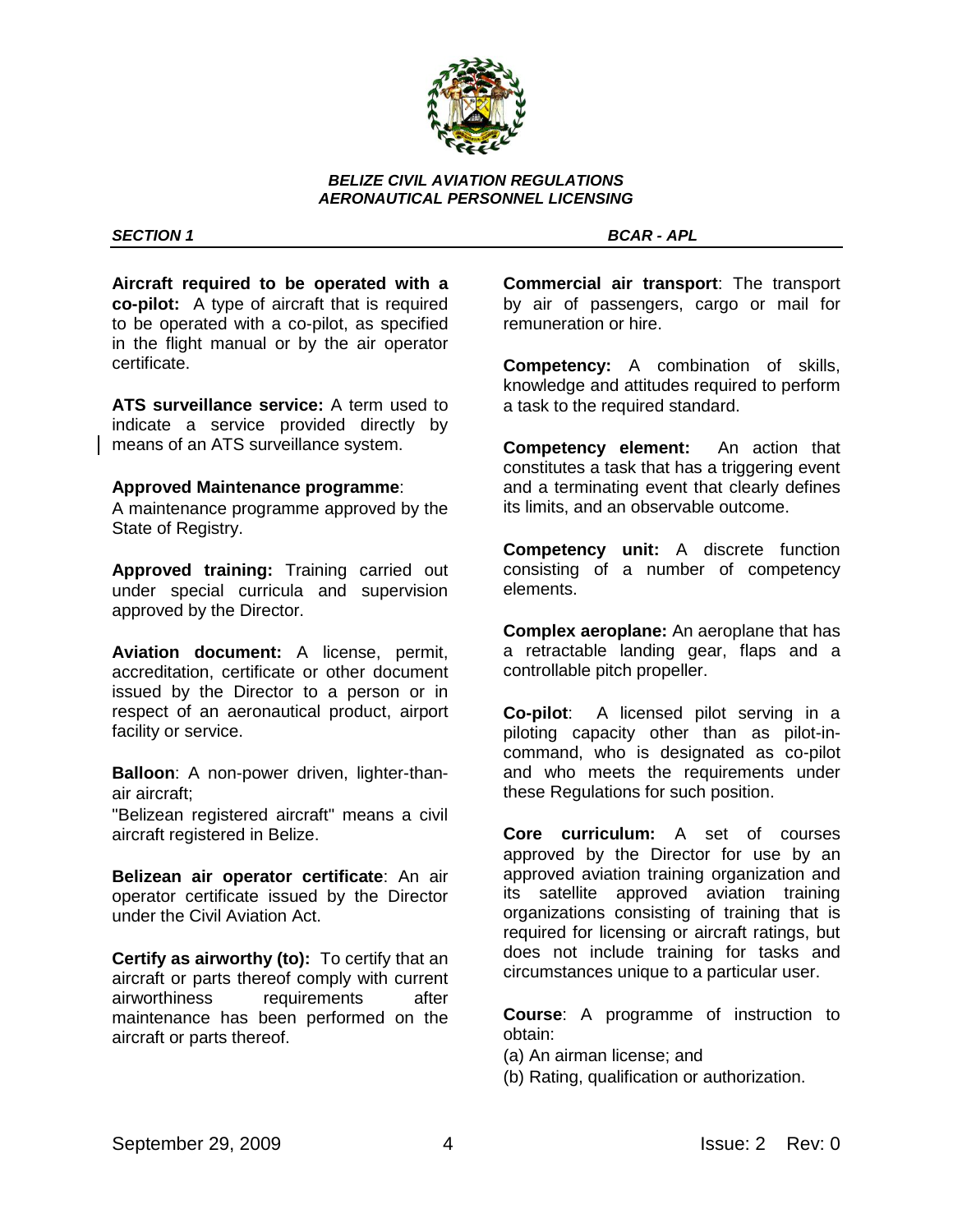

**Credit:** Recognition of alternative means or prior qualifications.

**Course ware**: Instructional material developed for each course or curriculum, including lesson plans, flight event descriptions, computer software programs, audio-visual programs, workbooks and handouts.

**Crew resource management**: A programme designed to improve the safety of flight operations by optimizing the safe, efficient and effective use of human resources, hardware and information through improved crew communications and coordination.

**Cross-country**: A flight between a point of departure and a point of arrival following a pre-planned route using standard navigation procedure.

**Currency**: A period of validity of a medical assessment required for an airman license.

**BDCA –** Belize Department of Civil Aviation.

**Dual instruction time**: Flight time during which a person is receiving flight instruction from a properly authorized pilot on board the aircraft.

**Error:** An action or inactivity by the flight crew that leads to deviations from organizational or flight crew intentions or expectations.

**Error management:** The process of detecting and responding to errors with countermeasures that reduce or eliminate

*SECTION 1 BCAR - APL* 

the consequences of errors and mitigate the probability of further errors or undesired aircraft states.

**Examiner**: A person designated by the Director to conduct aeronautical knowledge tests or other tests for which he is qualified.

**Flight crew member**: A licensed crew member charged with duties essential to the operation of an aircraft during flight time.

**Flight plan:** Specified information provided to air traffic services units through the Aeronautical Reporting office, relative to an intended flight or portion of a flight of an aircraft.

**Flight information centre**: A unit established to provide flight information service and alerting service.

**Flight information region**: Airspace of defined dimensions within which flight information service and alerting service are provided.

**Flight simulation training device**: Any one of the following three types of apparatus in which flight conditions are simulated on the ground:

(a) **A flight simulator**, which provides an accurate representation of the flight deck of a particular aircraft type to the extent that the mechanical, electrical, electronic, aircraft systems control functions, the normal environment of flight crew members, and the performance and flight characteristics of that type of aircraft are realistically simulated.

September 29, 2009 5 1ssue: 2 Rev: 0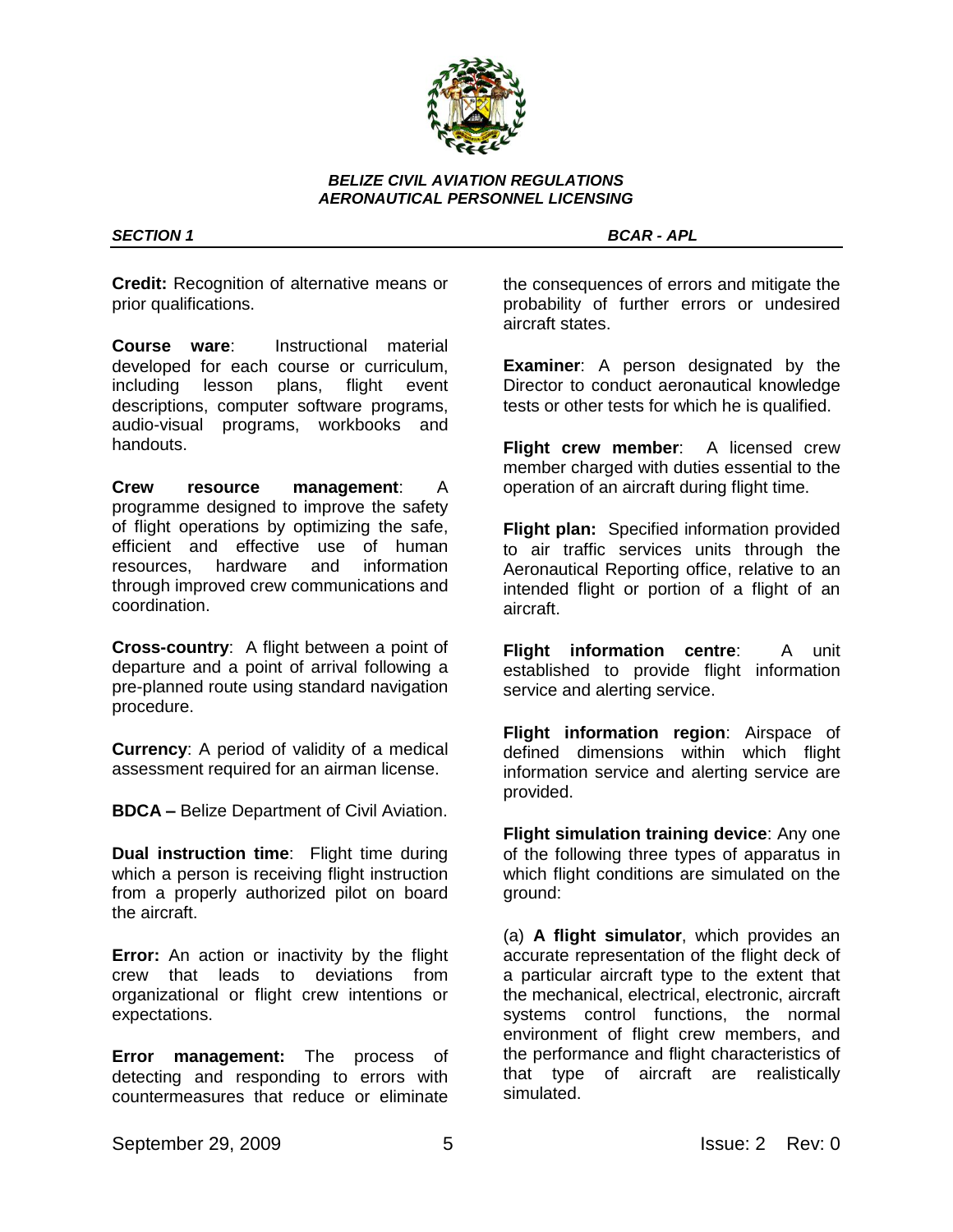

*SECTION 1 BCAR - APL* 

(b) **A flight procedures trainer**, which provides a realistic flight deck environment, and which simulates instrument responses, simple control functions of mechanical, electrical, electronic, aircraft systems, and the performance and flight characteristics of aircraft of a particular class.

(c) **A basic instrument flight trainer**, which is equipped with appropriate instruments, and which simulates the flight deck environment of an aircraft in flight in instrument flight conditions.

**Flight simulator**: A device that:

(a) is a full-size aircraft cockpit replica of a specific type, make, model and series of aircraft;

(b) includes the hardware and software necessary to represent the aircraft in ground and flight operations;

(c) uses a force cueing system that provides cues at least equivalent to those cues provided by a 3-degree freedom of motion system;

(d) uses a visual system that provides at least a 45-degree horizontal field of view and a 30-degree vertical field of view simultaneously for each pilot; and

(e) Has been approved or accepted by the Director.

**Flight test examiner**: A person designated by the Director to conduct an evaluation in an aircraft, flight simulator or a flight training device for a particular type of aircraft for an operator or aviation training organization.

**Flight time aeroplanes**: The total time from the moment an aircraft first moves for the purpose of taking off until the moment it comes to rest at the end of the flight.

**Glider:** A non-power-driven heavier-than-air aircraft, deriving its lift in flight chiefly from aerodynamic reactions on surfaces which remain fixed under given conditions of flight.

**Flight time (glider)**: The total time occupied in flight, whether being towed or not, from the moment the glider first moves for the purpose of taking off until the moment it come to rest at the end of the flight.

**Flight time (helicopters)**: The total time from the moment a helicopter first moves under its own power for the purpose of taking off until the rotors are next stopped.

**Flight training equipment**: An aircraft, flight simulator or a flight training device.

**Gyroplane**: A heavier-than-air aircraft supported in flight reactions of the air on one or more rotors which rotate freely substantially vertical axis.

**High performance aeroplane:** An aeroplane with an engine more than 200 horse power.

**Helicopter:** A heavier-than-air aircraft supported in flight chiefly by the reactions of the air on one or more power-driven rotors substantially vertical axis.

**Human performance**: Human capabilities and limitations which have an impact on the safety and efficiency of aeronautical operations.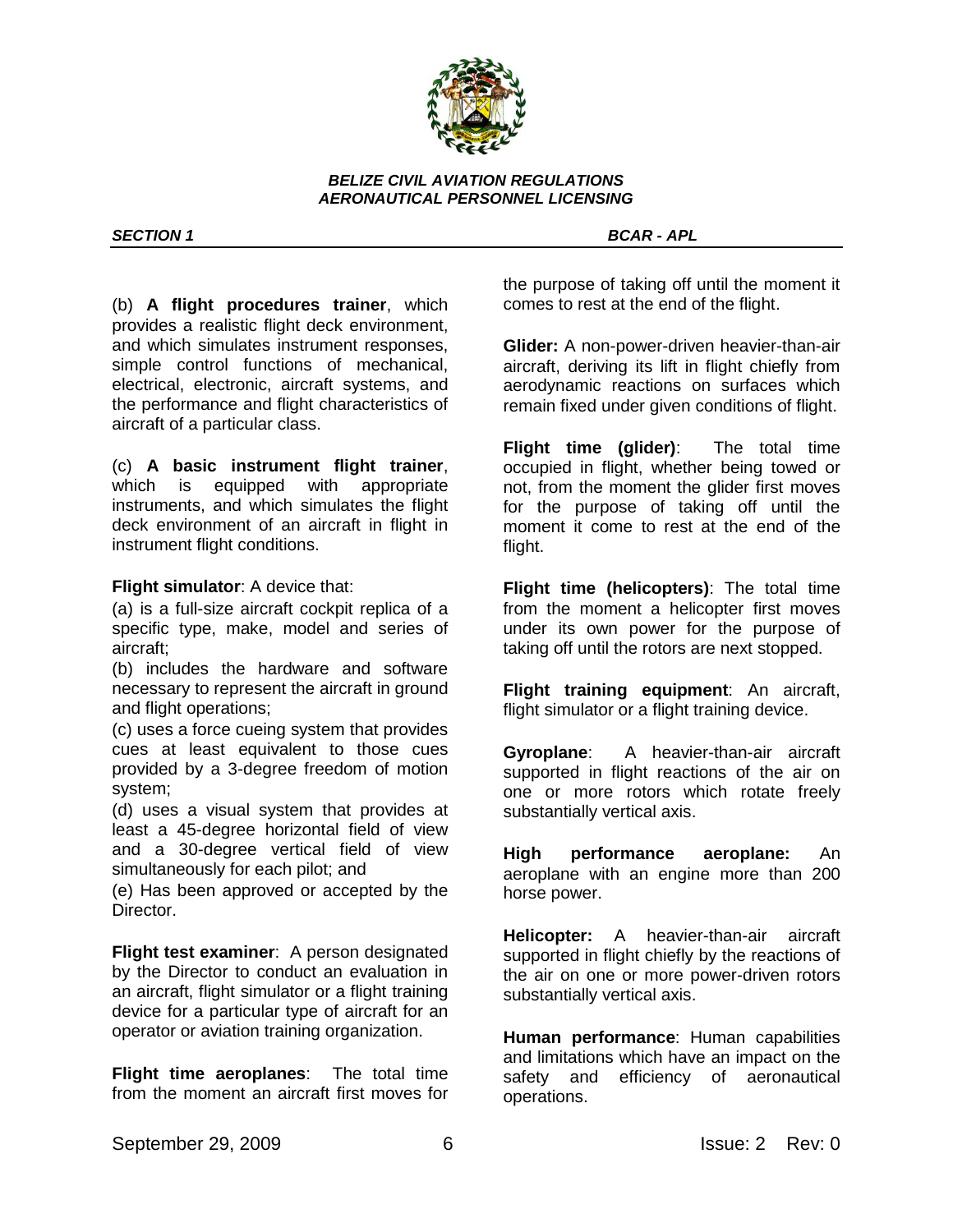

*SECTION 1 BCAR - APL* 

**Inspection:** The examination of an aircraft or aeronautical product to establish compliance with a standard approved by the Director.

**Inspector:** A person designated by the Director under **BCAR-APL 2.1.4** to conduct an inspection, aeronautical knowledge test, skill test and proficiency check, as applicable, for an airman license and ratings.

**Instrument approach**: Procedure for approach prescribed by the Civil Aviation Authority having jurisdiction over an airport.

**Instrument flight time:** Time during which a pilot is piloting an aircraft solely by reference to instruments.

**Instrument ground time**: Time during which a pilot is practicing, on the ground, simulated instrument flight in a synthetic flight trainer approved by the Director.

**Instrument time**: Instrument flight time or instrument ground time.

**Instrument training**: Training that is received from an authorized instructor under actual or simulated instrument meteorological conditions.

**Licensing Unit of the BDCA:** The Authority designated by the BDCA as responsible for the licensing of personnel.

**Note.** In the provisions of this Belize Civil Aviation Regulation (**BCAR**), the Licensing division is deemed to have been given the following responsibilities by the BDCA:

a) Assessment of an applicant"s qualifications to hold a license or rating;

b) Issue and endorsement of licenses and ratings;

c) Designation and authorization of approved persons;

d) Approval of training courses;

e) Approval of the use of synthetic flight trainers and authorization for their use in gaining the experience or in demonstrating the skill required for the issue of a license or rating; and

f) Validation of licenses issued by other States.

**Likely**: In context of the medical provisions in **BCAR-APL (VI): likely** means with a probability of occurring that is unacceptable to the medical assessor.

**Large aircraft**: An aeroplane having a maximum certified takeoff mass of 12,500 LBS (5 700 kilograms) or more or a helicopter having a maximum certified takeoff mass of 3 180 kilograms or more.

**Maintenance:** The performance of tasks required to ensure the continuing airworthiness of an aircraft, including anyone or combination of overhaul, inspection, replacement, defect rectification and the embodiment of a modification or repair.

**Medical assessmen**t: The evidence issued by a Contracting State that the license holder meets specific requirements of medical fitness following an evaluation by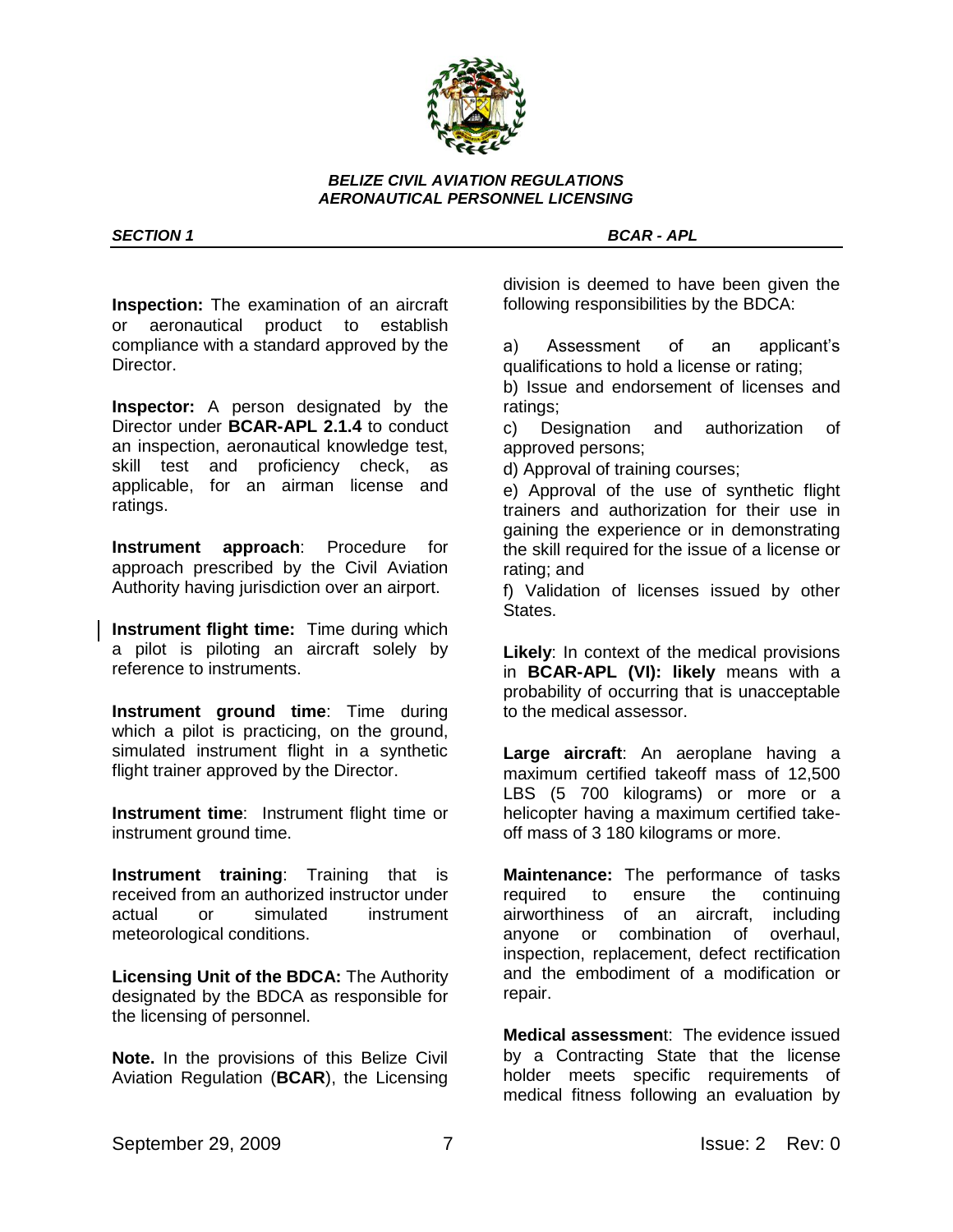

the Licensing Authority of the report submitted by the designated medical examiner who conducted the examination of the applicant for the license.

**Medical assessor**: A physician, appointed by the Licensing Authority, qualified and experienced in the practice of aviation medicine and competent in evaluating and assessing medical conditions of flight safety significance.

**Medical examiner:** A physician with training in aviation medicine and practical knowledge and experience of the aviation environment, who is designated by the Licensing Authority to conduct medical examinations of fitness of applicants for licenses or ratings for which medical requirements are prescribed.

**Medical certificate:** A Class 1, Class 2 or Class 3 medical certificate issued in accordance with Part IX.

**Minimum equipment list (MEL):** A list approved by the Director which provides for the operation of aircraft subject to specified conditions, with particular equipment inoperative, prepared by an air operator or operator of an aircraft, in compliance with or more restrictive than, the master minimum equipment list established for the aircraft

type by the aircraft manufacturer and approved in the State of Design.

**National air operator**: A person who has been issued a Belizean Air Operator Certificate by the Director under the Civil Aviation Act.

**Night:** The hours between the end of evening civil twilight, when the centre of the

*SECTION 1 BCAR - APL* 

disc of the sun is 6° below the horizon and the beginning of the morning civil twilight, when the centre of the disc of the sun is 6° below the horizon.

**Operating position:** An air traffic control function performed within or directly associated with an air traffic control facility.

**Performance criteria:** Simple, evaluative statements on the required outcome of the competency element and a description of the criteria used to judge whether the required level of performance has been achieved.

**Pilot:** A person holding a student pilot license, private pilot license, commercial pilot license or airline transport pilot license issued in accordance with these Regulations.

**Pilot (to)**: To manipulate the flight controls of an aircraft during flight time.

**Pilot in command**: The pilot designated by the operator, or in the case of general aviation, the owner, as being in command and charged with the safe conduct of a flight.

**Pilot in command under supervision:** Co-pilot performing, under the supervision of the pilot-in-command, the duties and functions of a pilot-in command, in accordance with a method of supervision acceptable to the Licensing Authority.

**Pilot time**: That time in which a person: (a) Serves as a required pilot;

September 29, 2009 **8 8 19, 2009 8 19, 2009 8 19, 2009 8**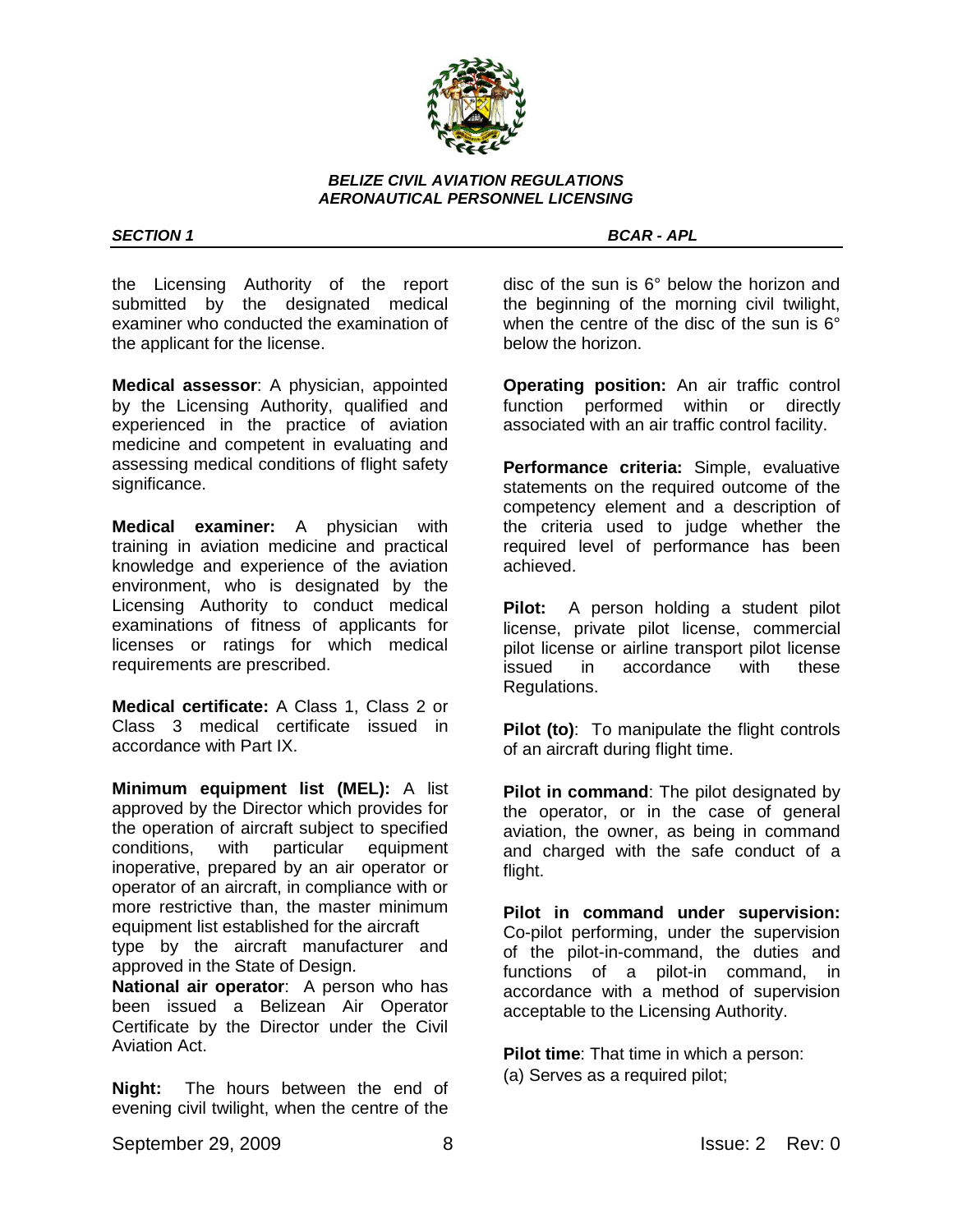

(b) receives training from an authorized instructor in an aircraft, flight simulator, or approved flight training device; or

(c) gives training as an authorized instructor in an aircraft, flight simulator, or approved flight training device.

**Powered-lift**: A heavier-than-air aircraft capable of vertical takeoff, vertical landing, low speed flight that depends principally on engine-driven lift devices or engine thrust for the lift during these flight regimes and on non-rotating airfoils for lift during horizontal flight.

**Powerplant**: An engine that is used or intended to be used for propelling an aircraft and includes turbo superchargers, appurtenances, and accessories necessary for its functioning, but does not include propellers.

**Problematic use of substances**: The use of one or more psychoactive substances by aviation personnel in a way that:

(a) constitutes a direct hazard to the user or endangers the lives, health or welfare of others; or

(b) causes or worsens an occupational, social, mental or physical problem or disorder.

**Proficiency check:** A competency test on areas of operation to assess continued skills for a license, certificate, rating, or authorization that is conducted by having the applicant respond to questions and demonstrate maneuvers in flight, in a flight simulator, an approved flight training device or in a combination of these.

## *SECTION 1 BCAR - APL*

**Propeller:** A device for propelling an aircraft that has blades on a powerplant driven shaft and that, when rotated, produces by its action on the air, a thrust approximately perpendicular to its plane of rotation and includes control components normally supplied by its manufacturer, but does not include main and auxiliary rotors or rotating airfoils of powerplants.

**Psychoactive substances:** Alcohol, opioids, cannabinoids, sedatives and hypnotics, cocaine, other psycho stimulants, hallucinogens, and volatile solvents, whereas coffee and tobacco are excluded.

**Quality system**: Documented organizational procedures and policies, internal audit of those policies and procedures, management review and recommendations for quality improvement.

**Rated air traffic controller**: An air traffic controller holding a license and valid rating appropriate to the privileges to be exercised.

**Rating:** An authorization entered on or associated with a license or certificate and forming part thereof, stating special conditions, privileges or limitations pertaining to such license or certificate.

**Recency:** The prescribed period of time since an airman last exercised the privileges of his license, rating or authorization.

**Release to service:** An aeronautical product certified as either airworthy or serviceable that is permitted to return to normal operations.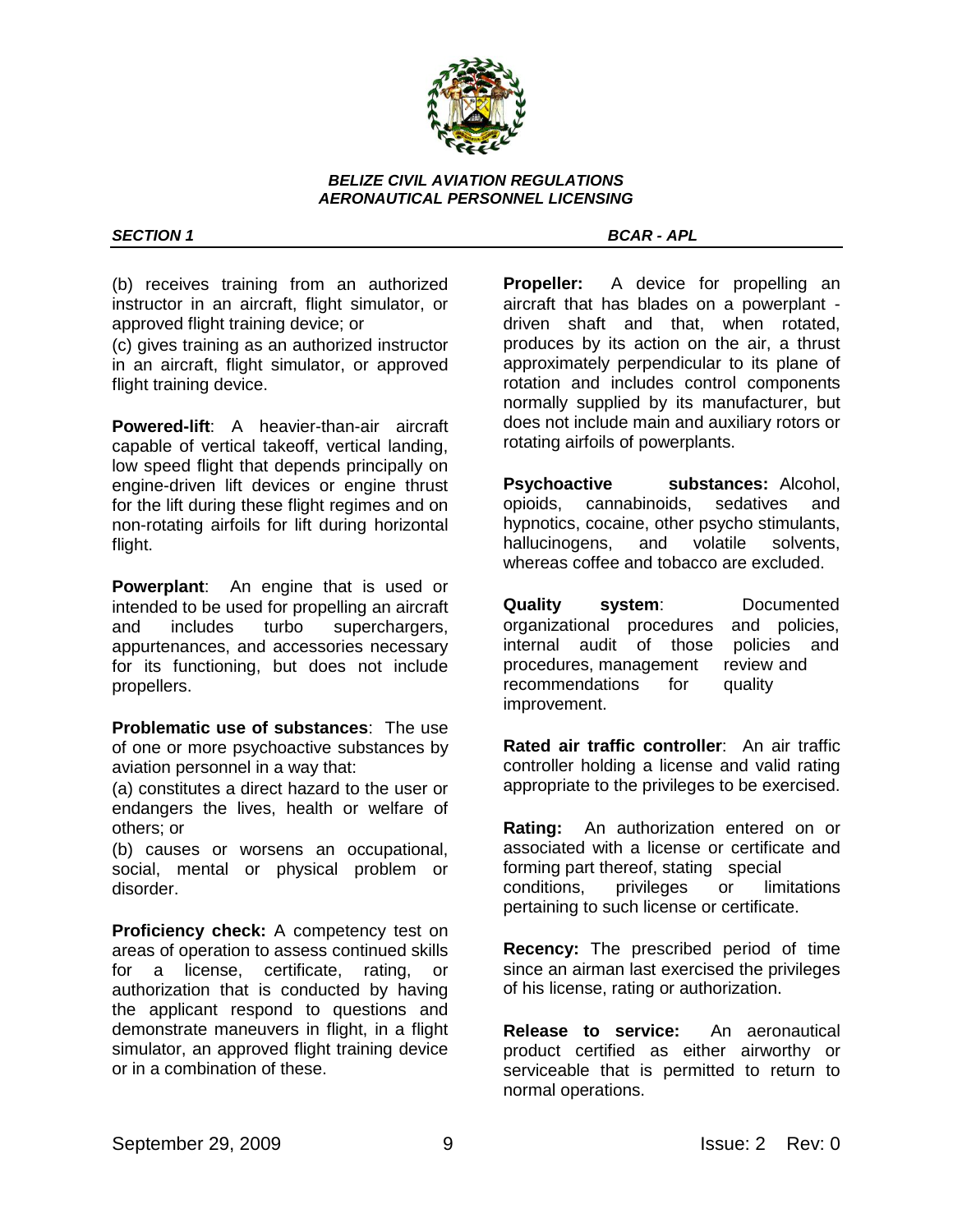

*SECTION 1 BCAR - APL* 

**Rendering (a license) valid**: The action taken by a Contracting State as an alternative to issuing its own license, in accepting a license issued by any other Contracting State as the equivalent of its own license.

**Sign a maintenance release (to).** To certify that maintenance work has been completed satisfactorily in accordance with the applicable Standards of airworthiness, by issuing the maintenance release referred to in Belize Civil Aviation Regulation (**BCAR-43, BCAR APL PART 10 and BCAR Ops 01**).

**Significant:** In the context of the medical provisions in Chapter 6, significant means to a degree or of a nature that is likely to jeopardize flight safety.

**Skill test:** A competency test on the areas of operations for the initial issue of a license, certificate, rating, or authorization that is conducted by having the applicant respond to questions and demonstrate maneuvers in flight, in a flight simulator, an approved flight training device or in a combination of these.

**Small airplane**: An airplane having a maximum certified take-off mass of less than 12,500 lbs (5 700 kilograms).

**Solo flight**: Flight time during which a student pilot is the sole occupant of the aircraft, or that flight time during which the student acts as a pilot in command of a gas balloon or an airship requiring more than one flight crew member.

**Solo flight time:** Flight time during which a student pilot is the sole occupant of an aircraft.

**State of Registry: The Contracting State on** whose register an aircraft is entered.

**Threat:** Events or errors that occur beyond the influence of an operational person, increase operational complexity and must be managed to maintain the margin of safety.

**Threat management:** The process of detecting and responding to threats with countermeasures that reduce or eliminate the consequences of threats and mitigate the probability of errors or undesired aircraft states.

**Training programme**: A programme that consists of courses, courseware, facilities, flight training equipment, and qualified personnel necessary to accomplish a specific training objective and may include core curriculum and a specialty curriculum.

**Training time:** The time spent receiving, from an authorized instructor, flight training, ground training, or simulated flight training in a flight simulator or approved flight-training device.

**Type rating:** A rating issued with respect to a specific type of aircraft.

**Unmanned free balloon**: A non-powerdriven, unmanned, and lighter-than-air aircraft in free flight.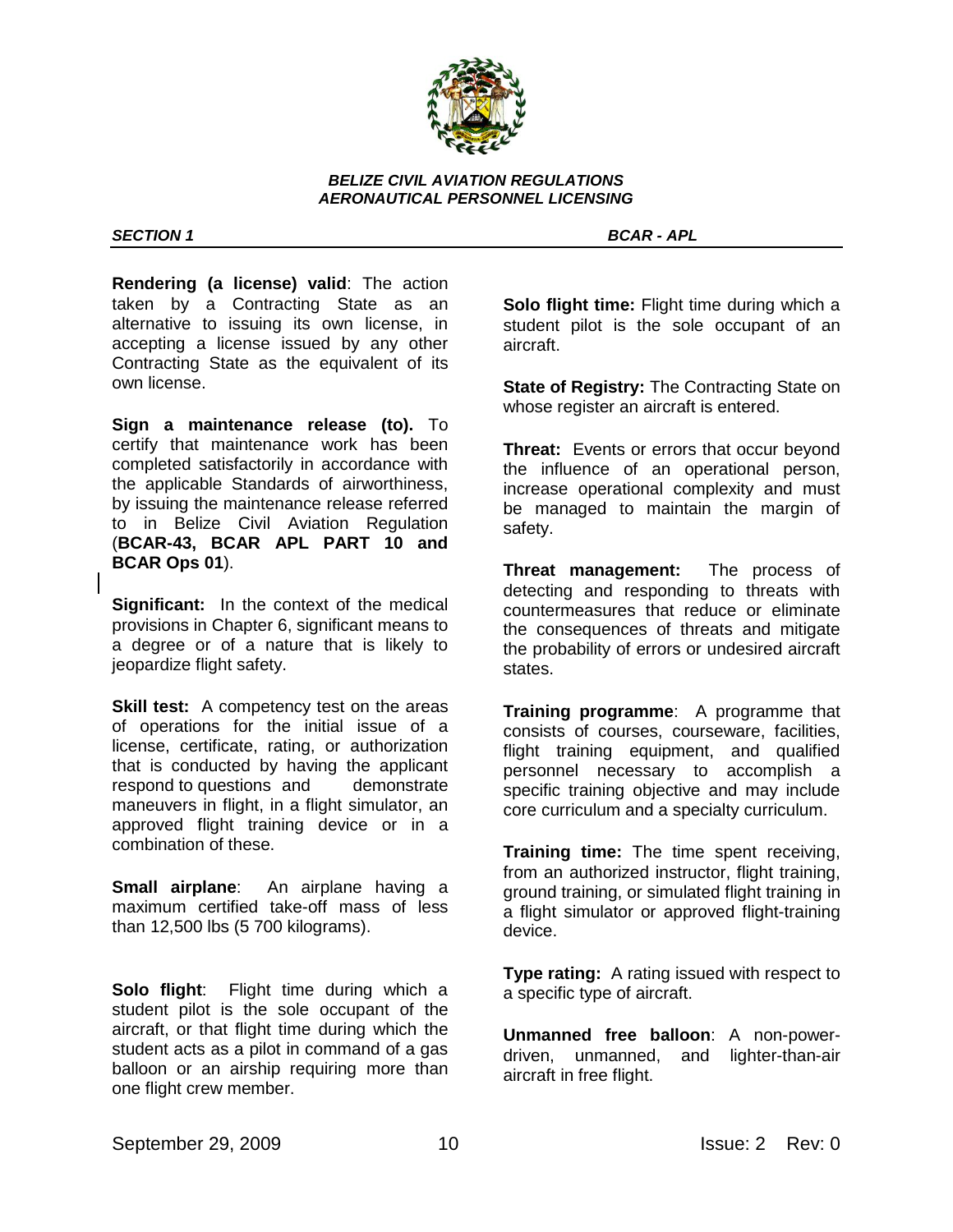

*SECTION 1 BCAR - APL* 

## **BCAR APL PART 2 BCAR-APL 2.1 General rules concerning licenses**

## **BCAR-APL 2.1 General rules concerning licenses**

**BCAR-APL 2.1.1** Regulations made under the Civil Aviation Act shall apply to all persons:

**(a)** Operating or maintaining

**(i)** A Belizean aircraft;

**(ii)** An aircraft registered in another Contracting State that is operated by a person licensed in Belize and maintained in accordance with the standards of the aircraft State of Registry, wherever that maintenance is performed; and

**(iii)** An aircraft of other Contracting States operating in Belize;

**(b)** Certified under these regulations; and

**(c)** Who engages in an operation governed by these regulations and who do not have the appropriate certificate, operations specification or similar document required as part of the certification.

**BCAR-APL 2.1.2** Specific standards applicable to the holder of a certificate shall apply where they conflict with a more general regulation.

**BCAR-APL 2.1.3** Foreign air operators who conduct commercial air transport into, from or within Belize, shall be governed by the provisions of the operations specification issued by the Director, and by those provisions and any other requirements under the Civil Aviation Act, that specifically

address commercial air transport operations.

**BCAR-APL 2.1.4** The Director may appoint such number of persons to be inspectors for the purpose of carrying out the requirements of the Act.

**BCAR-APL 2.1.5** An inspector appointed by way of BCAR APL 2.1.4 is authorized to act as an examiner in respect of the Act or Regulations made thereunder.

**BCAR-APL 2.1.6** The Director may for the purpose of the Civil Aviation Act or these regulations:

(**a**) Approve persons, processes, procedures, programs and aviation documents in accordance with the Civil Aviation Act or regulations;

(**b**) Accept aviation data, documents or approved documents of another Contracting State; and

(**c**) Vary any procedures, processes, programs or aviation documents approved under the Civil Aviation Act or these regulations.

**BCAR-APL 2.1.7** No personal liability shall be attached to any inspector designated in BCAR-APL 2.1.4 in respect of any act or omission done, permitted to be done, or omitted in good faith for the purpose of carrying out the requirements of the Civil Aviation Act, or these regulations.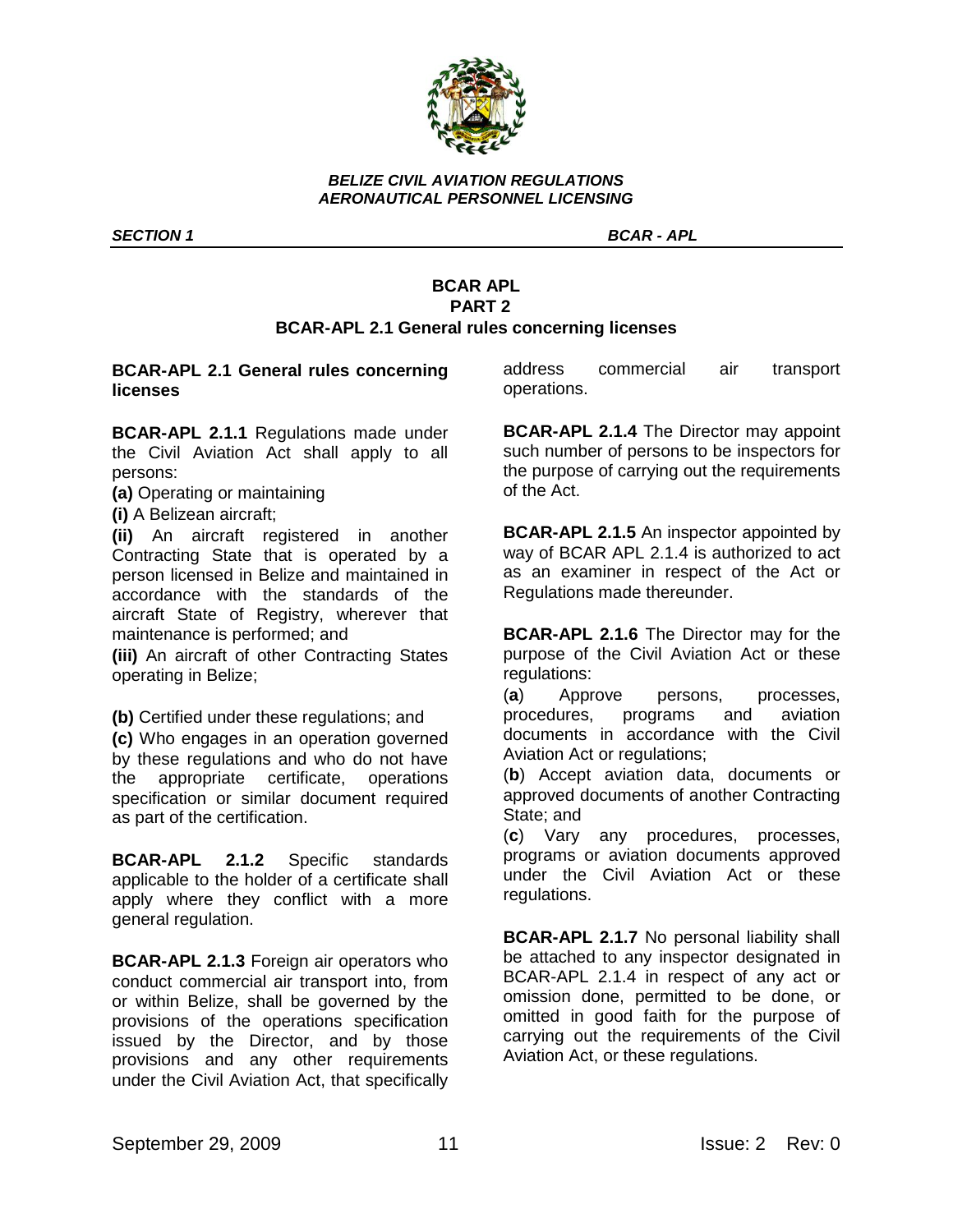

*SECTION 1 BCAR - APL* 

## **BCAR-APL 2.2 Requirement to have approved license, rating or authorization.**

**BCAR-APL 2.2.1** No person shall perform any aviation related function requiring a license, rating, authorization, approval or certificate unless that person has been issued with or has had his license, rating, authorization, approval or certificate validated by the Director for the performance of that function.

## **BCAR-APL 2.3 Specifications of airman license**

**BCAR-APL 2.3.1** An airman license issued by the Director under this Part shall

**(a)** Be in the prescribed form;

- **(b)** Be in the English Language; and
- **(c)** Contain:

**(I)** the words **"Belize";**

**(II)** the **title of the license**;

**(III)** the **serial number of the license,** in Arabic numerals, given by the Authority issuing the license;

**(IV)** the **name** of the holder in full

**IV a) Date of birth** of the holder;

**(V)** the **address** of the holder

**(VI)** the **nationality** of the holder;

**(VII)** the **signature** of the holder;

**(VIII)** Authority and, where necessary, conditions under which the license is issued;

**(ix) Certification** concerning the validity and authorization for the holder to exercise such privileges appropriate to the license;

**(x)** The **signature** of the officer issuing the license and the **date of such issue**;

**(xi)** a **seal or stamp** of the authority issuing the license;

**(xii) ratings**, such as **category, class, type of aircraft, airframe and airport contro**l;

**(xiii) remarks,** including special endorsements relating to limitations and endorsements for privileges, including from 2008 an endorsement for language proficiency; and other information required in pursuance to Article 39 of the Chicago **Convention** 

**(xiv**) **a photograph** and such other details as required by the Director.

**BCAR-APL 2.3.2** Item headings on a license shall be uniformly numbered in roman numerals as indicated in BCAR-APL 2.3.1 (c), so that on any license the number will, under any arrangement, refer to the item heading.

**BCAR-APL 2.3.3** An airman's license issued in accordance with these regulations will be valid for 12 calendar months, expiring on the last day of the month of expiration.

**BCAR-APL 2.3.4** The exercise of any of the privileges of an airman's license issued under these regulations shall be dependent upon the validity of such license in respect of

**(a)** The medical currency of such airman's license;

**(b)** The competency of the airman; and

**(c)** The recency of experience of the airman.

**BCAR-APL 2.3.5** Notwithstanding BCAR-APL 2.3.4 (a), a person is not required to hold a current medical certificate where he is exercising the privileges set out in the BDCA Acceptable Means of Compliance.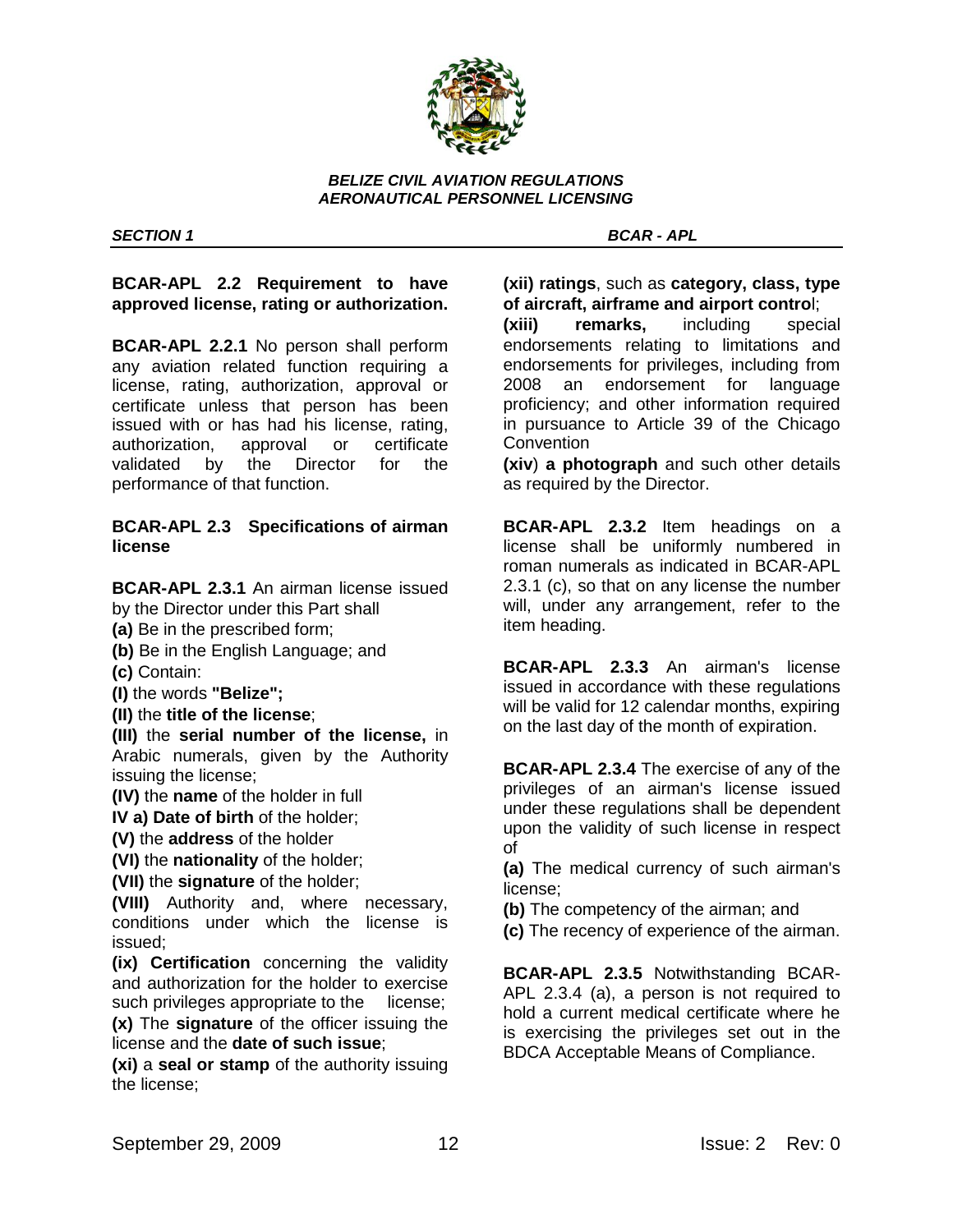

*SECTION 1 BCAR - APL* 

## **BCAR-APL 2.4 Display of aviation documents**

**BCAR-APL 2.4.1** A person required by the Act or Regulations, to have an airman's license or aviation document, shall have it in his physical possession, readily accessible in the aircraft or at his work site when exercising the privileges of such license or aviation document.

**BCAR-APL 2.4.2** A person referred to in BCAR-APL 2.4.1, shall produce the license or aviation document for inspection by the Director or an inspector upon request, or within a time to be determined by the Director or the inspector.

**BCAR-APL 2.4.3** In order to act as a pilot or flight engineer of a Belizean aircraft and a civil aircraft of foreign registration within Belize, a pilot shall have in his physical possession or readily accessible in the aircraft a valid pilot license, or a valid flight engineer license as applicable.

**BCAR-APL 2.4.4** A person who holds a flight instructor rating shall have the rating, or other documentation acceptable to the Director, in his physical possession or readily accessible in the aircraft when exercising the privileges of that rating.

**BCAR-APL 2.4.5** A person required by these Regulations to have a current medical certificate shall have it in his physical possession or readily accessible in the aircraft or at his work site when exercising the privileges of the license or authorization which requires such current medical certificate for its validity.

**BCAR-APL 2.4.6** A holder of an air operator's certificate shall display such certificate in a place in the facility that is normally accessible to the public and that is not obscured.

**BCAR-APL 2.4.7** The owner or operator of an aircraft shall ensure that the airworthiness certificate of the aircraft and the certificate of aircraft registration are carried in the cockpit of the aircraft.

**BCAR-APL 2.4.8** The holder of an approved maintenance organization certificate shall prominently display that certificate in a place accessible to the public in the principal business office of the approved maintenance organization.

# **BCAR-APL 2.5 Amendment of a license or certificate.**

**BCAR-APL 2.5.1** A holder of a license or certificate issued under the Civil Aviation Act or Belize Civil Aviation Regulations may apply to change the name on the license or certificate.

**BCAR-APL 2.5.2** An application in BCAR-APL 2.5.1 shall be accompanied by: **(a)** The current license or certificate; and **(b)** A copy of the marriage certificate, court order or other official document verifying the change of name.

**BCAR-APL 2.5.3** The documents specified in BCAR-APL 2.5.2 shall be returned to the airman by the Director, after they have been verified.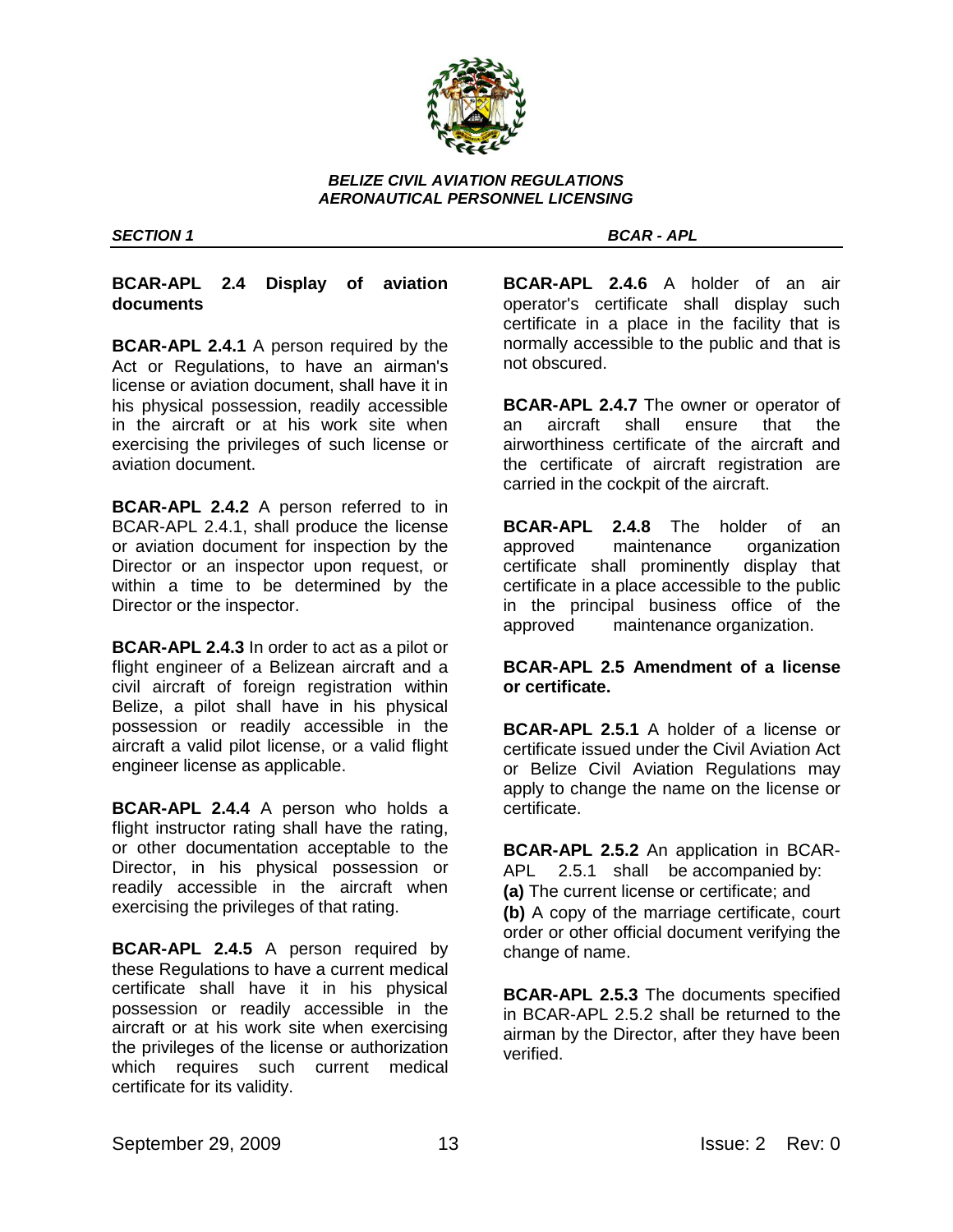

## *SECTION 1 BCAR - APL*

# **BCAR-APL 2.6**. **Change of address.**

**BCAR-APL 2.6.1** A holder of an aviation document issued by the Director, who has made a change to his permanent mailing address, shall not, after 30 days from that date, exercise the privileges of the license or certificate unless he has notified the Director in writing of the new permanent mailing address, or current residential address where the permanent mailing address includes a post office box number.

# **BCAR-APL 2.7 Replacement of an aviation document.**

**BCAR-APL 2.7.1** A person who has lost or destroyed an aviation document issued under these regulations shall request a replacement in writing from the Director of Civil Aviation.

**BCAR-APL 2.7.2** A request made by way of BCAR-APL 2.7.1, shall state:

**(a)** The name of the applicant;

**(b)** The permanent mailing address; or where the permanent mailing address includes a post office box number; the current residential address of the applicant;

**(c)** An official personal identification number;

**(d)** The date and place of birth of the airman or applicant; and

**(e)** Any available information regarding the:

**(i)** Grade, number, and date of issuance of the license, and the ratings, where applicable;

**(ii)** Date of the medical examination, where applicable; and

**(iii)** Date when the knowledge test was taken, where applicable.

**BCAR-APL 2.7.3** Upon receiving information by facsimile or other medium from the Director confirming that the lost or destroyed document has been reissued, the facsimile may be used in lieu of the lost or destroyed document for up to 30 days pending the receipt of the duplicate document.

**BCAR-APL 2.8 Falsification, unauthorized reproduction or alteration of license.**

**BCAR-APL 2.8.1** Where applying for any license, certificate, rating, qualification, authorization or duplicate, a person shall not make or cause to be made

**(a)** Any fraudulent or intentionally false statement; or

**(b)** Fraudulent entry in any logbook, record or report required by the Civil Aviation Act or the Belize Civil Aviation Regulations.

**BCAR-APL 2.8.2** No person shall make any reproduction of or alteration to any license, certificate, rating, qualification or authorization for a fraudulent purpose.

**BCAR-APL 2.8.3** A person who commits any act prohibited under this Regulation may have his airman's license, rating, certificate, qualification, or authorization suspended or revoked.

# **BCAR-APL 2.9 Revocation, suspension or limitation of aviation document.**

**BCAR-APL 2.9.1** The Director may, where safety of flight is affected, after due investigation **(a)** Suspend;

September 29, 2009 14 14 Issue: 2 Rev: 0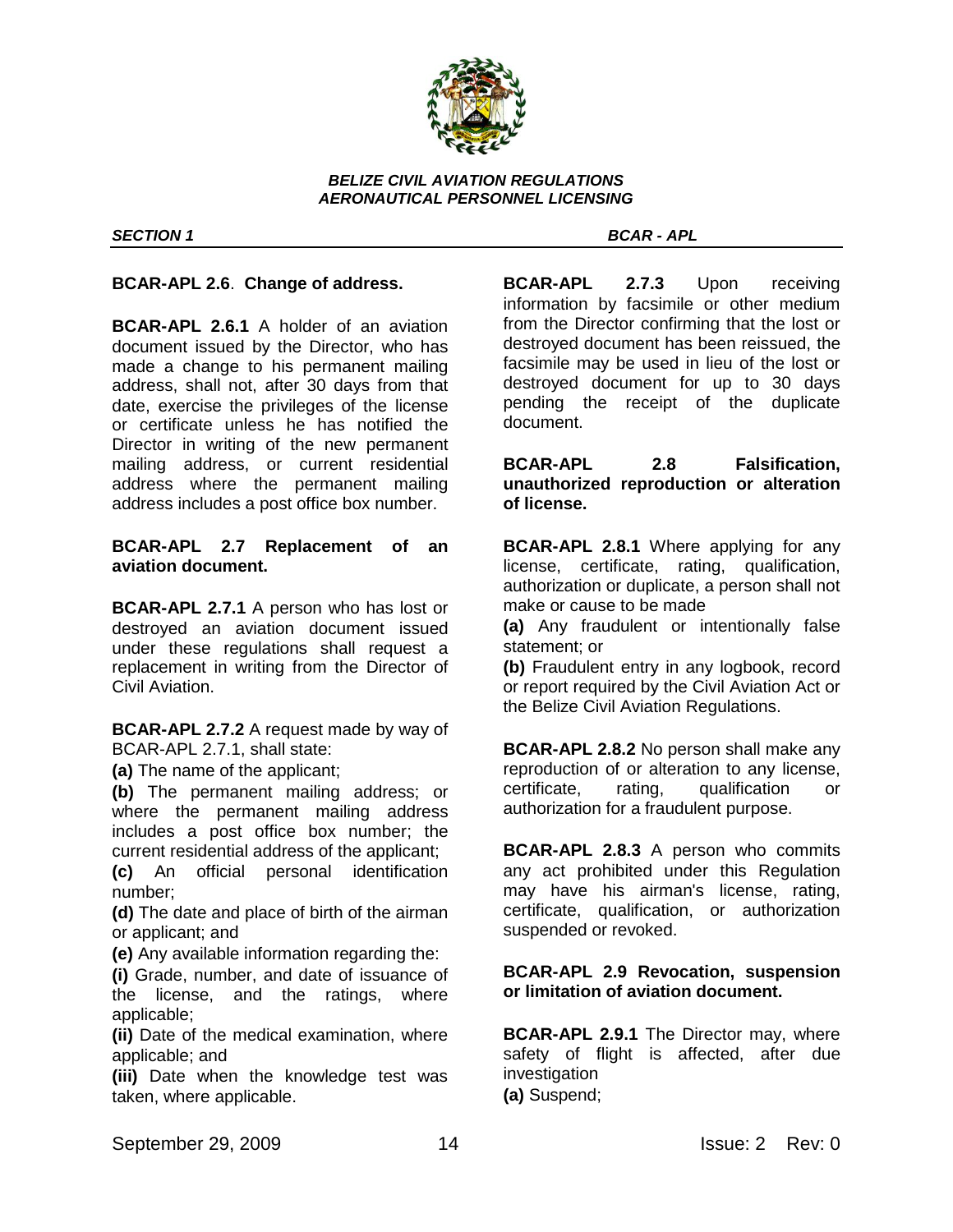

**(b)** Revoke; or

**(c)** Limit, an aviation document issued by him where the Director is not satisfied that the holder:

**(i)** Is a fit and proper person to hold such aviation document; or

**(ii)** Continues to meet the conditions of issuance or the requirements prescribed under the Civil Aviation Act or the Belize Civil Aviation Regulations.

**BCAR-APL 2.9.2** Before revoking or limiting an aviation document under BCAR-APL 2.9.1**;** the affected party shall be given:

**(a)** A written warning by the department of its intention to investigate the incident and the intent to take subsequent action, where necessary, after the completion of an investigation.

**(b)** At least 28 days notice in writing of the intention to so revoke or limit and the reasons for such proposal; and

**(c)** An opportunity to make representations as to why the aviation document should not be revoked or limited.

**BCAR-APL 2.9.3** Notwithstanding BCAR APL 2.9.2, where it is determined that the safe operation of the aircraft is adversely affected, the aviation document may be suspended in part or in whole without prior notice until the procedures set out in BCAR-APL 2.9.2 are completed.

# **BCAR-APL 2.10 Effects of surrender, suspension or revocation of aviation document.**

**BCAR-APL 2.10.1** An aviation document issued by the Director shall cease to have

effect where it is surrendered, suspended, or revoked.

**BCAR-APL 2.10.2** A holder of any license or certificate issued under these Regulations shall return the license or certificate to the Director where the license or certificate has been suspended or revoked.

**BCAR-APL 2.11 Re-application after revocation.**

**BCAR-APL 2.11.1** A person whose aviation document has been revoked shall not apply for any license, certificate, rating, or authorization for **12 months** from the date of revocation, unless otherwise authorized by the Director.

## **BCAR-APL 2.12 Reapplication after suspension**.

**BCAR-APL 2.12.1** A person whose aviation document has been suspended shall not apply for a license, rating, or authorization during the period of suspension, unless otherwise authorized by the Director.

## **BCAR-APL 2.13 Voluntary surrender of aviation document.**

**BCAR-APL 2.13.1** The holder of an aviation document issued under the Civil Aviation Act or these regulations made thereunder may voluntarily surrender the aviation document for

**(a)** Cancellation;

**(b)** Issuance of a lower grade license; or

**(c)** Another license with specific ratings deleted.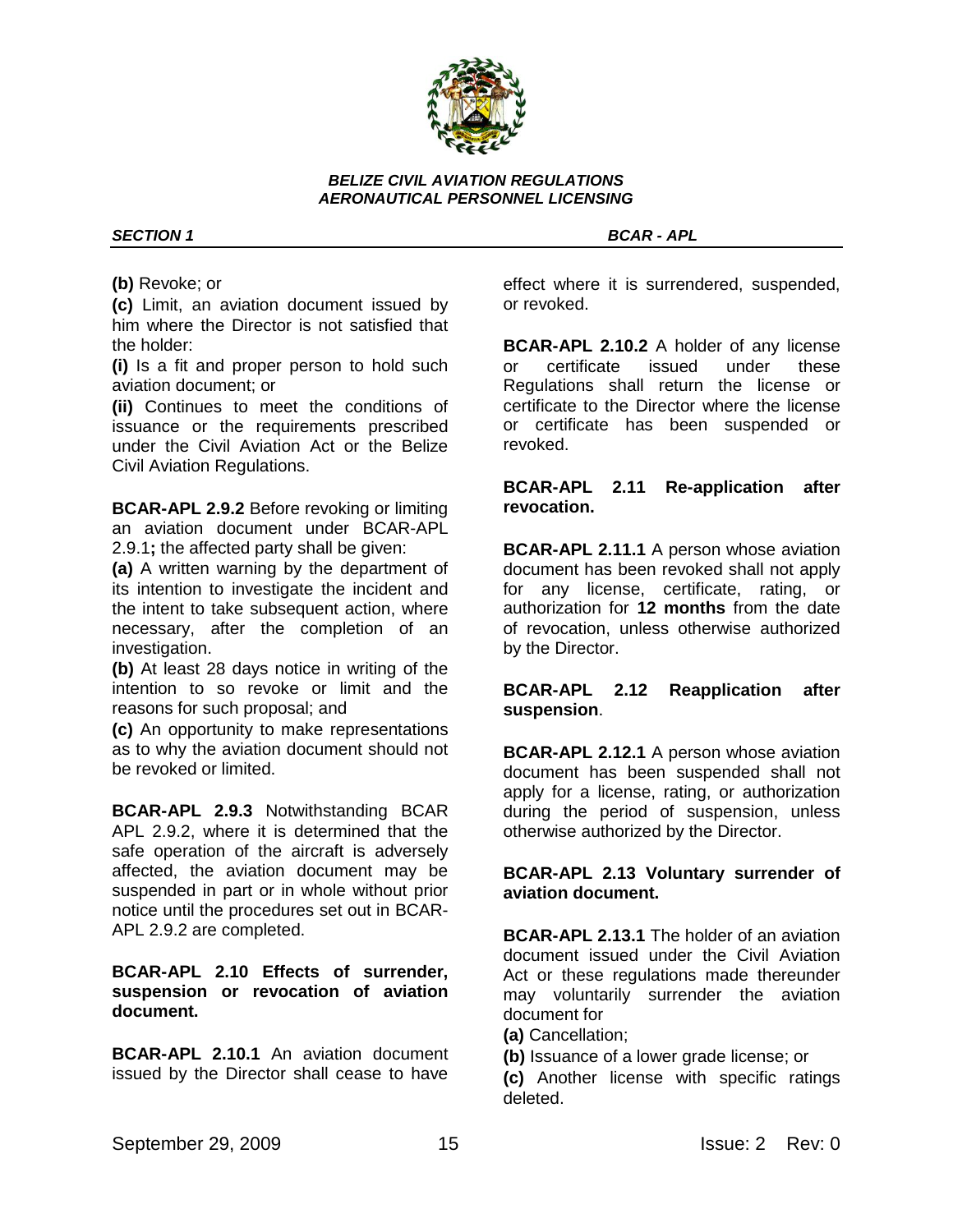

**BCAR-APL 2.13.2** An applicant who voluntarily surrenders his aviation document shall submit a signed statement in the form set out in the BDCA Acceptable Means of Compliance.

## **BCAR-APL 2.14 Inability to perform in accordance with a medical certificate.**

## **BCAR-APL 2.14.1**

A person who holds a current medical certificate issued under these Regulations shall not act in a capacity for which that medical certificate is required where he:

**(a)** Knows or has suspicion of any medical condition that would make him unable to meet the requirements for the required medical certificate; or

**(b)** Is taking medication or receiving other treatment for a medical condition that results in him being unable to meet the requirements for the required medical certificate.

## **BCAR-APL 2.15 Testing for drugs and alcohol and other psychoactive substances**

**BCAR-APL 2.15.1** A person who performs any function requiring a license, rating, qualification, or authorization under the Civil Aviation Act or Belize Civil Aviation Regulations, directly or under contract for a certificate holder and who fails a drug or alcohol test may:

**(a)** Be denied any license, certificate, rating, qualification, or authorization issued under the Civil Aviation Act or Belize Civil Aviation Regulations for a period of up to 12 months after the date of final conviction; or

## *SECTION 1 BCAR - APL*

**(b)** Have his license, certificate, rating, qualification, or authorization issued under the Civil Aviation Act or Belize Civil Aviation Regulations made thereunder suspended or revoked.

**BCAR-APL 2.15.2** A person who is convicted for the violation of any national or international statute relating to the growing, processing, manufacture, sale, disposition, possession, transportation, or importation of illegal narcotic drugs, marijuana, depressant or stimulant drugs or substances, may:

**(a)** Be denied any license, certificate, rating, qualification, or authorization issued under the Civil Aviation Act or the Belize Civil Aviation Regulations for a period of up to one year after the date of final conviction; or **(b)** Have his license, certificate, rating, qualification, or authorization issued under the Civil Aviation Act or Regulations suspended or revoked.

**BCAR-APL 2.15.3** A person who is subject to these Regulations and who:

**(a)** Refuses to submit to a drug or alcohol test, when requested by the Director or his authorized representative; or

**(b)** Refuses to furnish or to authorize the release of the test results requested by the Director may:

**(i)** Be denied any license, certificate, rating, qualification, or authorization issued under the Civil Aviation Act or Belize Civil Aviation Regulations, for a period of up to one year after the date of that refusal; or

**(ii)** Have his license, certificate, rating, qualification, or authorization issued under the Civil Aviation Act or Belize Civil Aviation Regulations suspended or revoked.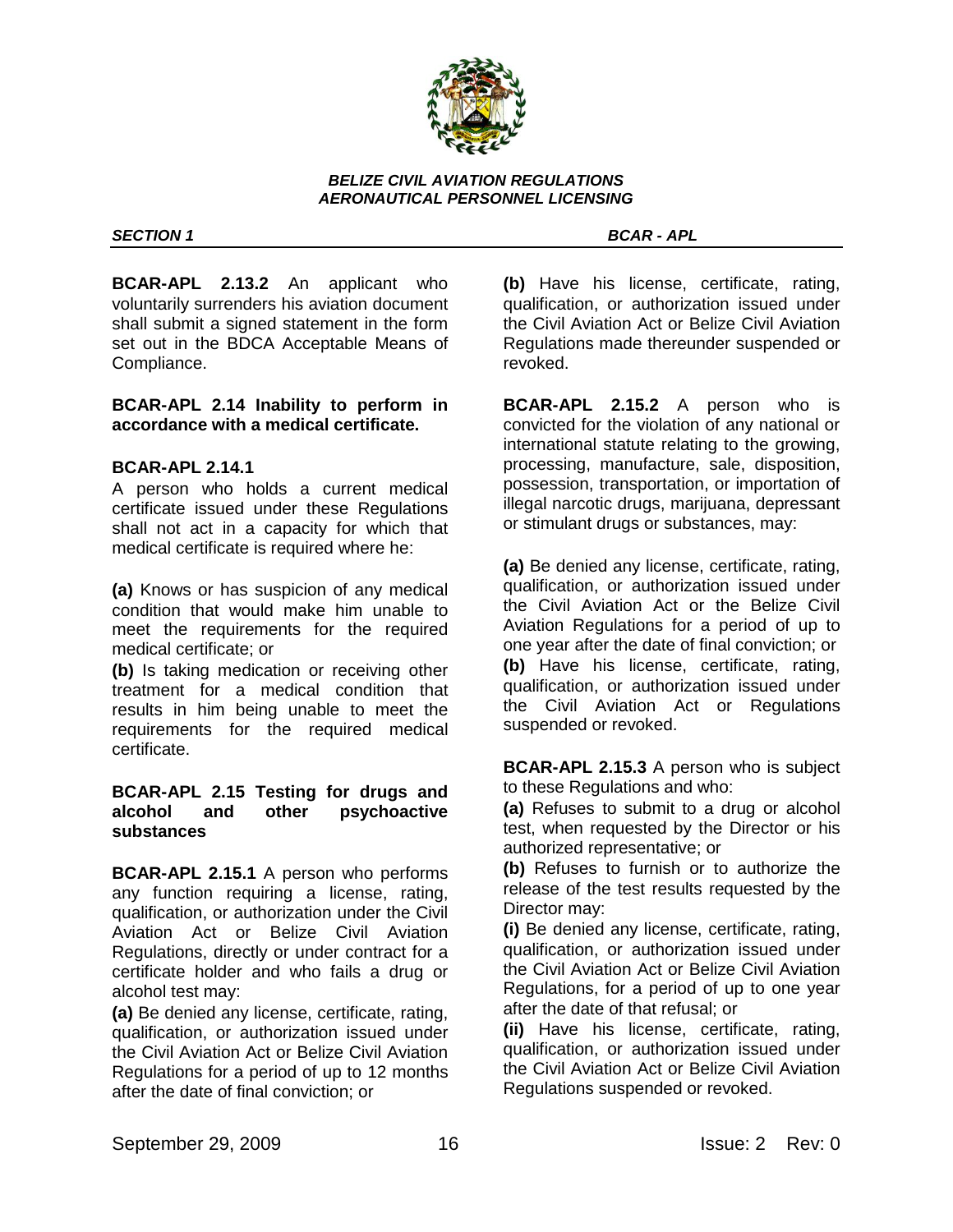

# **BCAR-APL 2.16 Deviation certificates**.

**BCAR-APL 2.16.1** No person shall introduce a procedure which is contrary to those prescribed in the Civil Aviation Act or Belize Civil Aviation Regulations.

**BCAR-APL 2.16.2** Notwithstanding BCAR-APL 2.16.1, where circumstances warrant deviation from prescribed procedures, a certificate holder may apply to the Director for a deviation certificate.

**BCAR-APL 2.16.3** Where the Director determines that the deviation applied for in BCAR-APL 2.16.2, is equivalent to what is required, he may approve the use of such procedure by granting a deviation certificate.

**BCAR-APL 2.16.4** An alternative procedure referred to in BCAR-APL 2.16.3 (hereinafter referred to as "an equivalent safety case"), shall only be considered on an individual case by case basis and would be conditional upon compliance with any supplementary conditions the Director considers to be necessary to ensure equivalent safety.

**BCAR-APL 2.16.5** A request for a deviation certificate shall be made in a form and manner prescribed and submitted to the Director at least 60 days before the date the deviation is necessary for the intended maintenance, preventative maintenance, modification or operation.

**BCAR-APL 2.16.6** A request for a deviation certificate referred to in BCAR-APL 2.16.5, shall contain a statement of the circumstances, justifications and alternate

*SECTION 1 BCAR - APL* 

method proposed for the deviation requested, and show that a level of safety shall be maintained equal to that provided by the rule from which the deviation is sought.

**BCAR-APL 2.16.7** A national air operator or person who receives a deviation certificate shall ensure that the appropriate management personnel authorized by an approved maintenance organization to certify aircraft or aircraft components for release to service, and other personnel, are notified of the deviation, including the extent of the deviation and when the deviation is terminated or amended.

**BCAR-APL 2.16.8** Notwithstanding the 60 day requirement for submission referred to in BCAR-APL 2.16.5, where the deviation required is one which necessitates immediate implementation; a national air operator may submit a request for such deviation within a shorter period and where he shows that such deviation is necessary in the interest of safety, the Director may authorize the use of such deviation for a prescribed period.

# **BCAR-APL 2.17 Licenses issued**.

**BCAR-APL 2.17.1** The Director may issue the following licenses under this Part:

**(a)** Student pilot license (RESERVED);

**(b)** Private pilot license in respect of an aeroplane, and

helicopter;

**(c)** Commercial pilot license in respect of an aeroplane, and helicopter;

**(d)** Airline transport pilot license in respect of an aeroplane, and helicopter;

September 29, 2009 17 17 17 Issue: 2 Rev: 0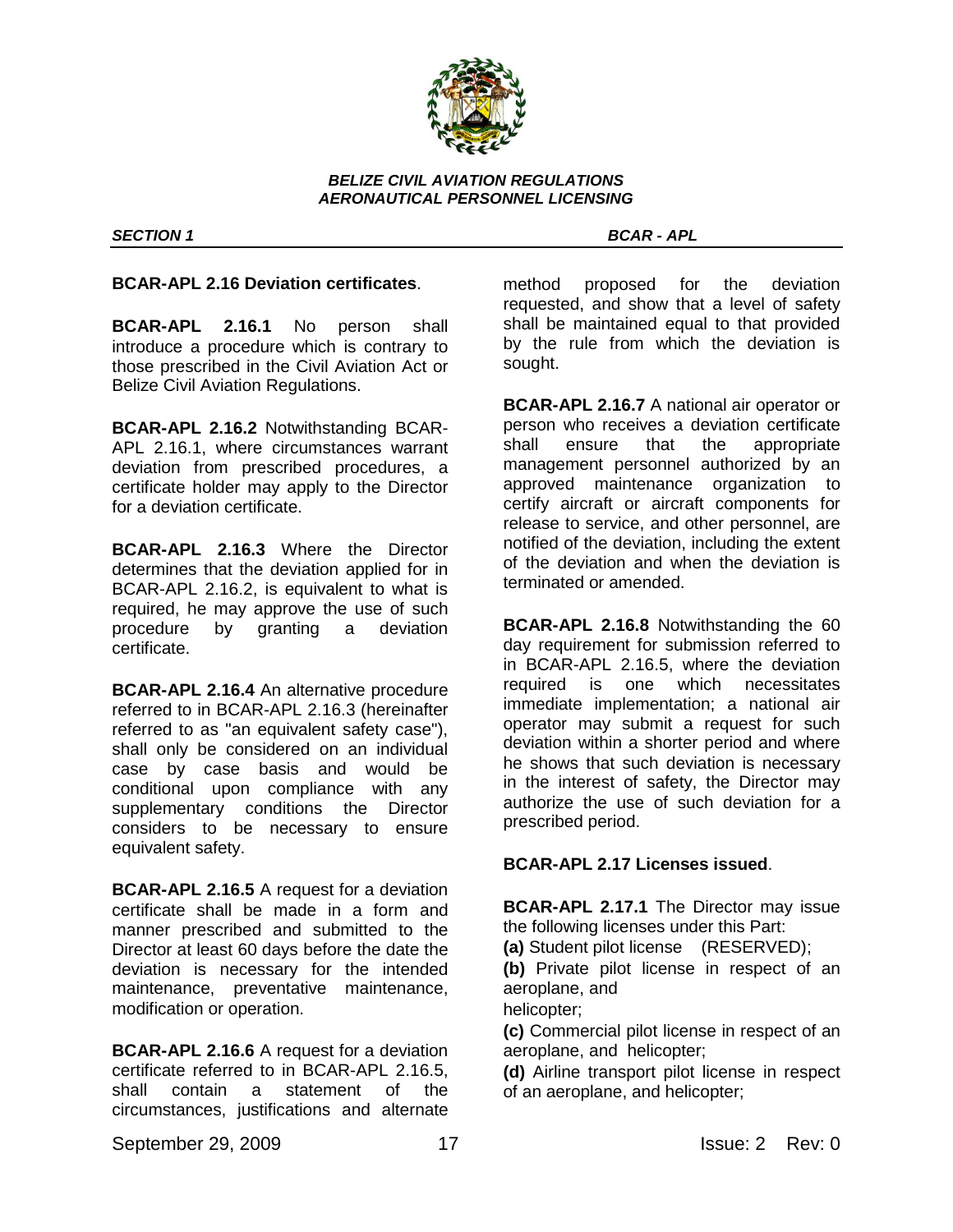

*SECTION 1 BCAR - APL* 

**(e)** Flight engineer license (RESERVED);

- **(f)** Air traffic controller license;
- **(g)** Aircraft maintenance engineer license;
- **(h)** Aviation repair specialist license (RESERVED);
- **(i)** RESERVED
- **(j)** Free balloon pilot license (RESERVED);
- **(k**) Glider pilot license (RESERVED); and
- **(l)** Flight operations officer (RESERVED).

# **BCAR-APL 2.18 Validation of foreign license.**

**BCAR-APL 2.18.1** The Director may validate a license issued by another Contracting State, by issuing a suitable authorization to be carried with the foreign license with such limitations and restrictions as the Director may see fit. The BDCA Licensing officer must verify the validity of the foreign license directly with the issuing Authority before validating such foreign license.

**BCAR-APL 2.18.2** Conditions for render a foreign license valid:

**a)** The conditions prescribed for rendering a valid license in any case shall not be less restrictive than conditions under which the original license was issued.

# **BCAR-APL 2.19 General Airman Ratings.**

**BCAR-APL 2.19.1** The Director may, in issuing a pilot license under the Civil Aviation Act, grant the following ratings for pilots:

**(a)** Category ratings in the following aircraft:

- **(i)** Aeroplane;
- **(ii)** Helicopter;

**(iii)** Glider (RESERVED);

**(iv)** Powered-lift (RESERVED); and

**(v)** Free balloon;

**(b)** Class ratings in the following aircraft certificated for single pilot operations:

**(i)** Single-engine, land;

**(ii)** Single-engine, sea;

**(iii)** Multi-engine, land; and

**(iv)** Multi-engine, sea;

**(c)** Type ratings in the following aircraft:

**(i)** Large aircraft, other than lighter-than-air;

**(ii)** Small turbojet powered aeroplanes;

**(iii)** Small helicopters for operations requiring a Belizean air operator certificate;

**(iv)** Aircraft certified for at least two pilots; and

**(v)** Any aircraft considered necessary by the Director;

**(d)** Instrument ratings for the following aircraft:

**(i)** Aeroplane;

**(ii)** Helicopter;

**(iii)** Powered-lift (RESERVED); and

**(iv)** Airship (RESERVED);

**(e)** Flight instructor rating for the following aircraft:

**(i)** Aeroplanes;

**(ii)** Airships (RESERVED);

**(iii)** Helicopters; and

**(iv)** Powered-lift (RESERVED).

**BCAR-APL 2.19.2** The Director may determine the category, class, or type rating to be placed on a pilot license when issuing that license, provided the rating reflects the appropriate category, class, or type aircraft used to demonstrate aeronautical knowledge and skill for its issuance

**BCAR-APL 2.19.3** The Director may issue the following ratings for flight engineers:

**(a)** reciprocating engine powered rating;

September 29, 2009 18 18 18 Issue: 2 Rev: 0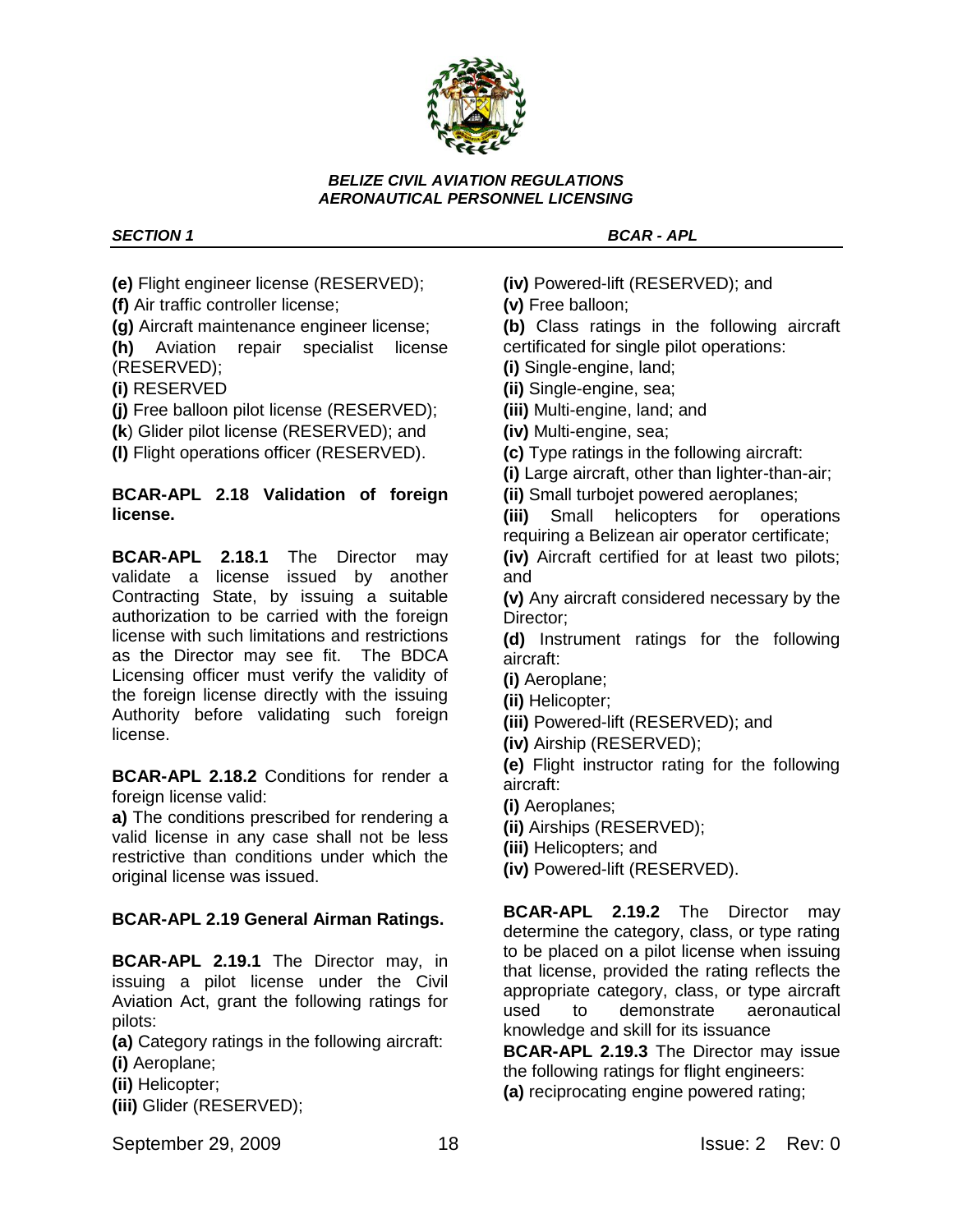

*SECTION 1 BCAR - APL* 

**(b)** turbopropeller powered rating; and

**(c)** turbojet powered rating.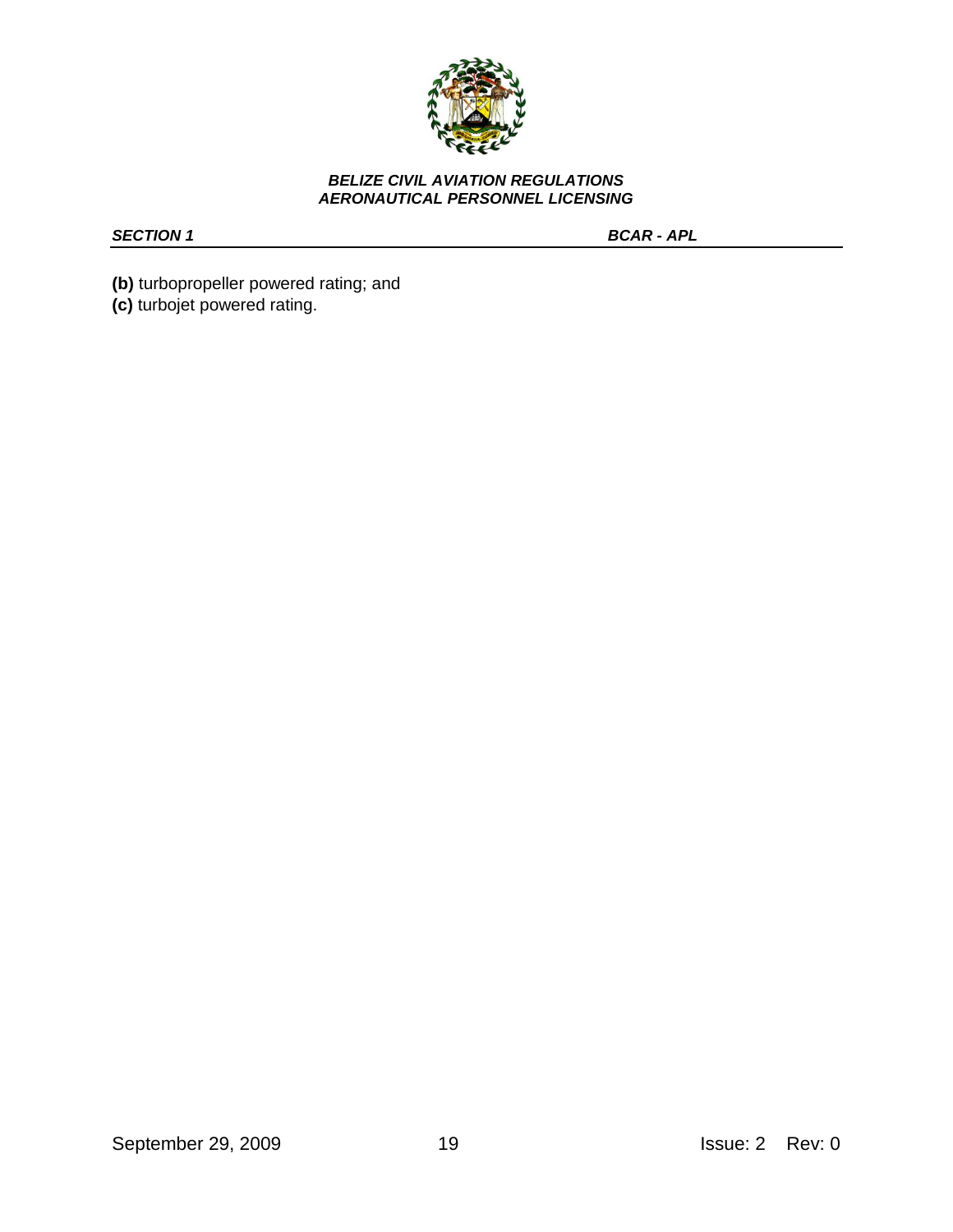

*SECTION 1 BCAR - APL* 

# **BCAR-APL PART 3 Pilot Licenses, Ratings and Authorizations**

# **BCAR-APL 3. Pilot Licenses, Ratings and Authorizations**

**BCAR-APL 3.1 Applicability**

**BCAR-APL 3.1.1** This Part sets out the requirements for licenses, ratings and authorizations that may be issued by the Director for pilots.

**BCAR-APL 3.1.2 Limitation of privileges of pilots who have attained their 60th birthday and curtailment of privileges of pilots who have attained their 65th birthday.**

**BCAR-APL 3.1.2.1.** The BDCA, having issued pilot licenses, shall not permit the holders thereof to act as pilot- in-command of an aircraft engaged in international commercial air transport operations if the license holders have attained their 60th birthday or, in the case of operations with more than one pilot where the other pilot is younger than 60 years of age, their  $65<sup>th</sup>$ birthday.

**BCAR-APL 3.2 General requirements for student pilot license. (RESERVED)**

**BCAR-APL 3.7 Private aircraft, glider (RESERVED) and free balloon pilot license requirements**.

**BCAR-APL 3.7.1** A person wishing to apply for a private pilot license shall

**(a)** Apply to the Director in the prescribed form;

**(b)** Pay the prescribed fee as set out in the Scheme of Charges;

**(c)** Be at least 17 years of age;

**(d**) Except as provided in BCAR APL 11.1, be able to read, speak, write, and understand the English Language;

**(e)** Pass the required aeronautical knowledge test in the aeronautical knowledge areas as set out in BCAR-APL 3.8.

**(f)** Receive flight instruction as set out in BCAR-APL 3.9 and a logbook endorsement from an authorized flight instructor who:

**(i)** Has conducted training in the areas of operation that apply to the aircraft category and rating sought; and

**(ii)** Has certified that the person is prepared for the required skill test;

**(g)** Meet the aeronautical experience requirements of these Regulations that apply to the aircraft rating sought before applying for the skill test;

**(h)** Pass a skill test on the areas of operation listed in BCAR-APL 3.10 that apply to the aircraft rating sought;

**(i)** provide the Director with evidence of having received training in the physiology of flight set out in the BDCA Acceptable Means of Compliance.

**(j)** Comply with the appropriate sections of these Regulations that apply to the aircraft category and class rating sought; and

**(k)** Pass the skill test referred to in regulation BCAR-APL 3.10.

September 29, 2009 20 20 Issue: 2 Rev: 0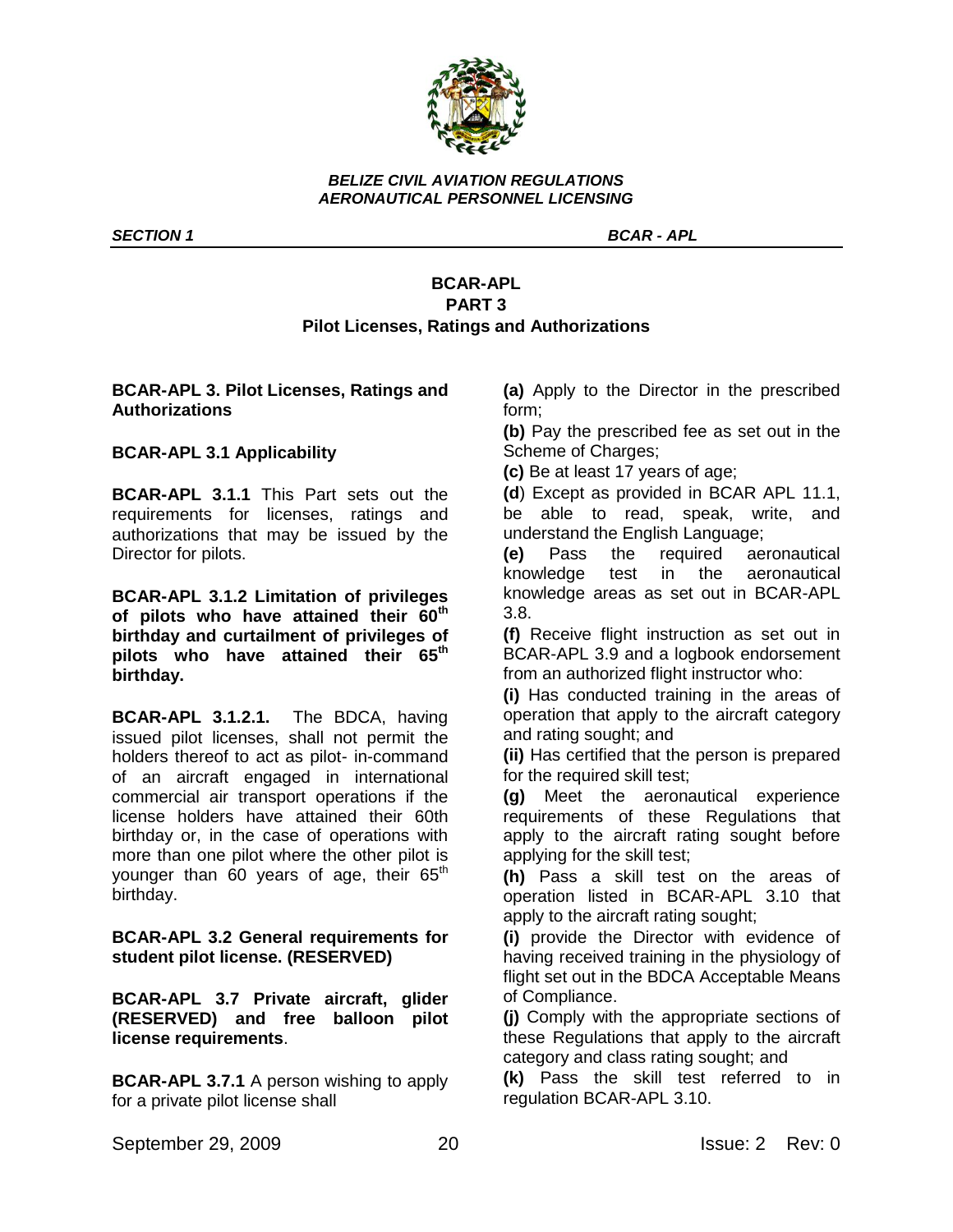

*SECTION 1 BCAR - APL* 

**(l)** Hold a current Class 2 medical certificate in accordance with Part IX of these BCARS.

**BCAR-APL 3.7.2** A person wishing to apply for a glider pilot license or a free balloon pilot license shall:

**(a)** Apply to the Director in the prescribed form;

**(b)** Pay the prescribed fee as set out in the Scheme of Charges;

**(c)** Be at least 16 years of age;

**(d)** Except as provided in BCAR-APL 10.1, be able to read, speak, write and understand the English Language;

**(e)** Meet the provisions set out in the BDCA Acceptable Means of Compliance; and

**(f)** Hold a current Class 2 medical certificate in accordance with Part IX of these Regulations.

**BCAR-APL 3.7.3** Where an applicant under this Part requires a type rating the applicant shall satisfy the requirements of BCAR-APL 3.35.

**BCAR-APL 3.7.4** Where an applicant under this Part requires an instrument rating, the applicant shall satisfy the requirements of BCAR-APL 3.37.

**BCAR-APL 3.7.5** Notwithstanding BCAR-APL 3.7.1(i) an applicant for a private pilot license with an instrument rating shall hold a current Class 1 medical certificate in accordance with Part IX of these Regulations.

**BCAR-APL 3.7.6** The Director may accept the instrument rating on the commercial pilot license or airline transport pilot license issued by another Contracting State where it meets the requirement of BCAR-APL 3.37.

## **BCAR-APL 3.8 Private pilot license aeronautical knowledge requirements.**

**BCAR-APL 3.8.1** An applicant for a private pilot license referred to in BCAR-APL 3.7 shall provide the Director with evidence that he has received and logged ground training from an approved aviation training organization or an authorized instructor in the aeronautical knowledge areas and a recommendation from such approved aviation training organization or authorized instructor that he is prepared for the knowledge test under BCAR-APL 3.8.2.

**BCAR-APL 3.8.2** An applicant in BCAR-APL 3.8.1 shall have demonstrated through an aeronautical knowledge test a level of knowledge appropriate to the privileges granted to the holder of a private pilot license in the areas set out in the BDCA Acceptable Means of Compliance.

## **BCAR-APL 3.9 Private, glider (RESERVED) and free balloon pilot flight instruction requirements.**

**BCAR-APL 3.9.1** The applicant for a private, glider or free balloon pilot license in BCAR-APL 3.7 shall provide the Director with evidence that he has received and logged ground and dual flight instruction in an aircraft from an authorized flight instructor.

**BCAR-APL 3.9.2** An applicant referred to in BCAR-APL 3.9.1 shall receive flight instruction to obtain operational experience

September 29, 2009 21 21 Issue: 2 Rev: 0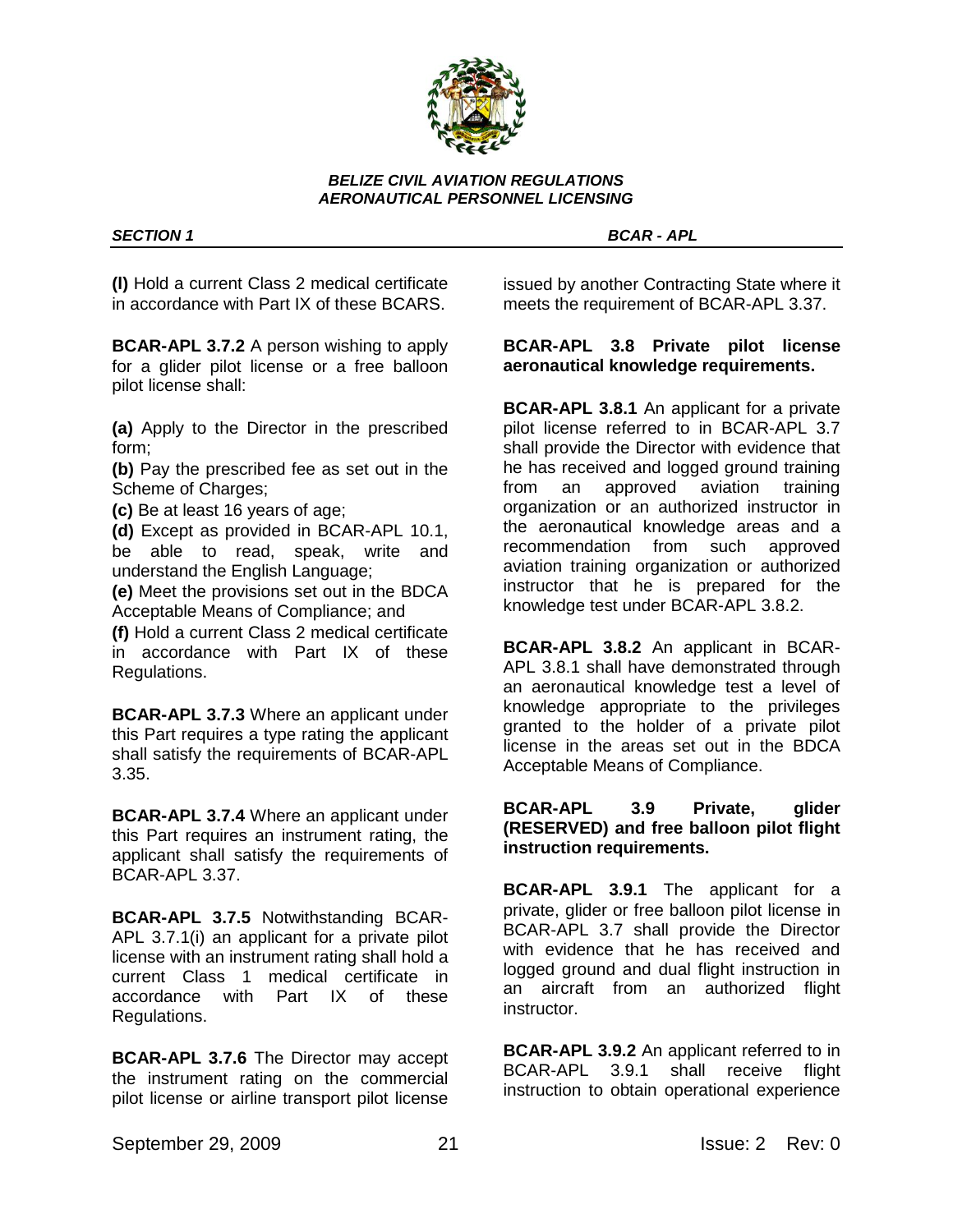

*SECTION 1 BCAR - APL* 

in the following areas to the level of performance required for a private pilot:

**(a)** Pre-flight operations, including mass and balance determination, aircraft inspection and servicing;

**(b)** Airport and traffic pattern operations, collision avoidance precautions and procedures;

**(c**) Control of the aircraft by external visual reference;

**(d)** Flight at critically slow airspeeds, recognition of, and recovery from incipient and full stalls;

**(e**) Flight at critically high airspeeds, recognition of, and recovery from, spiral dives;

**(f)** Normal and cross-wind take-offs and landings;

**(g)** Maximum performance take-offs in respect of short-field and obstacle clearance, short-field landings;

**(h)** Flight reference solely to instruments, including the completion of a level 180° turn;

**(i)** Cross-country flying using visual reference, dead reckoning and where available, radio navigational aids;

**(j)** Emergency operations, including simulated aircraft equipment malfunctions; and

**(k)** Operations to, from and transiting controlled airports, compliance with air traffic controls procedures, radiotelephony procedures and phraseology.

**BCAR-APL 3.9.3** Where the privileges of the license specified in BCAR-APL 3.14 are to be exercised at night, the applicant shall have received dual instruction in aircraft in night flying, including take-offs landings and navigation.

**BCAR-APL 3.9.4** In addition to the requirements set out in BCAR-APL 3.9.2 an applicant for a private pilot license referred to in BCAR-APL 3.7, seeking:

**(a**) An aircraft category rating with a multiengine class rating shall have received and logged training in multi-engine operations;

**(b**) A rotorcraft category rating with a helicopter class rating shall have received and logged training in

**(i)** Airport and heliport operations; and

**(ii)** Hovering maneuvers

**(c)** A powered-lift category rating shall have received and logged training in

**(i)** Airport and heliport operations; and

**(ii**) Hovering maneuvers.

**BCAR-APL 3.9.5** An applicant for a glider pilot license shall have received and logged training in:

**(a)** Airport operations;

- **(b)** Launches and landings;
- **(c)** Performance speeds; and
- **(d)** Soaring techniques.

**BCAR-APL 3.9.6** An applicant for a free balloon pilot license shall have received and logged training in launches and landings.

**BCAR-APL 3.10 Private pilot skill requirements.**

**BCAR-APL 3.10.1** An applicant for a private pilot license under BCAR-APL 3.7**,** shall have demonstrated through a skill test, his ability to perform as pilot in command of an aircraft, the relevant procedures and manoeuvres set out in the BDCA Acceptable Means of Compliance, with a degree of competency appropriate to the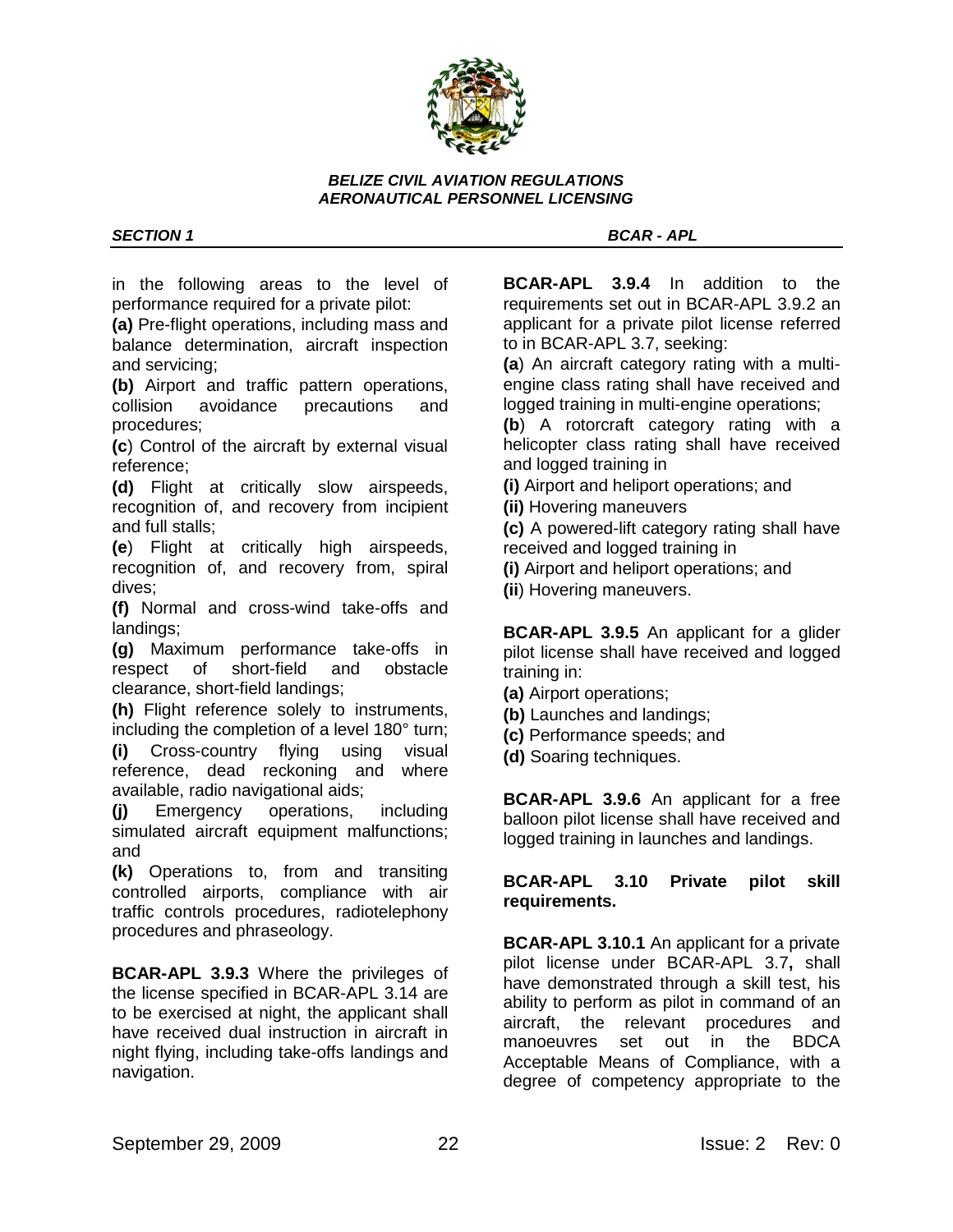

privileges granted to the holder of a private pilot license.

**BCAR-APL 3.10.2** The skill test referred to in BCAR-APL 3.10.1 shall be taken within 6 months of completing the flight instructions referred to in BCAR-APL 3.9 unless this period is further extended by the Director.

## **BCAR-APL 3.11 Private pilot aeronautical experience requirements.**

**BCAR-APL 3.11.1** An applicant for a private pilot license with an aircraft, helicopter or powered-lift category rating shall receive and log the following minimum flight training times:

**(a)** At least 40 hours of flight time; and

**(b)** at least 10 hours of solo flight time under the supervision of an authorized flight instructor, including 5 hours of solo crosscountry flight time with at least one crosscountry flight totaling a minimum of 270 km (150 NM) in the case of aeroplane and powered-lift rating and 180 km (100 NM) for helicopter rating including full-stop landings at two different airports.

**BCAR-APL 3.11.2** An applicant for a private pilot license with airship category rating shall have completed not less than 25 hours of flight time as a pilot of airships, including at least:

**(a)** 3 hours of cross-country flight training in an airship with a cross-country flight totaling not less than 25 NM (45 km);

**(b)** 5 take-offs and 5 landings to a full stop at an airport with each landing involving a flight in the traffic pattern at an airport; **(c)** 3 hours of instrument time; and

*SECTION 1 BCAR - APL* 

**(d)** 5 hours as pilot assuming the duties of the pilot-in-command under the supervision of the pilot in command.

**BCAR-APL 3.11.3** An applicant who has successfully completed a private pilot license course conducted by an approved aviation training organization need have only 35 hours of aeronautical experience unless fewer hours are approved by the Director.

**BCAR-APL 3.11.4** The minimum flight training times listed in BCAR-APL 3.11**.**1 shall include at least the experiences shown in the acceptable means of compliance BDCA Acceptable Means of Compliance.

**BCAR-APL 3.11.5** An applicant for a private pilot license may credit one of the following methods in an approved flight simulator or an approved flight training device representing the category, class, and type, where applicable, of aircraft appropriate to the rating sought:

**(a)** the Director shall determine whether experience as a pilot under instruction in a synthetic flight trainer, approved by the Director, is acceptable as part of the total flight time of 40 hours required in BCAR-APL 3.11.1, and credit for such experience shall be limited to a maximum of 5 hours;

**(b**) Flight time as a pilot of aircraft in other categories may be determined as acceptable by the Director, and the Director will determine the extent to which the flight time requirements of BCAR-APL 3.11.1 can be reduced accordingly.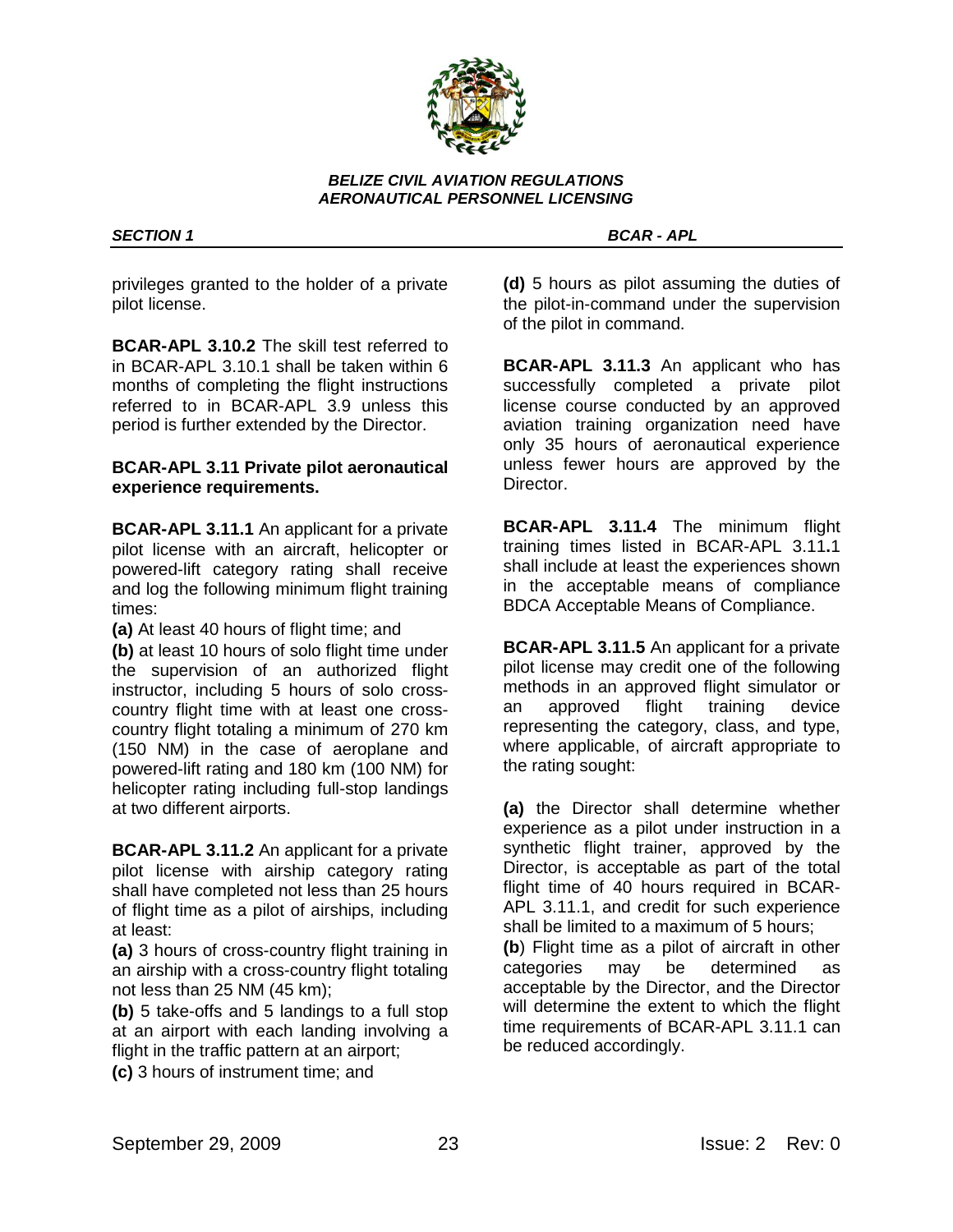

**BCAR-APL 3.11.6** Where an applicant under this Part requires a type rating he shall satisfy the requirements of BCAR-APL 3.42.

**BCAR-APL 3.11.7** Where an applicant under this Part requires an instrument rating he shall satisfy the requirements of BCAR-APL 3.44.

**BCAR-APL 3.11.8** Where an applicant has logged flight time as a pilot of an aircraft in other categories, the Director shall determine whether such experience is acceptable and may reduce the flight time requirement accordingly.

**BCAR-APL 3.11.9** An applicant for a glider pilot license shall:

**(a)** have completed not less than 6 hours of flight time as a pilot of gliders including 2 hours solo flight time during which not less than 20 launches and landings shall have been performed;

**(b)** Have gained under appropriate supervision, the operational experience contained in the BDCA Acceptable Means of Compliance;

**(c**) Be the holder of a pilot license in the aeroplane category and may be credited with 3 hours towards the 6 hours of flight time required for the glider license.

**BCAR-APL 3.11.10** An applicant for a free balloon pilot license shall have:

**(a)** completed not less than 16 hours of flight time as a pilot of free balloons including at least 8 launches and ascents of which one must be solo;

**(b)** gained in free balloons under appropriate supervision operational experience;

**(c)** If the privileges of the license are to be exercised at night, gained under appropriate supervision, operational experience in free balloons in night flying.

## **BCAR-APL 3.12 Conversion of a private pilot license from another Contracting State.**

**BCAR-APL 3.12.1** Notwithstanding BCAR-APL 3.7**,** a person is also qualified to hold a private pilot license under these Regulations where he:

**(a)** Holds a pilot license issued by the Civil Aviation Authority of another Contracting State that is equivalent to the private pilot license issued by the Director;

**(b)** satisfies the requirements of BCAR-APL 3.7.1 (c), (d) and (l);

**(c)** Provides the Director with evidence of having successfully completed the aeronautical knowledge and skill test for the grant of a private pilot license; and

**(d)** Passes the required knowledge test in air law.

**BCAR-APL 3.12.2** Where a type rating is required the applicant under this regulation shall satisfy the requirements of BCAR-APL 3.42.

**BCAR-APL 3.12.3** Where an instrument rating is required the applicant under this Regulation shall satisfy the requirements of BCAR-APL 3.44.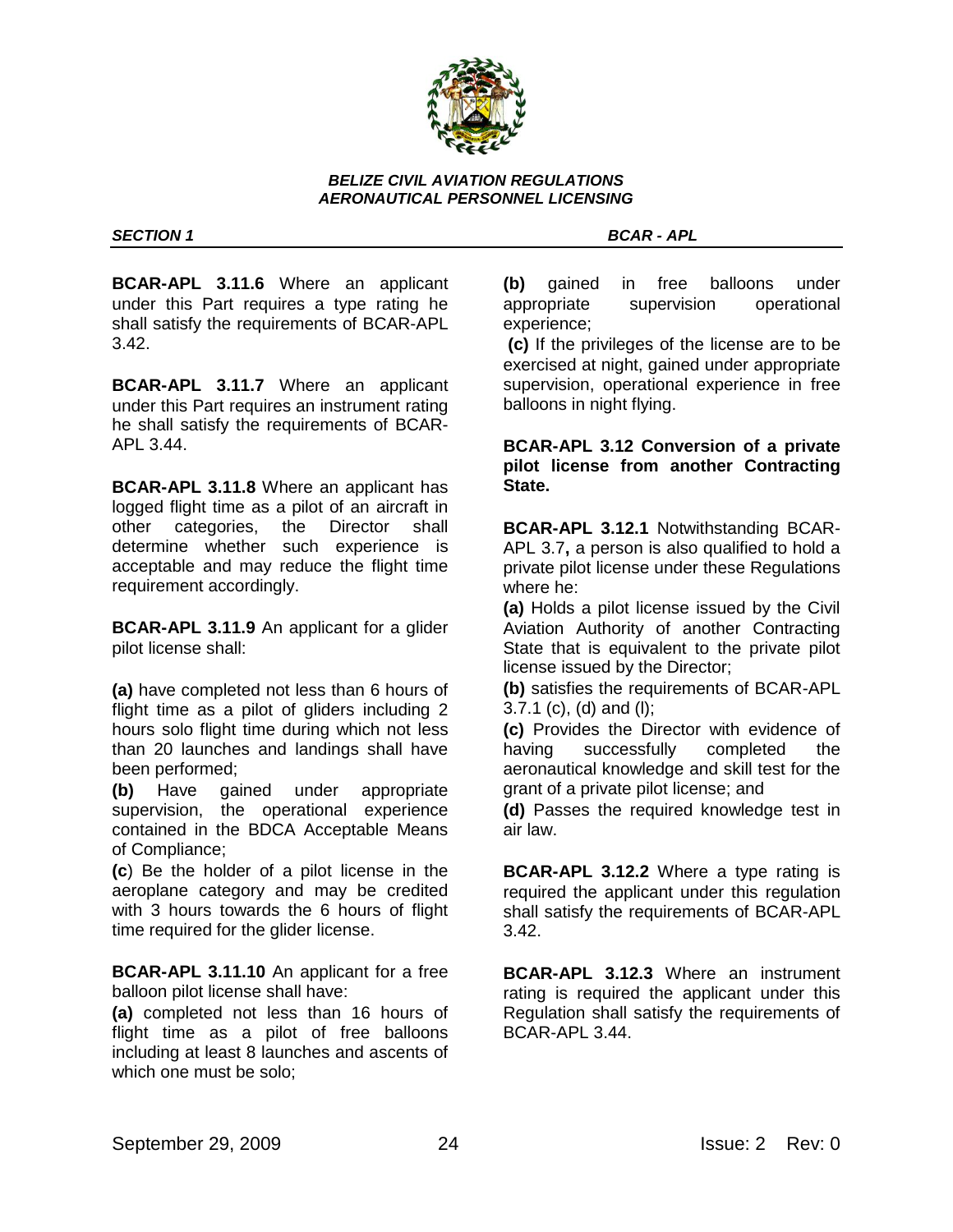

**BCAR-APL 3.12.4** An applicant under this Regulation may use only one foreign pilot license as a basis for obtaining a private pilot license issued by the Director.

**BCAR-APL 3.12.5** An applicant for a pilot license under this Regulation shall provide **(a)** A foreign pilot license and medical certification in the English Language; or **(b)** Have a foreign pilot license and the medical certification referred to in this BCAR-APL 3.12.5 (a) accompanied by an English Language transcription that has been signed by an official or representative of the foreign Civil Aviation Authority that issued the foreign pilot license.

**BCAR-APL 3.13 Issue of private pilot license.**

**BCAR-APL 3.13.1** Where the Director is satisfied that an applicant for a private pilot license meets the requirements of this Part, he may issue the applicant with a private pilot license.

**BCAR-APL 3.14 Privileges and limitations of a private aircraft, glider (RESERVED) or free balloon pilot license.**

**BCAR-APL 3.14.1** No person who holds a private pilot license (hereinafter referred to as "a private pilot") shall act as a required crew member of an aircraft that:

(a) Carries passengers or property for compensation or hire; or

(b) Is operated for compensation or hire.

**BCAR-APL 3.14.2** A private pilot may act as a required crew member of an aircraft in

## *SECTION 1 BCAR - APL*

connection with any business or employment where:

(a) The flight is only incidental to that business or employment; and

(b) The aircraft does not carry passengers or property for compensation or hire.

**BCAR-APL 3.14.3** Notwithstanding BCAR-APL 3.14.1 and BCAR-APL 3.14.2, a private pilot may be reimbursed for aircraft operating expenses that are directly related to search and rescue operations, provided that

**(a)** Such expenses relate only to fuel, oil, airport charges or rental fees; and

**(b)** The operation is sanctioned and under the direction and control of

**(i)** A department of the Government of Belize; or

**(ii)** An organization that conducts search and rescue operations.

**BCAR-APL 3.14.4** No private pilot shall act in any capacity as a pilot of an aircraft under instrument flight rules unless he has an instrument rating appropriate to the category of aircraft in use.

**BCAR-APL 3.14.5** The holder of a glider pilot may act as pilot in command of any glider provided that the license holder has operational experience in the launching method used.

**BCAR-APL 3.14.6** If passengers are to be carried the license holder shall have completed not less than 10 hours of flight time as pilot of gliders.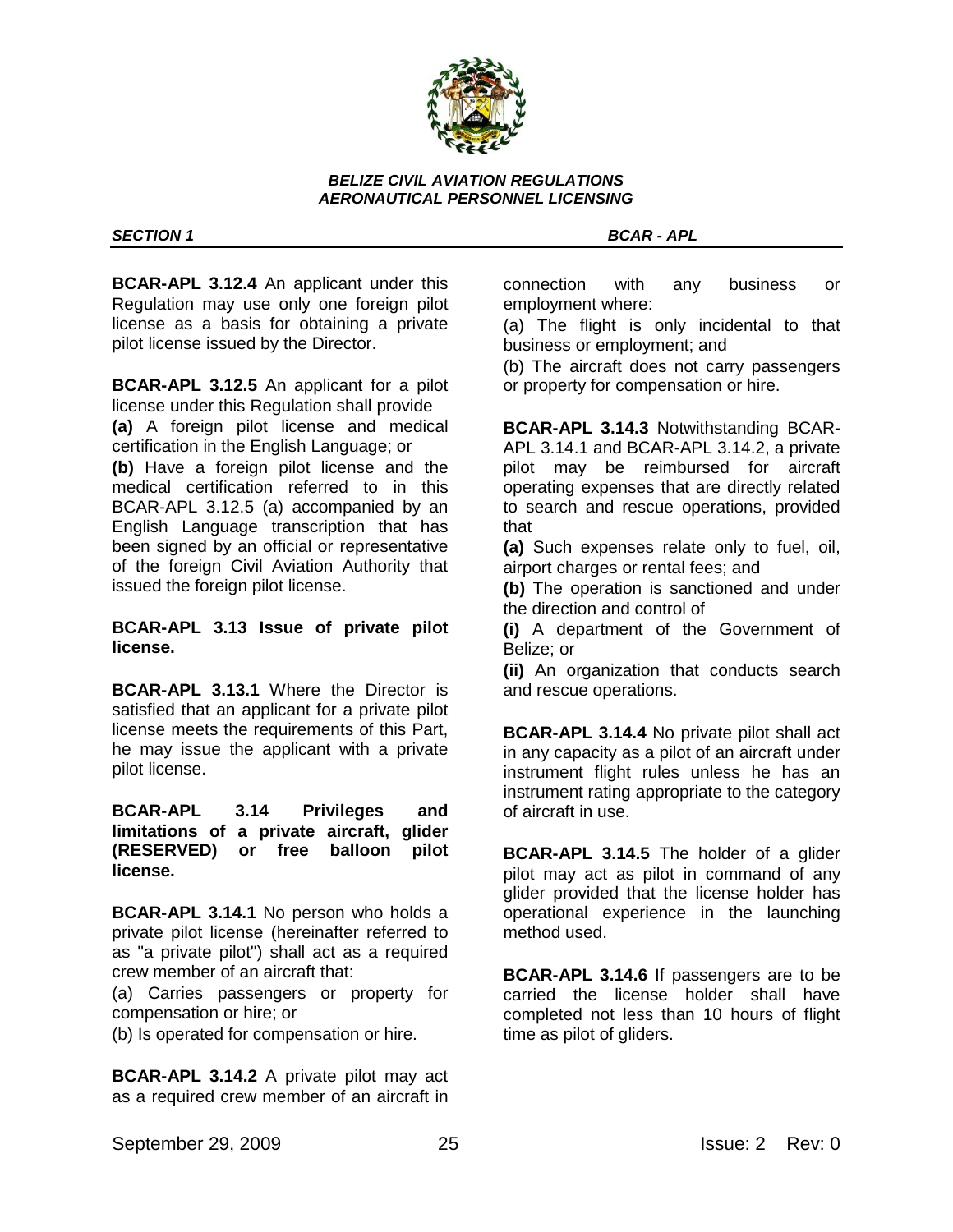

## *SECTION 1 BCAR - APL*

**BCAR-APL 3.14.7** The holder of a free balloon pilot license may act as a pilot in command of any free balloon provided that the license holder has operational experience in hot air or gas balloons, as appropriate.

# **BCAR-APL 3.15 Limitations of private pilot license with balloon rating.**

**BCAR-APL 3.15.1** Where an applicant for a private pilot license with a balloon rating takes a skill test in a balloon with an airborne heater, the Director shall place upon the private pilot license a limitation restricting the exercise of the privileges of that license to a balloon with an airborne heater.

**BCAR-APL 3.15.2** A private pilot may apply to have the limitation under BCAR-APL 3.15.1 removed upon

**(a)** Obtaining the required aeronautical experience in a gas balloon; and

**(b)** Receiving a logbook endorsement from an authorized instructor who attests to the accomplishment by the private pilot of having the required aeronautical experience and ability to satisfactorily operate a gas balloon.

**BCAR-APL 3.15.3** Where an applicant for a private pilot license with a balloon rating takes a skill test in a gas balloon, the Director shall place upon the private pilot license a limitation restricting the exercise of the privilege of that license to a gas balloon.

**BCAR-APL 3.15.4** A private pilot may apply to the Director to have the limitation referred to in BCAR-APL 3.15.3**,** removed upon:

**(a)** Obtaining the required aeronautical experience in a balloon with an airborne heater; and

**(b)** Receiving a logbook endorsement from an authorized instructor who attests to the accomplishment by the private pilot of having the required aeronautical experience and ability to satisfactorily operate a balloon with an airborne heater.

## **BCAR-APL 3.16 Commercial pilot general requirements.**

**BCAR-APL 3.16.1** A person wishing to apply for a commercial pilot license shall:

**(a)** Apply to the Director in the prescribed form;

**(b)** Pay the prescribed fee as set out in the Scheme of Charges;

**(c)** Be at least 18 years of age;

**(d)** Except as provided in BCAR-APL 11.1, be able to read, speak, write, and understand the English Language;

**(e)** Pass or provide the Director with evidence of having passed the required aeronautical knowledge test referred to in regulation BCAR-APL 3.17;

**(f)** Receive or provide the Director with evidence of having received the instruction required by BCAR-APL 3.18 and a logbook endorsement from an authorized flight instructor who:

**(i)** Conducted the training on the areas of operation that apply to the aircraft category and class rating sought; and

**(ii)** Certified that the person is prepared for the required skill test check;

**(g)** Meet the aeronautical experience requirements of this regulation that apply to

September 29, 2009 26 20 and 20 and 20 and 20 and 20 and 20 and 20 and 20 and 20 and 20 and 20 and 20 and 20 and 20 and 20 and 20 and 20 and 20 and 20 and 20 and 20 and 20 and 20 and 20 and 20 and 20 and 20 and 20 and 20 a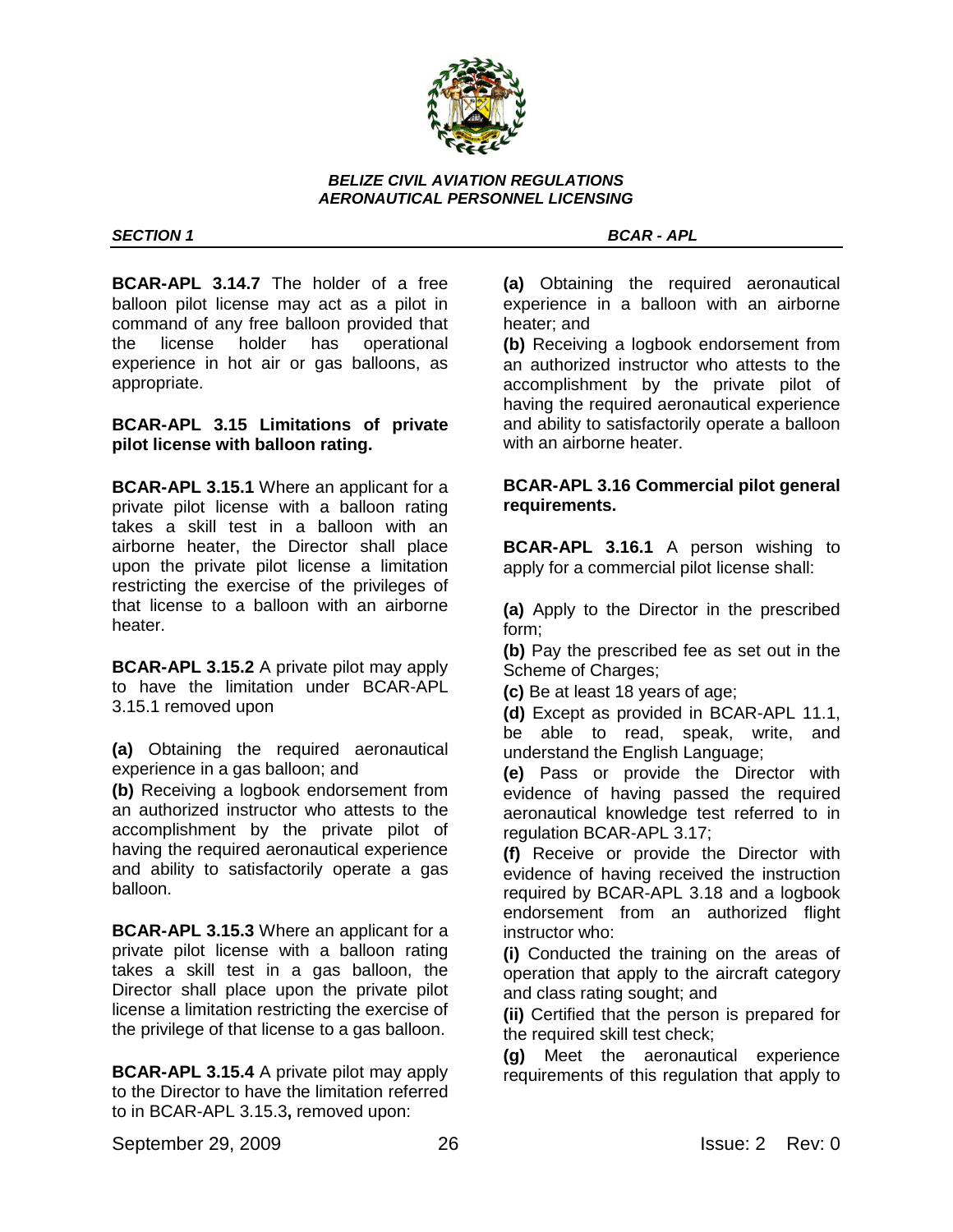

*SECTION 1 BCAR - APL* 

the aircraft category and class rating sought before applying for the skill test check;

**(h)** Pass or provide the Director with evidence of having passed the skill test on the areas of operation set out in the BDCA Acceptable Means of Compliance; that apply to the aircraft category and class rating sought;

**(i)** Pass the skill test referred to in BCAR-APL 3.16(h) in the manner set out in the BDCA Acceptable Means of Compliance;

**(j)** Complete or provide the Director with evidence of having completed the training in the physiology of flight set out in the BDCA Acceptable Means of Compliance;

**(k)** Hold a valid private pilot license issued under these

Regulations;

**(l)** Hold a military pilot license which is certified by the issuing Contracting State as being equivalent to a commercial pilot license or an airline transport pilot license; or has served as a line pilot in the Belize Defense Force and presents proof of his flight hours in his logbook that have been signed and verified by the Commanding Officer of the Belize Defense Force Air Wing or the Wing Training Captain or equivalent of that rank or

**(m)** Comply with the appropriate sections of these Regulations that apply to the aircraft category and class rating sought; and

**(n)** Hold a current Class 1 medical certificate or Class 2 (only for pilots who carry out commercial non airline transport operations) medical certificate issued in accordance with Part IX of these regulations.

**BCAR-APL 3.16.2** Where a type rating is required for a commercial pilot license

under this Part the applicant shall satisfy the requirements of BCAR-APL 3.42.

**BCAR-APL 3.16.3** Where an instrument rating is required for a commercial pilot license under this Part the applicant shall satisfy the requirements of BCAR-APL 3.15.

# **BCAR-APL 3.17 Commercial pilot aeronautical knowledge requirements**

**BCAR-APL 3.17.1** An applicant for a commercial pilot license, referred to in BCAR-APL 3.16 shall provide the Director with evidence that he has received and logged ground training from an approved aviation training organization or an authorized instructor on the aeronautical knowledge areas set out in the BDCA Acceptable Means of Compliance and a recommendation from the authorized instructor that he is prepared for the knowledge test.

## **BCAR-APL 3.18 Commercial pilot flight instruction requirements**

**BCAR-APL 3.18.1** An applicant for a commercial pilot license, in BCAR-APL 3.16, shall provide the Director with evidence of having received and logged ground and flight instruction at an approved aviation training organization or from an authorized instructor on the required flight instruction areas of operation.

**BCAR-APL 3.18.2** The instruction required in BCAR-APL 3.18.1 shall be on the areas of operation in respect of the aircraft category and class rating sought to the level of performance required for a commercial pilot license set out in the BDCA Acceptable Means of Compliance.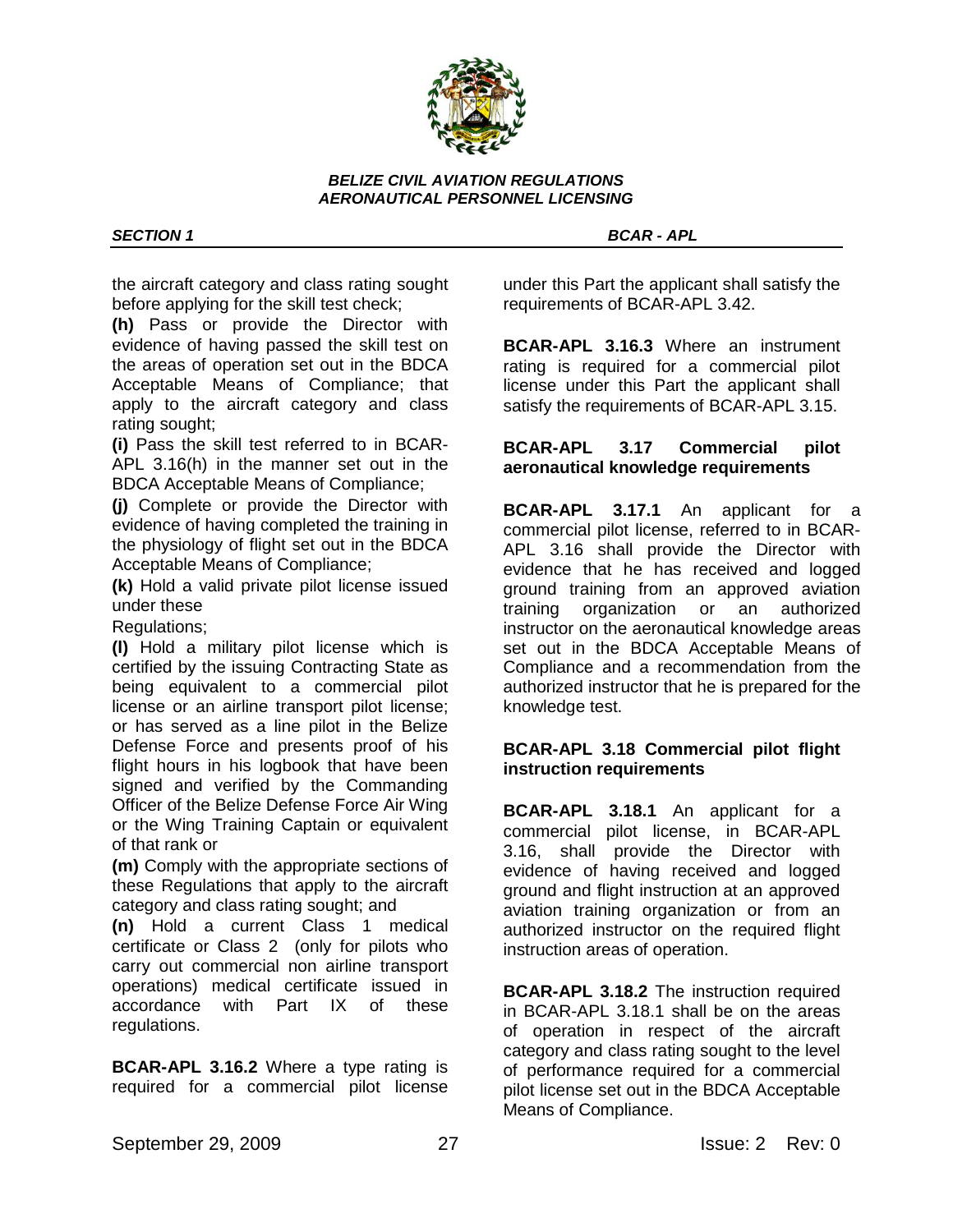

## *SECTION 1 BCAR - APL*

**BCAR-APL 3.20.2** An applicant who has satisfactorily completed a commercial pilot course conducted by an approved aviation training organization need have only the following total aeronautical experience to meet aeronautical experience requirements:

**(a)** 200 hours for an aeroplane or poweredlift rating; and

**(b)** 100 hours for a helicopter rating.

**BCAR-APL 3.20.3** Notwithstanding BCAR-APL 3.20.2, where an applicant has logged flight time as a pilot of aircraft in other categories the Director shall determine whether such experience is acceptable and to what extent to reduce the flight time requirement accordingly.

**BCAR-APL 3.20.4** An applicant for a commercial pilot license aeroplane shall have completed not less than:

**(a)** 100 hours as pilot in command, or in the case of a course of approved training 70 hours as pilot in command;

**(b)** 20 hours of cross-country flight time as pilot in command including a cross-country flight totaling not less than 300 NM (540 km) in the course of which full-stop landings at two different airports shall be made;

**(c)** 10 hours of instrument instruction time of which not more than 5 hours may be instrument ground time; and

**(d)** Where the privileges of the license are to be exercised at night 5 hours of night flight time including 5 take-offs and 5 landings as pilot in command.

**BCAR-APL 3.20.5** An applicant for a commercial pilot license helicopter shall have completed not less than:

**BCAR-APL 3.18.3** Where the privileges of the commercial pilot license are to be exercised at night, the applicant shall have received dual instruction in aircraft in night flying, including 3 take-offs, 3 landings to a full stop and navigation.

**BCAR-APL 3.18.4** The instrument training and experience specified in BCAR-APL 3.18.2, and the night flying experience specified in BCAR-APL 3.18.3, shall not entitle the holder of a commercial pilot license to pilot aircraft under instrument flight rules.

**BCAR-APL 3.19 Commercial pilot skill test**.

**BCAR-APL 3.19.1** An applicant for a commercial pilot license, under BCAR-APL 3.16, shall provide the Director with evidence of having successfully completed the skill test demonstrating his ability to perform as pilot in command of an aircraft, the relevant procedures and maneuvers set out in the BDCA Acceptable Means of Compliance in the manner set out in that manual, with a degree of competency appropriate to the privileges granted to the holder of a commercial pilot license.

# **BCAR-APL 3.20 Commercial pilot aeronautical experience requirements.**

**BCAR-APL 3.20.1** An applicant for a commercial pilot license, under BCAR-APL 3.16, shall have completed at least 200 flight hours aeronautical experience on an aeroplane with power-lift category or 150 flight hours for a helicopter as outlined in the BDCA Acceptable Means of Compliance.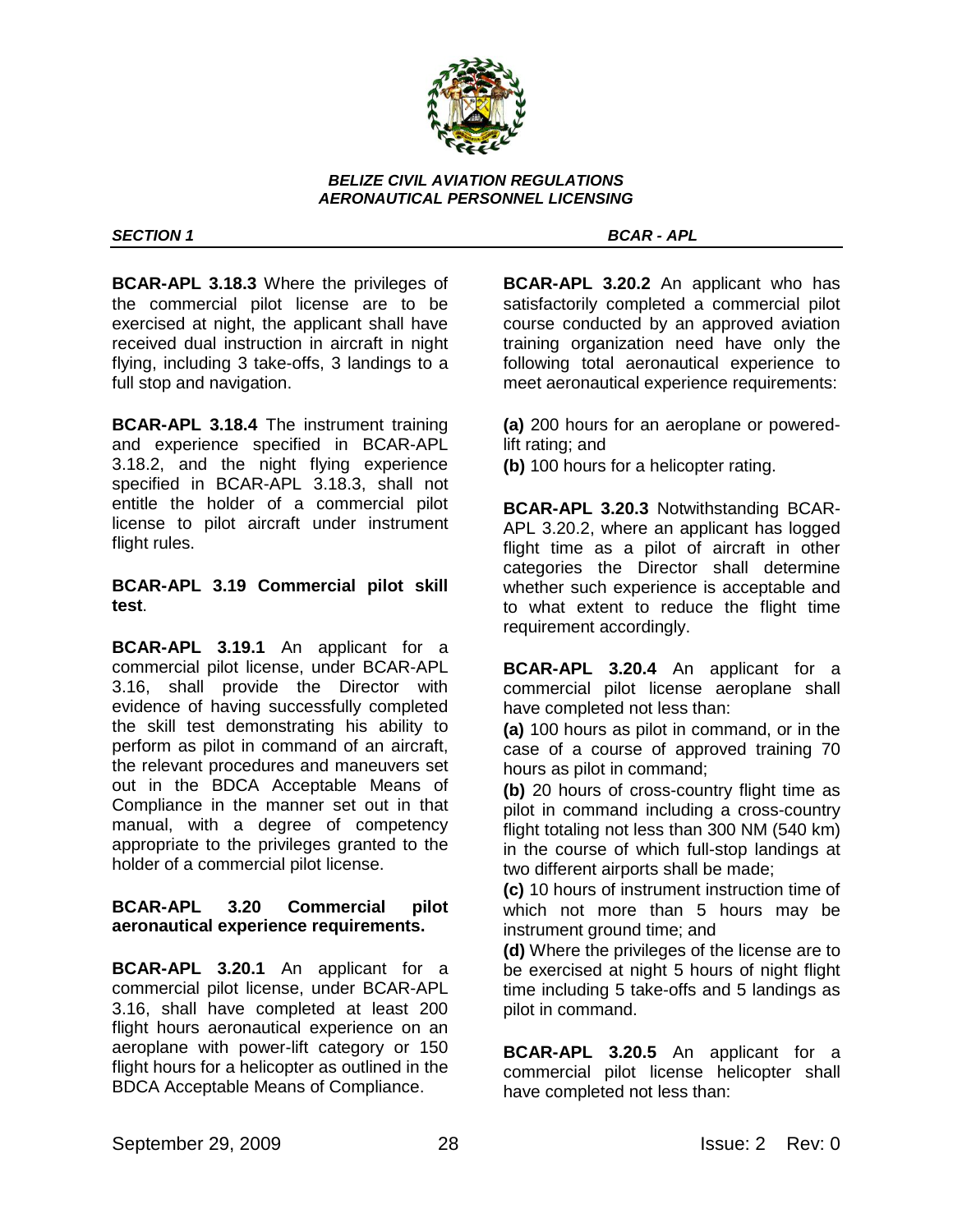

*SECTION 1 BCAR - APL* 

**(a)** 35 hours as pilot in command;

**(b**) 10 hours of cross-country flight time as pilot in command including a cross-country flight in the course of which landings at two different points shall be made;

**(c)** 10 hours of instrument instruction time of which not more than 5 hours may be instrument ground time; and

**(d)** if the privileges of the license are to be exercised at night, 5 hours of night time including 5 take-offs and 5 landing patterns as pilot in command.

**BCAR-APL 3.20.6** An applicant for a commercial pilot license powered-lift shall have completed not less than:

**(a)** 50 hours as pilot in command;

**(b)** 10 hours in cross-country flying as pilot in command including a cross-country flight totaling not less than 300 NM (540 km) in the course of which full stop landing at two different airports shall be made;

**(c)** 10 hours of instrument instruction of which not more than 5 hours may be instrument ground time; and

**(d)** Where the privileges of the license are to be exercised at night, 5 hours of night flight time including 5 take-offs and landings as pilot in command.

**BCAR-APL 3.20.7** An applicant for a commercial pilot license airship shall have completed not less than:

**(a)** 50 hours as pilot in command;

**(b)** 30 hours as pilot in command or pilot in command under supervision in airships, to include not less than:

**(i)** 10 hours of cross-country flight time; and **(ii)** 10 hours of night flight;

**(c)** 40 hours of instrument time, of which 20 hours shall be in flight and 10 hours in flight in airships; and

**(d**) 20 hours of flight training in airships on areas of operation listed in the flight instruction detailed in the BDCA Acceptable Means of Compliance.

## **BCAR-APL 3.21 Conversion of a commercial pilot license from another Contracting State.**

**BCAR-APL 3.21.1** Notwithstanding BCAR-APL 3.16.1 (e) through (k), a person is also qualified to hold a commercial pilot license issued by the Director where he:

**(a)** Holds a valid pilot license issued by a Civil Aviation Authority of another Contracting State that is equivalent to a commercial pilot license issued by the Director; and

**(b)** Passes the required knowledge test on the following knowledge areas:

**(i)** Rules and regulations relevant to the holder of a commercial pilot license;

**(ii)** Rules of the air, appropriate air traffic control practices and procedures;

**(iii**) Operating limitations of appropriate aircraft and powerplants, relevant operational information from the flight manual or other appropriate document;

**(iv)** Effects of loading and mass distribution on aircraft handling, flight characteristics and performance, mass and balance calculations;

**(v)** Use and practical application of take-off, landing and other performance data;

**(vi)** General aeronautical knowledge; and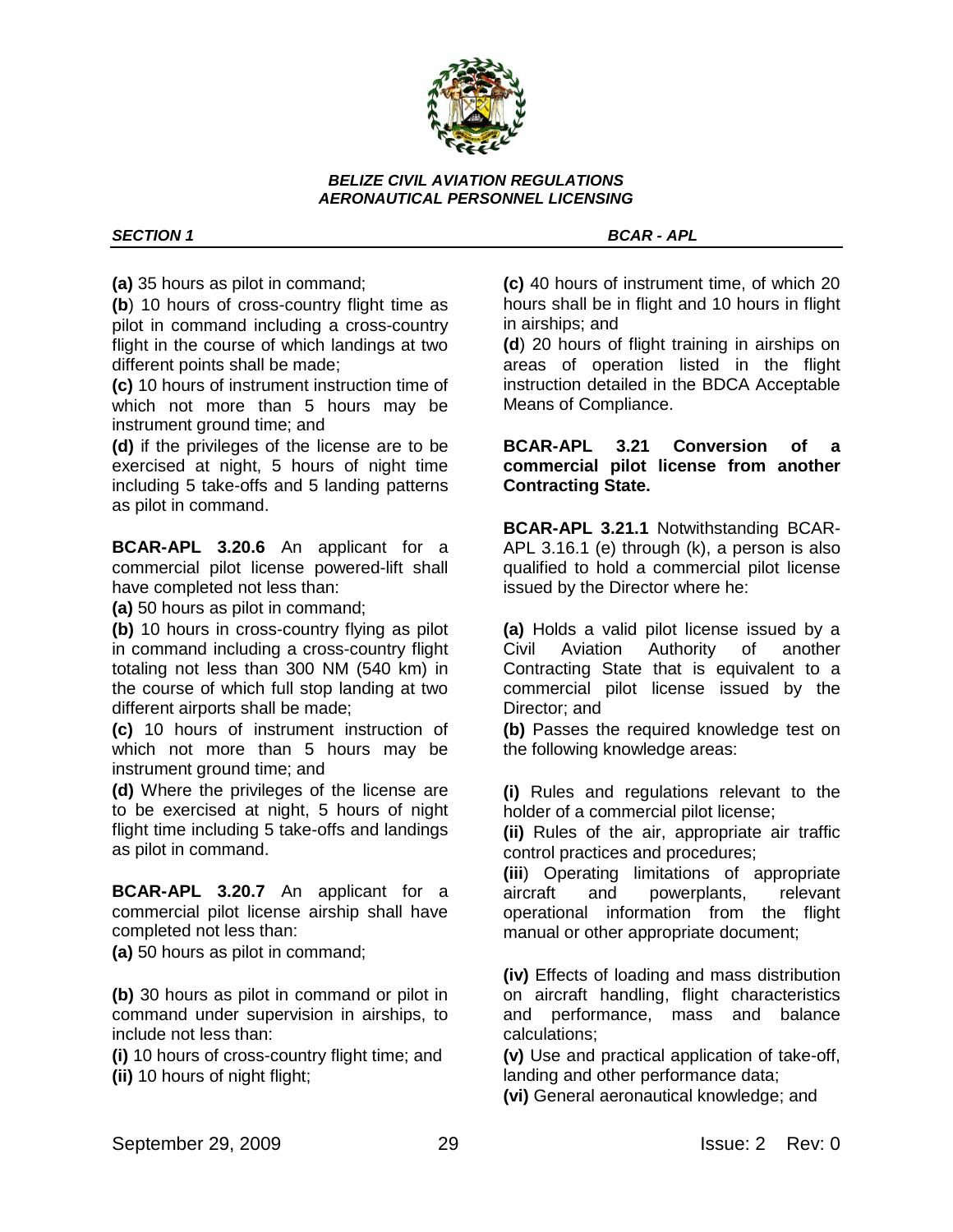

**(vii)** Aeronautical knowledge specific to the aircraft type.

**BCAR-APL 3.21.2** Where an applicant holds a pilot license issued by the licensing authority of a Contracting State, the Director may accept the results of a successful flight test conducted under such pilot license as evidence that the applicant satisfies the requirements under this Regulation.

**BCAR-APL 3.21.3** An applicant under this Regulation may use **only one** foreign pilot license as a basis for obtaining a commercial pilot license issued by the Director.

**BCAR-APL 3.21.4** An applicant for a pilot license under this Regulation shall provide a foreign pilot license and medical certification in the English Language or accompanied by an English Language transcription that has been signed by an official or representative of the foreign Civil Aviation Authority that issued the foreign pilot license.

**BCAR-APL 3.21.5** Where a type rating is required, the applicant under BCAR-APL 3.21.2, shall satisfy or provide the Director with evidence that he has met the requirements of BCAR-APL 3.42.

**BCAR-APL 3.21.6** Where an instrument rating is required the applicant shall satisfy or provide the Director with evidence that he has met the requirements of BCAR-APL 3.44.

**BCAR-APL 3.21.7** The Director may accept the type rating and instrument rating on a commercial pilot license issued by another

*SECTION 1 BCAR - APL* 

Contracting State where it is equivalent to the requirement of these Regulations.

**BCAR-APL 3.21.8** The Director may exempt the applicant from any requirement of this Regulation, on proof of equivalent knowledge, qualifications, skills and recency of experience.

## **BCAR-APL 3.22 Issue of commercial pilot license.**

**BCAR-APL 3.22.1** Where the Director is satisfied that the applicant for a commercial pilot license meets the requirements of this Part, he may issue the applicant with a commercial pilot license.

## **BCAR-APL 3.23 Commercial pilot license for additional category and class rating requirements.**

**BCAR-APL 3.23.1** An applicant for a commercial pilot license with an additional category rating who holds a commercial pilot license with another aircraft category rating shall:

**(a)** Meet the applicable eligibility requirements;

**(b)** Pass a knowledge test on the applicable aeronautical knowledge areas;

**(c)** Meet the applicable aeronautical experience requirements; and

**(d)** Pass the skill test proficiency check on the areas of operation.

**BCAR-APL 3.23.2** An applicant for a commercial pilot license with a type rating shall not be required to pass a knowledge test where his commercial pilot license lists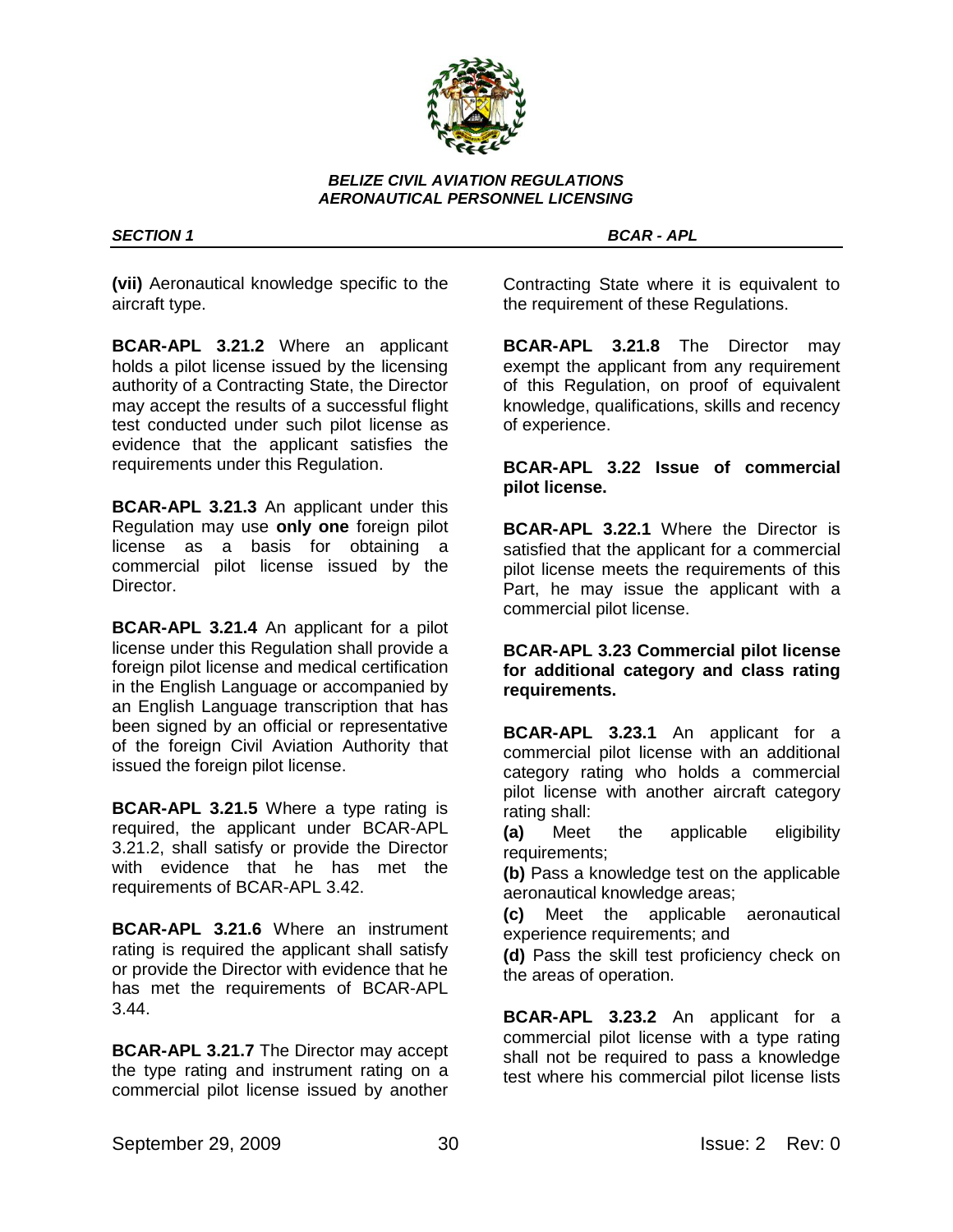

the aircraft category and class rating that is appropriate to the type of rating sought.

## **BCAR-APL 3.24 Commercial pilot license privileges**.

**BCAR-APL 3.24.1** The holder of a commercial pilot license (hereinafter referred to as "a commercial pilot") may within the appropriate aircraft category:

**(a)** Exercise all the privileges of the holder of a private pilot license;

**(b**) act as pilot in command in an aircraft engaged in operations other than commercial air transport;

**(c)** Act as pilot in command in commercial air transport operations in an aircraft certificated for single pilot operation; and

**(d)** Act as co-pilot in an aircraft which is required to be operated with a co-pilot.

**BCAR-APL 3.24.2** A commercial pilot with an airship category rating may:

**(a)** Give flight and ground training for the issuance of a license or rating for an airship; **(b)** Endorse a pilot logbook; and

**(c)** Act as pilot in command under instrument flight rules.

**BCAR-APL 3.24.3** No commercial pilot shall act in any capacity as a pilot of an aircraft under instrument flight rules unless he has an instrument rating appropriate to the category of aircraft in use.

**BCAR-APL 3.25 Commercial pilot license limitations.**

**BCAR-APL 3.25.1** The Director may issue to an applicant for a commercial pilot

*SECTION 1 BCAR - APL* 

license with an aeroplane category or powered-lift category rating who does not hold an instrument rating in the same category and class, a commercial pilot license that contains the limitation,

"The carriage of passengers for hire in (aeroplanes) (powered lifts) on crosscountry flights in excess of 50 nautical miles or at night is prohibited."

**BCAR-APL 3.25.2** A commercial pilot may apply to the Director to have the limitation referred to in BCAR-APL 3.25.1, removed by satisfactorily accomplishing the requirements of BCAR-APL 3.44 for an instrument rating in the same category and class that has the limitation.

**BCAR-APL 3.25.3** Where an applicant for a commercial pilot license with a balloon rating takes a skill test in a balloon with an airborne heater the Director shall place upon the commercial pilot license, a limitation restricting the exercise of the privileges of that license to a balloon with an airborne heater.

**BCAR-APL 3.25.4** A commercial pilot may remove the limitation specified in BCAR-APL 3.25.3, by:

**(a)** Obtaining the required aeronautical experience in a gas balloon; and

**(b)** Receiving a logbook endorsement from an authorized instructor who attests to the accomplishment by the pilot of the required aeronautical experience and ability to satisfactorily operate a gas balloon.

**BCAR-APL 3.25.5** Where an applicant for a commercial pilot license with a balloon

September 29, 2009 31 31 Issue: 2 Rev: 0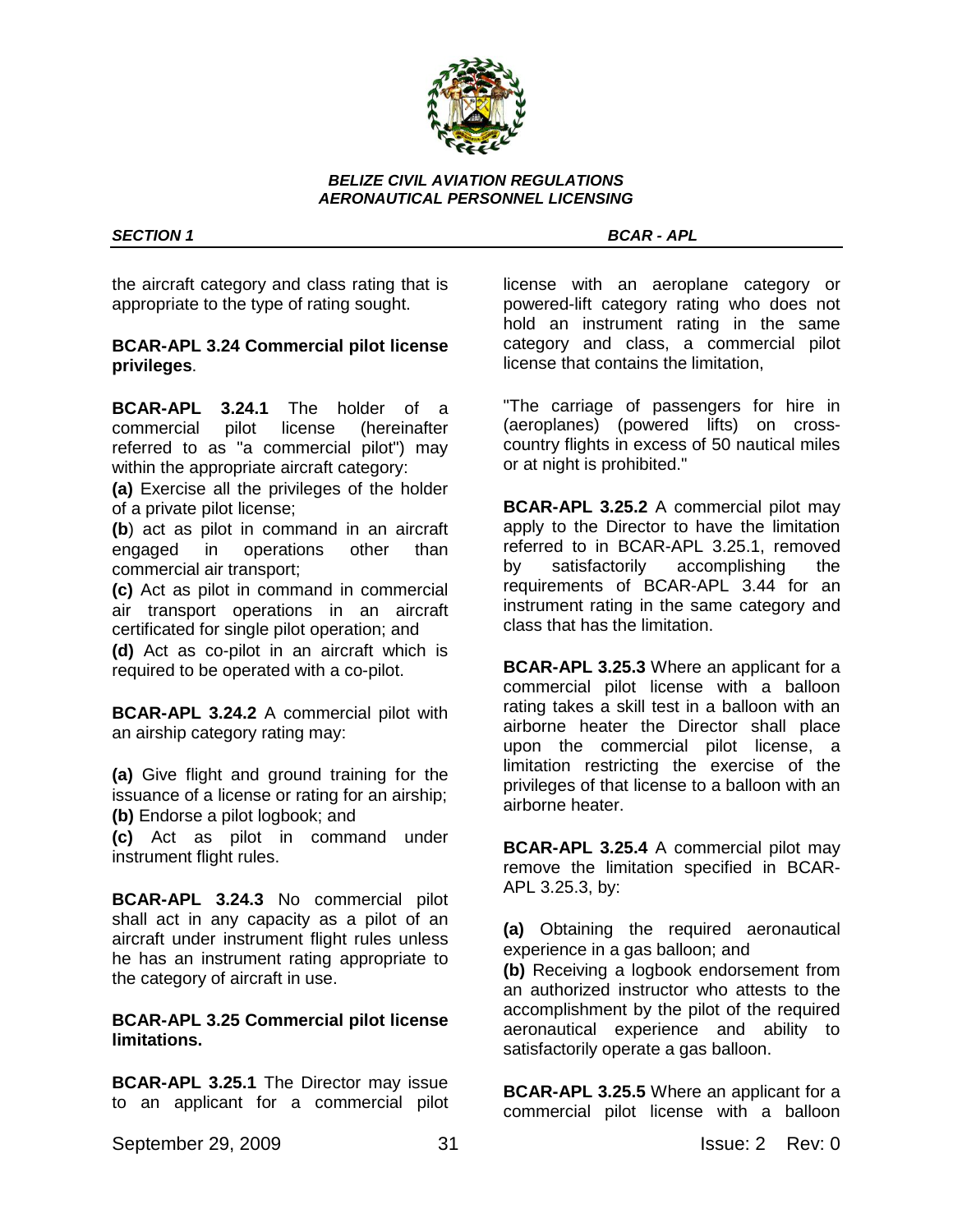

*SECTION 1 BCAR - APL* 

rating takes a skill test in a gas balloon, the Director shall place upon the commercial pilot license, a limitation restricting the exercise of the privileges of that license to a gas balloon.

**BCAR-APL 3.25.6** A commercial pilot may remove the limitation specified in BCAR-APL 3.25.5, by:

**(a)** Obtaining the required aeronautical experience in a balloon with an airborne heater; and

**(b)** Receiving a logbook endorsement from an authorized instructor who attests to the person"s accomplishment of the required aeronautical experience and ability to satisfactorily operate a balloon with an airborne heater.

## **BCAR-APL 3.26 Multi-crew pilot license general requirements**. **(RESERVED)**

**BCAR-APL 3.33 Airline transport pilot license – general requirements** 

**BCAR-APL 3.33.1** A person wishing to apply for an airline transport pilot license shall:

**(a)** apply to the Director in the prescribed form;

**(b)** pay the prescribed fee as set out in the Scheme of Charges;

**(c)** be at least 21 years of age;

**(d)** except as provided in BCAR-APL 11.1 be able to read, speak, write, and understand the English Language;

**(e)** meet at least one of the following requirements:

**(I)** hold a valid and current commercial pilot license and an instrument rating;

**(II)** hold a military pilot license which is certified by the issuing Contracting State as being equivalent to a commercial pilot license or an airline transport pilot license; or has served as a line pilot in the Belize Defense Force and presents proof of his flight hours in his logbook that have been signed and verified by the Commanding Officer of the Belize Defense Force Air Wing or the Wing Training Captain or equivalent of that rank or

**(f)** meet the aeronautical experience requirements of BCAR-APL 3.36 before applying for the skill test check;

**(g)** pass or provide the Director with evidence of having passed an aeronautical knowledge test in the applicable knowledge areas referred to in BCAR-APL 3.34;

**(h)** pass or provide the Director with evidence of having passed the skill test referred to in BCAR-APL 3.35 and in the BDCA Acceptable Means of Compliance.

**(i)** provide the Director with evidence of having received training on the physiology of flight set out in the BDCA Acceptable Means of Compliance; and

**(j)** Hold a current Class 1 medical certificate in accordance with Part IX of these regulations.

**BCAR-APL 3.33.2** Where a type rating is required for a commercial pilot license under this Part the applicant shall satisfy the requirements of BCAR-APL 3.42.

**BCAR-APL 3.33.3** Where an instrument rating is required for a commercial pilot license under this Part the applicant shall satisfy the requirements of BCAR-APL 3.44.

**BCAR-APL 3.34 Airline transport pilot aeronautical knowledge requirements.**

September 29, 2009 32 Issue: 2 Rev: 0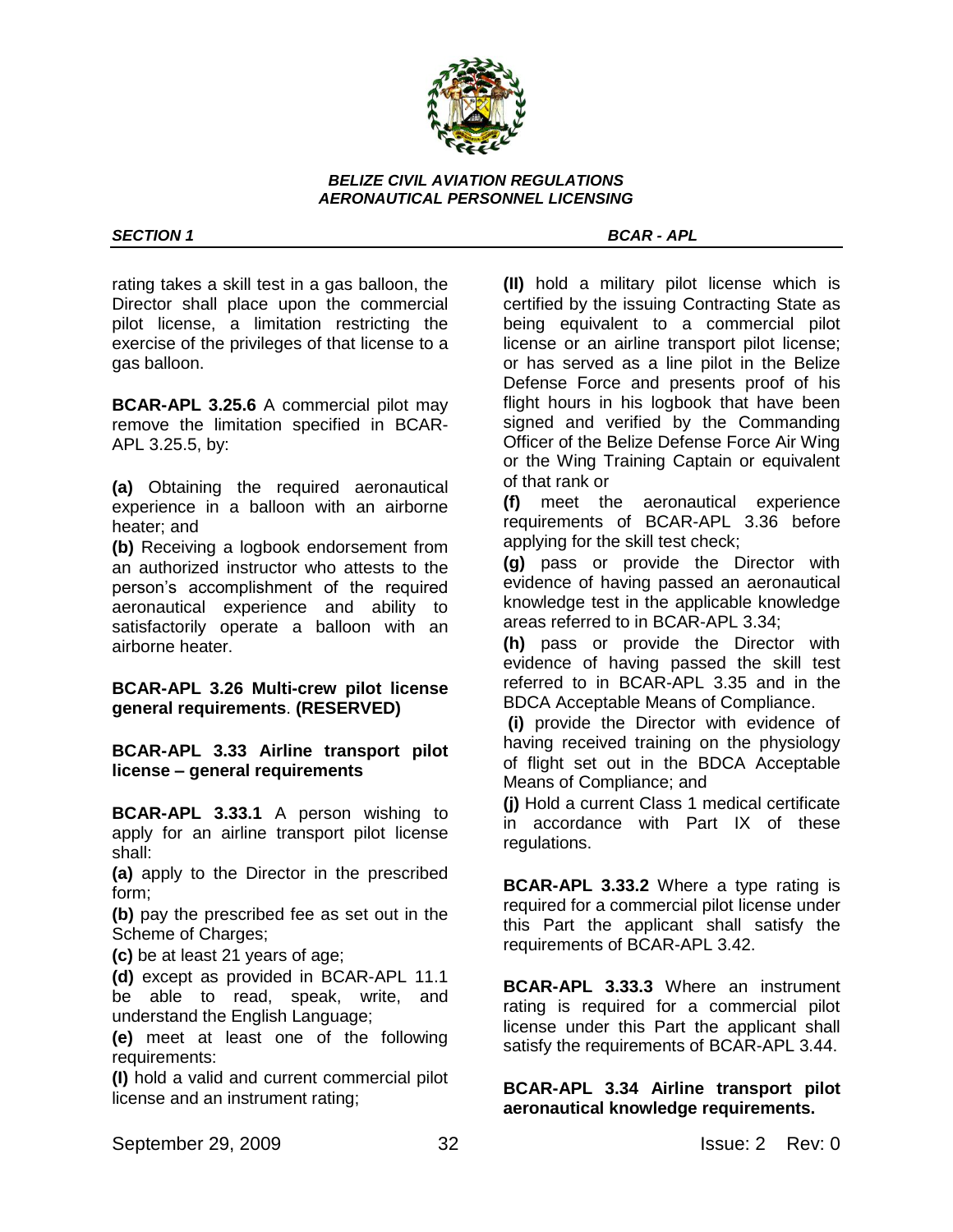

*SECTION 1 BCAR - APL* 

**BCAR-APL 3.34.1** An applicant for an airline transport pilot license, under BCAR-APL 3.33, shall provide evidence to the Director that he has received and logged ground training from an approved aviation training organization or authorized instructor on the required aeronautical knowledge areas set out in the BDCA Acceptable Means of Compliance.

# **BCAR-APL 3.35 Airline transport pilot flight skill requirements.**

**BCAR-APL 3.35.1** An applicant for an airline transport pilot license referred to in BCAR-APL 3.33 shall provide evidence of having received the flight instruction required for the issue of a commercial pilot license and for the issue of an instrument rating referred to in BCAR-APL 3.44, that apply to the category and class rating sought.

**BCAR-APL 3.35.2** An applicant for an airline transport pilot license under BCAR-APL 3.33 shall provide the Director with evidence that he has met the requirements of the BDCA Acceptable Means of Compliance; in respect of his ability to perform as pilot in command of a multiengine aircraft required to be operated with a co-pilot.

## **BCAR-APL 3.36 Airline transport pilot aeronautical experience for aeroplane category rating.**

**BCAR-APL 3.36.1** An applicant for an airline transport pilot license with an aeroplane category and class rating, shall have no less than 1 500 hours of total time as a pilot that included no less than:

**(a)** 500 hours as pilot in command or 250 hours either as a pilot in command or made up by not less than 70 hours as pilot in command and the necessary additional flight time as pilot in command under supervision;

**(b)** 200 hours of cross-country flight time of which not less than 100 hours shall be a pilot in command or as pilot-in- command under supervision;

**(c)** 100 hours of night flight time as pilot in command or as co-pilot; and

**(d)** 75 hours of instrument flight time, of which not more than 30 hours may be instrument ground time.

**BCAR-APL 3.36.2** The Director shall determine whether experience as a pilot under instruction in a flight simulation training device is acceptable as part of the total flight time of 1 500 hours; credit for such experience shall be limited to a maximum of 100 hours, of which not more than 25 hours shall have been acquired in a flight procedure trainer or a basic instrument flight trainer.

**BCAR-APL 3.36.3** Notwithstanding BCAR-APL 3.36.1 (a), an applicant for an airline transport pilot license who holds a commercial pilot license, may credit the following acquired flight time toward the 1 500 hours of total time as a pilot required in BCAR-APL 3.36.1:

**(a)** 50 per cent of co-pilot time acquired in an aeroplane

**(i)** Where it is required to have more than one pilot by the aeroplane flight manual or type certificate; or

September 29, 2009 33 Issue: 2 Rev: 0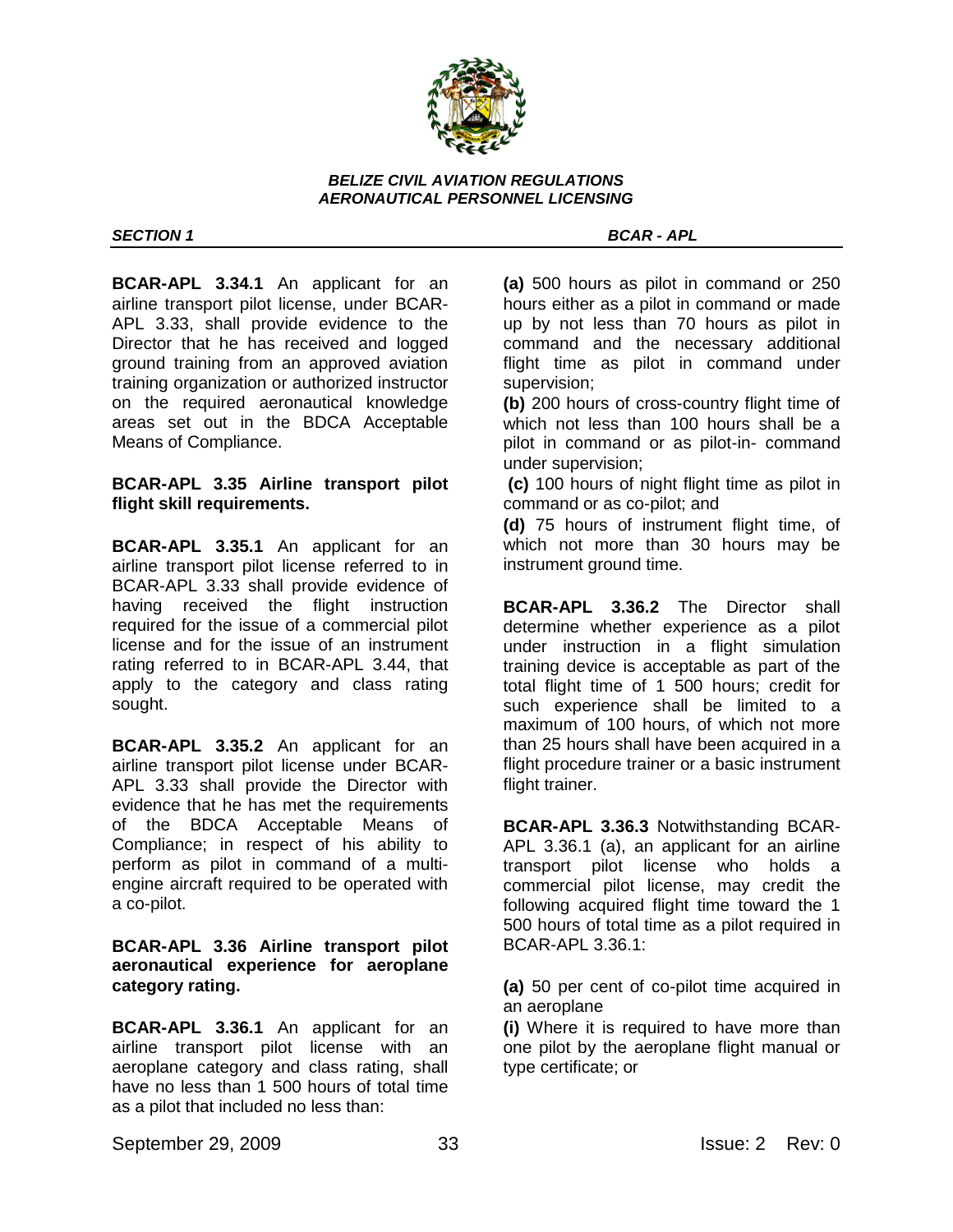

*SECTION 1 BCAR - APL* 

**(ii)** that is engaged in operations under the Civil Aviation Act or the Belize Civil Aviation Regulations, for which a co-pilot is required; **(b)** 100 per cent of flight time as co-pilot when performing the duties of pilot in command under the supervision of the pilot in command.

## **BCAR-APL 3.37 Airline transport pilot aeronautical experience for rotorcraft and powered lift category.**

**BCAR-APL 3.37.1** An applicant for airline transport pilot license with a helicopter category shall have completed no less than 1000 hours of flight time as a pilot of helicopters.

**BCAR-APL 3.37.2** The Director shall determine whether experience as a pilot under instruction in a synthetic flight trainer, which he has approved, is acceptable as part of the total flight time of 1000 hours.

**BCAR-APL 3.37.3** Credit for such experience referred to in BCAR-APL 3.37.2 shall be limited to a maximum of 100 hours, of which not more than 25 hours shall have been acquired in a flight procedure trainer or a basic instrument flight trainer.

**BCAR-APL 3.37.4** The applicant shall have completed not less than:

**(a)** 250 hours, either as pilot in command, or made up by not less than 70 hours as pilot in command and the necessary additional flight time as pilot in command under supervision;

**(b)** 200 hours of cross-country flight time, of which not less than 100 hours shall be as pilot in command or as pilot in command under supervision;

**(c)** 30 hours of instrument time, of which not more than 10 hours may be instrument ground time; and

**(d)** 50 hours of night flight as pilot in command or as co-pilot.

**BCAR-APL 3.37.5** An applicant for airline transport pilot license-power-lift shall have completed no less than:

**(a)** 250 hours, either as pilot in command, or made up by not less than 70 hours as pilot in command and the necessary additional flight time as pilot in command under supervision;

**(b)** 100 hours of cross-country flight time, of which not less than 50 hours shall be as pilot in command or as pilot in command under supervision;

**(c)** 75 hours of instrument time, of which not more than 30 hours may be instrument ground time; and

**(d)** 25 hours of night flight as pilot in command or as co-pilot.

**BCAR-APL 3.37.6** Notwithstanding BCAR-APL 3.36 and BCAR-APL 3.37.1, where an applicant has logged flight time as a pilot of aircraft in other categories the Director shall determine whether such experience is acceptable and reduce the flight time requirement accordingly.

# **BCAR-APL 3.38 Conversion of an airline transport pilot license from another Contracting State.**

**BCAR-APL 3.38.1** Notwithstanding BCAR-APL 3.33**,** a person is also qualified to hold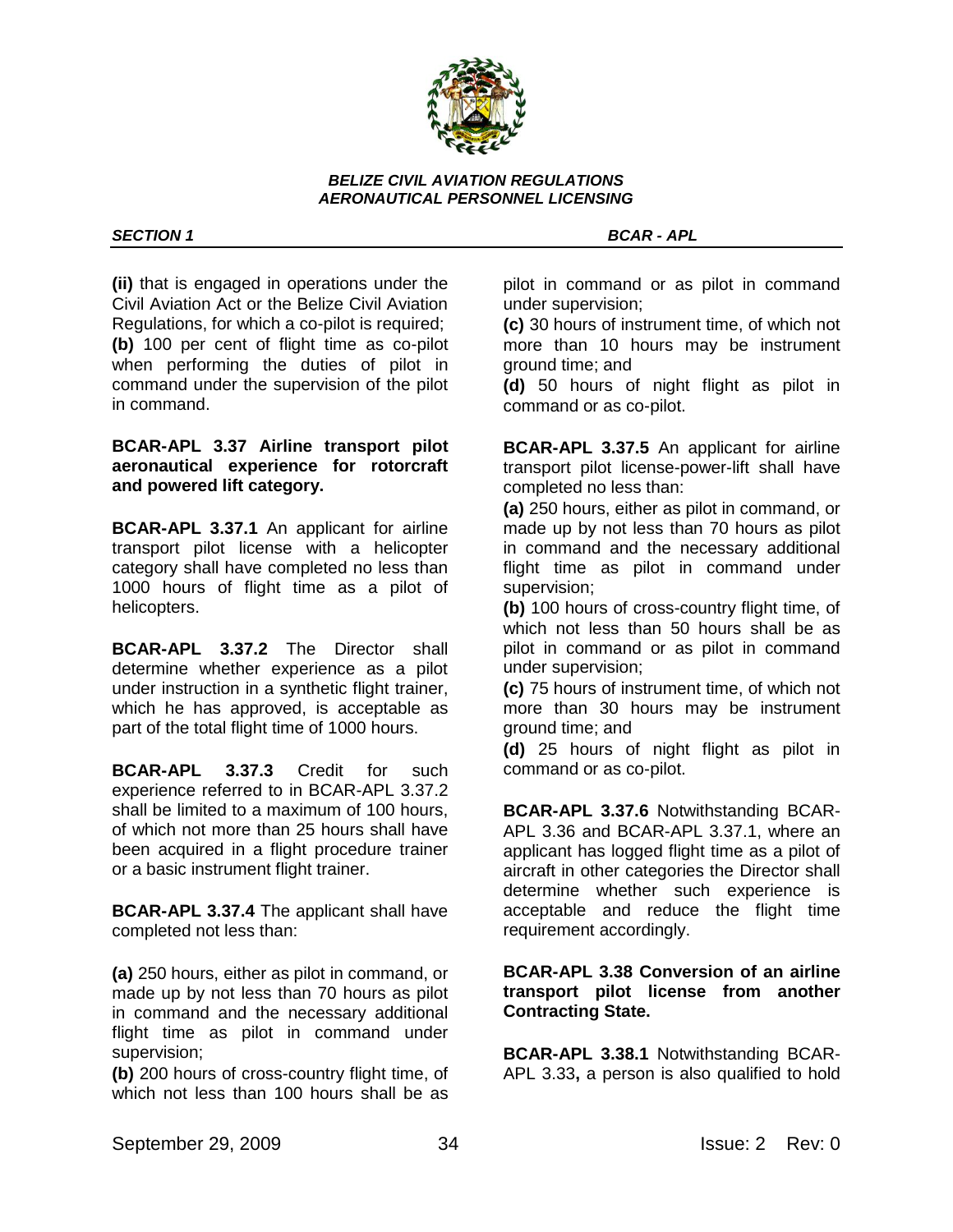

an airline transport pilot license under these Regulations, where he/she:

**(a)** holds a valid pilot license issued by the Civil Aviation Authority of another Contracting State that is equivalent to the airline transport pilot license issued by the Director;

**(b**) satisfies the requirements of BCAR-APL 3.33 (c), (d) and (e)**;**

**(c)** Passes the required knowledge test on the following knowledge areas:

**(i)** Rules and regulations relevant to the holder of an airline transport pilot license;

**(ii)** Rules of the air, appropriate air traffic controls, practices and procedures;

**(iii)** Operating limitations of appropriate aircraft and powerplants, relevant operational information from the flight manual or other appropriate document;

**(iv)** Effects of loading and mass distribution on aircraft handling, flight characteristics and performance, mass and balance calculations;

**(v)** Use and practical application of take-off, landing and other performance data;

**(vi)** General aeronautical knowledge; and

**(vii)** Aeronautical knowledge specific to the aircraft type;

**(d)** Meets the instrument rating requirements of BCAR-APL 3.44.

**BCAR-APL 3.38.2** The Director may accept the instrument rating on the commercial pilot license or airline transport pilot license issued by another Contracting State where such instrument rating meets the requirement of BCAR-APL 3.44**.**

**BCAR-APL 3.38.3** An applicant under this Regulation may use only one foreign pilot

*SECTION 1 BCAR - APL* 

license as a basis for obtaining an airline transport pilot license issued by the Director.

**BCAR-APL 3.38.4** Where a type rating is required an applicant under this regulation shall satisfy the type rating requirements set out in BCAR-APL 3.42.

**BCAR-APL 3.38.5** An applicant for a pilot license under this Regulation shall provide a foreign pilot license and medical certification in the English Language or accompanied by an English Language transcription that has been signed by an official or representative of the foreign Civil Aviation Authority that issued the foreign pilot license.

## **BCAR-APL 3.39 Issue and validity of airline transport pilot license.**

**BCAR-APL 3.39.1** Where the Director is satisfied that the applicant for an airline transport pilot license meets the requirements of this Part, he may issue the applicant with an airline transport pilot license.

**BCAR-APL 3.40 Airline transport pilot additional category, class and type rating.**

**BCAR-APL 3.40.1** An applicant for an airline transport pilot license with a category rating who holds an airline transport pilot license with another aircraft category rating shall:

**(a)** Meet the applicable eligibility requirements;

**(b**) Pass a knowledge test on the applicable aeronautical knowledge areas;

September 29, 2009 35 Issue: 2 Rev: 0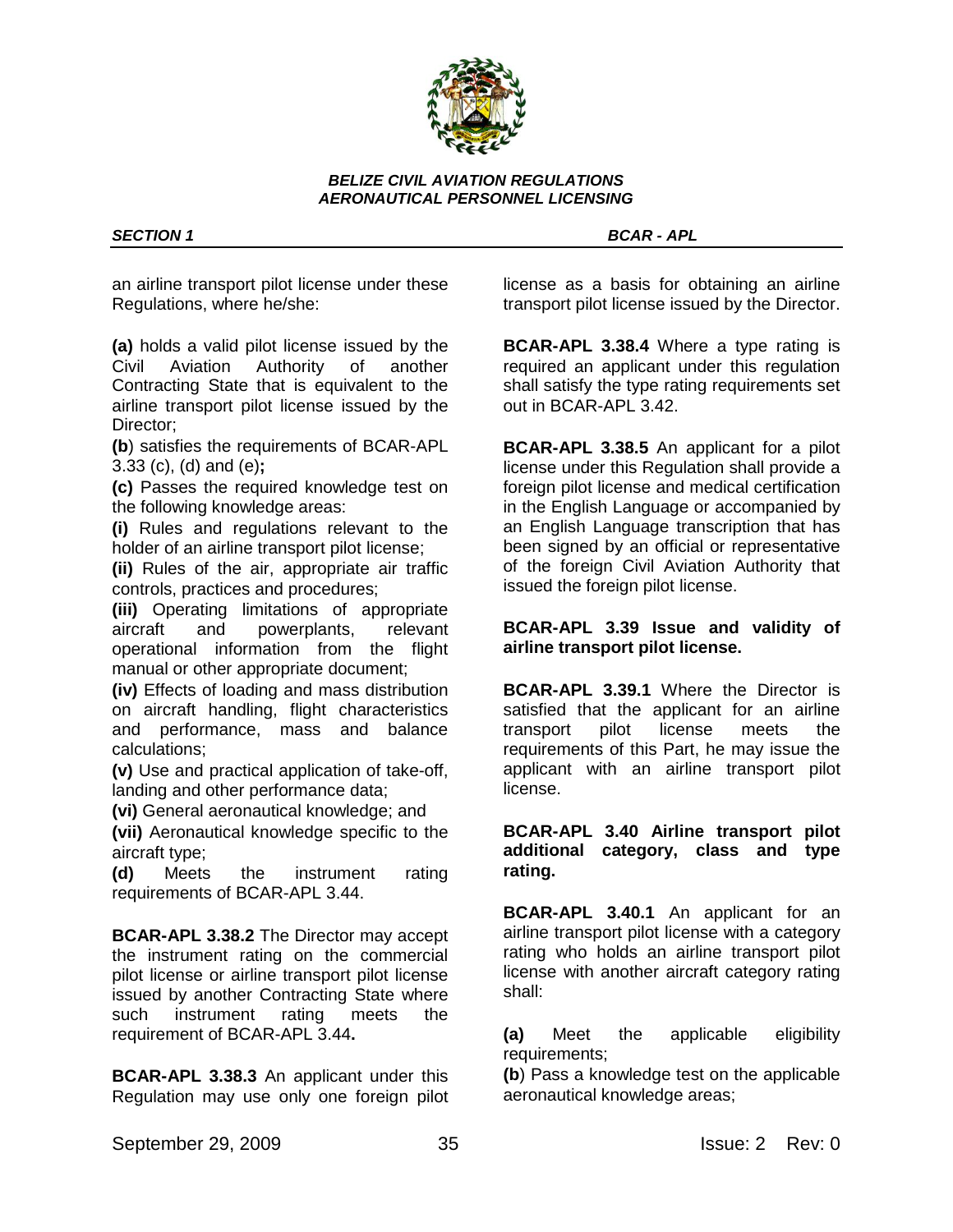

**(c)** Meet the applicable aeronautical experience requirements; and **(d)** Pass the skill test on the areas of operation.

**BCAR-APL 3.40.2** An applicant for an airline transport pilot license with a type rating shall not be required to pass a knowledge test where the airline transport pilot license of the pilot lists the aircraft category and class rating appropriate to the type rating sought.

## **BCAR-APL 3.41 Privileges of airline transport pilot license.**

**BCAR-APL 3.41.1** An airline transport pilot may:

**(a)** Subject to continued validity and medical fitness requirements, exercise all the privileges of the holder of a private and commercial pilot license of an aircraft within the appropriate aircraft category and, in the case of a license for the aeroplane and powered-lift categories, of the instrument rating;

**(b)** Act as pilot in command in commercial air transportation in an aircraft of the appropriate category and certified for operation with more than one pilot;

**(c**) When the holder of the license in the aeroplane category has only previously held a multi-crew pilot license, the privileges of the license shall be limited to multi-crew operations unless the holder has met the requirements of BCAR-APL 3.42 as appropriate.

**BCAR-APL 3.41.2** Any limitation of privileges referred to in BCAR-APL 3.41.1 shall be endorsed on the license.

*SECTION 1 BCAR - APL* 

**BCAR-APL 3.41.3** An airline transport pilot shall not act in any capacity as a pilot of an aircraft under instrument flight rules unless he has an instrument rating appropriate to the category of aircraft in use.

**BCAR-APL 3.41.4** An airline transport pilot may instruct:

**(a)** other pilots in command in air transportation operations in an aircraft of the category, class, and type, as applicable, for which the airline transport pilot is rated, and in simulation of those aircraft, and endorse the logbook or other training record of the person to whom training has been given; and

**(b)** Only as provided in this regulation, unless the airline transport pilot also holds a flight instructor rating, in which case the holder may exercise the instructor privileges of these Regulations for which he is rated.

**BCAR-APL 3.41.5** An airline transport pilot shall not instruct in an aircraft, approved flight simulator or approved flight training device under this Regulation where flight and duty times and rest requirements exceed those prescribed in the Civil Aviation Act or Belize Civil Aviation Regulations made thereunder.

**BCAR-APL 3.41.6** Regulation BCAR-APL 3.41.5 shall not include briefing and debriefing.

**BCAR-APL 3.41.7** An airline transport pilot shall not instruct in Category II or Category III operations unless he has completed successfully the training and testing requirements for Category II or Category III operations.

September 29, 2009 36 36 Issue: 2 Rev: 0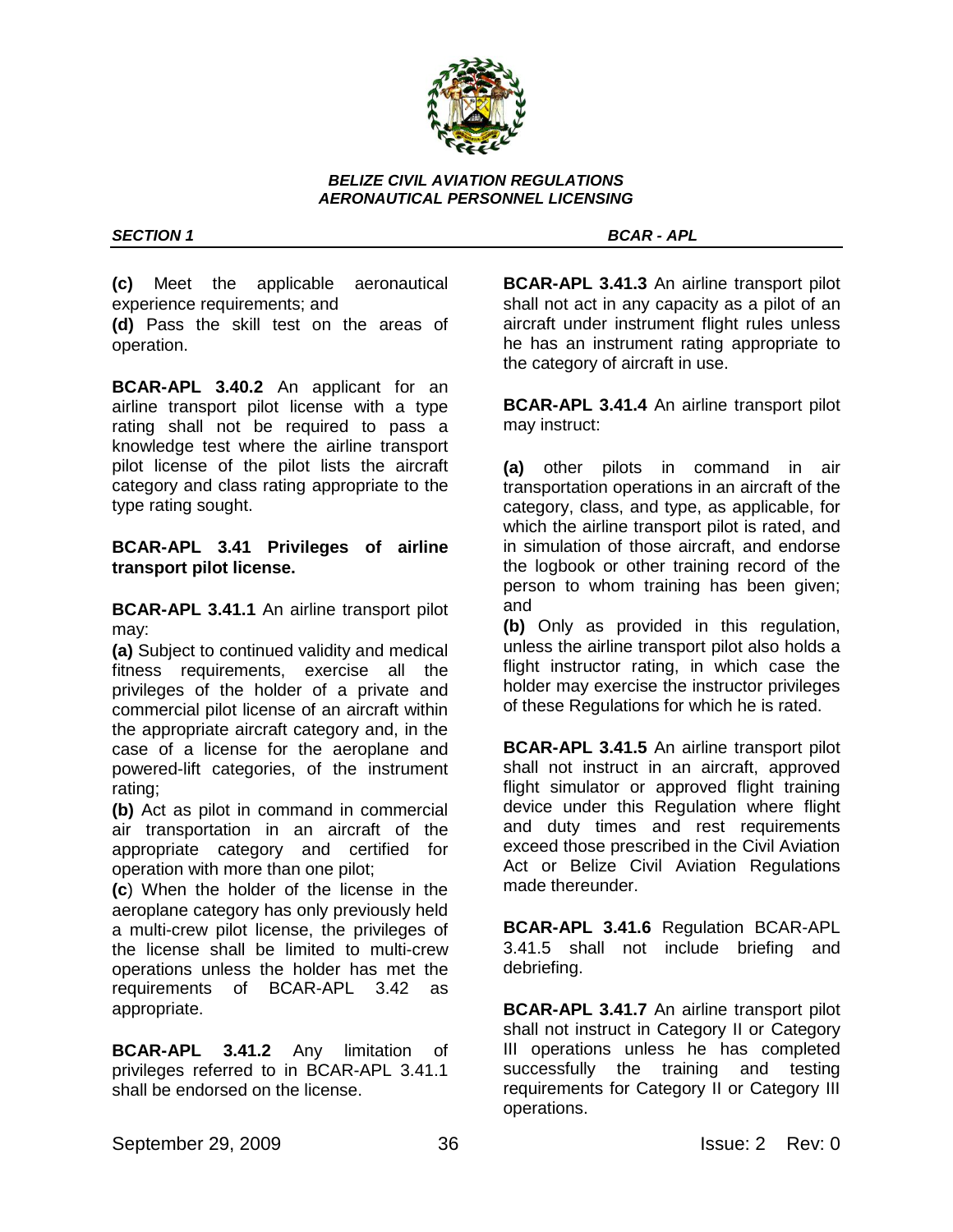

**BCAR-APL 3.41.8** For the purpose of this Regulation "airline transport pilot" means a person who holds an airline transport pilot license.

# **BCAR-APL 3.42 General requirements for type rating**.

**BCAR-APL 3.42.1** A pilot shall, in acting as a pilot in command of:

**(a)** Large aircraft, other than lighter-than-air; **(b)** Small turbojet power aeroplanes;

**(c**) Small helicopters for operations requiring a Belizean Air Operator's Certificate;

**(d)** Aircraft certified for at least two pilots; and

(**e)** Any aircraft considered necessary by the Director; hold a type rating for such aircraft.

**BCAR-APL 3.42.2** A pilot seeking an aircraft type rating to be added on a pilot license, or the addition of an aircraft type rating that is accomplished concurrently with an additional aircraft category or class rating shall:

**(a)** Hold or concurrently obtain an instrument rating appropriate to the aircraft category, class, or type rating sought;

**(b)** Have an endorsement in his logbook or training record from an authorized instructor that within the preceding 6 months the applicant has in respect of the pilot license for the aircraft category, class and type rating sought been found competent in the following areas:

**(i)** Aeronautical knowledge areas;

**(ii)** Areas of operation;

## *SECTION 1 BCAR - APL*

**(c)** Pass the skill test in the manner set out in and on the areas set out in the BDCA Acceptable Means of Compliance

**(d)** Perform the skill test under instrument flight rules; and

**(e)** Not be required to take an additional aeronautical knowledge test, where he holds an aeroplane, helicopter, powered-lift, or airship rating on his pilot license.

**BCAR-APL 3.42.3** Notwithstanding BCAR-APL 3.42.2(d) an applicant for a type rating in:

**(a)** a multi-engine aeroplane with a single pilot station may meet the requirements of BCAR-APL 3.42.2(b) in a multi-seat version of that multi-engine aeroplane;

**(b)** a single engine single pilot station aeroplane may meet the requirements of BCAR-APL 3.42.2, in a multi-seat version of that single engine aeroplane.

**BCAR-APL 3.42.4** An applicant for a type rating who during testing for such rating provides an aircraft which is not capable of the instrument maneuvers and procedures required by the appropriate requirements of BCAR-APL 3.44 for the skill test, may obtain a type rating limited to "visual flight rules only".

**BCAR-APL 3.42.5** An applicant may remove the "visual flight rules only" limitation for each aircraft type in which the applicant demonstrates compliance with the appropriate instrument requirements of these Regulations.

**BCAR-APL 3.42**.**6** Notwithstanding BCAR-APL 3.42.3, the Director may issue to an applicant for a type rating, a license with the limitation "visual flight rules only" for each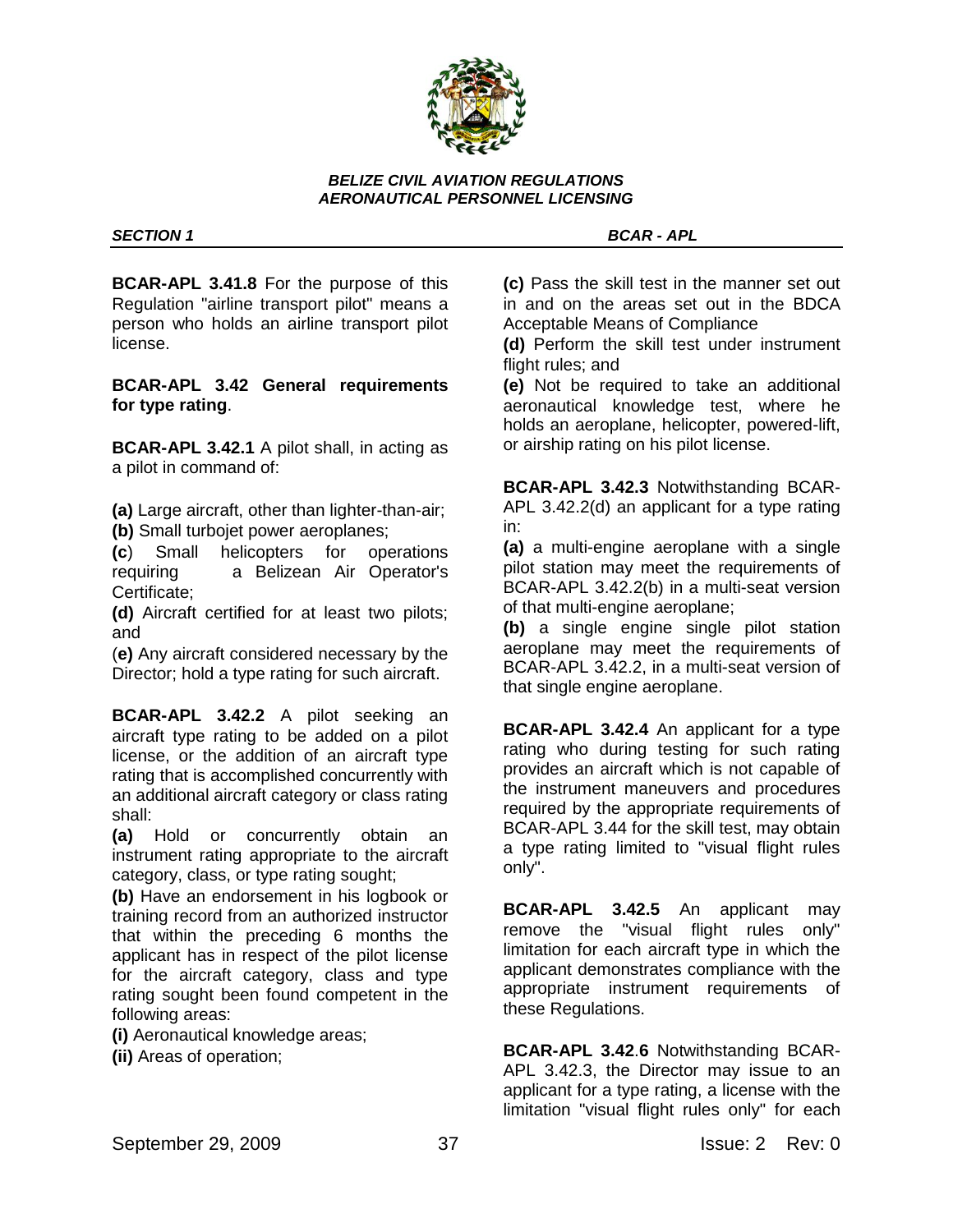

aircraft type not adequately equipped to allow the applicant to show instrument proficiency.

**BCAR-APL 3.42.7** A flight test examiner who conducts a skill test under this Regulation may waive any of the tasks for which the Director has given a waiver.

# **BCAR-APL 3.43 Special pilot authorization.**

**BCAR-APL 3.43.1** The Director may issue a special pilot authorization for the purpose of training, testing, or specific special purpose non-revenue, non-passenger carrying flights, in place of issuing the class or type rating required.

**BCAR-APL 3.43.2** The special pilot authorization referred to in BCAR-APL 3.43.1 shall be limited in validity to the time needed to complete the specific flight.

## **BCAR-APL 3.44 Instrument rating requirements.**

**BCAR-APL 3.44.1** Where a pilot wishes to apply for an instrument rating, he shall

**(a)** Hold a pilot license with an aircraft category and class rating for the instrument rating sought;

**(b**) Have completed at least 50 hours of cross-country flight time as pilot in command of aircraft in categories acceptable to the Director, of which not less than 10 hours shall be in the aircraft category being sought; and

**(c)** have completed at least 40 hours of instrument time in aircraft of which no more than 20 hours, or 30 hours where a flight

*SECTION 1 BCAR - APL* 

simulator is used, may be instrument ground time; and that ground time shall be under the supervision of an authorized instructor;

**(d)** Provide the Director with evidence that he has:

**(i)** Received aeronautical knowledge instruction on an approved instrument rating course at an organization approved to conduct such courses;

**ii)** Received a logbook or training record endorsement from an authorized instructor certifying that the person is prepared to take the required skill test check;

**(iii)** passed an aeronautical knowledge test on the aeronautical knowledge areas set out in the BDCA Acceptable Means of Compliance, unless the applicant already holds an instrument rating issued by another Contracting State or already holds an instrument rating in another category; and

**(iv)** Passed the required skill test set out in the BDCA Acceptable Means of Compliance; on the areas of operation in:

**(A)** The aircraft category, class, and type rating, where appropriate to the rating sought; or

**(B)** Flight training equipment appropriate to the rating sought and approved for the specific maneuver or procedure performed, unless the applicant already holds an instrument rating issued by another Contracting State;

**(v)** A level of knowledge appropriate to the privileges granted to the holder of an instrument rating;

**(vi)** received and logged ground training from an authorized instructor on the areas of aeronautical knowledge that apply to the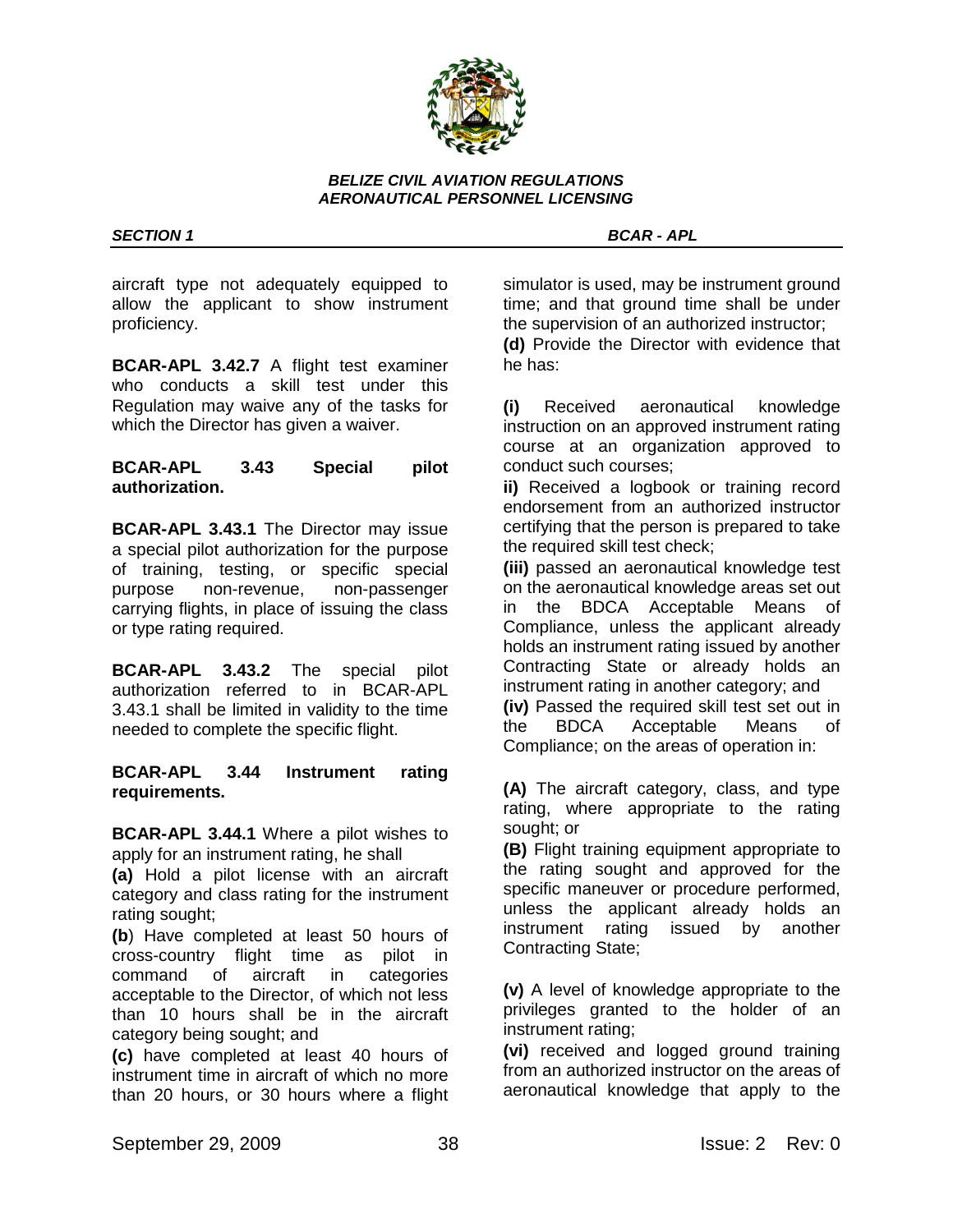

instrument rating set out in the BDCA Acceptable Means of Compliance; and **(vii)** Received and logged training from an authorized flight instructor in an aircraft, or in approved or accepted flight training equipment, in accordance with BCAR-APL 3.44.1(iv) in the following areas of operation:

**(A)** pre-flight preparation;

**(B)** pre-flight procedures;

**(C)** Air traffic control clearances and procedures;

- **(D)** Flight by reference to instruments;
- **(E)** Navigation systems;
- **(F)** Instrument approach procedures;
- **(G)** Emergency operations; and
- **(H)** Post-flight procedures;

**(e)** Perform the skill test referred to in BCAR-APL 3.44.1 (d) (iv) in the manner set out in the procedure manuals;

**(f**) Log the aeronautical experience set out in the BDCA Acceptable Means of Compliance;

**(g)** Hold a Class 1 medical certificate issued in accordance with Part IX.

**BCAR-APL 3.44.2** A course in BCAR-APL 3.44.1(d) (i) should, wherever possible, be combined with an approved flight training programme.

**BCAR-APL 3.44.3** Where the instrument rating is to be renewed, the holder shall meet the requirements set out in this regulation and any additional requirements as determined by the Director.

**BCAR-APL 3.44.4** Where the privileges of the instrument rating are to be exercised on a multi-engine aeroplane, the applicant shall

*SECTION 1 BCAR - APL* 

have received dual instrument flight instruction in such an aeroplane from an authorized flight instructor.

**BCAR-APL 3.44.5** The flight instructor referred to in BCAR-APL 3.44.4 shall ensure that the applicant has operational experience in the operation of the aeroplane solely by reference to instruments with one engine inoperative or simulated inoperative.

**BCAR-APL 3.45 Validity and revalidation of instrument rating.**

**BCAR-APL 3.45.1** An instrument rating shall be valid for 6 months.

**BCAR-APL 3.45.2** Where an instrument rating for a multi-engine aeroplane is to be re-validated, the holder shall complete the instrument requirements which may be conducted in approved or accepted flight training equipment appropriate to the required level of training.

**BCAR-APL 3.45.3** Where an instrument rating for single-engine aeroplane is to be revalidated, the holder shall provide the Director with evidence that he has completed, as a proficiency check, the skill test set for a single engine aeroplane.

**BCAR-APL 3.45.4** Where the instrument rating is valid for use in single pilot operations, the revalidation shall be completed in either multi-pilot operations or single pilot operations.

**BCAR-APL 3.45.5** Where the instrument rating is restricted for use in multi-pilot

September 29, 2009 39 39 Issue: 2 Rev: 0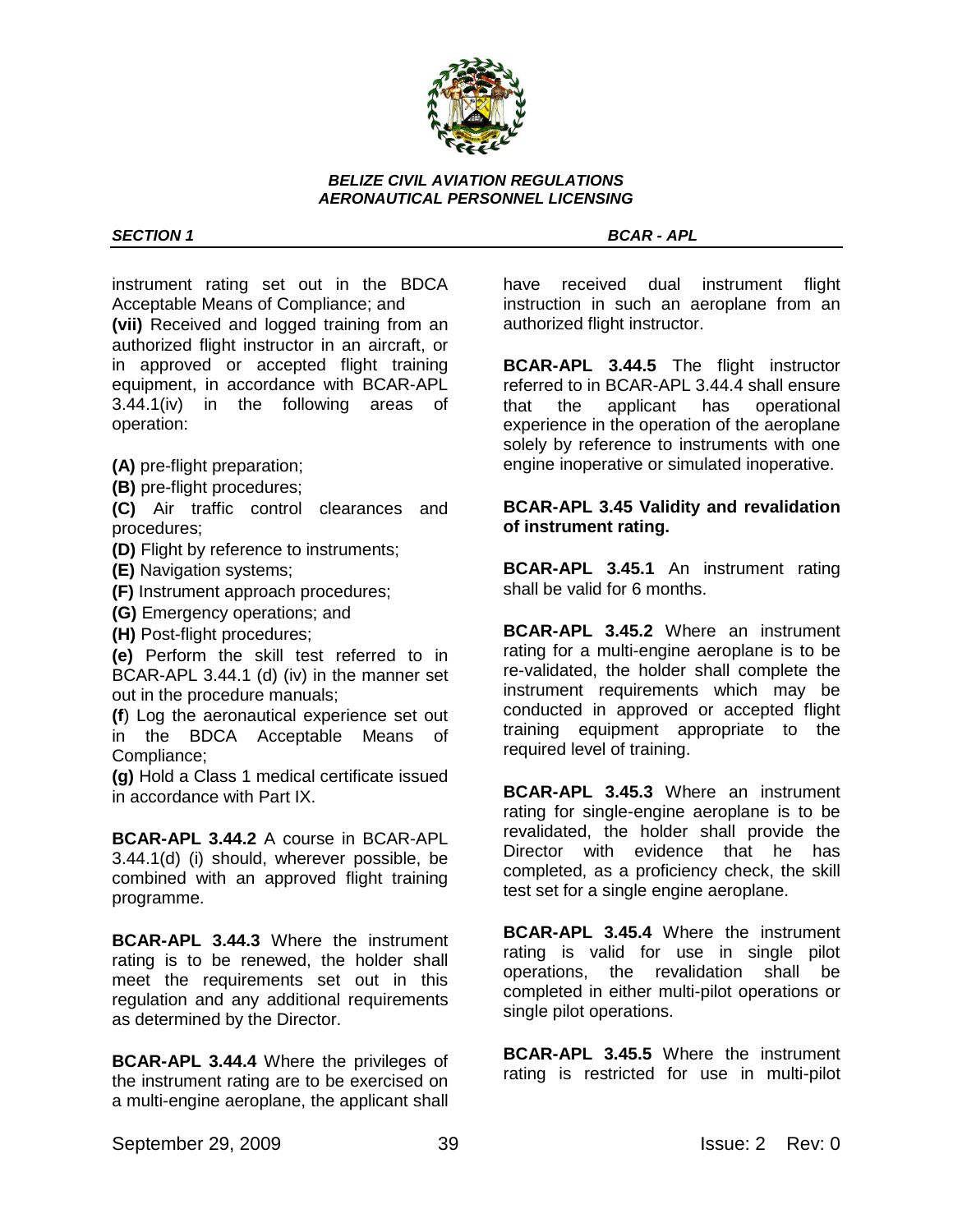

*SECTION 1 BCAR - APL* 

operations only, the revalidation shall be completed in multi-pilot operations.

# **BCAR-APL 3.46 Reissue of instrument rating**.

**BCAR-APL 3.46.1** Where the instrument rating has expired, the applicant shall, where the Director deems it necessary to:

**(a)** Complete a programme of refresher training; and

**(b)** Pass the required skill test on some or all of the areas referred to in BCAR-APL 3.44 as specified by the Director.

# **BCAR-APL 3.47 Limitations**.

**BCAR-APL 3.47.1** An applicant who fails to achieve a pass in all sections of a proficiency check before the expiry date of an instrument rating shall not exercise the privileges of that rating until the proficiency check has successfully been completed.

# **BCAR-APL 3.48 Credits and exemptions**.

**BCAR-APL 3.48.1** The holder of a helicopter instrument rating shall be exempted from the aeronautical knowledge instruction and examination requirement referred to in BCAR-APL 3.44 for an instrument rating.

**BCAR-APL 3.48.2** The holder of the following licenses shall be exempted from the aeronautical knowledge instruction and examination requirements where he completes the relevant bridge instruction and passes the relevant examinations:

**(a)** a helicopter category rating for the issue of an aeroplane category rating;

**(b)** an aeroplane category rating for the issue of a helicopter category rating; or

**(c)** an airline transport pilot license helicopter category rating, not restricted to visual flight rules for the issue of a commercial pilot license or airline transport pilot license aeroplane category rating;

**(d)** commercial pilot license or airline transport pilot license aeroplane category rating, for the issue of an airline transport pilot license helicopter category rating, not restricted to visual flight rules;

**(e)** an airline transport pilot license helicopter category rating, restricted to visual flight rules or of a commercial pilot license helicopter category rating for the issue of a commercial pilot license aeroplane category rating; or

**(f)** a commercial pilot license aeroplane category rating for the issue of an airline transport pilot license helicopter category rating restricted to visual flight rules or of a commercial pilot license helicopter category rating.

**BCAR-APL 3.48.3** An applicant having passed the aeronautical knowledge examination for commercial pilot license aircraft category rating is credited with the aeronautical knowledge requirement for a private pilot license aircraft category.

# **BCAR-APL 3.49 General Requirements for category rating.**

**BCAR-APL 3.49.1** A pilot seeking a category rating shall:

**(a)** Have the required training and possess the aeronautical experience required by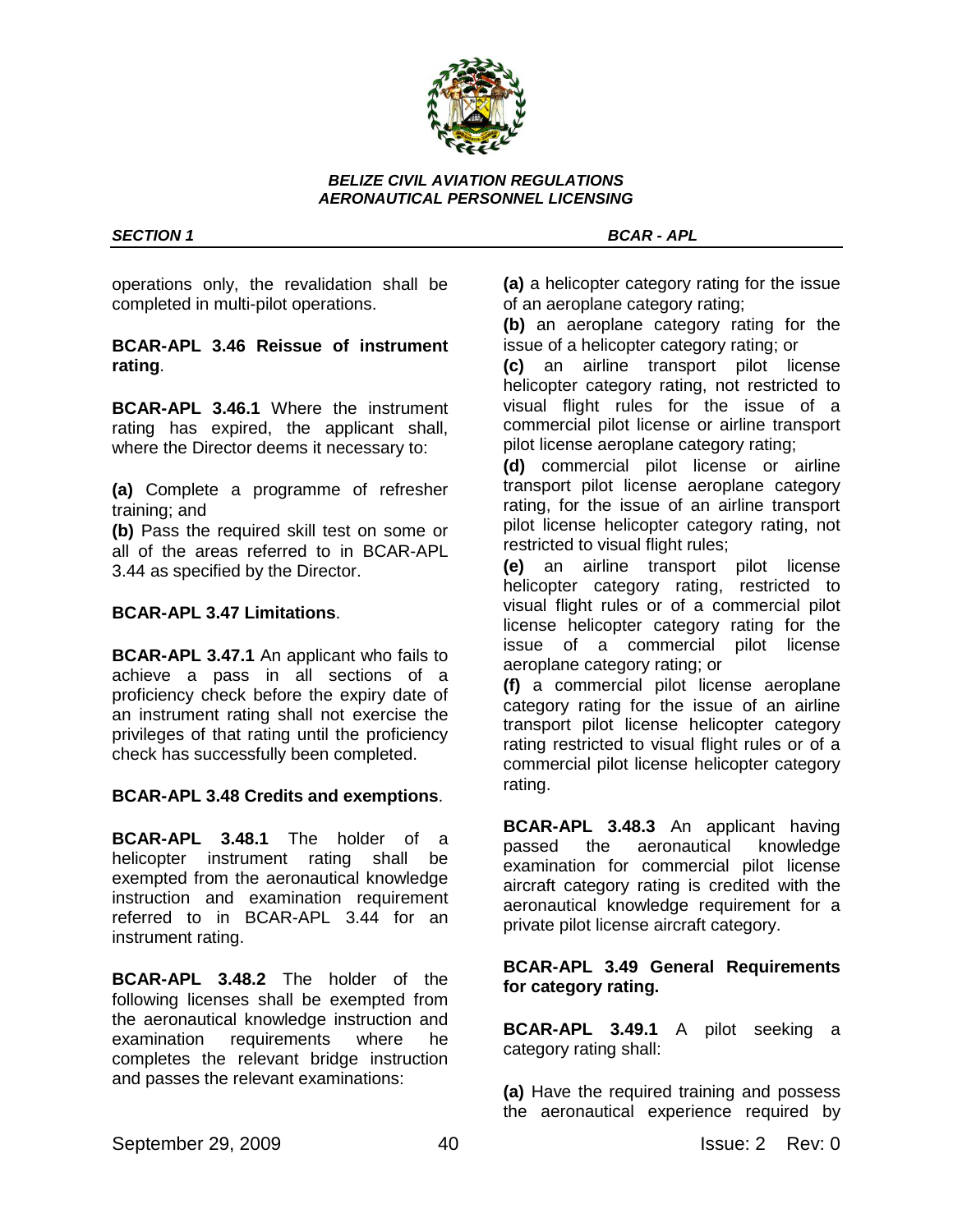

these regulations for the aircraft category and, where applicable, class and type rating sought;

**(b)** have an endorsement in his logbook or training record from an authorized instructor that the applicant has in respect of the pilot license for the aircraft category and, where applicable, class and type rating sought been found competent in the following areas, as appropriate to:

**(i)** Aeronautical knowledge areas; and

**(ii)** Areas of operation;

**(c)** pass the skill test applicable to the pilot license for the aircraft category and, where applicable, class and type rating sought; and

**(d)** Not be required to take an additional aeronautical knowledge test, where the applicant holds an aeroplane, helicopter, powered-lift, or airship rating appropriate to that pilot license.

# **BCAR-APL 3.50 General requirements for additional class rating.**

**BCAR-APL 3.50.1** A pilot seeking an additional class rating shall:

**(a)** have an endorsement in his logbook or training record from an authorized instructor that the applicant has in respect of the pilot license and for the aircraft class rating sought been found competent in the following areas:

**(i)** Aeronautical knowledge areas; and **(ii)** Areas of operation;

**(b)** Pass the skill test applicable to the pilot license for the aircraft class rating sought; **(c)** Not be required to meet the training time requirements prescribed by these

Regulations for the aircraft class rating sought; and

**(d)** Not be required to take an additional knowledge test, provided the applicant holds an aeroplane, helicopter, powered-lift, or airship rating appropriate to that pilot license.

**BCAR-APL 3.51 General requirements for Category II and Category III pilot authorization. (RESERVED)**

# **BCAR-APL 3.54 Validation of foreign pilot licenses**

**BCAR-APL 3.54.1** The Director may validate a license issued by another Contracting State, by issuing a suitable authorization to be carried with the foreign license with such limitations and restrictions as he may deem necessary, where he is satisfied that the licensee:

**(a)** Is not under an order of revocation or suspension by the country that issued the pilot license. This will be verified through email, fax or official correspondence by the Licensing unit whenever a foreign license is presented to be validated.

**(b)** Holds a license that does not contain an endorsement stating that the applicant has not met all of the standards of the Chicago Convention, for that license;

**(c)** Does not currently hold a pilot license issued by the Director;

**(d)** Holds a current medical certificate issued by the Contracting State or by and equivalent medical examiner of another contracting state, which issued the license;

**(e)** Except as provided in BCAR-APL 11.1, is able to read, speak, write, and understand the English Language; and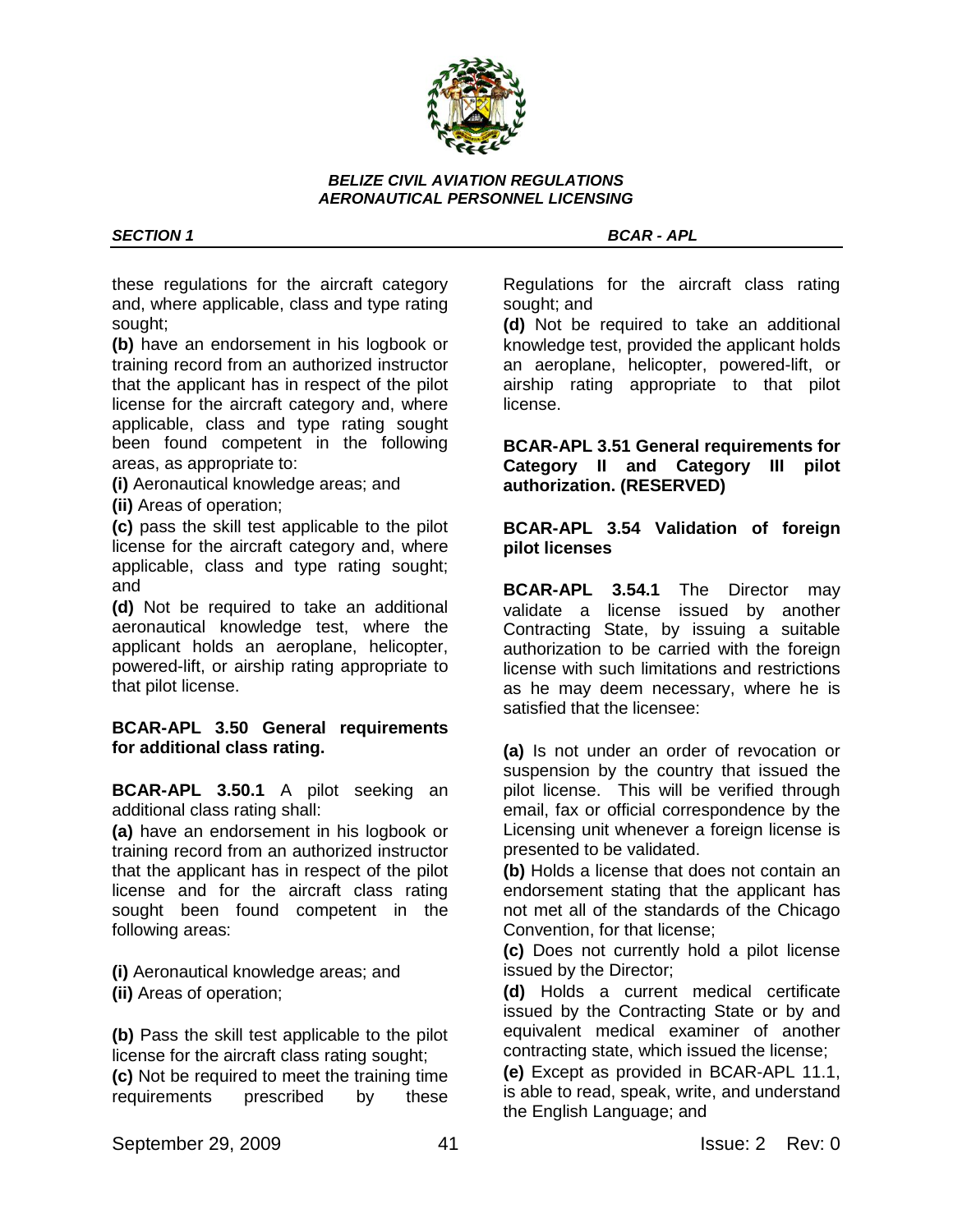

*SECTION 1 BCAR - APL* 

**(f)** Has passed the aeronautical knowledge test in air law.

**BCAR-APL 3.54.2** The validity of the authorization referred to in BCAR-APL 3.54.1, shall not extend beyond the period of validity of the foreign license.

**BCAR-APL 3.54.3** A pilot license issued by any other State shall be rendered valid by The Belize DCA for use in private and commercial flights.

**BCAR-APL 3.54.4** Once Belizean licenses are in effect, the issuing of foreign validations for commercial pilot privileges will cease, and will only be validated for private pilot privileges.

**BCAR-APL 3.55 Pilot in command and co-pilot**.

**BCAR-APL 3.55.1** No person shall act as the pilot in command or co-pilot of an aircraft unless that person holds the appropriate category, class, and type rating, where required for the aircraft to be flown, except where the pilot:

**(a)** is the sole occupant of the aircraft;

**(b)** is receiving training for the purpose of obtaining an additional pilot license or rating that is appropriate to that aircraft while under the supervision of an authorized instructor; or

**(c**) Has received training required by this part that is appropriate to the aircraft category, class, and type rating for the aircraft to be flown, and has received the

required logbook endorsements from an authorized instructor.

# **BCAR-APL 3.56 Category and class rating of pilots.**

**BCAR-APL 3.56.1** No pilot shall act as pilot in command or co-pilot of an aircraft that is

**(a)** Carrying another person; or

**(b)** Operated for compensation or hire, unless that pilot holds a category, class, and type rating that apply to the aircraft.

# **BCAR-APL 3.57 Further Limitations on pilots.**

**BCAR-APL 3.57.1** No pilot shall act as pilot in command or co-pilot of:

**(a)** a complex aeroplane, high-performance aeroplane, or a pressurized aircraft capable of flight above 25,000 feet above mean sea level; or

**(b)** an aircraft that the Director has determined requires aircraft type specific training; unless the person has:

**(c)** received and logged ground and flight training:

**(i)** from an authorized instructor on the applicable aircraft type; or

**(ii)** in approved or accepted flight training equipment that is representative of that aircraft, and he is proficient in the operation of the systems of that aircraft; and

**(d)** Received a one-time endorsement in his logbook from an authorized instructor who certifies him as proficient to operate that aircraft.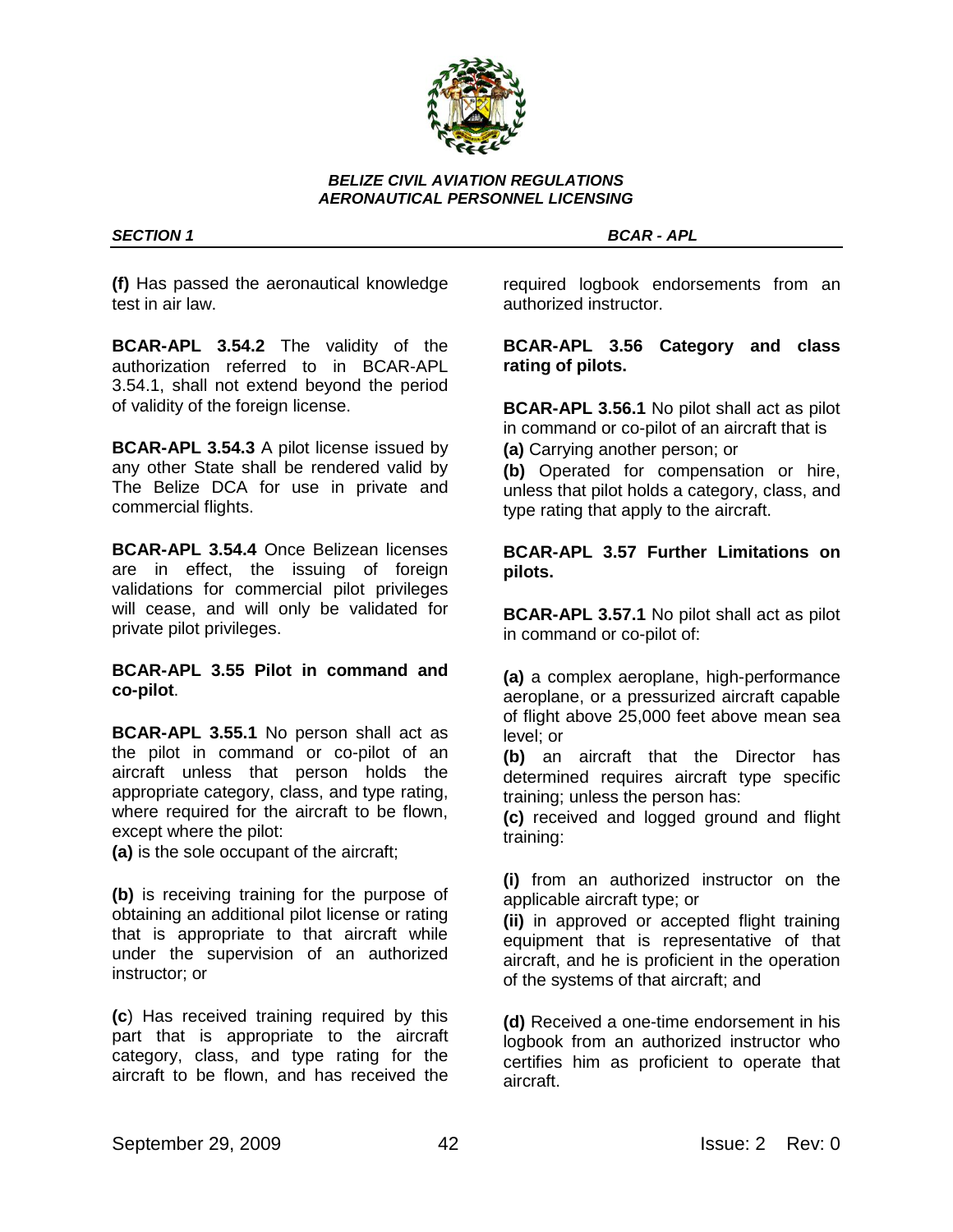

**BCAR-APL 3.57 Exceptions to requirements for training and endorsements.**

**BCAR-APL 3.57.1** Notwithstanding BCAR-APL 3.56, the training and endorsement required under that regulation shall not be required where the person has logged flight time as pilot in command or co-pilot of that type of aircraft, or in approved or accepted flight training equipment that is representative of such an aircraft, prior to these Regulations coming into effect.

## **BCAR-APL 3.58 Tail-wheel aeroplane restrictions.**

**BCAR-APL 3.58.1** No pilot shall act as pilot in command or co-pilot of a tailwheel aeroplane unless that person has:

**(a)** Received and logged flight training from an authorized instructor in a tail-wheel aeroplane on the maneuvers and procedures listed in this BCAR-APL 3.58.1(b)**;**

**(b)** Received an endorsement in his logbook from an authorized instructor who found the person proficient in the operation of a tailwheel aeroplane, to include at least:

**(i)** Normal and crosswind take-offs and landings; and

**(ii)** Wheel landings, unless the manufacturer has recommended against such landings, and go around procedures; and

**(c)** Passed the human factors knowledge test.

*SECTION 1 BCAR - APL* 

**BCAR-APL 3.58.2** The training and endorsement required by BCAR-APL 3.58.1 (b) shall not be required where the person logged pilot in command or co-pilot time in a tail-wheel aeroplane before the coming into force of these regulations.

**BCAR-APL 3.58.3** In this section "tail wheel aeroplane" means:

(a) An aeroplane that is equipped with a conventional wheel mounted at the rear end of the fuselage; and

(b) The tail wheel supports the rear end of the aeroplane when it is on the ground.

# **BCAR-APL 3.58 Limitations on rating.**

**BCAR-APL 3.58.4** Where a type rating is issued, limiting the privileges to act as copilot on limiting the privileges to act as pilot only during the cruise phase of flight such limitation shall be endorsed on the rating.

# **BCAR-APL 3.59 Language Proficiency**

**BCAR-APL 3.59.1** Aeroplane, airship, helicopter and powered lift pilots and those flight navigators who are required to use the radio telephone aboard an aircraft shall demonstrate the ability to speak and understand the language used for radiotelephony communications.

**BCAR-APL 3.59.2** Air traffic controllers and aeronautical station operators shall demonstrate the ability to speak and understand the language used for radiotelephony.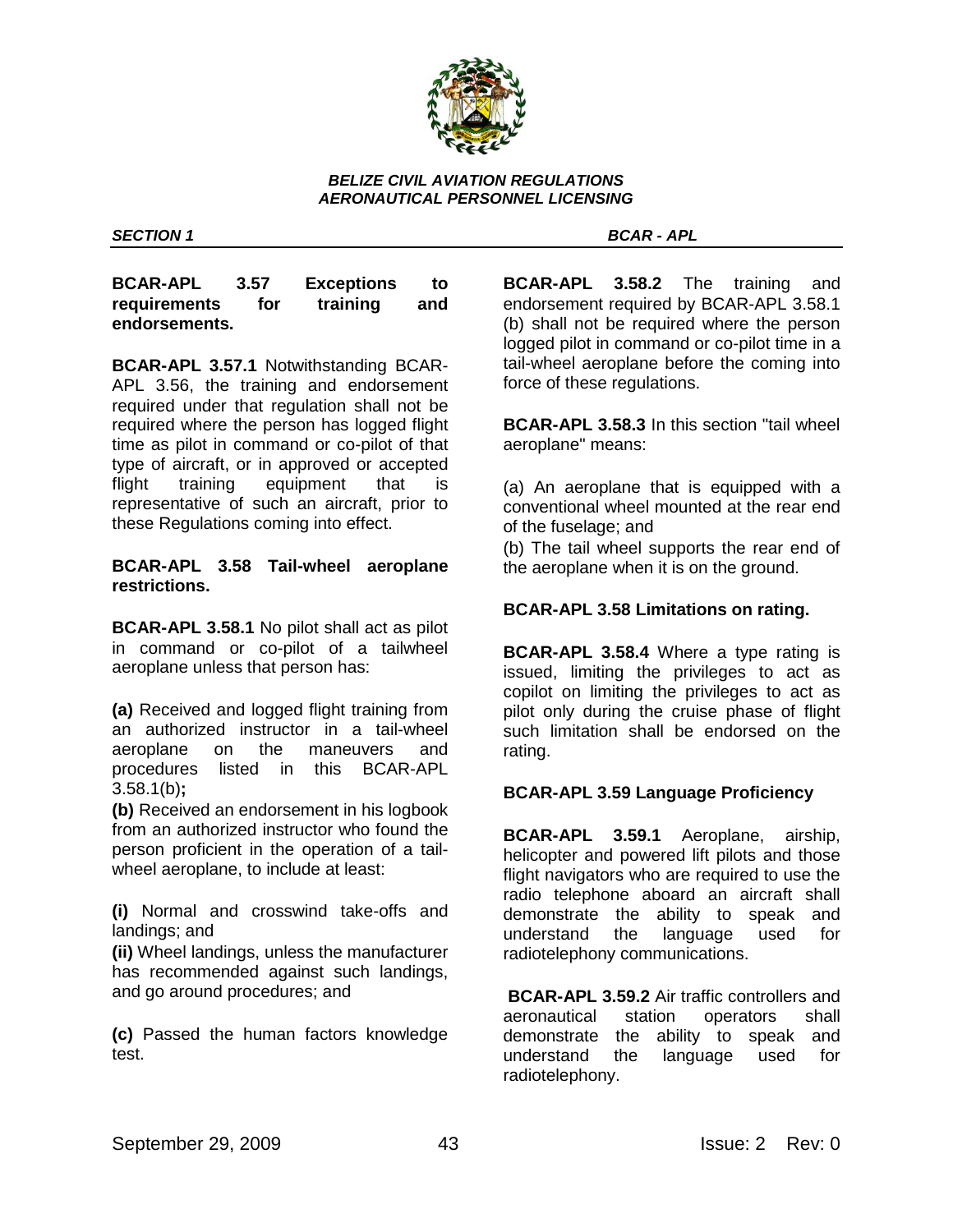

**BCAR-APL 3.59.3** Flight engineers and glider and free balloon pilots should have the ability to speak and understand the language used for radiotelephony communications.

**BCAR-APL 3.59.4** As of March 2008, aeroplane, airship, helicopter, and powered lift pilots, air traffic controllers and aeronautical station operators shall demonstrate the ability to speak and understand the language used for radiotelephony communications to the level specified in the language proficiency requirements.

**BCAR-APL 3.59.5** Aeroplane, airship, helicopter and powered-lift pilots, flight navigators required to use the radiotelephone aboard an aircraft, air traffic controllers and aeronautical station operators should demonstrate the ability to speak and understand the language used for radiotelephony communications to the level specified in the language proficiency requirements.

**BCAR-APL 3.59.6** As of March 5 2008, the language proficiency of aeroplane, airship,

## *SECTION 1 BCAR - APL*

helicopter and powered-lift pilots, air traffic controllers and aeronautical station operators who demonstrate proficiency below the Expert Level (Level 6) shall be formally evaluated at intervals in accordance with an individual"s demonstrated proficiency level.

**BCAR-APL 3.59.7** The language proficiency of aeroplane, airship, helicopter, and powered-lift pilots, flight navigators required to use the radiotelephone aboard an aircraft, air traffic controllers and aeronautical station operators who demonstrate proficiency below the Expert Level (Level 6) should be formally evaluated at intervals in accordance with an individual"s demonstrated proficiency level, as follows:

- a) those demonstrating language proficiency at the Operational Level (Level 4) should be evaluated at least once every three years; and
- b) those demonstrating language proficiency at the Extended Level (Level 5) should be evaluated at least once every six years.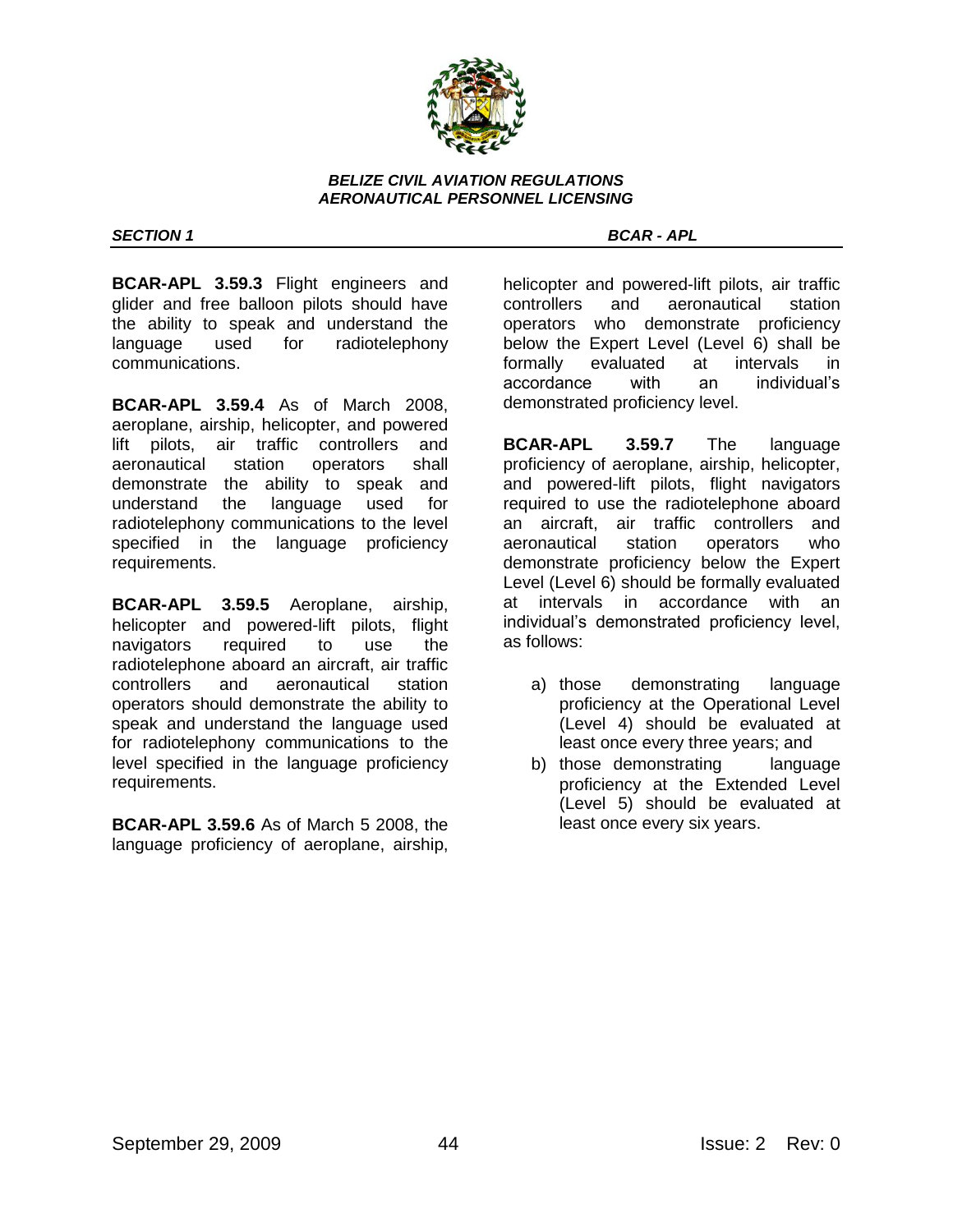

*SECTION 1 BCAR - APL* 

# **BCAR APL PART 4 Pilot Training Personnel**

# **BCAR-APL 4.1 Applicability of this Part.**

**BCAR-APL 4.1.1** This Part prescribes the requirements for the issuance of flight instructor ratings, the conditions under which such ratings are necessary, and the limitations on those ratings.

**BCAR-APL 4.2 Flight instructor certification**.

**BCAR-APL 4.2.1.** No person shall instruct in flight training unless he holds a flight instructor rating issued by the Director in accordance with these Regulations.

## **BCAR-APL 4.3 Flight instructor ratings requirements.**

**BCAR-APL 4.3.1** A person wishing to apply for a flight instructor rating shall:

**(a)** Apply to the Director in the prescribed form;

**(b**) Hold a valid First class (1) Belizean Medical certificate;

**(c)** Be at least 18 years of age;

**(d)** Except as provided in BCAR-APL 11.1, be able to read, speak, write, and understand the English Language;

**(e)** Hold either a commercial pilot license or airline transport pilot license with:

# **(i) An aircraft category and class rating**

that is appropriate to the flight instructor rating sought; and

**(ii) An instrument rating**, where that person holds a commercial pilot license and is applying for a flight instructor rating with:

**(A)** An aeroplane category and singleengine class rating;

**(B)** An aeroplane category and multi-engine class rating;

**(C)** A powered-lift rating; or

**(D)** An instrument rating;

**(f)** Demonstrate or provide the Director with evidence of meeting the requirements of BCAR-APL 4.4;

**(g)** Receive a logbook endorsement from an authorized instructor on the areas of operation listed in BCAR-APL 4.5, appropriate to the flight instructor rating sought;

**(h)** Pass or provide evidence of having passed the required skill test that is appropriate to the flight instructor rating sought in:

**(i)** An aircraft that is representative of the category and class of aircraft for the aircraft rating sought; or

**(ii)** A flight simulator or approved flight training device that is representative of the category and class of aircraft for the rating sought, and used in accordance with an approved course at an organization approved to conduct such courses;

**(i)** Log at least 15 hours as pilot in command in the category and class of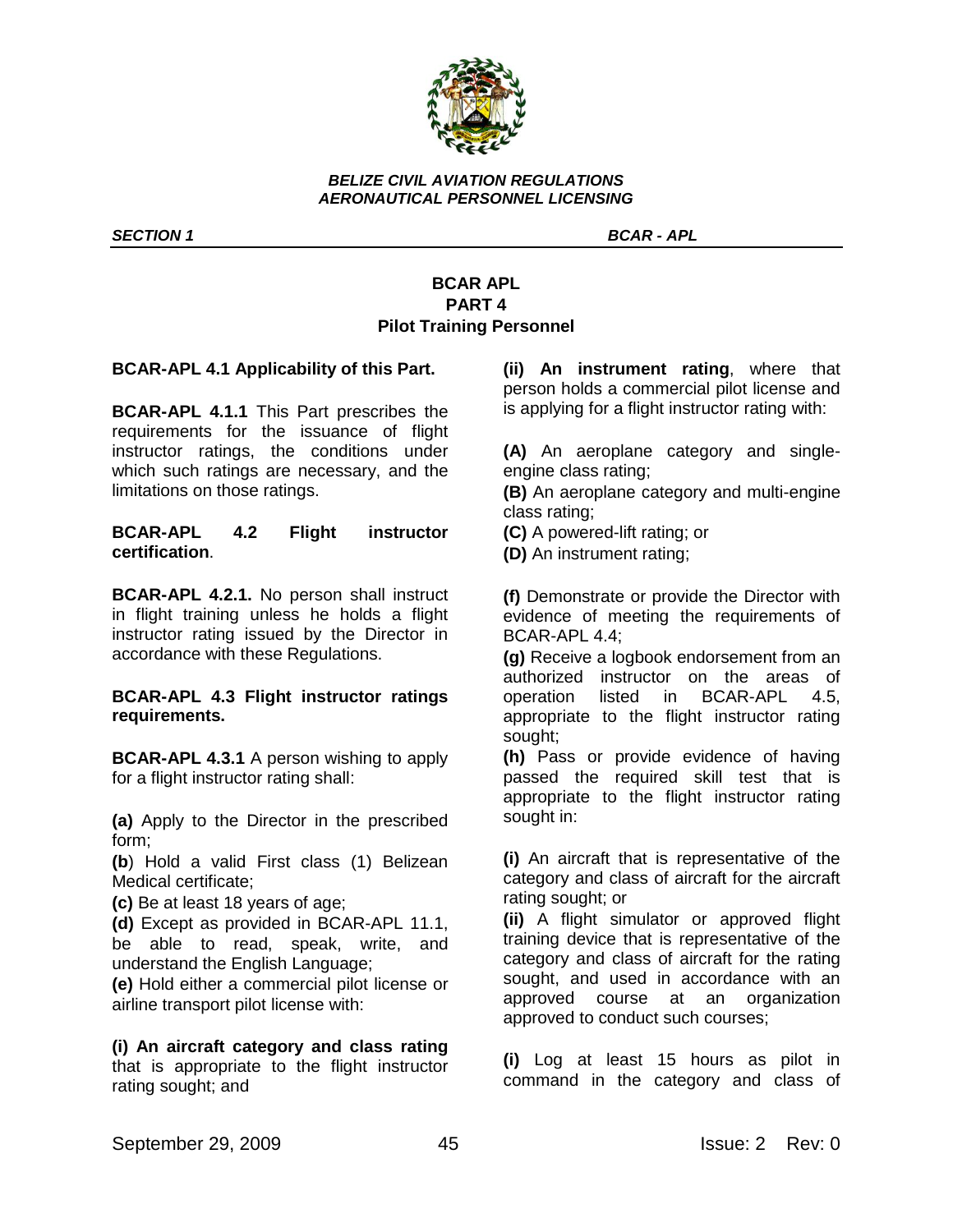

*SECTION 1 BCAR - APL* 

aircraft that is appropriate to the flight instructor rating sought;

**(j)** Comply with the appropriate regulations that apply to the flight instructor rating sought;

**(k)** Provide the Director with evidence that he has received instruction in flight instructional techniques including demonstration, student pilot practices, recognition and correction of common student pilot errors under the supervision of an authorized flight instructor; and

**(l)** Has practiced instructional techniques in those flight maneuvers and procedures in which it is intended to provide flight instruction under the supervision of an authorized instructor.

(**m**) Pay the prescribed fee as set out in the Scheme of Charges;

**BCAR-APL 4.3.2** A flight instructor rating referred to in BCAR-APL 4.3.1**,** is not required by:

**(a)** A commercial pilot with a lighter than air rating, where the training is to be conducted in a lighter than air aircraft;

**(b)** An airline transport pilot with appropriate ratings where the training is to be conducted in accordance with an approved air operator training programme;

**(c)** A person who is qualified in accordance with these regulations where the training is to be conducted in accordance with an a training programme approved by the Director; or

**(d)** A ground instructor where the training is to be conducted in accordance with the privileges of his authorization.

**BCAR-APL 4.3.3** Where an applicant in BCAR-APL 4.3.1, is seeking a rating in an aeroplane or a glider he shall:

**(a)** receive a logbook endorsement for a flight instructor rating from an authorized flight instructor indicating that the applicant is competent and possesses instructional proficiency in stall awareness, spin entry, spins, and spin recovery procedures after receiving flight training in those training areas in an aeroplane or glider, as appropriate, that is certified for spins; and **(b)** demonstrate instructional proficiency for a flight instructor rating in stall awareness, spin entry, spins, and spin recovery procedures with an aeroplane or glider rating.

**BCAR-APL 4.3.4** A flight test examiner designated in BCAR-APL 4.15, may accept the endorsement specified in BCAR-APL 4.3.3(a), as satisfactory evidence of instructional proficiency in stall awareness, spin entry, spins, and spin recovery procedures for the skill test check, where the skill test is not a re-test as a result of the applicant failing the previous test for deficiencies in those knowledge or skill areas.

**BCAR-APL 4.3.5** Where a re-test is the result of deficiencies in the ability of an applicant to demonstrate the requisite knowledge or skill, the applicant shall demonstrate such knowledge or skill to a flight test examiner in an aeroplane or glider, as appropriate, which is certified for spins.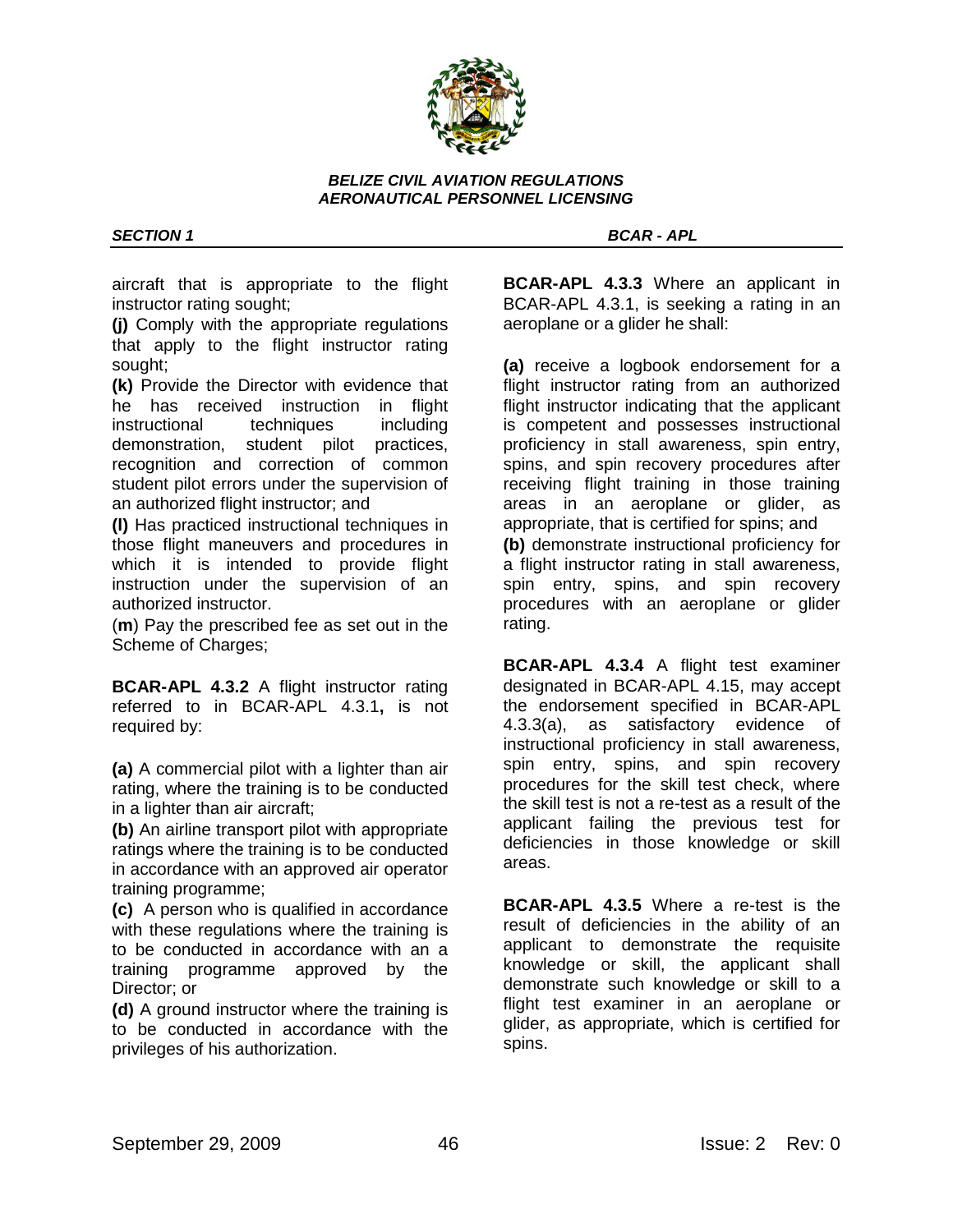

## *SECTION 1 BCAR - APL*

## **BCAR-APL 4.4 Aeronautical ground training requirements for flight instructor**

**BCAR-APL 4.4.1** An applicant for a flight instructor rating referred to in BCAR-APL 4.3, shall receive and log ground training from an authorized instructor on:

**(a)** Techniques of applied instruction;

**(b)** Assessment of student pilot performance in those subjects in which ground instruction is given;

- **(c)** The learning process;
- **(d)** Elements of effective teaching;

**(e)** Student pilot evaluation and testing training philosophies;

- **(f)** Training programme development;
- **(g)** Lesson planning;
- **(h)** Classroom instructional techniques;
- **(i)** Use of training aids;

**(j)** Analysis and correction of student pilot errors;

**(k)** Human performance relevant to flight instruction;

**(l)** Hazards involved in simulating system failures and malfunctions in the aircraft;

**(m)** The aeronautical knowledge areas for a private pilot license and a commercial pilot license applicable to the aircraft category for which flight instructor privileges are sought; and

**(n**) The aeronautical knowledge areas for the rating applicable to the category for which flight instructor privileges are sought.

**BCAR-APL 4.4.2** The following applicants are not required to comply with BCAR-APL 4.4.1(a) to (j):

**(a)** The holder of a ground instructor authorization issued in accordance with this Part of the BCARS;

**(b)** The holder of a current teacher"s certificate that authorizes that person to teach at secondary level or higher; and

**(c)** A person who provides evidence of an equivalent level of experience acceptable to the Director.

## **BCAR-APL 4.5 Areas of operation for flight proficiency for flight instructor.**

**BCAR-APL 4.5.1** An applicant for a flight instructor rating shall receive and log flight and ground training.

**BCAR-APL 4.5.2** Where an applicant referred to in BCAR-APL 4.5.1, receives flight and ground training he shall receive an endorsement from an authorized flight instructor that he is proficient to pass a skill test in the areas set out in the BDCA Acceptable Means of Compliance for the flight instructor rating sought.

**BCAR-APL 4.5.3** An applicant referred to in BCAR-APL 4.5.1, may accomplish the flight training required by this regulation:

**(a)** In an aircraft that is representative of the category and class of aircraft for the rating sought; or

**(b)** In a flight training equipment representative of the category and class of aircraft for the rating sought, and used in accordance with an approved course at an approved aviation training organization approved to conduct such courses.

**BCAR-APL 4.6 Issue of flight instructor rating**.

September 29, 2009 47 **All Accords** 47 **Issue: 2 Rev: 0**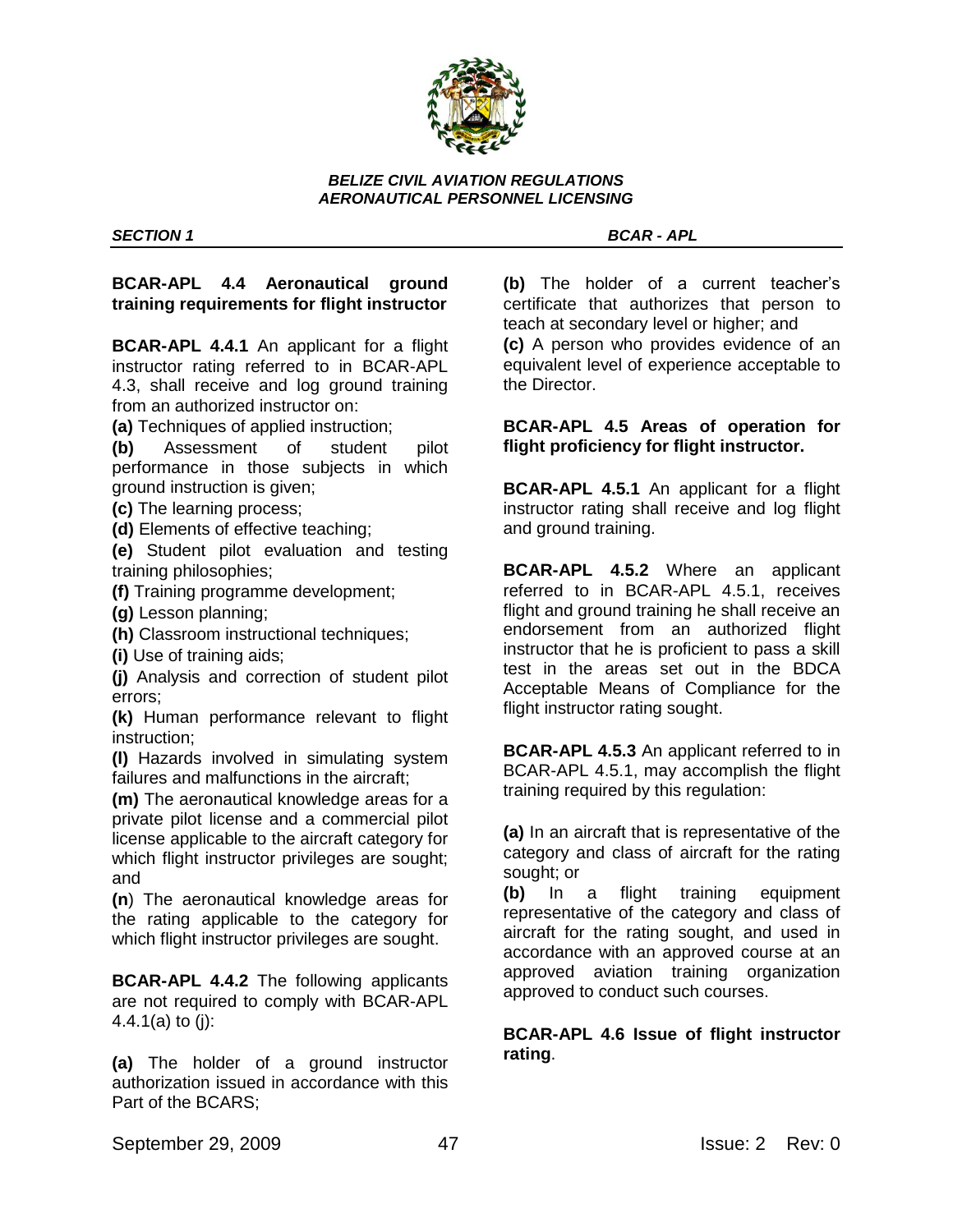

**BCAR-APL 4.6.1** Where an applicant referred to in BCAR-APL 4.3, meets the requirements for the grant of such flight instructor rating the Director may issue such flight instructor rating.

**BCAR-APL 4.6.2** A flight instructor rating issued in accordance with this Part shall expire 12 months from the month in which it was issued or renewed and shall be effective only while the holder has a valid pilot license.

## **BCAR-APL 4.7 Additional flight instructor rating**.

**BCAR-APL 4.7.1** An applicant for an additional flight instructor rating shall meet the eligibility requirements listed in BCAR-APL 4.3 that apply to the flight instructor rating sought.

**BCAR-APL 4.7.2** Notwithstanding BCAR-APL 4.7.1, an applicant for an additional rating on a flight instructor rating is not required to pass the aeronautical knowledge test on the areas listed in BCAR-APL 4.4.

**BCAR-APL 4.7.3** An applicant for a further flight instructor rating may be credited with the teaching and learning skills already demonstrated for the flight instructor rating.

# **BCAR-APL 4.8 Flight instructor records**.

**BCAR-APL 4.8.1** A holder of a flight instructor rating (hereinafter referred to as a **"flight instructor"**) shall:

**(a)** sign the logbook of each person to whom that flight instructor has given flight training or ground training;

*SECTION 1 BCAR - APL* 

**(b)** maintain a record in a logbook or a separate document that contains the following:

**(i)** The name of each person whose logbook or student pilot license that flight instructor has endorsed for solo flight privileges, and the date of the endorsement; and

**(ii)** the name of each person that flight instructor has endorsed for an aeronautical knowledge test or skill test check, and a record of the kind of test, the date, and the results; and

**(c)** retain the records required by this regulation for at least 3 years.

# **BCAR-APL 4.9 Flight instructor privileges**.

**BCAR-APL 4.9.1** A flight instructor is authorized within the limitations of his flight instructor rating, pilot license and ratings, to give training and endorsements as are required:

**(a)** for the supervision of solo flights by student pilots;

**(b)** for the carrying out of flight instruction for the issue of:

**(i)** a private pilot license;

**(ii)** a commercial pilot license;

**(iii)** a flight instructor rating;

**(iv)** a ground instructor authorization;

**(v**) an aircraft rating;

**(vi)** an instrument rating; and

**(vii)** a flight review, operating privilege, or recency of experience requirement,

provided that the flight instructor:

September 29, 2009 **48 ISSUE: 2 Rev: 0 ISSUE: 2 Rev: 0**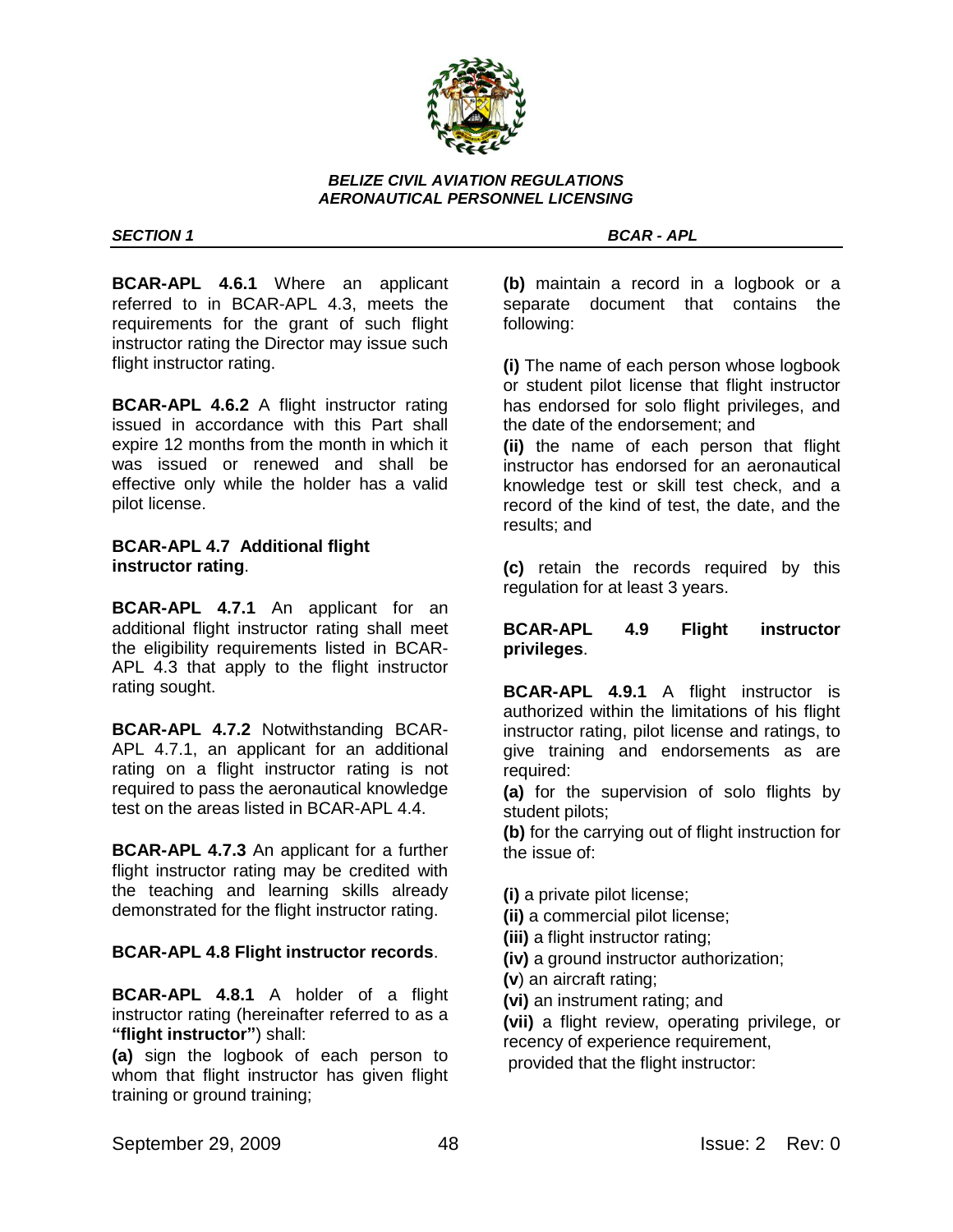

**(c)** holds at least the license and rating for which instruction is being given, in the appropriate aircraft category;

**(d)** holds the license and rating necessary to act as the pilot in command of the aircraft on which the instruction is given; and

**(e)** has the flight instructor privileges granted to him entered on the license.

# **BCAR-APL 4.10 Limitations on flight instructor ratings.**

**BCAR-APL 4.10.1** A flight instructor shall observe the following limitations:

**(a**) he shall not exceed the flight and duty time limitation and rest requirements prescribed under the Belize Civil Aviation Regulations made thereunder;

**(b)** he shall not conduct flight training in any aircraft for which he does not hold:

**(i)** a pilot license and flight instructor rating with the applicable category and class rating; and

**(ii)** where appropriate, a type rating;

**(c )** he shall have an appropriate instrument rating on his flight instructor rating and pilot license for instrument flight training or for training for a type rating not limited to visual flight rules;

**(d)** he shall not endorse a logbook of:

**(i)** a student pilot for solo flight privileges;

**(ii)** a student pilot for solo cross-country flight:

**(iii)** a student pilot for solo flight in a controlled airspace or at an airport within controlled airspace;

*SECTION 1 BCAR - APL* 

**(iv)** a pilot for a flight review, unless that flight instructor has conducted a review of that pilot in accordance with the requirements of BCAR-APL 6.6; or

**(v)** a pilot for an instrument proficiency check, unless that instructor has trained that pilot in accordance with the Regulations made thereunder.

**BCAR-APL 4.10.2** A flight instructor shall not give training required for the issuance of a license or a rating in a multi-engine aircraft, a helicopter, or a powered lift unless he has at least 5 flight hours of pilot in command time in the specific make and model of multi-engine aircraft, helicopter, or powered lift, as appropriate.

**BCAR-APL 4.10.3** Notwithstanding BCAR-APL 4.10.1 (d) (i), a flight instructor may endorse the license or logbook of a student pilot for solo flight privileges where the flight instructor has:

**(a)** given that student pilot, the flight training required for solo flight privileges required by this Regulation;

**(b**) determined that the student pilot is prepared to conduct the flight safely under known circumstances, subject to any limitations listed in the logbook of the student pilot that the flight instructor considers necessary for the safety of the flight;

**(c)** given the student pilot training in the make and model of aircraft or a similar make and model of aircraft in which the solo flight is to be flown; and

**(d)** endorsed the logbook of the student pilot for the specific make and model aircraft to be flown.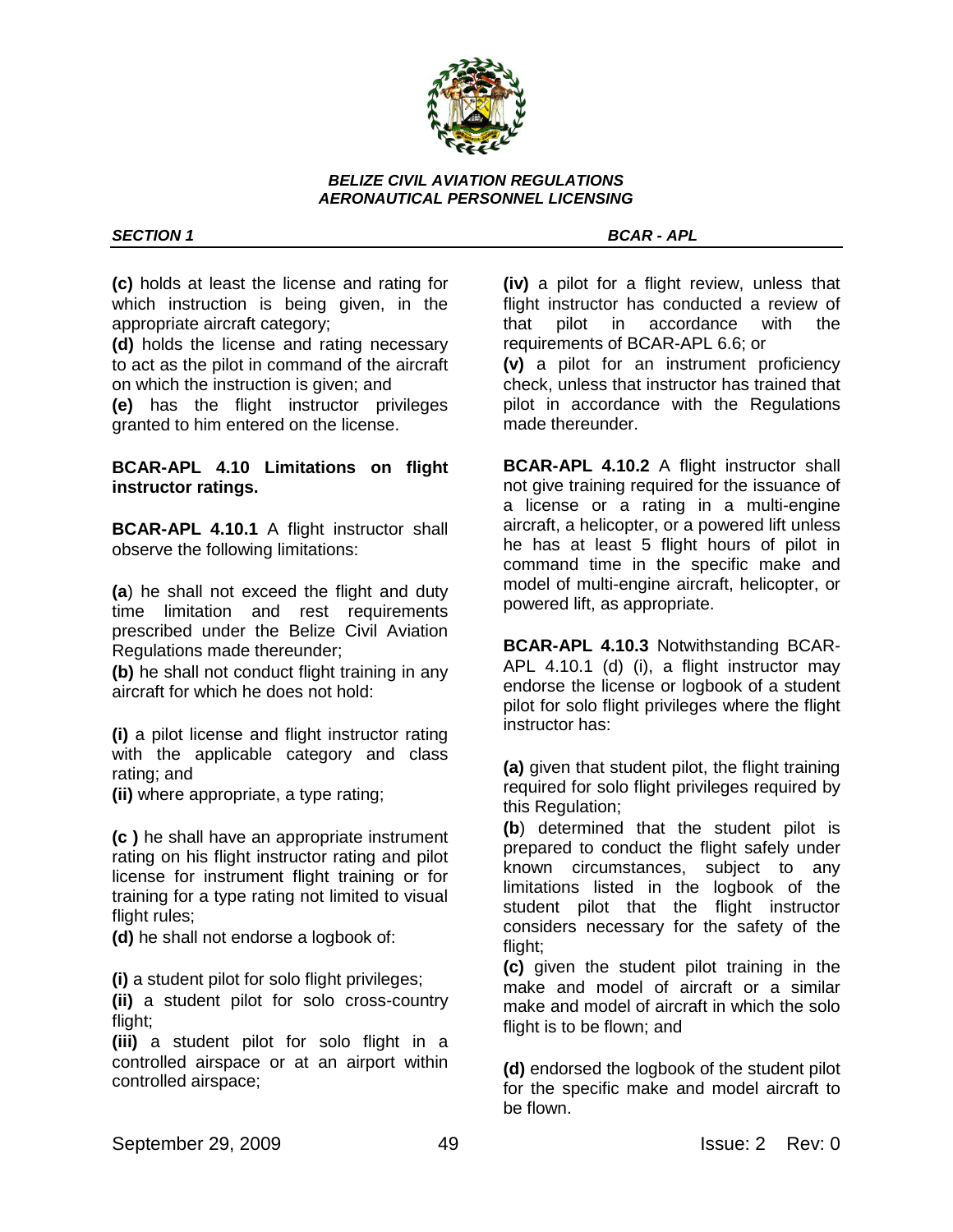

**BCAR-APL 4.10.4** Notwithstanding BCAR-APL 4.10.1 (d) (ii), a flight instructor may endorse the logbook of a student pilot for solo cross-country flight where the flight instructor has determined:

**(a)** the flight preparation, planning, equipment, and proponed procedures of the student pilot are adequate for the proponed flight under the existing conditions and within any limitations listed in the logbook that the instructor considers necessary for the safety of the flight; and

**(b**) the student pilot has the appropriate solo cross-country endorsement for the make and model of aircraft to be flown.

**BCAR-APL 4.10.5** Notwithstanding BCAR-APL 4.10.1 (d) (ii), a flight instructor may endorse the logbook of the student pilot for solo flight in a controlled airspace or at an airport within a controlled airspace where the flight instructor has:

**(a)** given that student pilot ground and flight training in such controlled airspace or airport; and

**(b)** determined that the student pilot is proficient to operate the aircraft safely.

**BCAR-APL 4.10.6** No flight instructor shall provide instruction to another pilot who has never held a flight instructor rating unless that flight instructor:

**(a)** holds a current flight instructor rating with the appropriate type rating; or

**(b)** holds a current flight instructor rating;

**(c)** meets the eligibility requirements prescribed in BCAR-APL 4.3;

**(d)** has given flight training as a flight instructor for training in preparation for an aeroplane, helicopter, or powered-lift rating; and

*SECTION 1 BCAR - APL* 

**(e)** has given flight training as a flight instructor for training in preparation for a glider rating.

**BCAR-APL 4.10.7** A flight instructor shall not make any self-endorsement for a license, rating, flight review, authorization, operating privilege, skill test check, or knowledge test that are required by this part.

**BCAR-APL 4.10.8** A flight instructor shall not give training in Category II or Category III operations unless the flight instructor has been trained and tested in Category II or Category III operations.

**BCAR-APL 4.10.9** An applicant for flight instructor rating, in order to carry out instructions for a multi-crew pilot license, shall also meet all instructor qualifications requirements.

**BCAR-APL 4.11 Renewal of flight instructor rating.**

**BCAR-APL 4.11.1** A flight instructor rating that has not expired may be renewed for an additional 12 months where the flight instructor:

**(a)** passes a skill test for:

**(i)** renewal of the flight instructor rating;

**(ii)** an additional flight instructor rating; or

**(b)** presents to the Director:

**(i)** a record of training;

**(ii)** a record that shows that within the preceding 12 months, he served in the position of either a company check airman,

September 29, 2009 **50 1991 1992 1993 1993 1993 1993 1998 1993 1998 1999 1999 1999**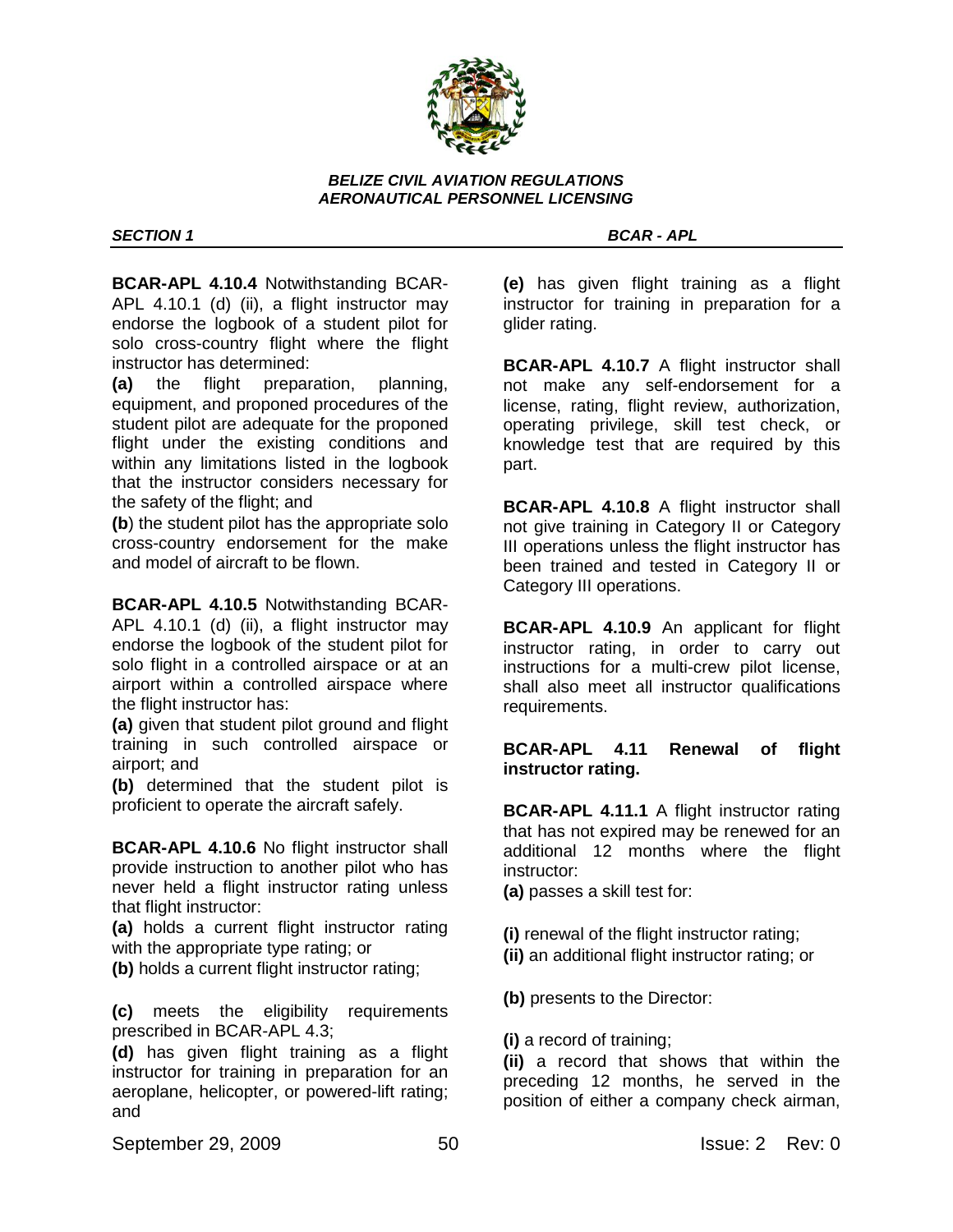

chief pilot, chief flight instructor, or flight instructor for an air operator or in a position involving the regular evaluation of pilots;

**(iii)** passed as a proficiency check, the skill test set out in the BDCA Acceptable Means of compliance, within the 12 months preceding the expiry date of the flight instructor rating; or

**(iv)** a graduation certificate or equivalent document showing that the pilot has successfully completed an approved flight instructor refresher course consisting of ground training, flight training or both, within the 90 days preceding the expiration month of his flight instructor rating;

**(c)** accomplishes the renewal requirements within the 90 days preceding the expiration month of his flight instructor license; and:

**(i)** this shall be considered by the Director as having been accomplished in the month due; and

**(ii**) the flight instructor rating shall be renewed for an additional 12 months from its expiration date;

**(d**) accomplishes the skill test required by **BCAR-APL** 4.11.1(a) in an approved course conducted by an aviation training organization under the Regulations made thereunder.

# **BCAR-APL 4.12 Expired flight instructor rating**

**BCAR-APL 4.12.1** A flight instructor whose flight instructor rating has expired may apply to the Director for a new rating or a renewal of the expired rating upon:

## *SECTION 1 BCAR - APL*

**(a)** attending a flight instructor refresher seminar, as approved by the Director within the 12 months preceding the expiry date of the flight instructor rating or presenting a graduation certificate showing that the pilot has successfully completed an approved flight instructor refresher course consisting of ground training or flight training within the 90 days preceding the expiration month of the flight instructor rating; and

**(b)** having passed, as a proficiency check, the skill test set out in the BDCA Acceptable means of compliance within the 12 months preceding the expiration of the flight instructor rating.

# **BCAR-APL 4.13. Flight test examiner authorization.**

**BCAR-APL 4.13.1** Where a person wishes to be designated as a flight test examiner he shall:

**(a)** apply to the Director in the prescribed form;

**(b)** hold a current flight instructor rating.

# **BCAR-APL 4.14 Requirements for flight test examiner**.

**BCAR-APL 4.14.1** An applicant for a flight test examiner authorization under this Part shall:

**(a)** hold a license and rating at least equal to the license or rating for which he is authorized to conduct skill test or proficiency checks, and unless specified otherwise, the privilege to instruct for this license or rating; **(b)** be qualified to act as pilot in command of the aircraft during a skill test, and shall meet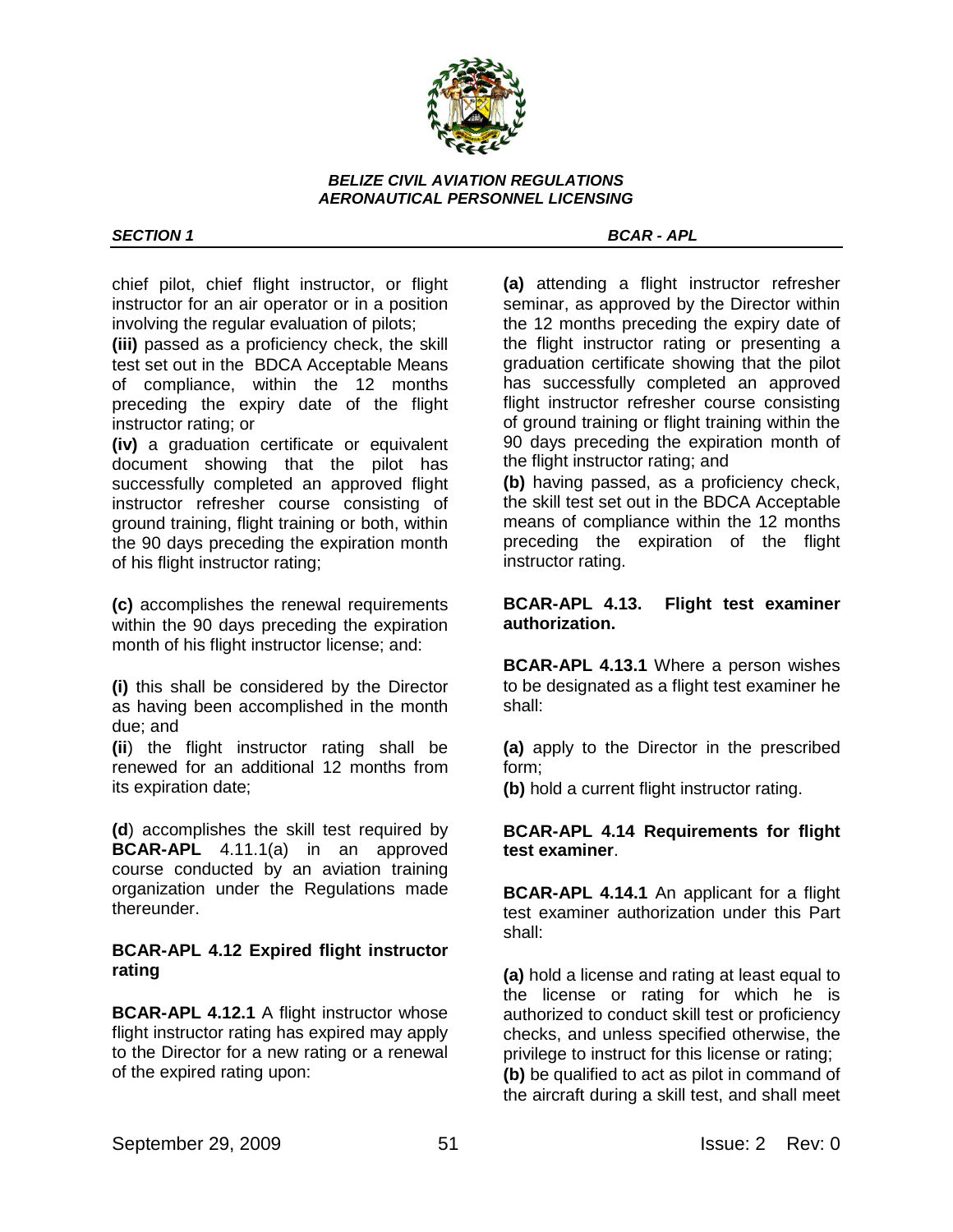

*SECTION 1 BCAR - APL* 

the applicable experience requirements set out in these Regulations;

**(c)** be assessed through an examiner authorization test prescribed by the Director and supervised by an inspector of the Director, or by a flight test examiner specifically authorized by the Director for this purpose in the role of an examiner for which authorization is sought, including:

**(i)** briefing;

**(ii)** conduct of the skill test check;

**(iii)** assessment of the applicant to whom the skill test is given; and

**(iv)** de-briefing and recording or documentation;

**(d)** be a check airman of an air operator or a check instructor of an aviation training organization who:

**(i)** has undergone the full training programme of the air operator or aviation training organization; and

**(ii)** is not required to be assessed in BCAR-APL 4.14.1 (1) (c).

**BCAR-APL 4.14.2** A flight test examiner shall comply with appropriate standardized procedures for examiners made or approved by the Director.

**BCAR-APL 4.14.3** A flight test examiner authorization shall be valid for not more than one year and may be re-authorized at the discretion of the Director.

**BCAR-APL 4.15 Designation of instructors as flight test examiner.**

**BCAR-APL 4.15.1** The Director shall upon receipt of an application referred to in BCAR-APL 4.13 and where he is satisfied that the applicant is a suitably qualified person of integrity to conduct, on behalf of the Director, skill test checks, designate such applicant to be a flight test examiner.

**BCAR-APL 4.15.2** The flight test examiner referred to in **BCAR-APL 4.15.1**, shall be a person who holds an approved flight instructor rating referred to in BCAR-APL 4.6.

**BCAR-APL 4.15.3** A flight test examiner shall be notified in writing by the Director, of his responsibilities and privileges.

**BCAR-APL 4.15.4** The Director shall notify each approved aviation training organization and national air operator of the flight test examiners who have been designated to conduct skill test for the issue of pilot license and ratings.

**BCAR-APL 4.15.5** A flight test examiner shall, as far as practicable, not test an applicant to whom he has given flight instruction for that license or rating except with the expressed consent in writing of the Director.

# **BCAR-APL 4.16 Flight test examiner privileges.**

**BCAR-APL 4.16.1** A flight test examiner under this Part may where his license and ratings permits conduct:

**(a)** skill test checks for the issue of type ratings;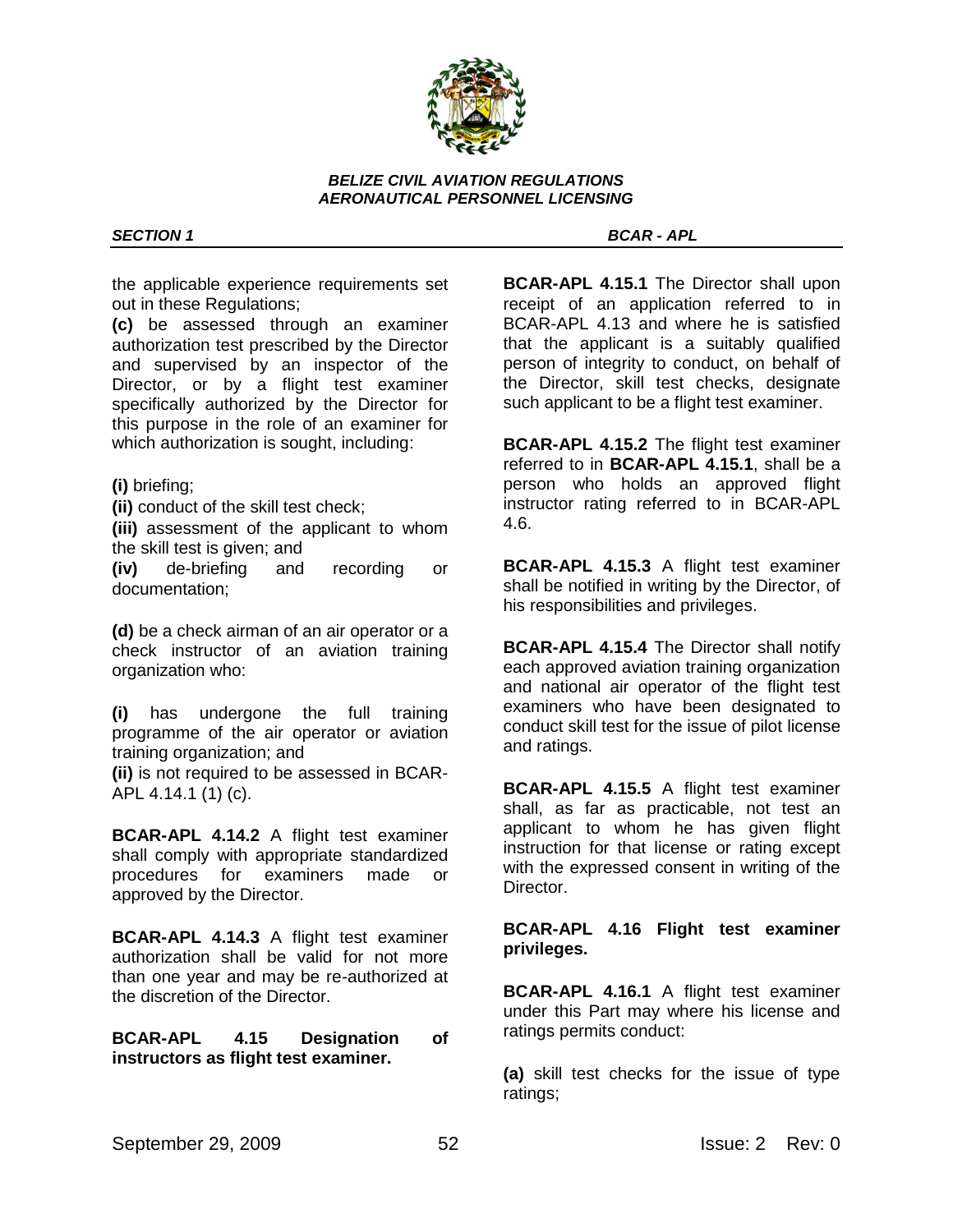

*SECTION 1 BCAR - APL* 

**(b)** proficiency checks for revalidation or renewal of multi-pilot type and instrument ratings;

**(c)** skill test checks for the initial issue and proficiency checks for the revalidation or renewal of instrument ratings;

**(d)** type and instrument rating proficiency checks on multi-pilot aircraft in a flight simulator.

**BCAR-APL 4.16.2** Where a flight test examiner meets the license qualification, authorization and experience requirements set out in this Regulation for each role undertaken, he may exercise a number of roles as type rating examiner, instrument rating examiner or simulator flight test examiner.

# **BCAR-APL 4.17 General requirements for ground instructor authorization**

**BCAR-APL 4.17.1** An applicant for a ground instructor authorization shall

**(a)** apply to the Director on the prescribed form;

**(b)** be at least 18 years of age;

**(c)** except as provided in BCAR-APL 11.1**,** be able to read, speak, write, and understand the English Language;

**(d)** provide to the Director evidence of training on the fundamentals of instructing which shall include:

**(i)** the learning process;

- **(ii)** elements of effective teaching;
- **(iii)** student evaluation and testing;
- **(iv)** course development;

**(v)** lesson planning;

**(vi)** classroom training techniques;

**(vii)** assessment of student performance in those subjects in which ground instructions is given; and

(**viii**) analysis and correction of student errors; and

**(e)** provide evidence to the Director of having sufficient depth of knowledge in the aeronautical areas as prescribed by the Director.

**BCAR-APL 4.17.2** The requirements of BCAR-APL 4.17.1(d) shall not apply to an applicant who:

**(a)** holds a ground instructor authorization or flight instructor rating issued under this Part; **(b)** provides evidence of an equivalent level of experience acceptable to the Director.

# **BCAR-APL 4.18 Ground instructor authorization**.

**BCAR-APL 4.18.1** Where the Director is satisfied that an applicant for a ground instructor authorization satisfies the requirements of this part he may issue a ground instructor authorization to the applicant.

**BCAR-APL 4.18.2** A ground instructor authorization issued in accordance with this part shall expire 12 months from the month in which it was issued or renewed.

**BCAR-APL 4.19 Privileges of ground instructor.**

**BCAR-APL 4.19.1** A person who holds a ground instructor authorization (hereinafter

September 29, 2009 53 Issue: 2 Rev: 0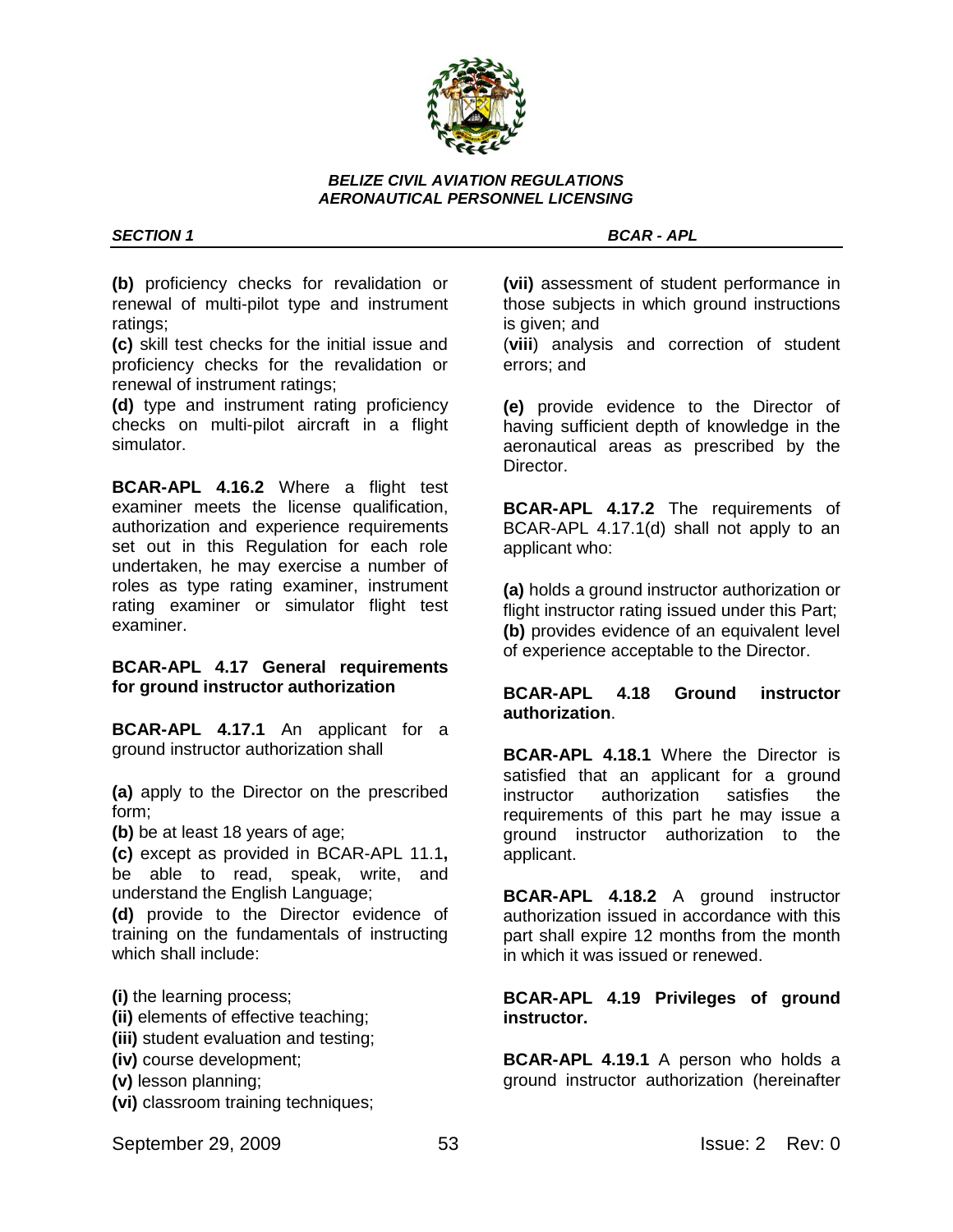

*SECTION 1 BCAR - APL* 

referred to as a "ground instructor"), is authorized to provide:

**(a)** ground training in the aeronautical knowledge areas required for the issuance of a pilot license in the associated category or class rating;

**(b)** ground training required for a pilot flight review;

**(c)** a recommendation for a knowledge test required for the issuance of any license issued in accordance with these Regulations; and

**(d)** ground training in the aeronautical knowledge areas required for the issuance of an instrument rating.

**BCAR-APL 4.19.2** A ground instructor is authorized to endorse the logbook or other training record of a person to whom the ground instructor has provided the training or recommendation specified in this regulation.

# **BCAR-APL 4.20 Recency requirements for ground instructor.**

**BCAR-APL 4.20.1** No person shall perform the duties of a ground instructor unless, within the preceding 12 months:

**(a)** he has served as a ground instructor; or

**(b)** the Director has determined that the person meets the standards prescribed under this part for the authorization.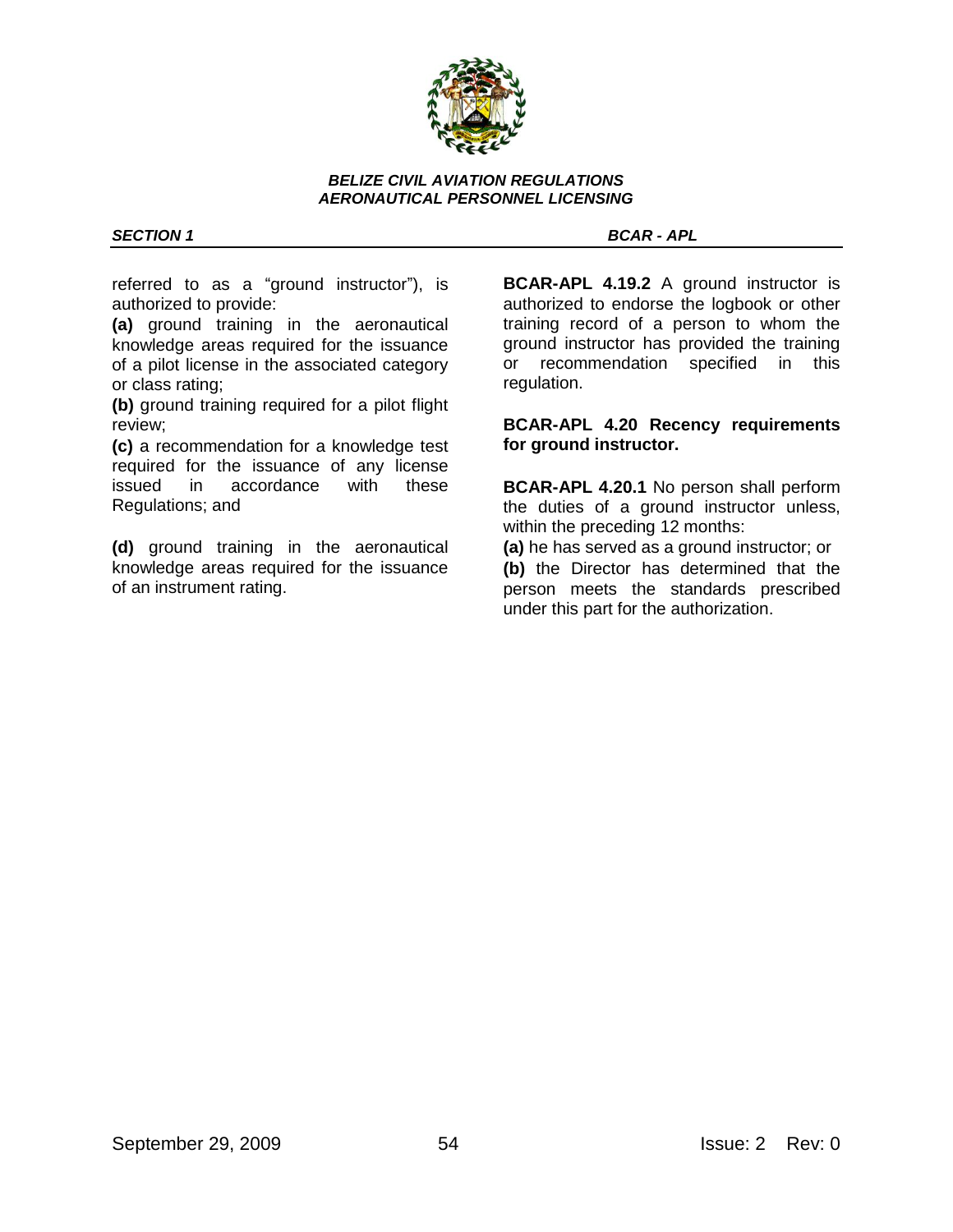

*SECTION 1 BCAR - APL* 

# **BCAR APL PART 5 Flight Engineer License RESERVED**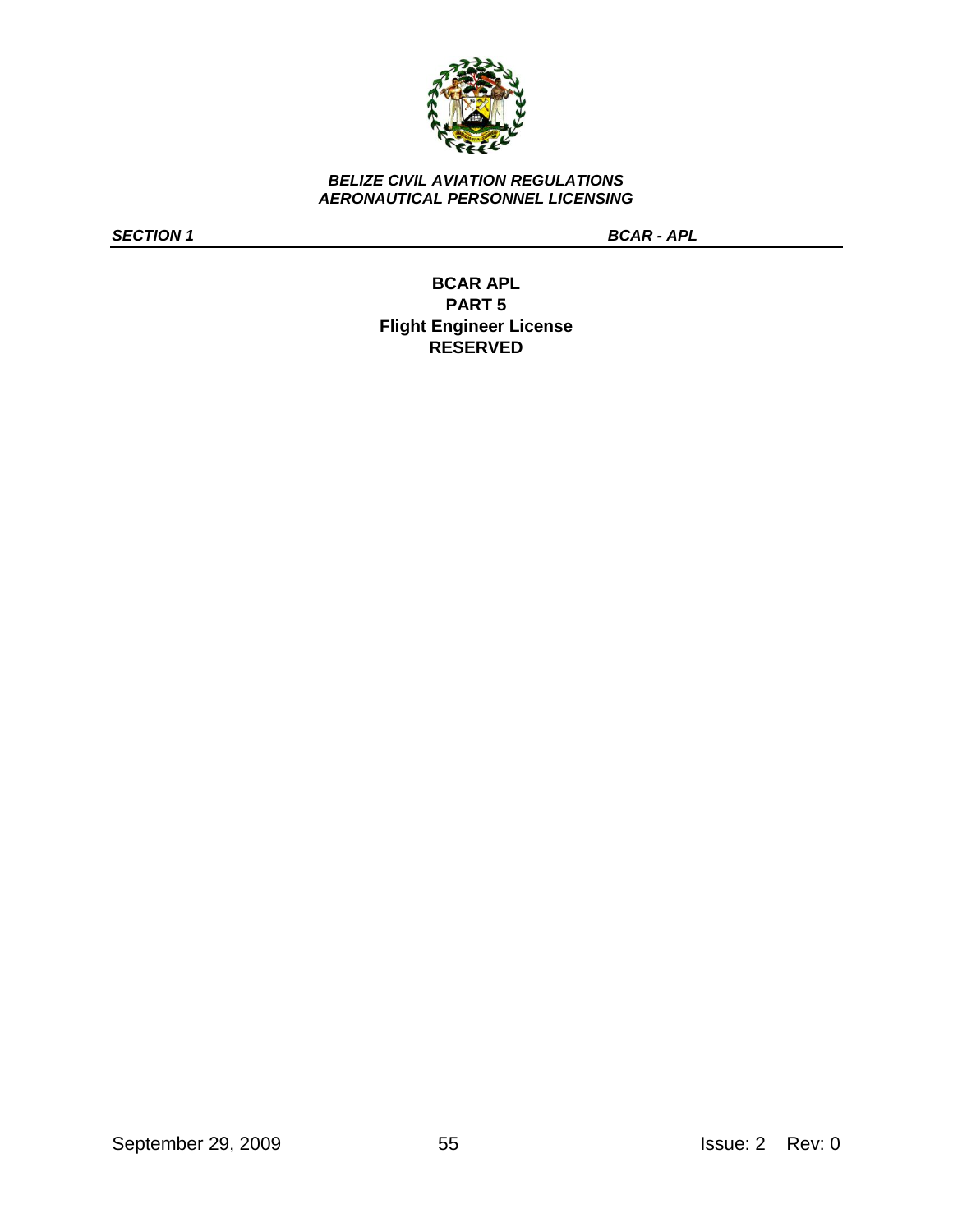

*SECTION 1 BCAR - APL* 

# **BCAR APL PART 6 TESTING AND TRAINING**

# **BCAR-APL 6.0 Testing and Training**

# **BCAR-APL 6.1 Applicability of this Part.**

**BCAR-APL 6.1.1** This part prescribes the testing and training procedures for airmen and training equipment requirements.

**BCAR-APL 6.2 General training and testing for airmen**.

**BCAR-APL 6.2.1** A test prescribed by or under this Part shall be administered at the times, places and by the persons designated by the Director or by personnel designated by the Director Belize Department of Civil Aviation.

**BCAR-APL 6.2.2** A person wishing to obtain a license or rating may be required to take:

**(a)** An aeronautical knowledge test; and **(b)** A skill test.

# **BCAR-APL 6.3 Skill test for airmen**.

**BCAR-APL 6.3.1** An applicant for a pilot license, aircraft maintenance engineer license or flight instructor rating who is required to take a skill test, shall meet all applicable requirements for the license or rating sought with the last flight under instruction having been completed within the preceding 6 months of the application.

**BCAR-APL 6.3.2** Where an applicant under this regulation does not complete all the increments of a skill test for a license or rating on one date, he shall complete all remaining increments of the skill test not more than 60 days after that date.

**BCAR-APL 6.3.3** Where an applicant under this regulation does not satisfactorily complete all increments of the skill test for a license or a rating within 60 days after beginning the skill test, he shall complete the entire skill test again including those increments satisfactorily completed.

**BCAR-APL 6.3.4** Except as provided in BCAR-APL 6.3.5, to be eligible for a skill test for a license or rating issued in accordance with these regulations, an applicant shall:

**(a)** Pass the required knowledge test within the 24-month period preceding the month the applicant completes the skill test, where an aeronautical knowledge test is required;

**(b)** Present the aeronautical knowledge report at the time of application for the skill test, where an aeronautical knowledge test is required;

**(c)** Have satisfactorily accomplished the required instruction and obtained the aeronautical experience prescribed under these regulations for the license or rating sought;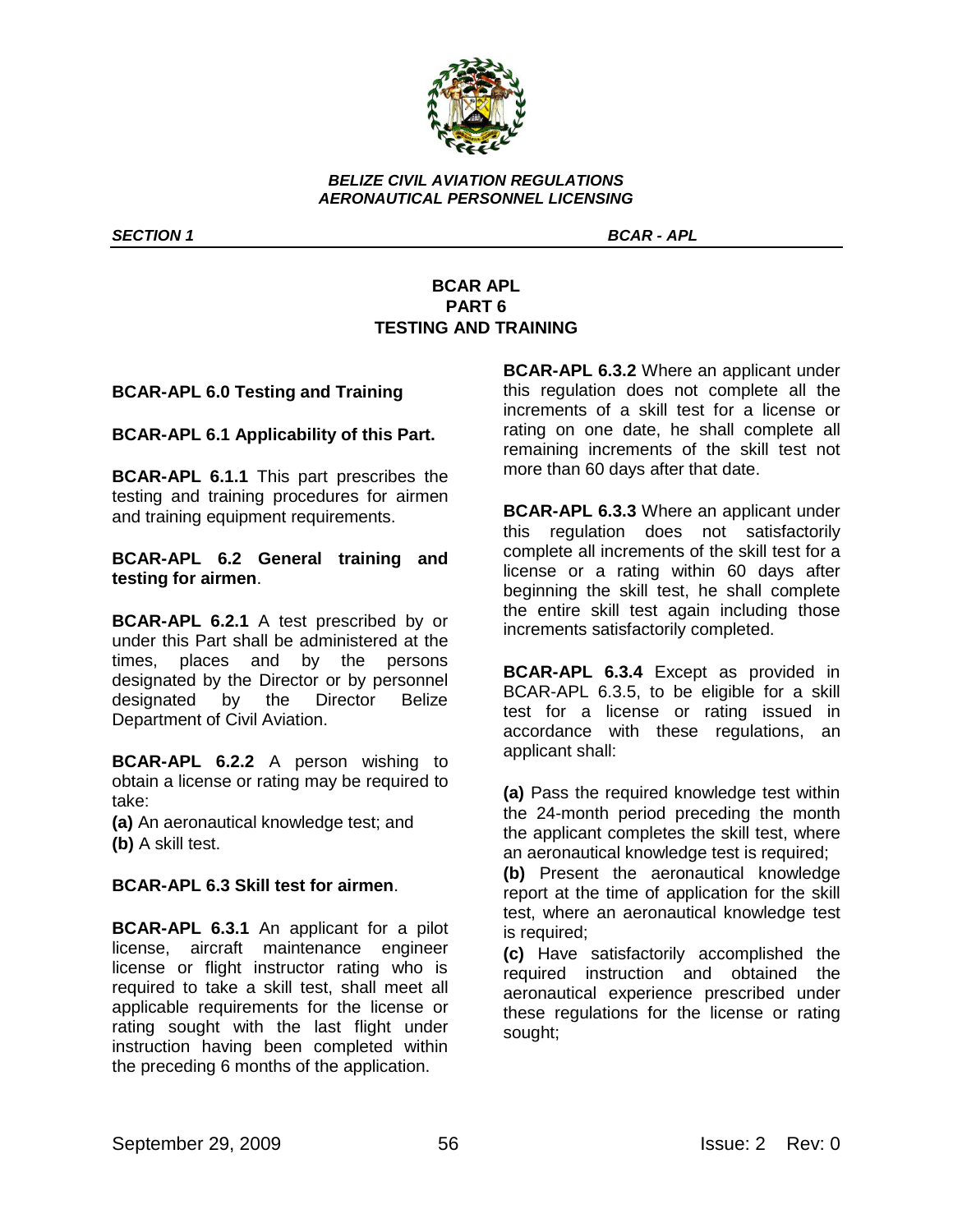

*SECTION 1 BCAR - APL* 

**(d)** Meet the prescribed age requirement for the issuance of the license or rating sought; and

**(e)** Have an endorsement in his logbook or training record that has been signed by an authorized instructor who certifies that the applicant:

**(i)** Has received and logged training time within 60 days preceding the date of application in preparation for the skill test;

**(ii)** Is prepared for the required skill test; and

**(iii)** Has demonstrated satisfactory aeronautical knowledge of the subject areas in which the applicant was deficient on the previous aeronautical knowledge test.

**BCAR-APL 6.3.5** An applicant for an airline transport pilot license or an additional rating to an airline transport pilot license may take the skill test for that license or rating with an expired aeronautical knowledge test report, provided that the applicant:

**(a**) Is employed as a flight crew member by a national air operator at the time of the skill test and has satisfactorily accomplished the approved pilot in command aircraft qualification training programme of the national air operator appropriate to the airman license and rating sought; and

**(b)** Has qualification training requirements appropriate to the airman license and rating sought.

**BCAR-APL 6.4 Procedures for skill test for airmen.**

**BCAR-APL 6.4.1** The ability of an applicant to hold a license or rating issued under these Regulations shall be based upon the ability of the applicant as assessed by the flight test examiner to safely meet the following requirements during a skill test:

**(a)** perform the tasks specified in the areas of operation for the license or rating sought within the prescribed standards;

**(b)** demonstrate mastery of the aircraft in accordance with the BDCA Acceptable Means of Compliance for the private pilot license, the commercial pilot license and the airline transport pilot license with the successful outcome of each task never seriously in doubt;

**(c) d**emonstrate reasonable judgment in airmanship;

**(d) c**omplete all maneuvers with smoothness and accuracy;

**(e)** operate the aircraft within its limitations; and

**(f)** demonstrate single pilot competence where the aircraft is type certified for single pilot operations.

**BCAR-APL 6.4.2** Where an applicant does not demonstrate proficiency without the aid of a co-pilot, the Director shall place the limitation, "co-pilot required" on the applicant's airman license.

**BCAR-APL 6.4.3** An applicant referred to in BCAR-APL 6.4.2, may upon passing the appropriate skill test and by demonstrating single pilot competency in that aircraft apply to have the limitation removed.

**BCAR-APL 6.4.4** The failure by an applicant for an airman license or rating of any area of operation shall be treated as a failure of the skill test.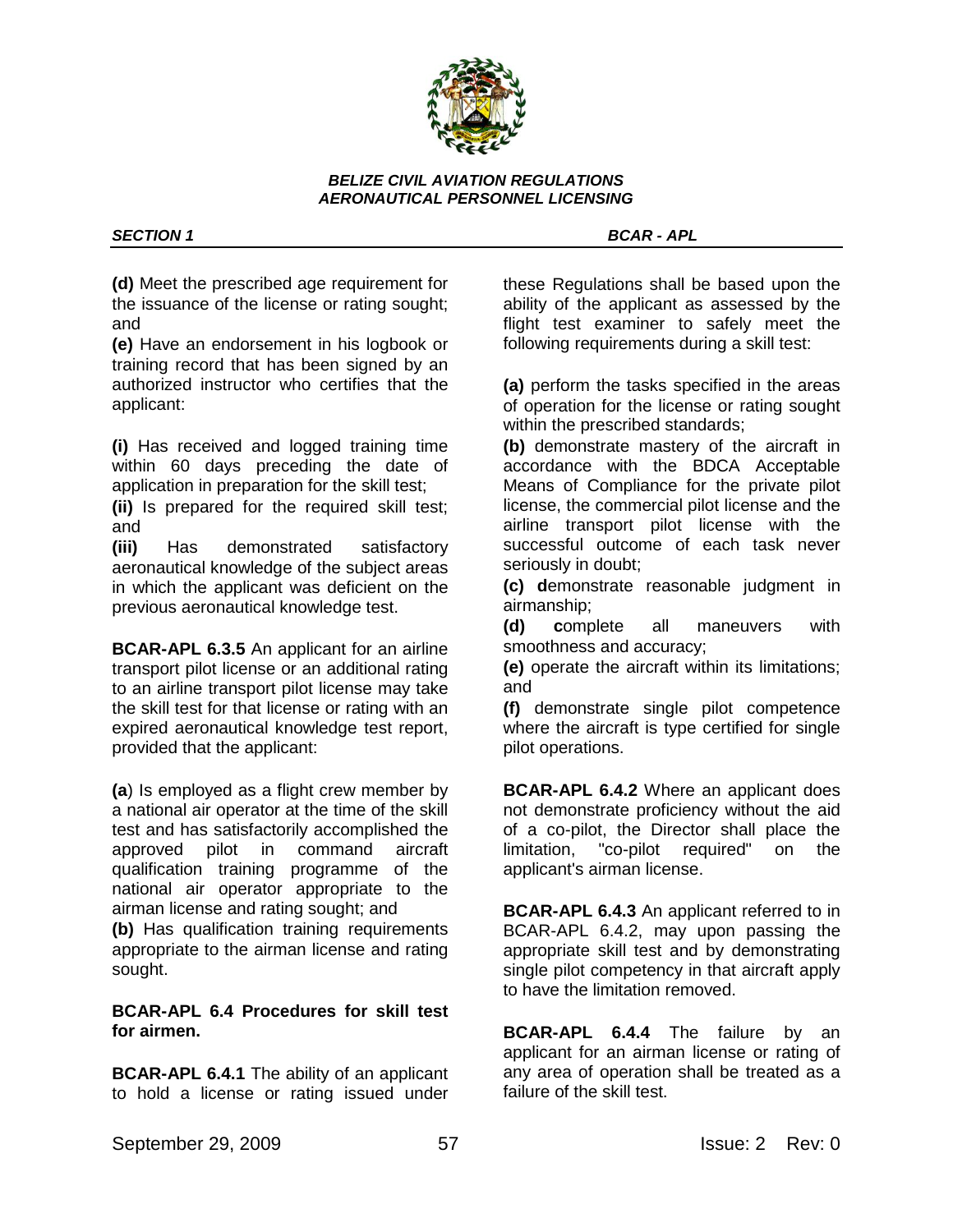

*SECTION 1 BCAR - APL* 

**BCAR-APL 6.4**.**5** an applicant under these Regulations who fails a skill test, he shall be issued with a "Notice of Disapproval" in the prescribed form.

**BCAR-APL 6.4**.**6** an applicant for an airman license or rating is not eligible for such airman license or rating until all the areas of operation are passed.

**BCAR-APL 6.4.7** The flight test examiner or the applicant for an airman license or rating under this part may discontinue a skill test at any time:

**(a**) When the applicant fails one or more of the areas of operation; or

**(b)** Due to inclement weather conditions, aircraft airworthiness, or any other flight safety concern.

**BCAR-APL 6.4.8** Where a skill test is discontinued the applicant shall be issued a "Letter of Discontinuance" in the prescribed form and the Director may give the applicant credit for those areas of operation already passed, but only where the applicant:

**(a)** Passes the remainder of the skill test within the 60-day period after the date the test began;

**(b)** Presents to the flight test examiner for the re-test the original Notice of Disapproval or the Letter of Discontinuance Form; and

**(c)** Satisfactorily accomplishes any additional training needed, and obtains the appropriate instructor endorsements where additional training is required.

**BCAR-APL 6.5 Equipment required for skill test**.

**BCAR-APL 6.5.1** An applicant for a license or rating issued under these Regulations shall furnish an aircraft with the necessary equipment and controls, unless he is permitted to accomplish the entire flight increment of the skill test in approved or accepted flight training equipment.

**BCAR-APL 6.5.2** An applicant for a license or rating undergoing a skill test under these Regulations shall:

**(a)** Provide a Belizean aircraft registry for each required skill test that:

**(i)** Is of the category, class and type applicable to the license or rating sought; and

**(ii)** has a current airworthiness certificate for the aircraft being used;

**(b)** At the discretion of the flight test examiner who administers the skill test, provide an aircraft of the same category, class and type, where applicable, of foreign registry that is properly certified by the State of Registry.

**BCAR-APL 6.5.3** regulation BCAR-APL 6.5.2, shall not apply where the applicant is permitted to accomplish the entire flight increment of the skill test in an approved or accepted flight training equipment.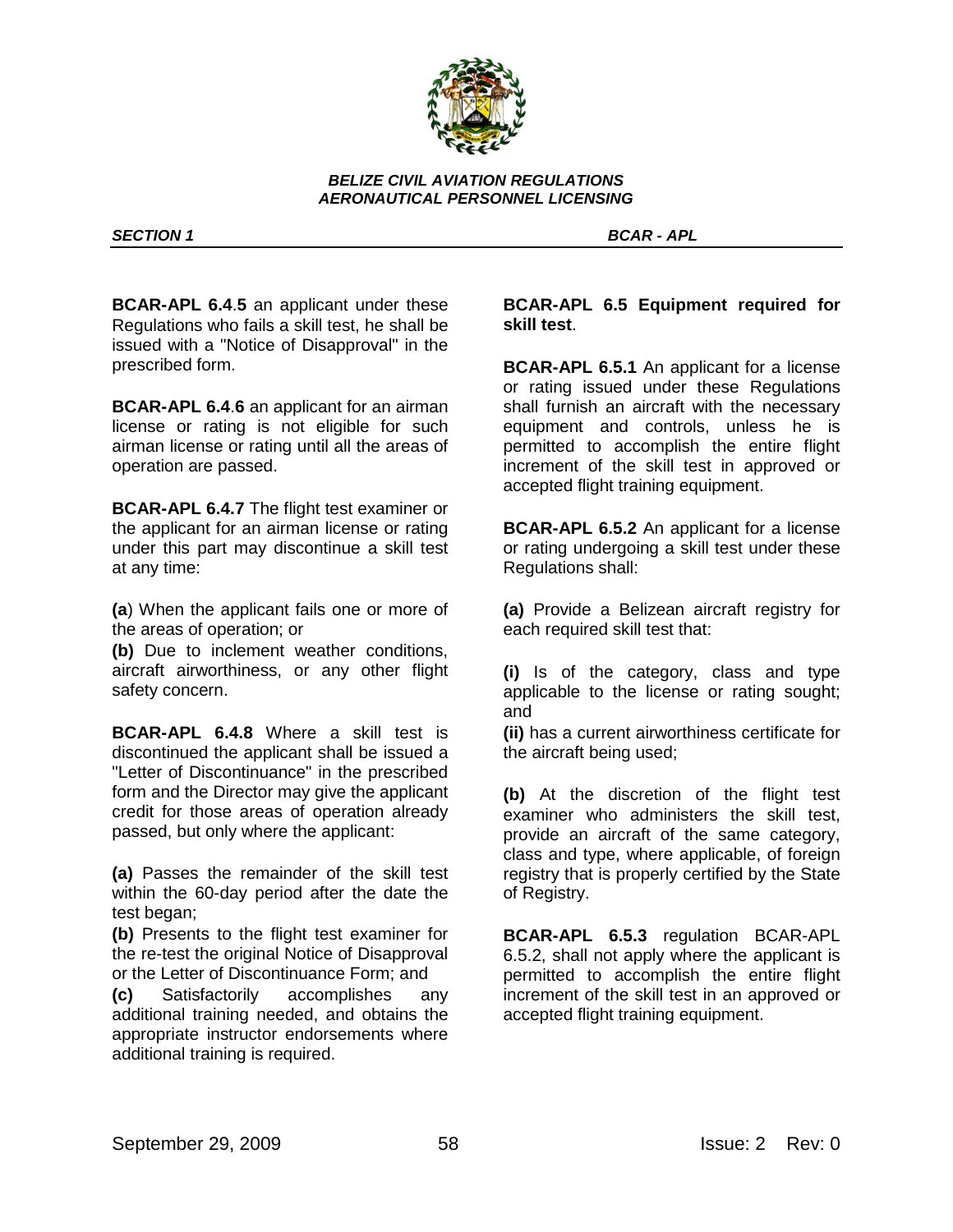

**BCAR-APL 6.5.4** An applicant for a skill test shall use an aircraft that has:

**(a)** The equipment for each area of operation;

**(b)** No prescribed operating limitations that prohibit its use in any of the areas of operation;

**(c)** At least 2 pilot stations with adequate visibility for each person to operate the aircraft safely except as provided in BCAR-APL 6.5.6; and

**(d)** Cockpit and outside visibility adequate to evaluate the performance of the applicant when an additional observer seat is provided for the flight test examiner.

**BCAR-APL 6.5.5** An applicant for a skill test shall use an aircraft other than a lighterthan-air aircraft, that has engine power controls and flight controls that are easily reached and operable in a conventional manner by both pilots, unless the flight test examiner determines that the skill test can be conducted safely in the aircraft without the controls being easily reached.

**BCAR-APL 6.5.6** An applicant for a skill test that involves maneuvering an aircraft solely by reference to instruments shall furnish

**(a)** Equipment on board the aircraft that permits the applicant to be assessed in the areas of operation that apply to the rating sought; and

**(b)** A device that prevents the applicant from having visual reference outside the aircraft, but does not prevent the flight test examiner from having visual reference outside the aircraft, and is otherwise acceptable to the Director.

*SECTION 1 BCAR - APL* 

**BCAR-APL 6.5.7** An applicant may complete a skill test in an aircraft having a single set of controls, provided the:

**(a)** flight examiner agrees to conduct the test;

**(b**) test does not involve a demonstration of instrument skills; and

**(c)** proficiency of the applicant can be observed by a flight test examiner who is in a position to observe the applicant.

# **BCAR-APL 6.6 Re-testing after failure.**

**BCAR-APL 6.6.1** An applicant who fails an aeronautical knowledge test or a skill test may reapply to the Director only after he has received:

**(a)** The necessary training from an authorized instructor who has determined that the applicant is prepared for such test; and

**(b)** An endorsement from an authorized instructor who gave the applicant the additional training.

**BCAR-APL 6.6.2** An applicant for a flight instructor rating with an aeroplane category rating, or with a glider category rating, who has failed the skill test due to deficiencies in instructional proficiency on stall awareness, spin entry, spins, or spin recovery shall:

**(a)** Receive the necessary training from an authorized instructor who has determined that the applicant is proficient to pass the test before being re-tested;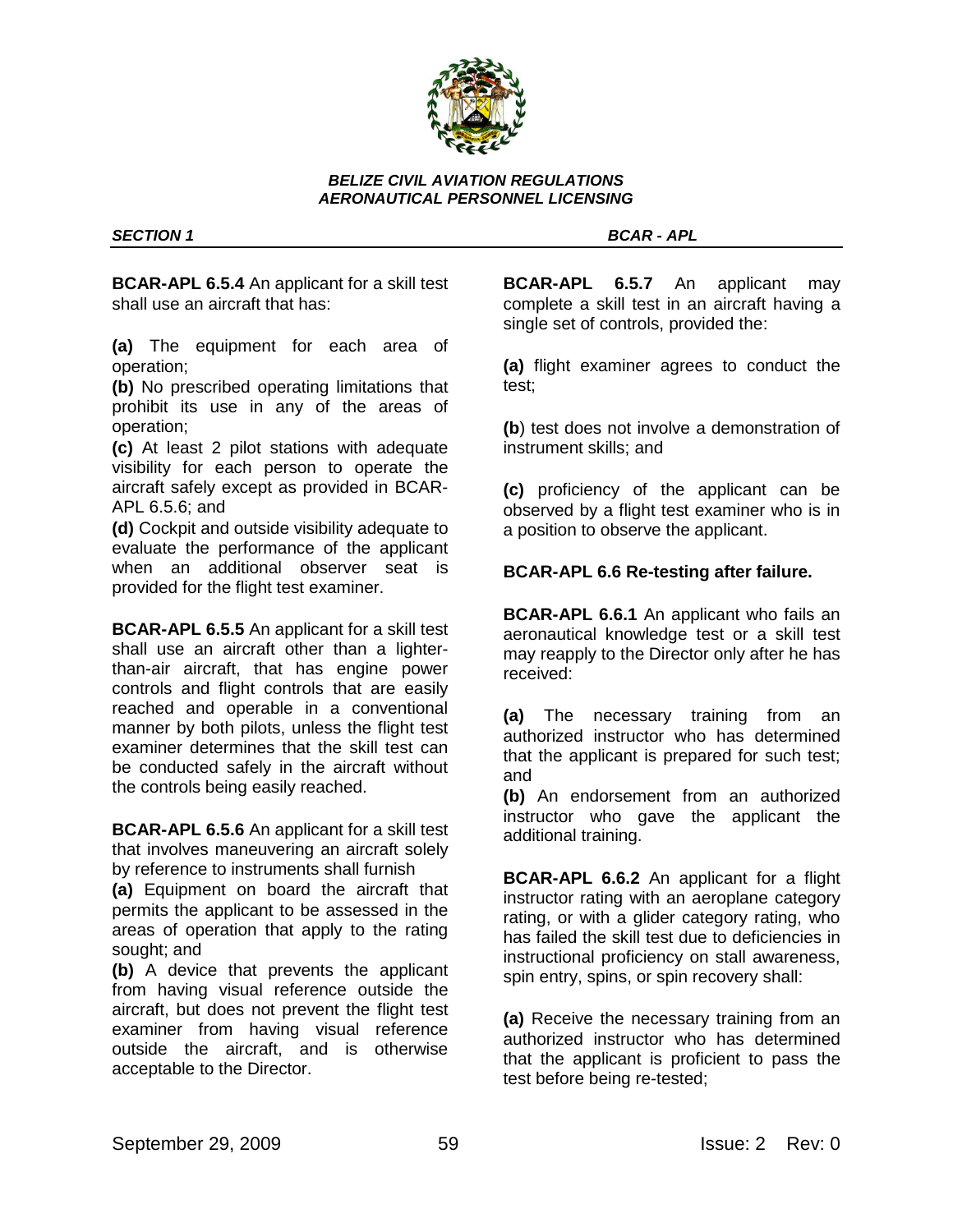

*SECTION 1 BCAR - APL* 

**(b**) Furnish an aircraft for the re-test that is of the appropriate aircraft category for the rating sought and is certified for spins; and **(c)** Demonstrate satisfactory instructional proficiency on stall awareness spins entry, spins, and spin recovery to a flight test examiner during the re-test.

# **BCAR-APL 6.7 Flight training and aeronautical experience records**.

**BCAR-APL 6.7.1** A person shall record and credit the flight time for:

**(a**) flight training and aeronautical experience used to meet the requirements for a license, rating, qualification, authorization, or flight review of these regulations; and

**(b)** The aeronautical experience required to show recent flight experience requirements referred to in these regulations, in a manner acceptable to the Director.

**BCAR-APL 6.7.2** Notwithstanding the generality of BCAR-APL 6.7.1, a pilot shall enter in his logbook, the following information for each flight or lesson:

**(a)** General information which shall include as applicable the:

**(i)** Date;

**(ii)** Total flight time;

**(iii)** Location where the aircraft departed and arrived, or the location where the lesson occurred, or where the training was conducted in an approved flight simulator or an approved flight training device,

**(iv)** type and identification of aircraft, approved flight simulator, or approved flight training device, as appropriate; and

**(v)** Name of a safety pilot, where required by the Regulations made thereunder;

**(b)** Type of pilot experience or training which shall include as applicable:

**(i)** Solo;

**(ii)** Pilot in command;

**(iii**) Co-pilot;

**(iv)** Flight and ground training received from an authorized instructor; or

**(v)** Training received in an approved flight simulator or

approved flight training device from an authorized instructor;

**(c)** Conditions of flight which shall include as applicable

**(i)** Day or night;

**(ii)** Actual instrument; or

**(iii)** Simulated instrument conditions in flight, in an approved flight simulator, or in an approved flight training device.

**BCAR-APL 6.7.3** The pilot time described in this Regulation may be used to:

**(a)** Apply for a license or rating under these regulations; or

**(b)** Satisfy the recent flight experience requirements of the act or regulations made thereunder.

**BCAR-APL 6.7.4** Except for a student pilot acting as pilot in command of an airship requiring more than one flight crew member, a pilot may log as solo flight time only that flight time when the pilot is the sole occupant of the aircraft.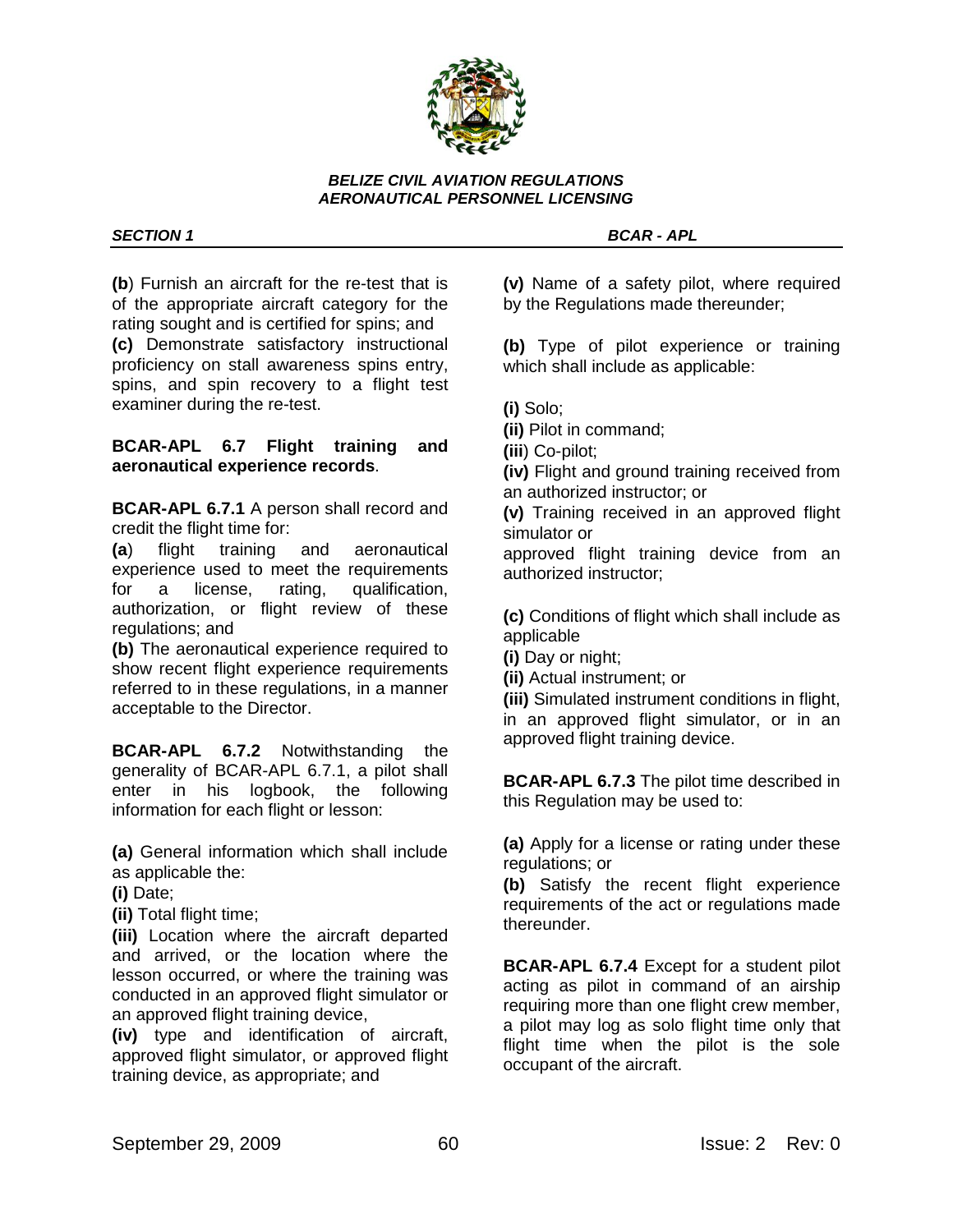

*SECTION 1 BCAR - APL* 

**BCAR-APL 6.7.5** A student pilot or a pilot shall be entitled to be credited in full with all solo flight instruction and pilot in command flight time towards the total flight time required for the initial issue of a pilot license or the issue of the higher grade of pilot license.

**BCAR-APL 6.7.6** A private pilot or commercial pilot may log pilot in command time only for that flight time during which that pilot is:

**(a)** The sole manipulator of the controls of an aircraft for which the pilot is rated;

**(b)** Operating as pilot in command of an aircraft on which more than one pilot is required under the type rating of the aircraft or the regulations under which the flight is conducted; or

**(c)** The sole occupant of the aircraft.

**BCAR-APL 6.7.7** An airline transport pilot may log as pilot in command time, all of the flight time while acting as pilot in command of an operation requiring an airline transport pilot license.

**BCAR-APL 6.7.8** A flight instructor may log as pilot in command time all of the flight time while performing as a flight instructor.

**BCAR-APL 6.7.9** A student pilot may log pilot in command time for all of the flight time when operating:

**(a)** As the sole occupant of the aircraft or performing functions of the pilot in command of an airship requiring more than one flight crew member; or

**(b)** Has a current solo flight endorsement as required under BCAR-APL 3.4; or

**(c**) Is undergoing training for a pilot license or rating.

**BCAR-APL 6.7.10** A pilot, when operating as co-pilot of an aircraft required to be operated with a co-pilot shall be entitled to be credited with not more than 50 per cent of the co-pilot flight time towards the total flight time required for a higher grade of pilot license.

**BCAR-APL 6.7.11** A pilot may log co-pilot flight time only for that flight time during which that pilot:

**(a)** is qualified in accordance with the copilot requirements of BCAR-APL 3.55 and occupies a crew member station in an aircraft that requires more than one pilot by the type certificate of the aircraft; or

**(b)** Holds the appropriate category, class, and instrument rating, where an instrument rating is required for the flight, for the aircraft being flown, and more than one pilot is required under the type certification of the aircraft or the regulations under which the flight is being conducted.

**BCAR-APL 6.7.12** A pilot may log instrument flight time only for that flight time when he operates the aircraft solely by reference to instruments under actual or simulated instrument flight conditions.

**BCAR-APL 6.7.13** A flight instructor may log instrument flight time under BCAR-APL 6.7.12, when conducting instrument flight instruction in actual instrument flight conditions.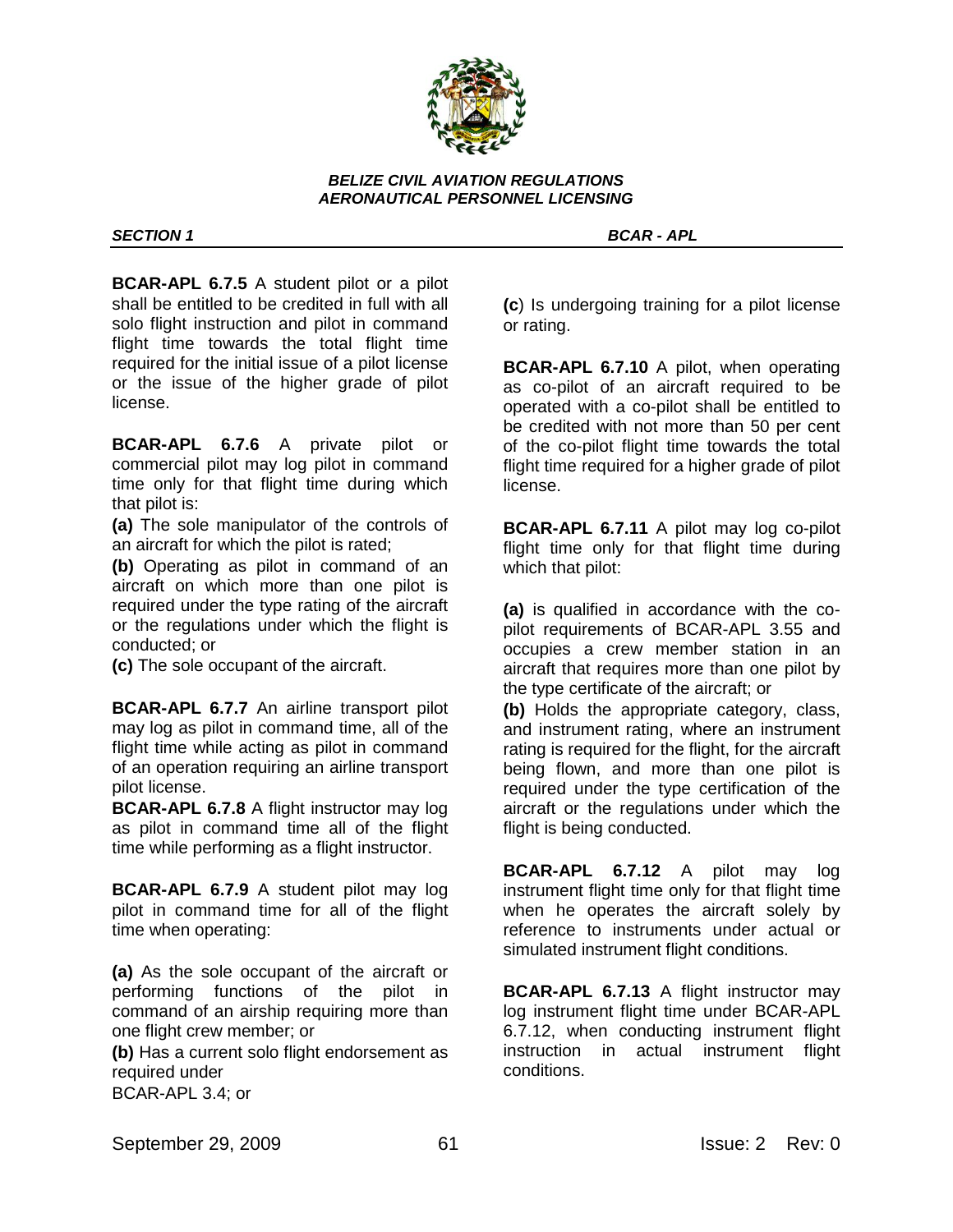

**BCAR-APL 6.7.14** For the purposes of logging instrument flight time under BCAR-APL 6.7.12 and BCAR-APL 6.7.13 to meet the recent instrument experience requirements of the Act or Regulations made thereunder, the following information shall be recorded in the logbook of such person:

**(a)** The location and type of each instrument approach accomplished; and

**(b)** The name of the safety pilot, where required.

**BCAR-APL 6.7.15** Approved or accepted flight training equipment may be used by a person to log instrument flight time referred to in BCAR-APL 6.7.12, 7.13 and 7.14 provided an authorized instructor is present during the simulated flight.

**BCAR-APL 6.7.16** A pilot may record training time when he receives training from an authorized instructor in an aircraft, approved flight simulator, or approved flight training device.

**BCAR-APL 6.7.17** The training time referred to in BCAR-APL 6.7.16, shall be recorded in a logbook and shall:

**(a)** Be endorsed in a legible manner by the authorized instructor; and

**(b**) Include a description of the training given, the length of the training lesson, and the instructor"s signature, license number, and license expiration date.

**BCAR-APL 6.7.18** A pilot, as co-pilot when performing the functions and duties of a pilot in command, and under the supervision

*SECTION 1 BCAR - APL* 

of a pilot-in-command shall be credited in full with this flight time towards the total flight time required for a higher grade of pilot license.

**BCAR-APL 6.8 Limitation on the use of flight simulator and flight training devices.**

**BCAR-APL 6.8.1.** A pilot shall not receive credit for the use of any flight training equipment for satisfying any training, testing, or checking requirement of this Part unless that flight training equipment is:

**(a)** Approved by the Civil Aviation Authority of another

Contracting State and accepted by the Director; or

**(b)** Approved by the Director for:

**(i)** Training, testing and checking for which it is used;

**(ii)** Each particular maneuver, procedure, or crew member function performed; and

**(iii)** The representation of the specific category and class of aircraft, type of aircraft, particular variation within the type of aircraft, or set of aircraft for certain flight training devices.

**BCAR-APL 6.8.2** An approval or acceptance referred to in BCAR-APL 6.8.1 of flight training equipment shall be on an annual basis.

**BCAR-APL 6.8.3** The Director may consider as a flight training device, any device used for flight training, testing, or checking which has been accepted or approved by it prior to these regulations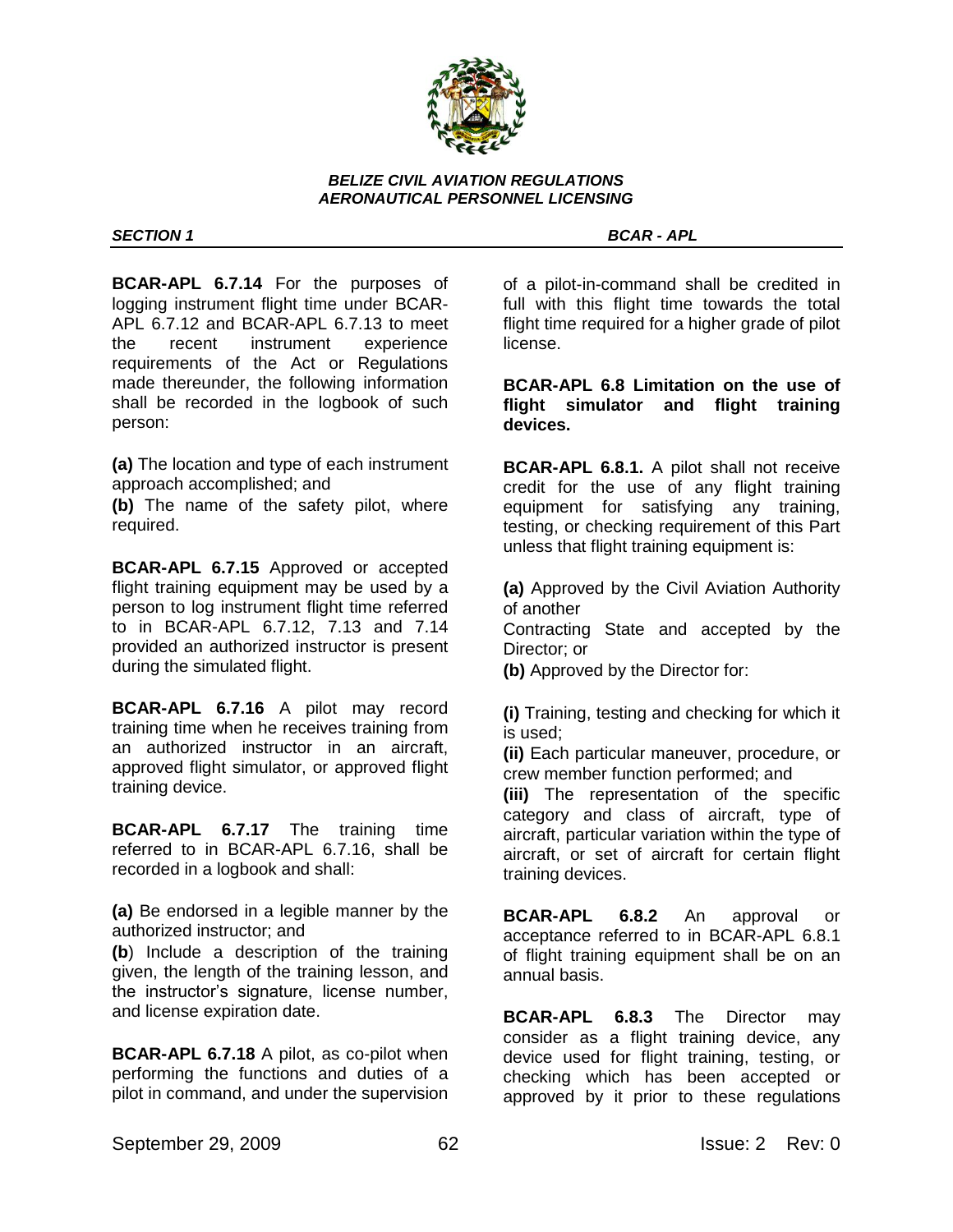

*SECTION 1 BCAR - APL* 

coming into force, and which performs as originally designed where it is used for the same purposes for which it was originally approved or accepted and only to the extent of such approval or acceptance.

**BCAR-APL 6.8.4** The Director may approve a device other than a flight training simulator or flight training device for specific purposes.

# **BCAR-APL 6.9 Flight training equipment for aeroplane category to be conducted in accordance with approved course.**

**BCAR-APL 6.9.1** Where approved or accepted flight training equipment is used to accomplish any of the training and required skill test for a pilot license with an aeroplane category, class, and type rating, such training and skill test in flight training equipment shall be conducted in accordance with an approved course at an approved aviation training organization.

**BCAR-APL 6.9.2** Where flight training equipment is used to accomplish any of the training and the required skill test for an additional aeroplane category, class, and type rating for a pilot license, such training and skill test in flight training equipment shall be conducted in accordance with an approved course at an organization approved to conduct such courses.

**BCAR-APL 6.9.3** In order to complete all training and testing referred to in BCAR-APL 6.9.2, with the exception of pre-flight inspection, for an additional aeroplane rating without limitations when using a flight simulator:

**(a)** The flight simulator shall be approved as Level C or Level D; and

**(b)** The applicant for an additional rating under these Regulations shall meet any one of the following experience and qualification requirements:

**(i**) Hold a type rating for a turbojet or turbofan aeroplane of the same class of aeroplanes for which the type rating is sought;

**(ii)** Hold a type rating for a turbopropeller aeroplane of the same class of aeroplanes for which the type rating is sought;

**(iii)** Have at least 2 000 hours of flight time, of which 500 hours is in turbine-powered aeroplanes of the same class of aeroplanes for which the type rating is sought;

**(iv)** Have at least 500 hours of flight time in the same type of aeroplane as the aircraft for which the rating is sought; and

**(v)** Have at least 1 000 hours of flight time in at least 2 different aeroplanes requiring a type rating.

**BCAR-APL 6.9.4** Subject to the limitations set out in BCAR-APL 6.9.5, an applicant who does not meet the requirements of BCAR-APL 6.9.3, may complete all training and testing for a pilot license or rating when using a flight simulator where:

**(a)** The flight simulator is approved as a Level C or Level D; and

**(b)** The applicant for an additional rating under this regulation meets at least one of the following requirements:

**(i)** Holds a type rating in a propeller-driven aeroplane where a type rating in a turbojet or turbo-fan aeroplane is sought, or holds a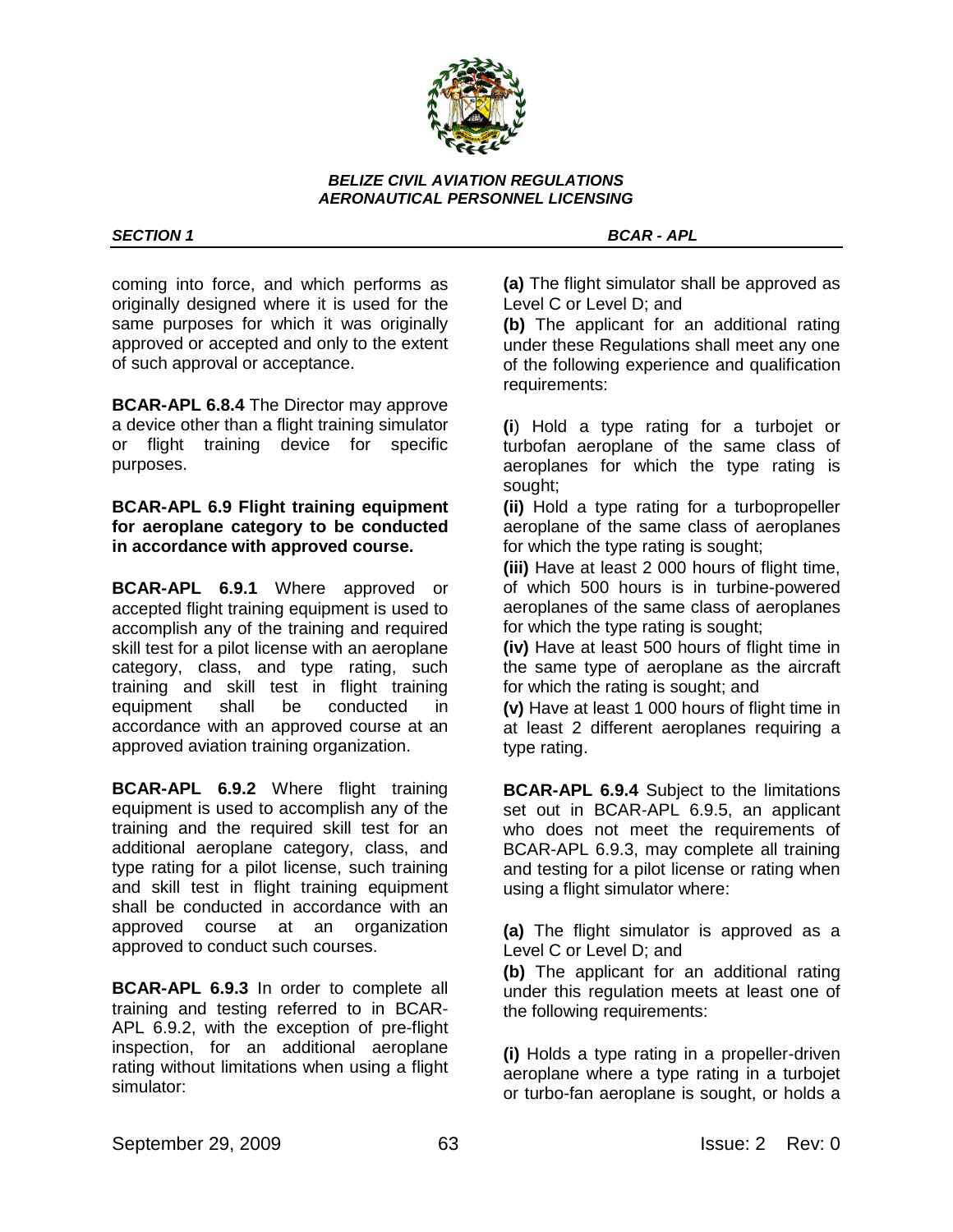

## *SECTION 1 BCAR - APL*

type rating in a turbojet or turbofan aeroplane where a type rating in a propellerdriven aeroplane is sought; or

**(ii)** Since the beginning of the 12th month before the month in which the applicant completes the skill test for an additional aeroplane rating, has logged:

**(A)** At least 100 hours of flight time in aeroplanes of the same class for which the type rating is sought and which requires a type rating; and

**(B)** At least 25 hours of flight time in aeroplanes of the same type for which the rating is sought.

**BCAR-APL 6.9.5** An applicant meeting only the requirements of BCAR-APL 6.9.3 shall be issued a rating with a limitation which shall state the following:

"This license is subject to pilot in command limitations for the additional rating".

**BCAR-APL 6.9.6** An applicant under this Regulation who has been issued a pilot license with the limitation specified in BCAR-APL 6.9.5:

**(a)** Shall not act as pilot in command of aeroplanes for which the rating was obtained under the provisions of this Regulation until the limitation is removed from his pilot license; and

**(b)** May have the limitation removed by accomplishing 15 hours of supervised operating experience as pilot in command under the supervision of a qualified and current pilot in command, in the seat normally occupied by the pilot in command, in the same type of aeroplane to which the limitation applies.

**BCAR-APL 6.9.7** An applicant under this regulation, who does not meet the requirements of BCAR-APL 6.9.3 or BCAR-APL 6.9.4, may be issued a rating where he complies with:

**(a)** BCAR-APL 6.9.2, and the following tasks, which shall be successfully completed on a static aeroplane or in flight, as appropriate

**(i)** Pre-flight inspection;

**(ii)** Normal takeoff;

**(iii)** Normal instrument landing system approach;

**(iv)** Missed approach; and

**(v)** Normal landing; and

**(b)** BCAR-APL 6.9.8 and BCAR-APL 6.9.9.

**BCAR-APL 6.9.8** An applicant who does not meet the requirements of BCAR-APL 6.9.3, BCAR-APL 6.9.4, or BCAR-APL 6.9.7 shall be issued a license or rating with a limitation which shall state, "This license is subject to pilot in command limitations for the additional rating".

**BCAR-APL 6.9.9** An applicant under this Regulation who has been issued a pilot license with the limitation specified in BCAR-APL 6.9.8**:**

**(a)** Shall not act as pilot in command of that aeroplane for which the rating was obtained under the provisions of this Regulation until the limitation is removed from the pilot license; and

**(b)** May have the limitation removed by accomplishing 25 hours of supervised operating experience as pilot in command under the supervision of a qualified and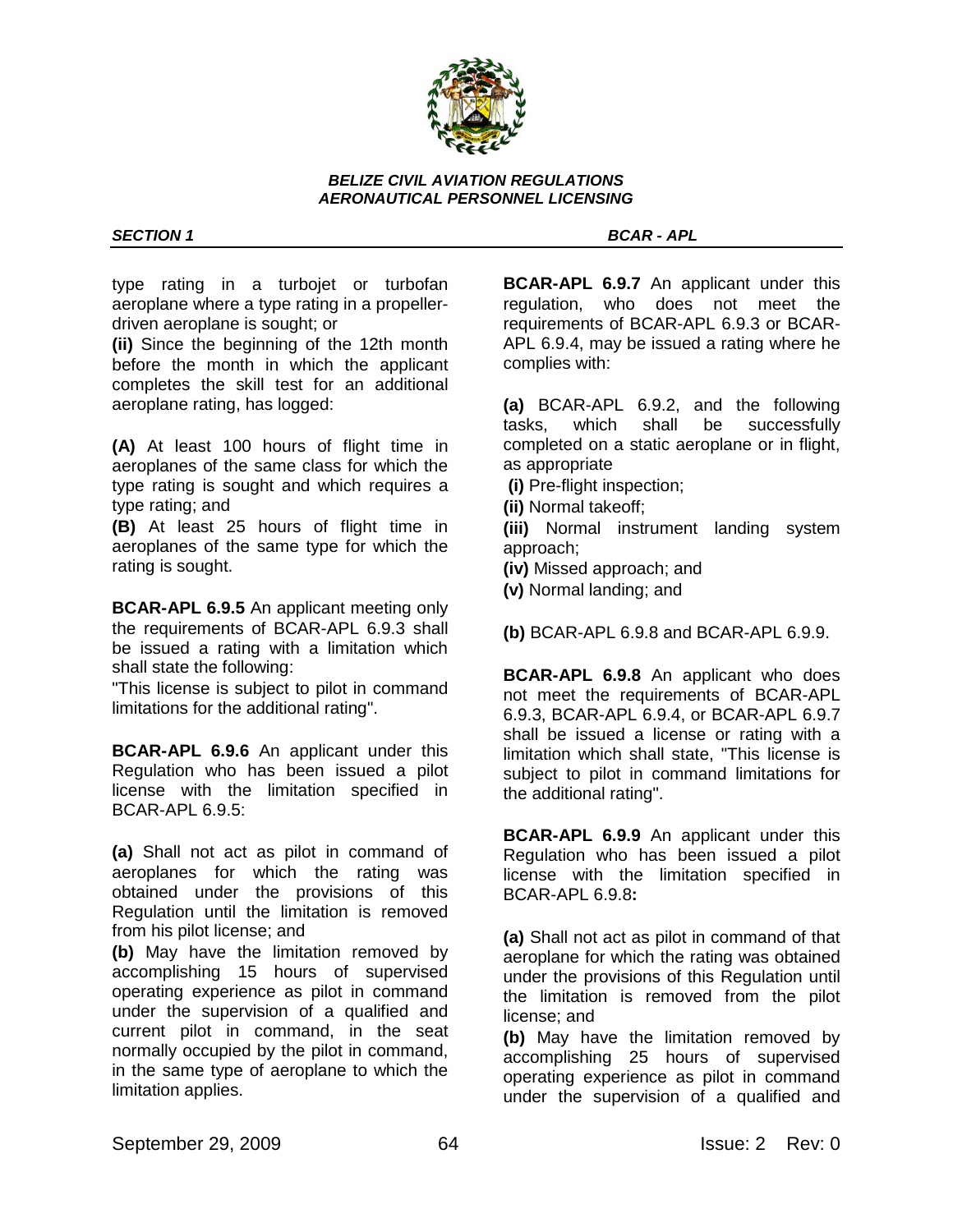

current pilot in command, in the seat normally occupied by the pilot in command, in an aeroplane of the same type to which the limitation applies.

## **BCAR-APL 6.10 Approved or accepted flight training equipment.**

**BCAR-APL 6.10.1** Where approved or accepted flight training equipment is used for accomplishing any of the training and the required skill test for the initial issue of a pilot license with a helicopter class and type rating, such training and skill test in such approved or accepted flight training device shall be conducted in accordance with an approved course at an approved aviation training organization.

**BCAR-APL 6.10.2** Where approved or accepted flight training equipment is used for accomplishing any of the training and the required skill test for an additional helicopter class and type rating, such training and skill test in such approved or accepted flight training device shall be conducted in accordance with an approved course at an approved aviation training organization or in an approved or accepted flight simulator.

**BCAR-APL 6.10.3** Where an applicant seeks an additional type rating in a turbinepowered helicopter he shall meet at least one of the following requirements:

**(a)** Hold a type rating in a turbine-powered helicopter;

**(b)** Have at least 2,000 hours of flight time that includes at least 500 hours in turbinepowered helicopters;

**(c)** Have at least 500 hours of flight time in turbine-powered helicopters; or

*SECTION 1 BCAR - APL* 

**(d)** Have at least 1 000 hours of flight time in at least 2 different turbine-powered helicopters.

**BCAR-APL 6.10.4** Subject to the limitation of BCAR-APL 6.10.5, an applicant under this Regulation who does not meet the requirements of BCAR-APL 6.10.3 may complete all training and testing, with the exception of pre-flight inspection, for a pilot license or rating when using a flight simulator where:

**(a)** The flight simulator is approved as Level C or Level D; and

**(b)** He meets at least one of the following requirements:

**(i)** Holds a type rating in a turbine-powered helicopter where a type rating in a turbinepowered helicopter is sought; or

**(ii)** Since the beginning of the 12th month before the month in which the applicant completes the skill test for an additional helicopter rating, has logged at least 25 hours of flight time in helicopters of the same type for which the rating is sought.

**BCAR-APL 6.10.5** An applicant meeting only the requirements of BCAR-APL 6.10.2 shall be issued a rating with a limitation which shall state,

"**This license is subject to pilot in command limitations for the additional rating**".

**BCAR-APL 6.10.6** An applicant under this regulation who is issued a pilot license with the limitation specified in BCAR-APL 6.10.5: **(a**) Shall not act as pilot in command of a helicopter for which the rating was obtained

September 29, 2009 **65 ISSUE: 2 Rev: 0 ISSUE: 2 Rev: 0**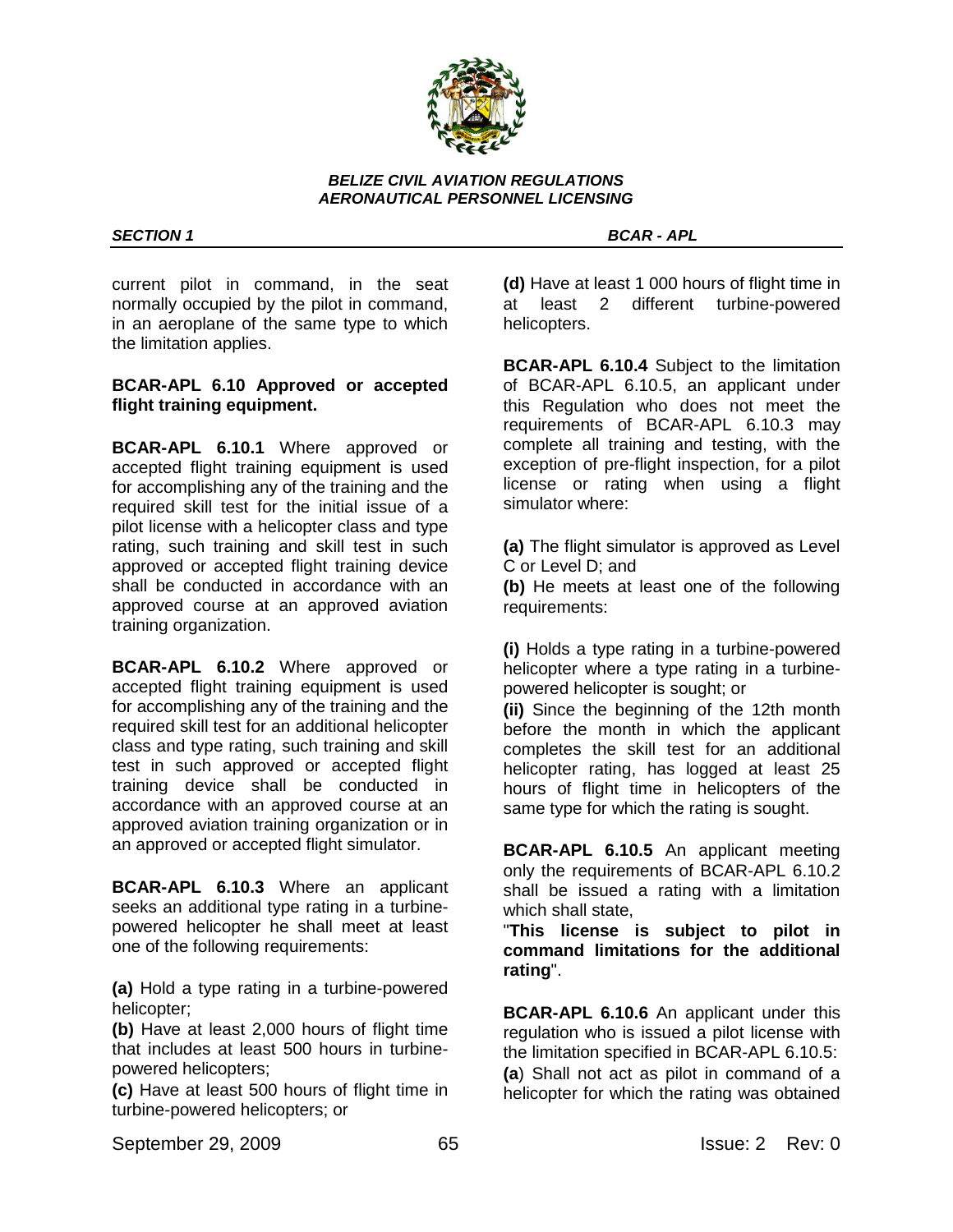

*SECTION 1 BCAR - APL* 

under the provisions of this Regulation until the limitation is removed from the pilot license; and

**(b)** may have the limitation removed by accomplishing 15 hours of supervised operating experience as pilot in command under the supervision of a qualified and current pilot in command, in the seat normally occupied by the pilot in command, in the same type of helicopter to which the limitation applies.

**BCAR-APL 6.10.7** An applicant under this regulation, who does not meet the requirements of BCAR-APL 6.10.3 or BCAR-APL 6.10.4, may be issued a rating upon:

**(a)** Compliance with BCAR-APL 6.10.1 and the following tasks, which must be successfully completed on a static helicopter or in flight, as appropriate:

- **(i)** Pre-flight inspection;
- **(ii)** Normal takeoff;

**(iii)** Normal instrument landing system approach;

- **(iv)** Missed approach; and
- **(v)** Normal landing;

**(b)** Compliance with BCAR-APL 6.10.1.

**BCAR-APL 6.10.8** An applicant who does not meet the requirements of BCAR-APL 6.10.3 or 10.4 or 10.7(a) shall be issued a rating with a limitation which shall state, "**This license is subject to pilot in command limitations for the additional rating**".

**BCAR-APL 6.10.9** An applicant who has been issued a pilot license with the limitation specified in BCAR-APL 6.10.8:

**(a)** Shall not act as pilot in command of that helicopter for which the rating was obtained under the provisions of this Regulation until the limitation is removed from the pilot license; and

**(b)** May have the limitation removed by accomplishing 25 hours of supervised operating experience as pilot in command under the supervision of a qualified pilot in command with recency of experience in the seat normally occupied by the pilot in command, in that helicopter of the same type to which the limitation applies.

**BCAR-APL 6.11 Approved or accepted flight training equipment for powered-lift category. (RESERVED)**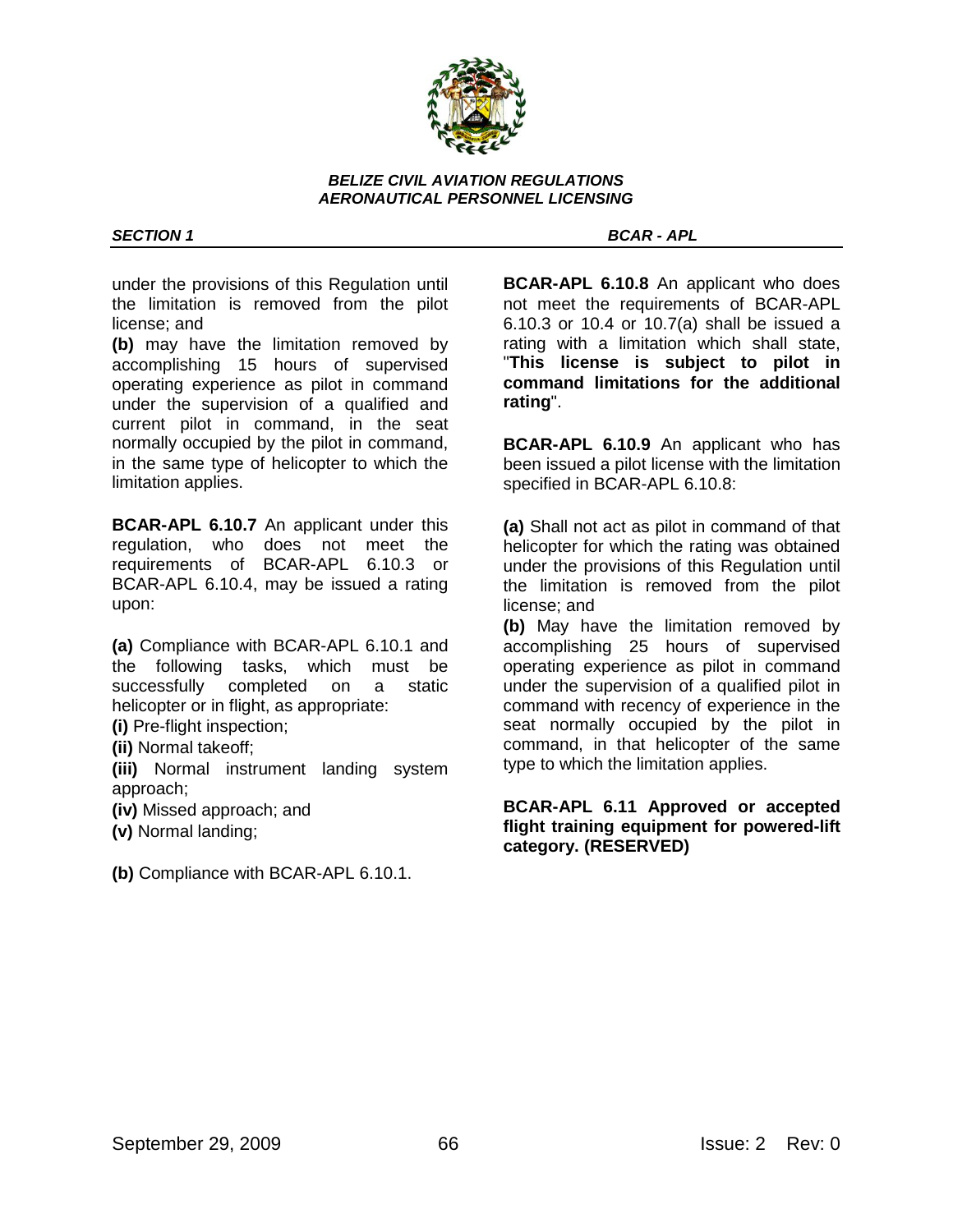

**SECTION 1 BCAR APL** 

# **BCAR APL PART 7 Air Traffic Control Certification**

# **BCAR-APL 7.1 Applicability**

**BCAR-APL 7.1.1** This Part prescribes the requirements for the issue of air traffic control licenses.

# **BCAR-APL 7.1.2 Air Traffic Controller License (ATC)**

The ATC license identifies the holder as a person who is qualified to provide an air traffic control service. It will be issued to air traffic controller assistant trainees who have successfully completed approved unit training and demonstrated that they are competent to provide an air traffic control service on operational positions at the unit at which they have been training. The license when issued will contain a rating or ratings, for the unit at which the on the job training took place. While the basic license is issued for the lifetime of the holder, there are some components, e.g. the Certificate of Competence and the Medical Certificate that must be renewed within notified time periods.

## **BCAR-7.1.3 Air Traffic Controller Eligibility Requirements General**

An applicant for an Air Traffic Controller License shall -

(1) be not less than 21 years of age;

(2) be able to read, write, understand, and speak the English language by meeting the level 6 proficiency requirements of Appendix 1 to ICAO Annex 1; and

(3) hold a third class (3) medical certificate.

# **BCAR-APL 7.2 Limitations**

**BCAR-APL 7.2.1** No person shall exercise air traffic control privileges under this part unless he:

**(a)** Holds a valid Belizean Air Traffic Controller medical certificate (Class 3 medical certficate).

**(b)** Holds a valid Belizean Air Traffic Controller license issued to him by the Director under these Regulations; and

**(c)** Holds an appropriate rating for the particular air traffic control facility or has qualified for the operating position and acts under the supervision of the holder of air traffic control rating for that air traffic control facility.

## **BCAR-APL 7.3 Issue of air traffic control licenses**

**BCAR-APL 7.3.1** Before issuing an Air Traffic Controller license, the Department of Civil Aviation shall require the applicant to meet the requirements of BCAR APL **7.4 and 7.4.1** and the requirements for at least one of the ratings set out in BCAR-APL **7.4.1.3**. Unlicensed state employees may operate as Air Traffic Controllers on the condition that they meet the same requirements of BCAR APL 7.4 AND 7.4.1.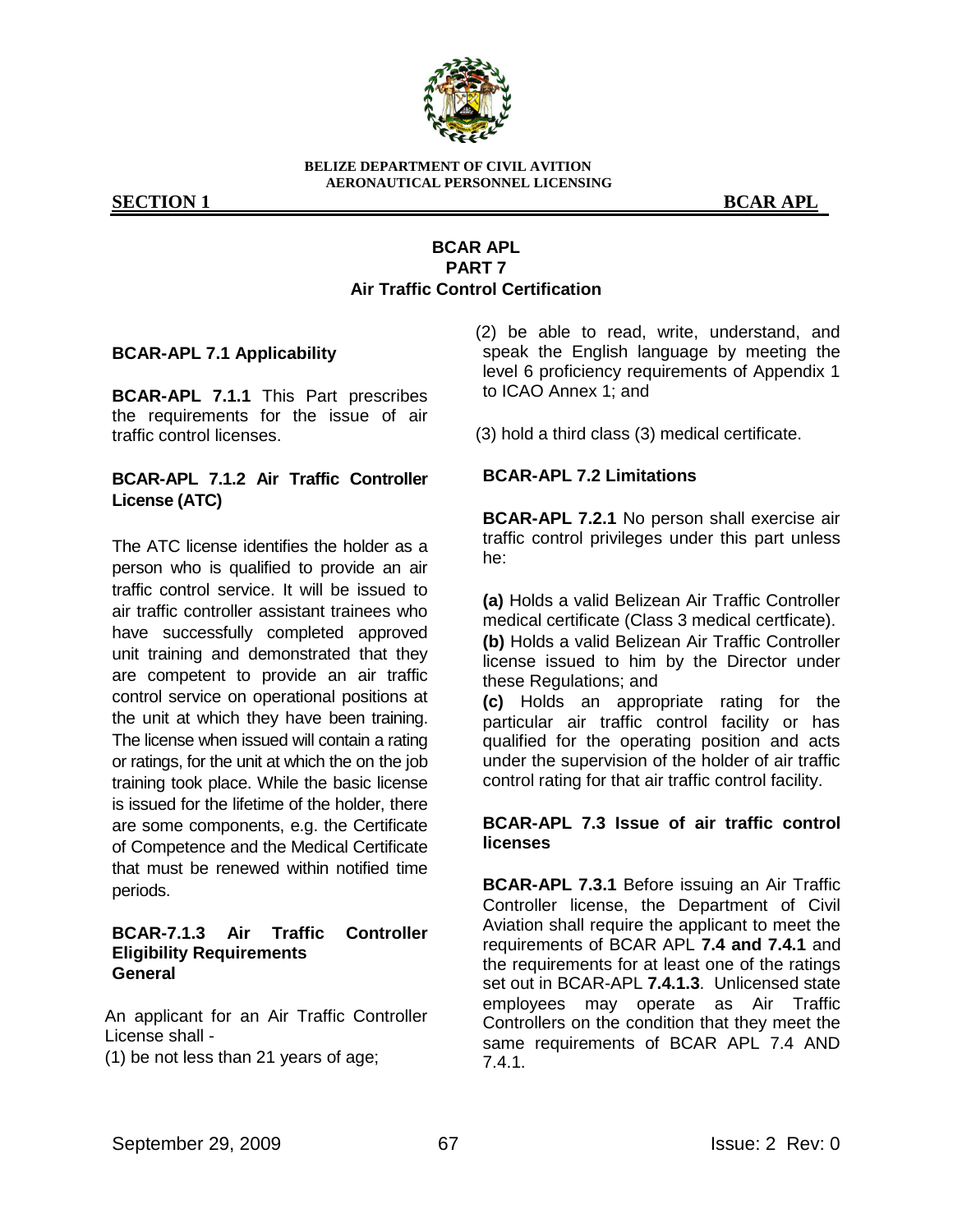

# **SECTION 1** BCAR APL

**BCAR-APL 7.3.2** The Director may, where an applicant meets the requirements of this Part, issue the following Air Traffic Control licenses, ratings and authorization:

**(i)** Aerodrome control rating;

**(ii)** Approach control rating;

**(iii)** Approach Control Surveillance rating;

## **BCAR-APL 7.4 Air Traffic Controller Knowledge Requirements**

(a) An applicant for an Air Traffic Controller License shall have demonstrated, to the satisfaction of the Department of Civil Aviation a level of knowledge in the following areas:

(1) Principles of flight; principles of operation and functioning of aircraft, powerplants and systems; aircraft performance relevant to air traffic control operations;

(2) Human performance and limitations relevant to air traffic control;

(3) Aeronautical meteorology; use and appreciation of meteorological documentation and information; origin and characteristics of weather phenomena affecting flight operations and safety; altimetry;

(4) Principles of air navigation, limitation and accuracy of navigation systems and visual aids; and

(5) Air traffic control, communication, radiotelephony and phraseology procedures (routine, non routine and emergency); use of the relevant aeronautical documentation; and safety practices associated with flight.

(b) An applicant for an Air Traffic Controller License shall have demonstrated, to the satisfaction of the Department of Civil Aviation, a level of knowledge in the following areas appropriate to the rating that will be endorsed

- (1) airspace structure;
- (2) applicable rules, procedures and information sources;
- (3) Belize Civil Aviation Regulations 02 and the Manual of ATS;

Air Navigation Services (ANS) and BCAR ATS (4) air navigation facilities;

- (5) air traffic control equipment and its use;
- (6) terrain and prominent landmarks;
- (7) characteristics of air traffic and traffic flow;
- (8) meteorology and weather phenomena;
- (9) emergency and search and rescue plans;
- (10) principles, use and limitations of radar and other surveillance systems and associated equipment; and
- (11) procedures for the provision of approach procedural or approach control surveillance services, as appropriate, including procedures to ensure appropriate terrain clearance.

# **7.4.1 Air Traffic Controller Experience Requirements**

- (a) An applicant for an Air Traffic Controller License shall have completed an approved training course at a recognized training institution.
- (b) An applicant shall have met the experience requirements detailed in Chapter 4 of ICAO Annex 1 for each rating that is to be endorsed on the license.

# **7.4.1.2 Air Traffic Controller Skill Requirements**

An applicant shall have demonstrated, at a level appropriate to the privileges being granted, the skill, judgment and performance required to provide a safe, orderly and expeditious air traffic control service.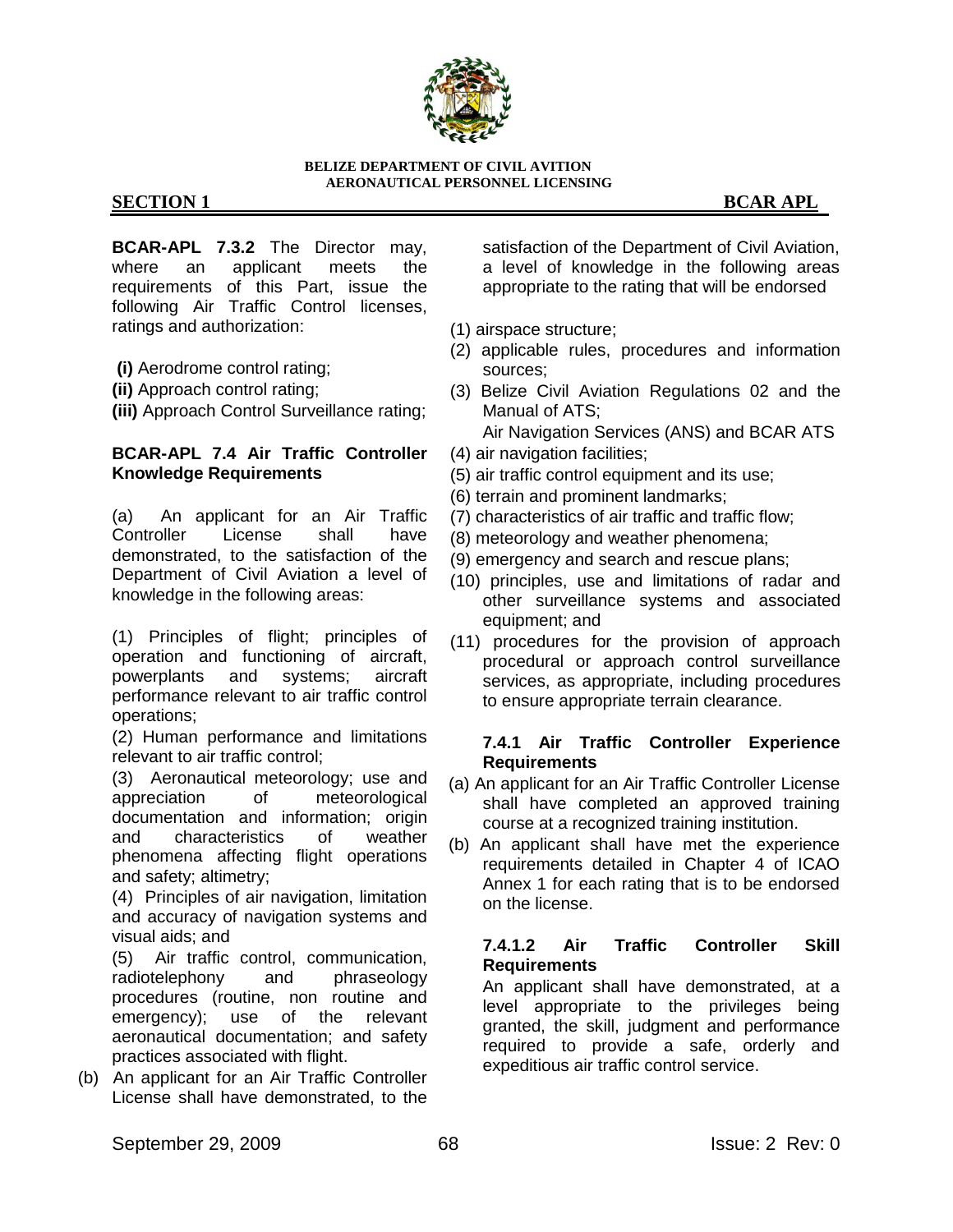

# **SECTION 1 BCAR APL**

# **7.4.1.3 Air Traffic Controller Rating Privileges and Requirements:**

(a) Provided he or she has met the requirements for a rating, the holder of a current Air Traffic Controller License and a valid medical may exercise the privileges of that rating. One or more of the following ratings will be entered in the ATC license and will remain valid for the lifetime of the holder unless revoked by the Belize Department of Civil Aviation (BDCA).

(1) Aerodrome Control Rating entitles the holder to provide an air traffic control service to aerodrome traffic at an aerodrome for which the license holder is rated.

(2) Approach Control Rating entitles the holder to provide an air traffic control service to arriving, departing or transiting aircraft in a terminal control area (TMA) and/or control zone without the use of surveillance equipment;

(3) Approach Control Surveillance Rating: to provide and/or supervise the provision of approach control service with the use of radar or other surveillance systems for the aerodrome or aerodromes for which the license holder is rated, to arriving, departing or transiting aircraft in a terminal control area (TMA) and/or control zone with the use of surveillance equipment;

(b) When two air traffic controller ratings are sought concurrently, the knowledge, skill and experience requirements for both shall be met.

(c) Before exercising the privileges of a rating, the license holder shall be familiar with all pertinent and current information.

- (d) The holder of an Air Traffic Controller License shall not carry out instruction in an operational environment unless such holder has received authorization from the Director.
- (e) A rating shall become invalid when an air traffic controller has ceased to exercise the privileges of the rating for a period exceeding 90 days or more. A rating shall remain invalid until the controller"s ability to exercise the privileges of the rating has been re-established.
- (f) A person may exercise the privileges of a rating without having an Air Traffic Controller License provided that person:
- (1) is undergoing training under the supervision of a qualified air traffic controller; and
- (2) has met the requirements specified in Subsections 7.1.1 and 7.4.

# **BCAR-APL 7.4.1.4 Issue of Additional Ratings**

Additional rating(s) will be issued to air traffic controller license holders who have:

a) successfully completed an approved course of ATC training for the additional rating(s);

b) successfully completed the required unit training plan on the job training program; and

c) demonstrated that they are competent to provide the air traffic services associated with the additional ratings

# **BCAR-APL 7.5 Designation of air traffic Officer in Charge (OIC) on-the-job-trainer**

The Director on receiving a recommendation from the Chief Air Traffic Controller shall assign an Air Traffic Control Officer in Charge (OIC) on-the-job trainer to administer the on-the-job-training and evaluation to personnel during OJT for obtaining a License/Rating and carryout assessments for the renewal of a certificate of competency.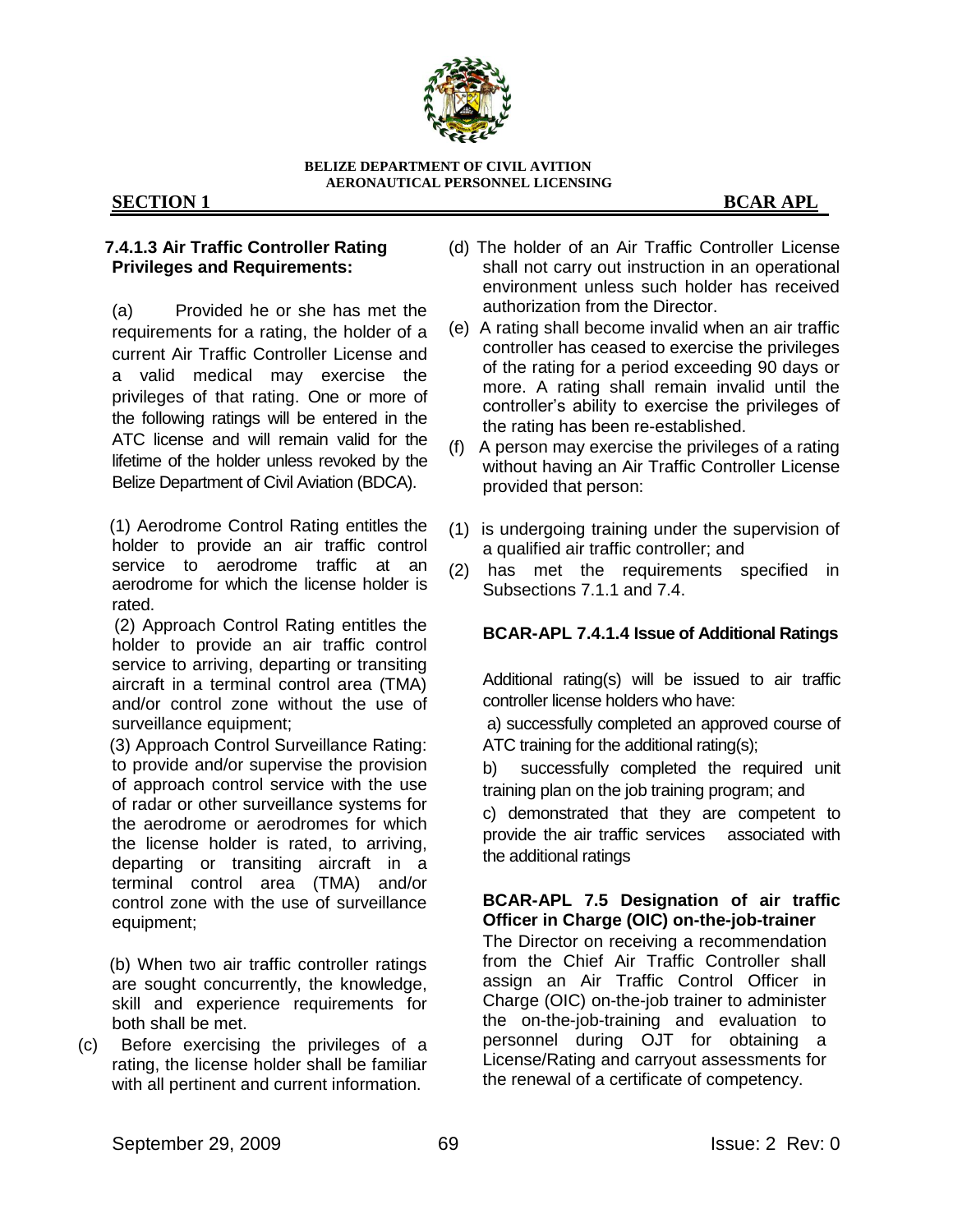

## **SECTION 1 BCAR APL**

## **BCAR-APL 7.5.1. Privileges of an air traffic on-the-job assistant trainee**

"An air traffic assistant" while training may perform air traffic control duties under the direct supervision of the air traffic Officer in Charge (OIC) on-the-job trainer, for the purpose of obtaining the necessary skill and experience in air traffic control duties to

**(a)** Qualify for the issue of an air traffic controller license or rating; and

**(b)** Regain recency of experience for an air traffic controller license or rating.

## **BCAR-APL 7.5.2 Requirements for an air traffic controller license:**

**BCAR-APL 7.5.3** Where a person wishes to apply for an air traffic controller license he shall:

**(a)** Hold a valid Belizean Air traffic controller medical Class 3 certificate.

**(b**) Pay the prescribed fee as set out in the Scheme of Charges except where such fee is waived; this fee will be waived if the applicant is a state employee.

**(c)** Be at least 21 years of age;

**(d)** Except as provided in BCAR-APL 11.1 be able to read, write, and understand the English Language and speak it without impediment of speech that would adversely affect two-way radio conversation by meeting the level 6 proficiency requirements of Appendix 1 to ICAO Annex 1:

> **(i)** 3 months experience under the supervision of an air traffic Officer in Charge (OIC) on-the-job trainer, or

**(ii)** 2 years experience, exercising the privileges of an air traffic controller license in another Contracting State where the license was issued; and

**(e)** Have met the necessary training and experience and have passed the required test for at least one air traffic control rating issued in accordance with these regulations.

**BCAR-APL 7.5.4** The experience specified in BCAR-APL 7.4.1 (a) (b) shall have been completed within the 6-month period immediately preceding the application.

# **BCAR-APL 7.6 Rest and duty limitations**

**BCAR-APL 7.6.1** Except where the Director determines that an emergency air traffic situation has arisen, an air traffic controller shall have a minimum of 24 consecutive hours free from duty within each 7 consecutive days of duty.

**BCAR-APL 7.6.2** Except where the Director determines that an emergency air traffic situation has arisen, an air traffic controller shall not work or be required to work for more than 12 consecutive hours.

**BCAR-APL 7.6.3** An air traffic controller shall be required to take a rest period of at least 8 consecutive hours before each duty period.

**BCAR-APL 7.6.4** Notwithstanding BCAR-APL 7.6.3, where the duty period is more than 10 consecutive hours the rest period of the air traffic controller shall be no less than the preceding duty period.

**BCAR-APL 7.7 Requirements for issue of air traffic control Officer in Charge authorization**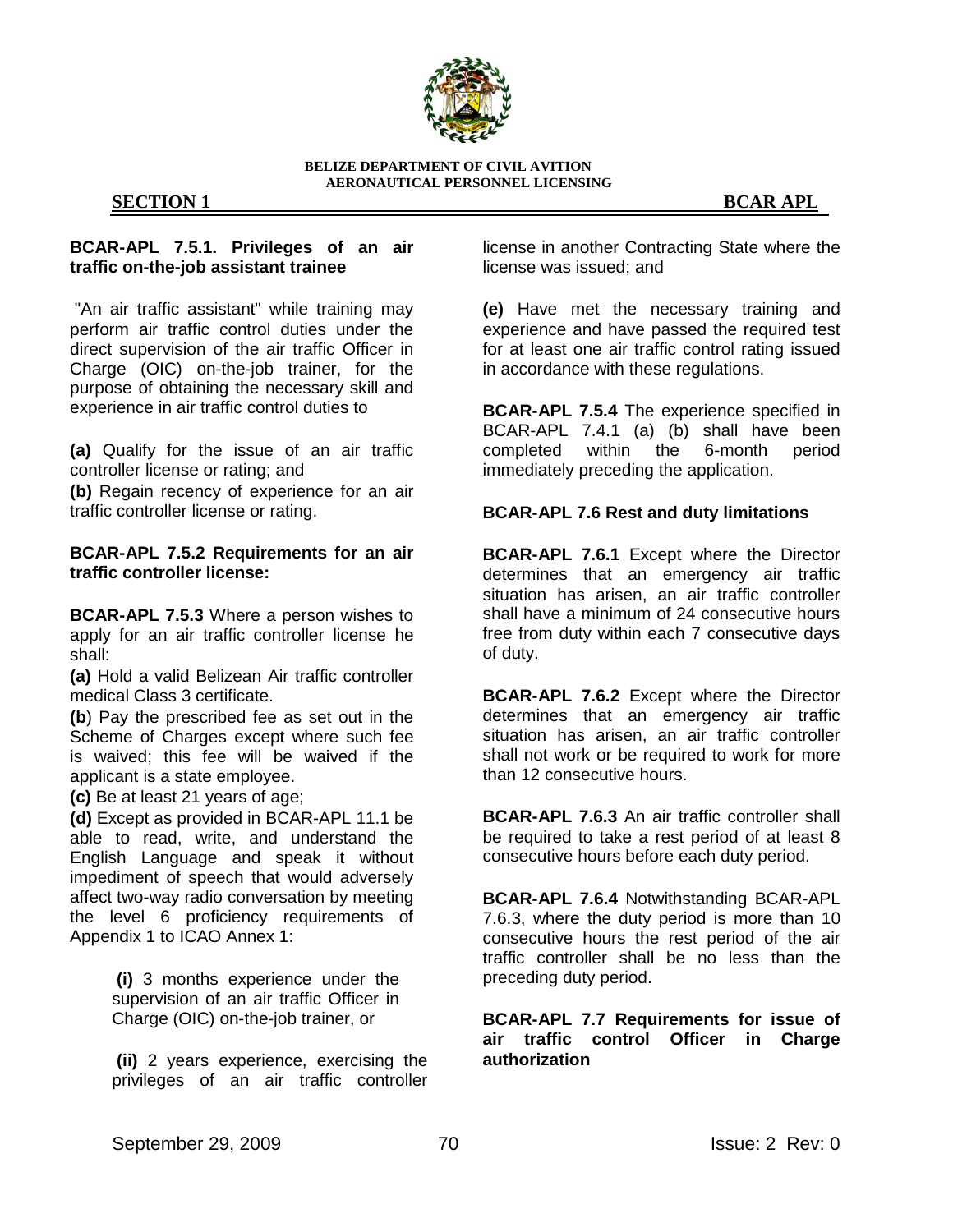

**BCAR-APL 7.7.1** an air traffic control Officer in Charge authorization will be given to all senior officers that hold an air traffic control license in accordance with the relevant ratings in the different units

**(a)**The Director after recommendation from the CATCO will grant this authorization;

**(b)** Hold an Air Traffic controller license issued in accordance with this Part with a rating for the relevant service;

**(c)** Except as provided in BCAR-APL 11.1 be able to read, write and understand the English Language and speak it without impediment of speech

that would adversely affect two-way radio conversation;

**(d)** Have at least 5 years experience exercising the privileges of an air traffic controller license; and

**(e)** Provide the Director with evidence of having satisfactorily completed an approved training course in the theory and practice of instruction.

**BCAR-APL 7.14 Air traffic controller logbook requirements: RESERVED**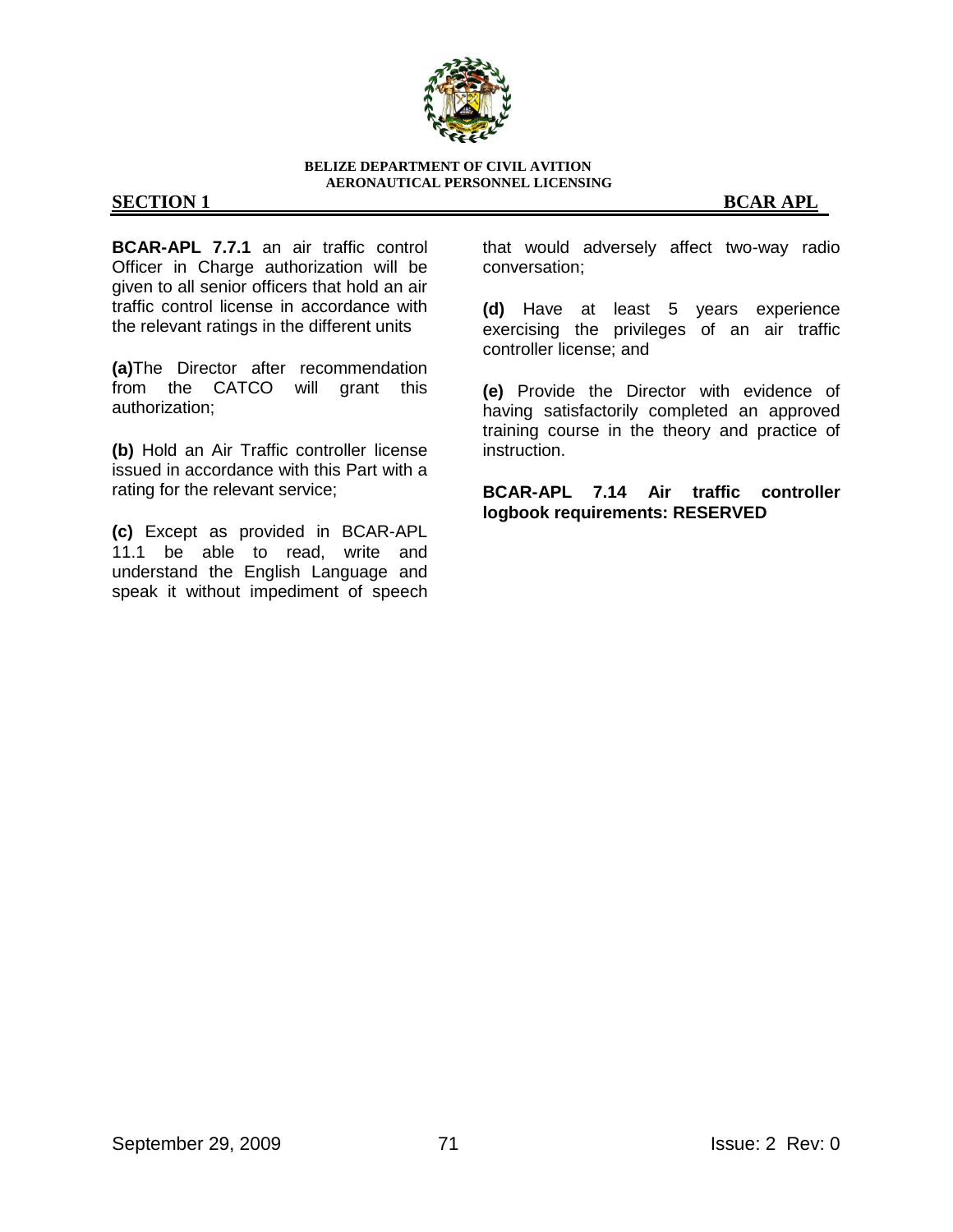

**SECTION 1 BCAR APL** 

**BCAR APL PART 8 Flight Operations Officer License RESERVED**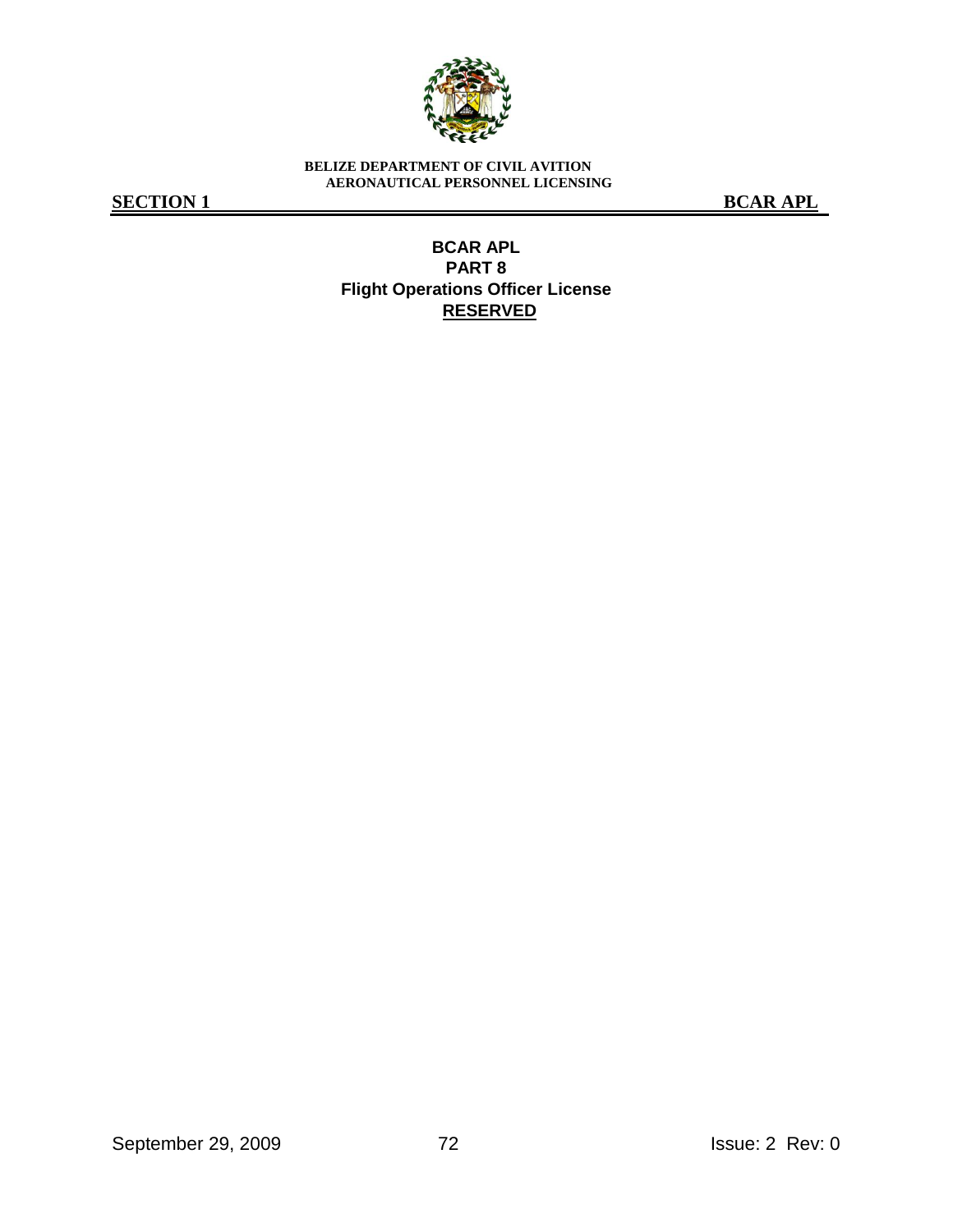

**SECTION 1** BCAR APL

# **BCAR APL PART 9 MEDICAL STANDARDS AND CERTIFICATION**

## **BCAR-APL 9.1 Civil Aviation Medical examiner.**

**BCAR-APL 9.1.1** Where a person wishes to be designated as a civil aviation medical examiner he shall:

**(a)** Apply to the Director in the written communication;

**(b)** Be registered as a medical practitioner with the Belize Ministry of Health or is granted permission to do so by this Ministry or is registered under the Medical Act; and

**(c)** Have received training in aviation medicine from an organization acceptable to the Director.

**BCAR-APL 9.1.2** For the purposes of this part medical **examiner**" means a "**civil aviation medical examiner**".

**BCAR-APL 9.2 Designation of medical examiner**.

**BCAR-APL 9.2.1** The Director shall where he is satisfied that

an applicant meets the requirements of BCAR-APL,

9.1.1, designate such applicant to be a medical examiner.

**BCAR-APL 9.2.2** The Director may designate a medical assessor trainer from another Contracting State to carry out basic training of Belizean medical practioners to carry out primary and secondary medical examinations in the capacity of a medical assessor or medical examiner. The Director may do so after receiving training records and proof of currency as a medical assessor in the last 6 months. The period of validity of this training will be for 36 months. There after medical assessors will be required to do a refresher course or a recurrent course from an institution approved by the Director of Civil Aviation.

## **BCAR-APL 9.2.3**

The trained medical examiners or medical assessors may then carry out this function only after receiving written designation from the Director of Civil Aviation. This designation will be valid for a period of 12 months.

**BCAR-APL 9.3 Duties of medical examiner**.

**BCAR-APL 9.3.1** Where a person has been designated a medical examiner in **BCAR-APL 9.2.1**, he shall:

**(a)** Examine an applicant for a license in accordance with medical practice recognized by the medical profession and the personnel licensing medical standards referred to in BCAR-APL 9.11.1;

**(b)** Record in a medical examination report his clinical findings and submit the signed medical assessment to the Director; and

**(c)** Report to the Director any individual cases where, in the judgment of the medical examiner, an applicant for an airman license fails to meet any requirement which could jeopardize flight safety.

September 29, 2009 73 Issue: 2 Rev: 0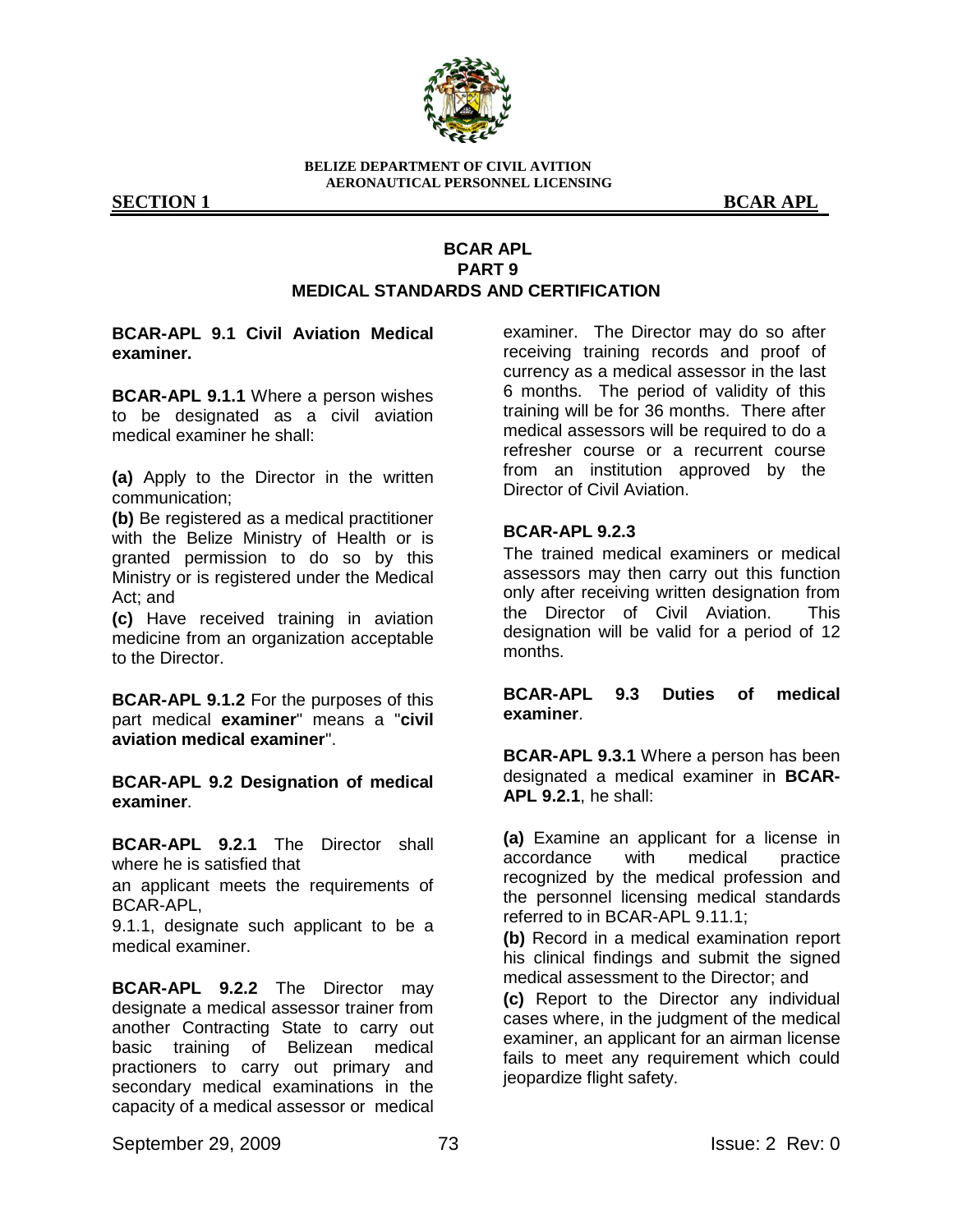

## **SECTION 1 BCAR APL**

**BCAR-APL 9.3.2** A medical examiner shall be designated by the Director for a maximum period of 36 months, and shall be eligible for further designation upon the completion of the appropriate refresher training programme as prescribed by the Director.

**BCAR-APL 9.3.3** Where a person has been designated as a medical examiner in BCAR-APL 9.2.1, he shall attend an indoctrination training programme prescribed by the Director which shall include training in the practical knowledge and experience in the conditions in which the holders of licenses and ratings carry out their duties.

# **BCAR-APL 9.4 Requirements for medical records for airmen.**

**BCAR-APL 9.4.1** An applicant for a medical assessment in pursuance of an airman license shall provide the medical examiner with a certified statement in the prescribed form, of the medical facts concerning his personal, familial and hereditary history that is as complete and accurate as his knowledge permits.

**BCAR-APL 9.4.2** Where the medical examiner finds that additional medical information or history is needed from the applicant, he shall require the applicant to:

**(a)** Furnish that information; or

**(b)** Authorize any clinic, hospital, physician, or other person to release to him all available information or records concerning that history, with the consent of the applicant.

**BCAR-APL 9.4.3** Where the Director receives a written report from a medical examiner that an applicant or holder of a medical certificate fails to provide the requested medical information or history, or fails to authorize the release so requested or makes any false declaration to the medical examiner, the Director may:

**(a)** Suspend, modify, or revoke all medical certificates the airman holds; or

**(b)** In the case of an applicant, deny the application for an airman medical certificate.

**BCAR-APL 9.4.4** Where an airman medical certificate is suspended or modified in BCAR-APL 9.4.3(a) that suspension or modification remains in effect until:

**(a)** The holder or applicant provides the requested information, or authorization to the medical examiner; and

**(b)** The medical examiner determines that the holder or applicant meets the medical standards.

**BCAR-APL 9.4.5** The Director retains the right to have any recommendation or finding of a medical examiner re-evaluated.

**BCAR-APL 9.4.6** The Director may employ the services of other medical practitioners experienced in aviation medicine when necessary, to evaluate reports submitted by a medical examiner.

**BCAR-APL 9.4.7** Where the medical examination is carried out by a constituted group of medical examiners, a person shall be designated as head of the group and shall be responsible for coordinating the results of the examination and signing the report.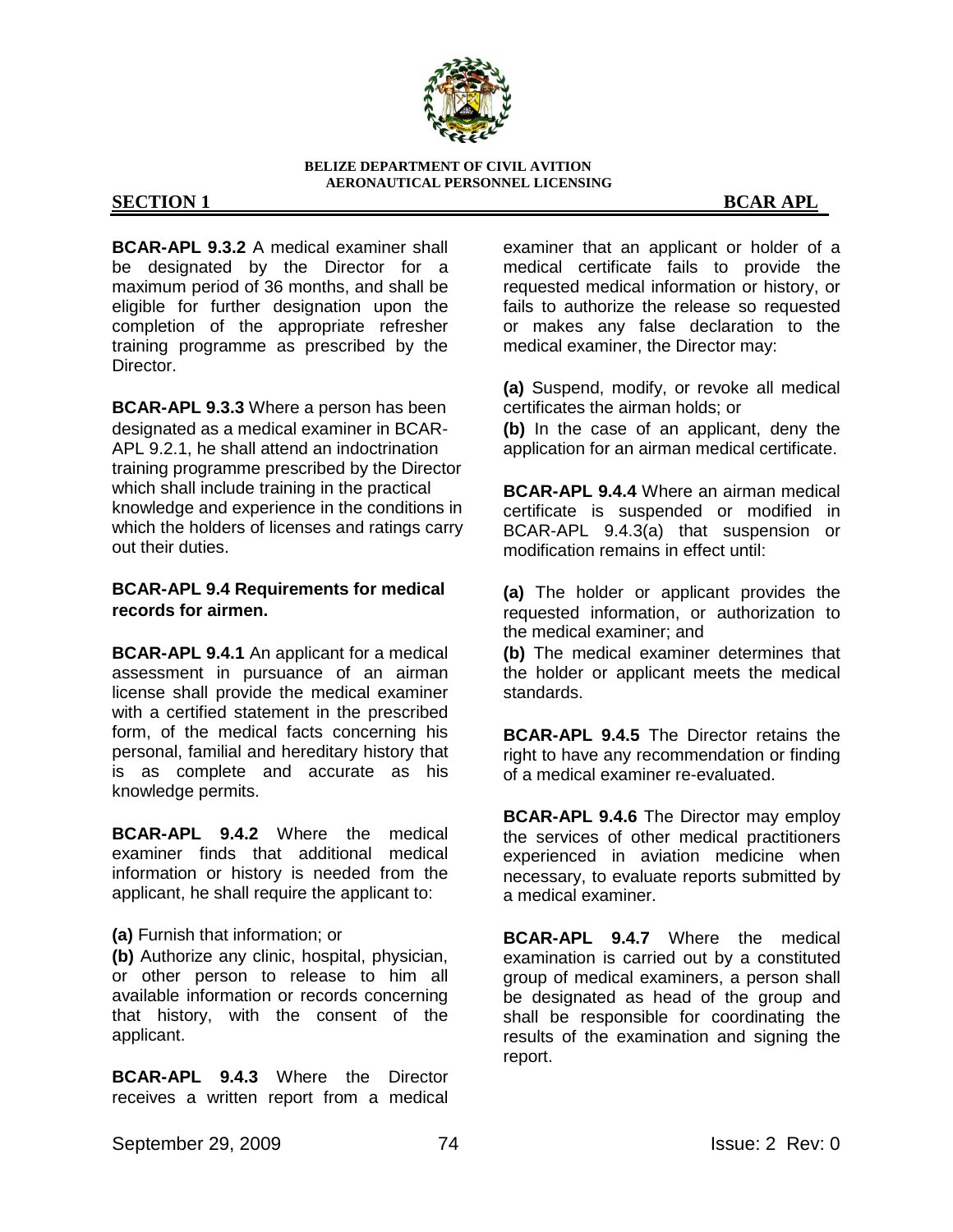

**BCAR-APL 9.4.8** The BDCA shall evaluate the medical reports submitted by the medical examiners.

**BCAR-APL 9.4.9** The medical examiner shall be required to submit sufficient information to the Licensing Unit to enable that Authority to undertake medical assessments audits.

**BCAR-APL 9.4.10** For the purpose of this regulation "**medical assessor**" means a physician qualified and experienced in the practice of aviation medicine who evaluates medical reports submitted to the Director by medical examiners.

## **BCAR-APL 9.5 Medical certification**.

**BCAR-APL 9.5.1** The Director shall issue the applicable medical certificate in the prescribed form to any person who meets the medical standards prescribed in **BCAR-APL 9.11.1**, based on the medical examination, assessment and evaluation of the history and condition of the applicant by the medical examiner.

## **BCAR-APL 9.6 Medical certification requirements.**

**BCAR-APL 9.6.1** An airman shall be assessed by a medical examiner for a (First) Class 1 medical certificate to exercise the privileges of:

**(a)** An airline transport pilot license, aeroplane, helicopter and powered-lift; **(b)** A commercial pilot license, aeroplane, airship, helicopter and powered-lift; and **(c)** A multi-crew pilot license aeroplane.

**BCAR-APL 9.6.2** An airman shall be assessed by a medical examiner for a (Second) Class 2 medical certificate to exercise the privileges of:

**(a)** A student pilot license;

**(b)** A private pilot license, aeroplane, airship (RESERVED), helicopter and powered-lift;

**(c)** A commercial pilot for non airline transport operations (e.g. agricultural or crop dusting operations.

**(d)** A glider pilot license (RESERVED)

**(e)** A flight engineer. (RESERVED)

**(f)** A free balloon pilot license (RESERVED).

**BCAR-APL 9.6.3** An applicant shall be assessed by a medical examiner for a (Third) Class 3 medical certificate to exercise the privileges of an air traffic controller license.

## **BCAR-APL 9.7 Validity of a medical certificate.**

**BCAR-APL 9.7.1** A (First) Class 1 medical assessment shall expire at the end of the last day of the:

**(a)** 12th month from the date of examination shown on the license for operations requiring an airline transport pilot license (RESERVED), and commercial pilot license; **(b)** 6th month from the date of examination shown on the license for operations requiring an airline transport pilot license and a commercial pilot license aeroplane and helicopter, where the person is engaged in single-crew commercial air transport operations carrying passengers and has reached his  $40<sup>th</sup>$  birthday on or before the date of such medical examination;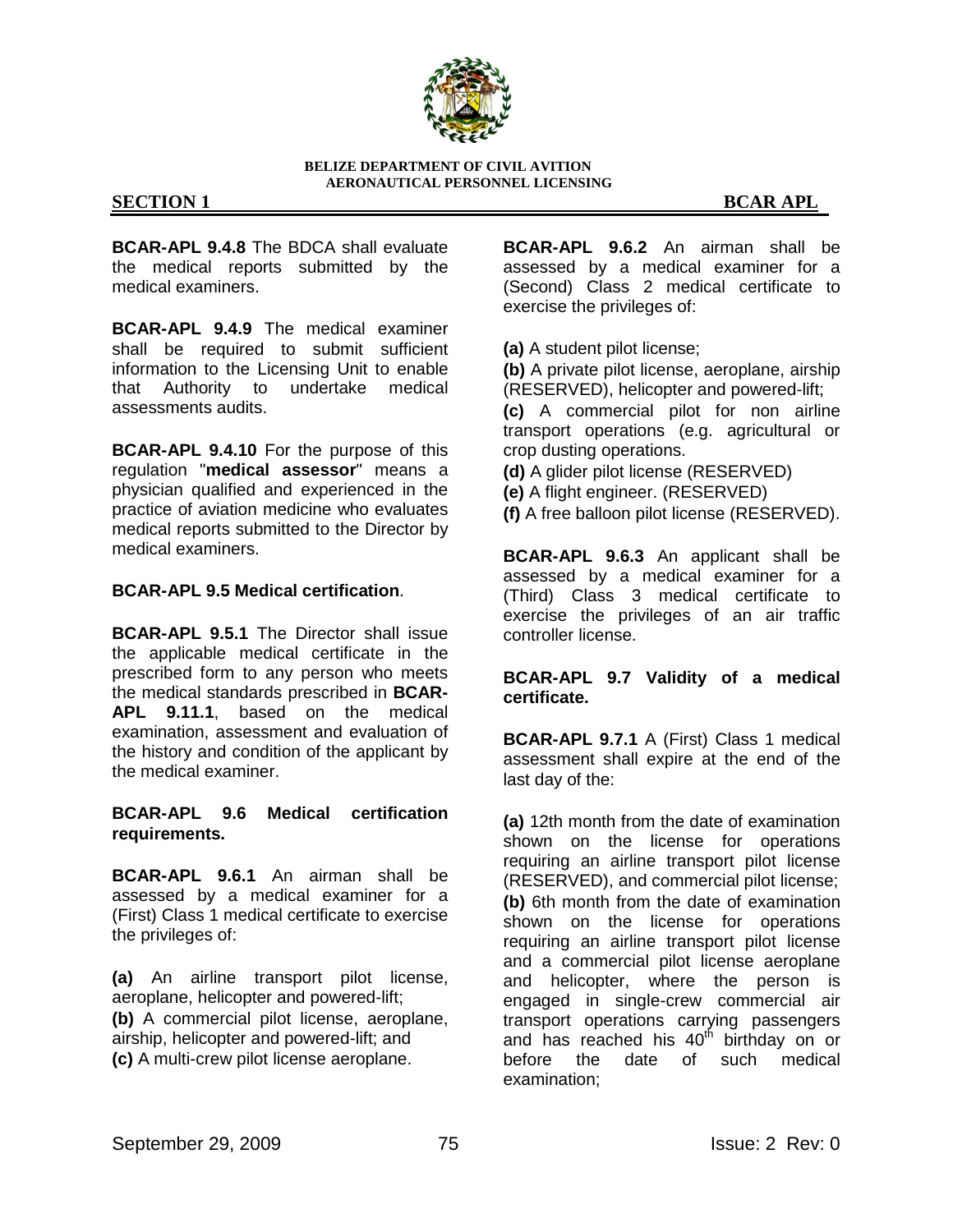

**(c)** 6th month from the date of examination shown on the license for operations requiring an airline transport pilot license **(RESERVED)** commercial pilot license, where the person is engaged in commercial air transport operations and has reached his 60th birthday on or before the date of such medical examination.

**BCAR-APL 9.7.2** A (Second) Class 2 medical assessment shall expire at the end of the last day of the:

**(a)** 60th month from the date of the medical examination shown on the licenses for operations requiring a private pilot license, glider pilot license or free balloon pilot license where the person has not reached his 40th birthday on or before the date of such medical examination;

**(b)** 24th month from the date of the medical examination shown on the licenses for operations requiring a private pilot license, glider pilot license or free balloon pilot license where the person has reached his 40th birthday on or before the date of such medical examination;

**(c)** 12th month from the date of the medical examination shown on the licenses for operations requiring a private pilot license, glider pilot license or free balloon pilot license where the person has reached his 50th birthday on or before the date of such medical examination; or commercial pilots for non airline transport operations (e.g. agricultural or crop dusting operations).

**(d)** 12th month from the date of the medical examination shown on the licenses for operations requiring a flight engineer license.

**BCAR-APL 9.7.3** A (Third) **Class 3** medical certificate shall expire at the end of the last day of the:

**(a)** 48th month from the date of the medical examination shown on the certificate where the person has not reached his 40th birthday on or before the date of such examination, for operations requiring an air traffic controller license;

**(b)** 24th month from the date of the medical examination shown on the certificate where the person has reached his 40th birthday on or before the date of such examination, for operations requiring an air traffic controller license; or

**(c)** 12th month from the date of the medical examination shown on the certificate where the person has reached his 50th birthday on or before the date of such examination, for operations requiring an air traffic controller license.

# **BCAR-APL 9.8 Limitation on medical certificate.**

**BCAR-APL 9.8.1** The Director may place a limitation on a medical certificate where an applicant does not meet the applicable standards for the medical certificate sought and where the Director determines that:

**(a)** The duties authorized by the medical certificate can be performed without jeopardizing flight safety; and

**(b)** Relevant ability, skill, and experience of the applicant and operational conditions have been given due consideration.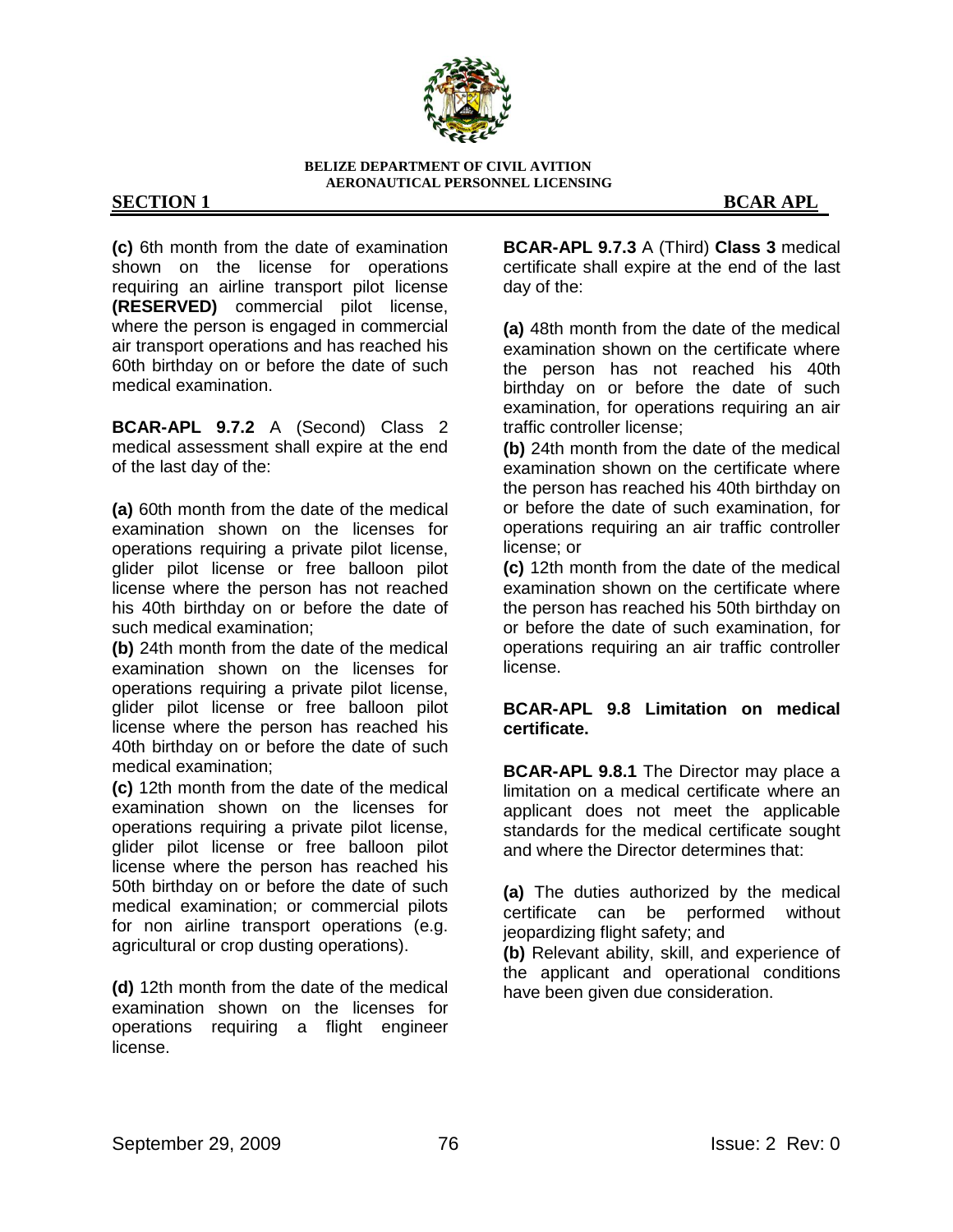

# **SECTION 1 BCAR APL**

## **BCAR-APL 9.9 Renewal of a medical certificate**.

**BCAR-APL 9.9.1** The requirements for the renewal of a medical certificate are the same as those for the initial issue of a medical certificate under this Part except where otherwise specifically stated.

# **BCAR-APL 9.10 COPY OF MEDICAL REPORTS FROM ALL PRACTIONERS**

**BCAR-APL 9.10.1** A report of a medical examination referred in BCAR-APL 9.10.1 shall be sent to the Director where the license was issued. All reports shall then be confidentially kept with accessibility restricted to authorized personnel.

**BCAR-APL 9.10.2** In this Regulation: "Remote" means difficulty in accessing regular transportation to and from; and "Distant" means geographical distance from Belize. Medical reports from medical practioners whose primary place of business is located in a remote or distant area must submit the medical report to the Licensing Unit in no more than 7 working days after the date that the exam was carried out.

**BCAR-APL 9.11 Medical examination standards**.

**BCAR-APL 9.11.1** The physical and mental standards required for all medical examinations and assessments referred to in this regulation are set out in the BDCA Acceptable Means of compliance.

## **BCAR-APL 9.12 Decrease in medical fitness**

Holders of licenses provided for in this Regulation shall not exercise the privileges of their licenses and related ratings at any time when they are aware of any decrease in their medical fitness which might render them unable to safely and properly exercise these privileges.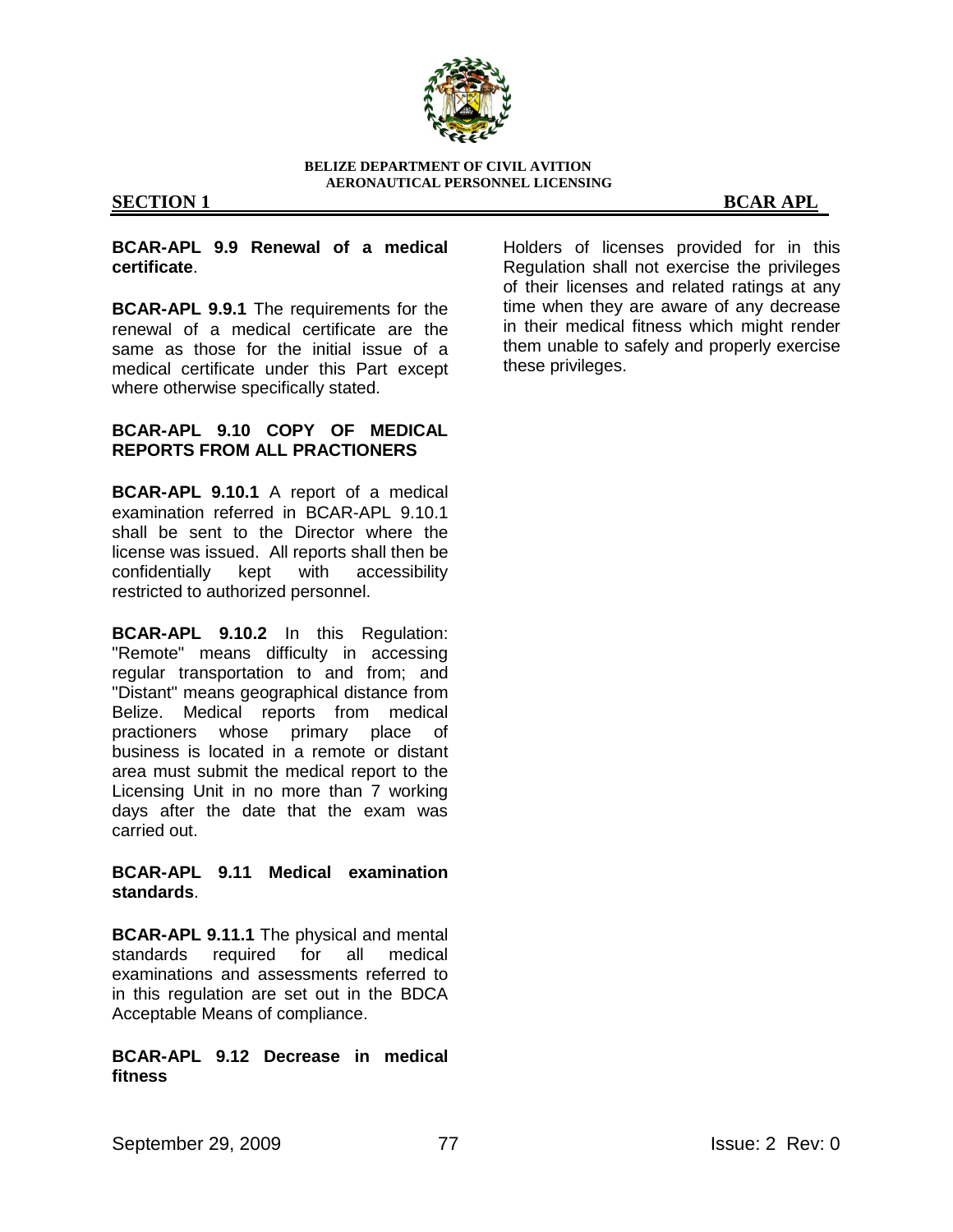

**SECTION 1 BCAR APL** 

# **BCAR APL SECTION 10 AIRCRAFT MAINTAINENCE ENGINEER LICENSE SUBPART A LICENSE AND CATEGORIES**

## **BCAR APL 10.1 General**

The Director may grant a Belize Aircraft Maintenance Engineers License "subject to such conditions as it thinks fit, upon its being satisfied that an applicant is a fit person to hold the License, and has furnished such evidence and passed such examinations and tests as the Director may require for the purpose of establishing that the applicant has sufficient knowledge, experience, competence and skill in aeronautical engineering".

- a) Licenses are granted and extended within the defined Categories given in AMC 1.18.1 Table 1. Generally, there are two parts to each Category:
	- a) License Without Type Rating (LWTR).
	- b) Type Ratings. (TR)

# **BCAR APL 10.2 License Without Type Rating (LWTR) (See AMC 1.18.1 Table 1)**

a) This License does not in itself confer any certification responsibilities or privileges. It is, however, a prerequisite for the grant of the relevant Type Ratings which confer the privileges of certification appropriate to that Type Rating.

b) BDCA Approval of Organizations under BCAR–145 and BCARs requirements are described in AMC 1.18.6 In general these approvals require at least an appropriate LWTR to be held before authorization for maintenance certification may be granted. For further information reference should be made to the latest issue of that AMC

## **BCAR APL 10.3 Type Ratings (See AMC 1.18.1 Table 2 and AMC 1.18.5)**

- a) General.
	- 1) Type Ratings confer on the holder of a License privileges and certification responsibilities in respect of certain aircraft registered in Belize. The certification responsibilities are described in AMC 1.18.4
- b) A License holder may not certify for work under a Type Rating or Group Type Rating unless he or she is familiar with the latest manufacturer's maintenance information and current airworthiness data. The license holder may not certify beyond the privileges permitted by AMC 1.18.4 in respect of the Type ratings held.
- c) Type Ratings granted in Category "C" Engines – Aeroplanes cannot be used to

September 29, 2009 78 78 Issue: 2 Rev: 0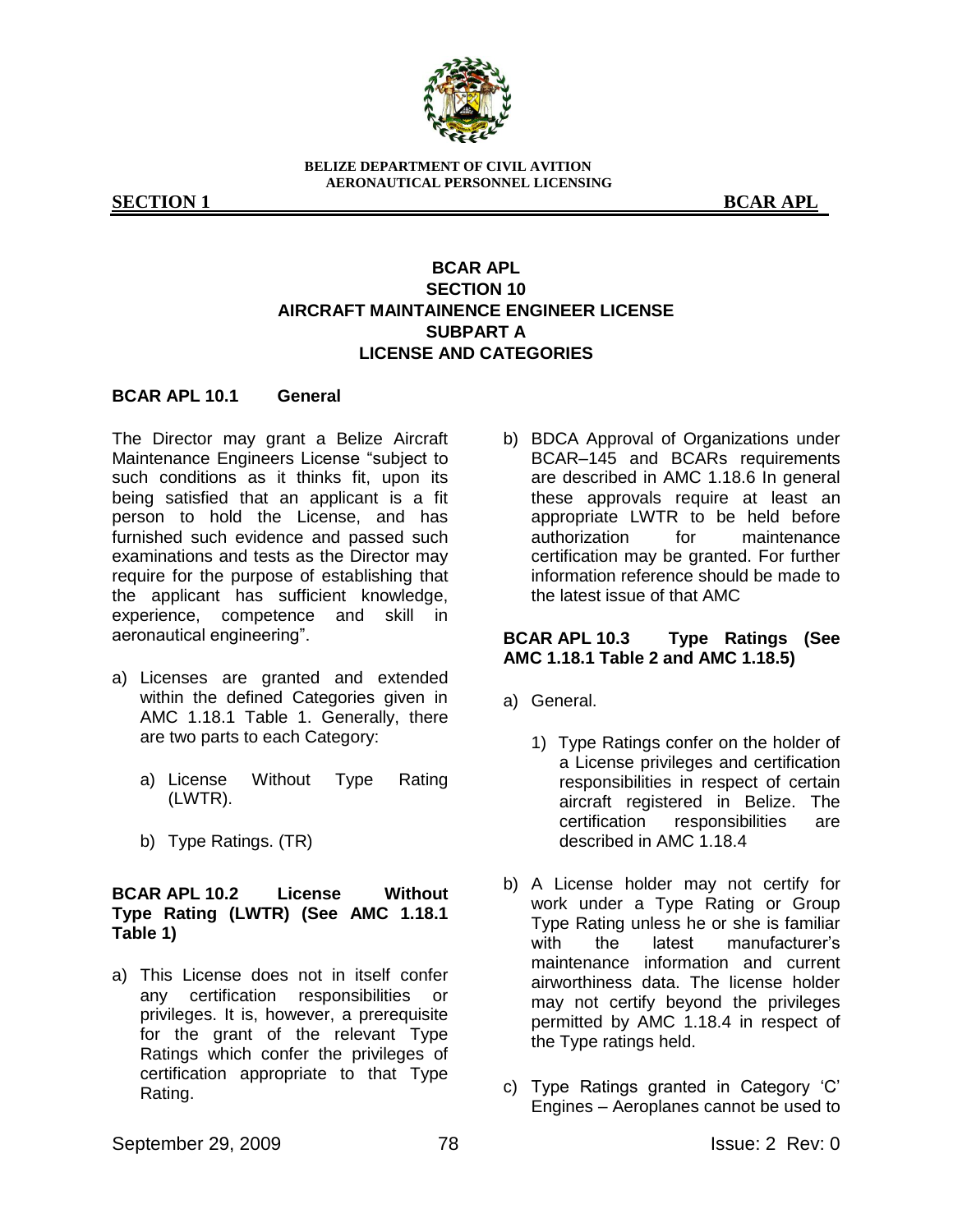

## **SECTION 1 BCAR APL**

certify engines in rotorcraft or airships.

## **BCAR APL 10.4 Validity of Licenses**

- a) Licenses are issued and renewed yearly.
- b) Use of a license with a Type Rating to issue a certification requires that, during the 24 months preceding the date of the certification, the holder has been engaged for periods totaling at least 6 months on work affording experience comparable with that required for the grant of a Belize Aircraft Maintenance Engineer License
- c) The License holder shall be satisfied that the license ratings are correct.
- d) The License is not valid until signed in ink by the holder.
- e) Under BCAR 02.217 (a) license holders may not exercise the privileges of a license whilst medically unfit or under the influence of alcohol or drugs (see AMC 1.18.7)

## **BCAR APL 10.5 Validation**

a) The Director may validate a license issued by another ICAO Contracting State, by issuing a suitable authorization to be carried with the foreign license with such limitations and restrictions as the Director may see fit.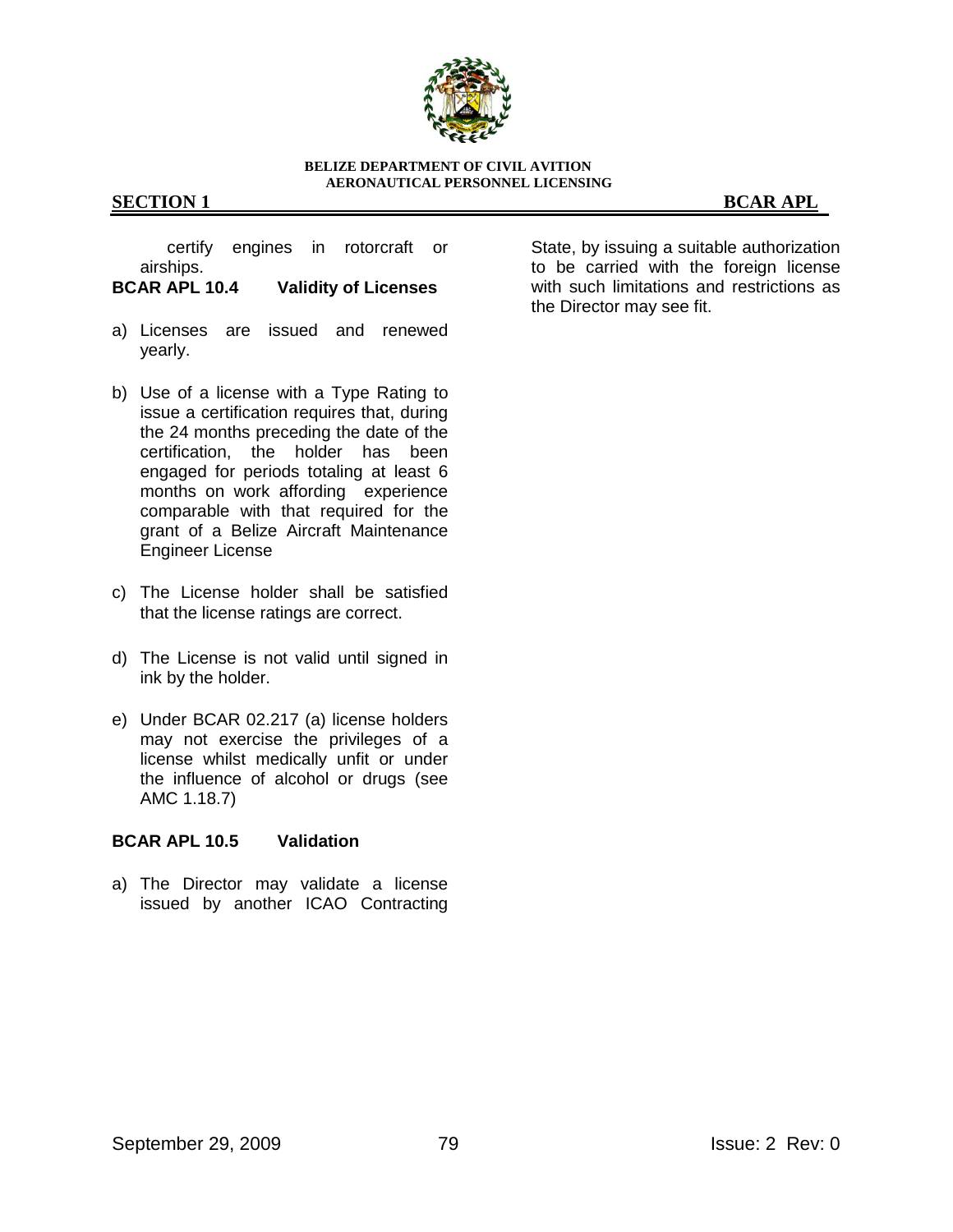

**SECTION 1 BCAR APL** 

# **SUBPART B APPLICATION FOR THE GRANT OR EXTENSION OF A BELIZE AIRCRAFT MAINTENANCE ENGINEER LICENSE**

## **BCAR APL 10.5 General**

- a) This Subpart prescribes the minimum age and experience requirements, including any courses required or accepted as part of the process of determining whether a License be granted or extended.
- b) The applicant"s experience of maintenance of aircraft will be required to be of an extent and recency according to the application being made.
- c) Military aircraft maintenance experience will be accepted only if gained whilst serving within the Belize Defense Force, Air Wing.
- d) Satisfactory completion of a BDCA-Approved ab-initio training course may vary these requirements
- e) The charges payable for the grant and extension of Licenses are set out in the BDCA Scheme of Charges.

# **BCAR APL 10.6 Eligibility**

- a) Prior to the grant/extension of a License an applicant shall be not less than:
	- 1) 18 years of age for a LWTR;
	- 2) 20 years of age for a Type Rating.

September 29, 2009 80 80 Issue: 2 Rev: 0

An application may be made no more than three months in advance of these ages.

- b) An applicant for the grant/extension of a License shall:
	- 1) Submit an application which is acceptable in content and presentation.
	- 2) Provide evidence of acceptable experience and any training course requirements relevant to the application;
	- 3) Be able to read, write, interpret technical reports and carry out technical discussions in the English language;
	- 4) Reach a satisfactory standard in any examinations required;
	- 5) Pay the appropriate fee as laid out in the Scheme of Charges

## **BCAR APL 10.7 Application for a License Without Type Rating (LWTR)**

a) Before applying for the grant or extension of a LWTR, an applicant must have passed all necessary written examinations as described in BCAR PART 10 Subpart C.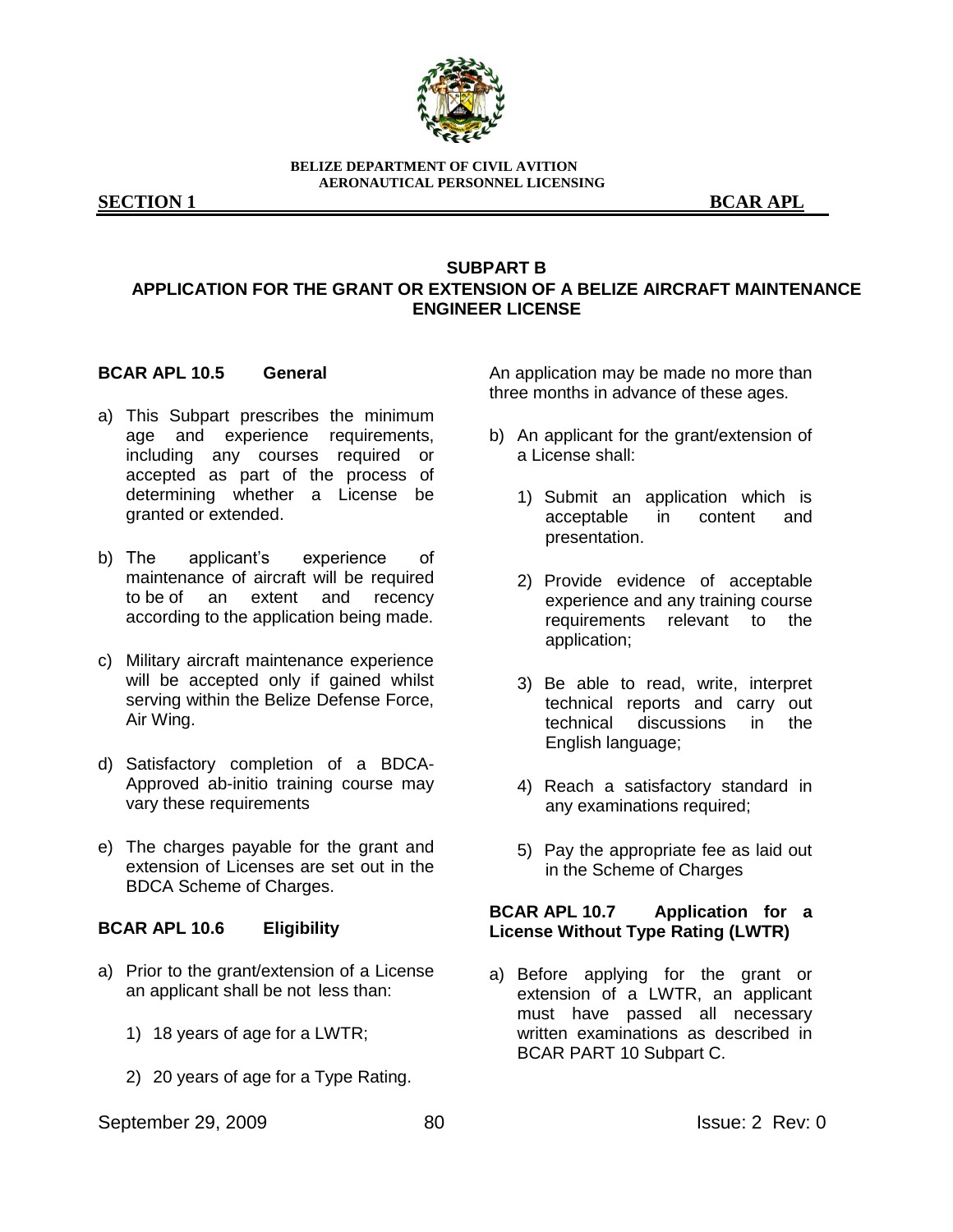

# **SECTION 1** BCAR APL

- b) An application for the grant or extension of a License Without Type Rating should be made on BDCA Form AD 300. Applicants should ensure that they use forms of the current version. These are available from the BDCA, Personnel Licensing Unit, P.S.W. Goldson International Airport, Ladyville.
- c) BDCA Form AD 300 requires information on the nature of experience, the periods during which the experience has been gained and the signatures required in confirmation. Documents pertaining to service in the Belize Defense Force Air Wing, completion of aeronautical engineering courses, foreign licenses and professional qualifications should be submitted to the BDCA in support of the application when relevant. If copy documents are submitted these shall be certified as a true copy by the person who confirms the experience on the BDCA Form AD 300).
- d) LWTR Sub-Divisions may be applied for in any order with the exception of:
	- 1) Category "A" Aeroplanes 1 which will be granted only in combination with either Category 'C' Piston Engines – Aeroplanes or Category "C" Turbine Engines – Aeroplanes, as requested and according to experience.
	- 2) Category "C" Piston Engines Aeroplanes or Turbine Engines – Aeroplanes which will be granted only in combination with Category 'A' Aeroplanes 1.
- 3) Category "R" which requires that the LWTR Sub-Division Radio Communication and Navigation is held before the License can be extended to include Category "R" Radio Radar.
- 4) Category "X" Compass Compensation and Adjustment which requires an applicant to hold LWTRs in both Categories 'A' and "C". The applicant is required to have a minimum of 6 months engineering experience relating to the maintenance of operating aircraft in the 2 years preceding the date of application.

**NOTE: Category "X" instruments LWTR includes the elements of the Category "X" – Compass Compensation and Adjustment LWTR and so holders of Instruments LWTR do not need to apply for Compensation and Adjustment LWTR.**

- 5) Category "B" (see paragraph e (2)).
- 6) Category "D" (see paragraph f (2)).

# **BCAR 10.8 Experience Requirements – LWTR**

- a) Categories A, C, X and R
	- 1) Applications for the grant or extension of a License in any of these Categories (except Category 'X' - Compass Compensation and Adjustment, for which see paragraph (d) must show

September 29, 2009 81 81 Issue: 2 Rev: 0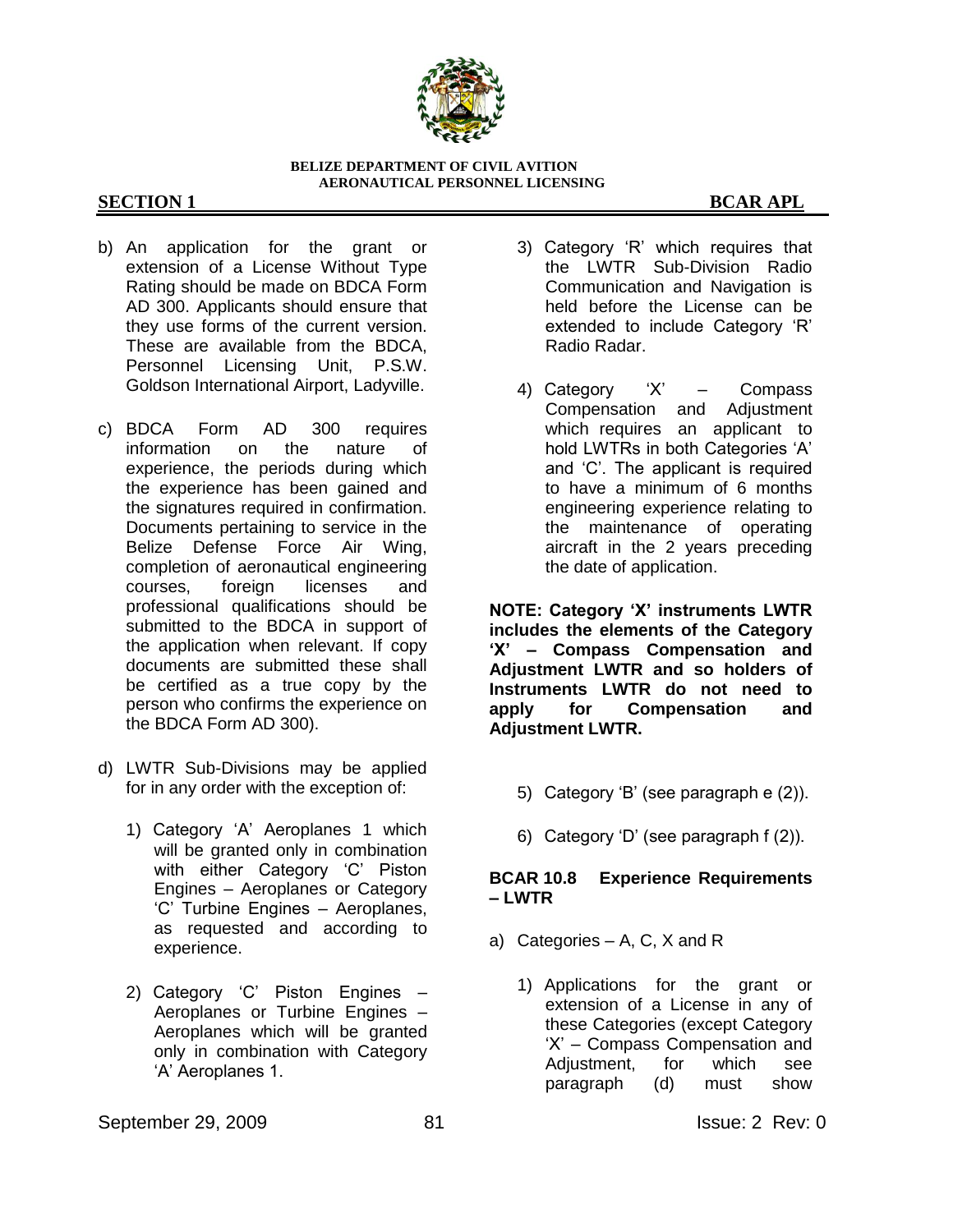

# **SECTION 1** BCAR APL

confirmed minimum specific periods of aviation maintenance engineering experience totaling 3 years.

- b) Applications must also show the following minimum experience, which must have been gained whilst maintaining operating aircraft and not in component workshops or on static or non-flying aircraft:
	- 1) for a Category "A" and/or "C" LWTR, 24 months relating to Airframe and/or engine maintenance, 12 months of which must be in the 2 years immediately preceding the date of application.
	- 2) for any Category 'R' and/or 'X' LWTR (excluding Category 'X' -Compass Compensation and Adjustment), 24 months related to avionic systems, 12 months of which must be in the 2 years immediately preceding the date of application.
	- 3) 6 months, within the 12 months referred to in (1) and (2), relevant to the specific LWTR for which application is being made.
- c) Where an applicant for Category "X" Electrical holds a valid License which includes both Category 'A' and Category "C" LWTR sub divisions, the experience in BCAR 10.8 b (2) above need not be complied with and the applicant need show only the 6 months experience relevant to the LWTR required in BCAR 10.8 b (3).

September 29, 2009 **82 82 ISSUE: 2 Rev: 0 ISSUE: 2 Rev: 0** 

Any of the periods specified in this paragraph may be concurrent.

- d) Where in a particular case, the LWTR or Sub-Division syllabus covers systems or subjects which may not be encountered necessarily by an applicant, specific practical experience on that subject or system will not be required, provided that the general area of the LWTR/Sub Division is supported by experience; for example in the case of:
	- 1) LWTR Turbine Engines-Aeroplanes, experience of propellers may not have been gained;
	- 2) LWTR Instruments, experience of INS may not have been gained;
	- 3) LWTR Electrical, experience of a.c. power may not have been gained. However lack of experience in these subjects will not exclude them from the examination.
- e) Category 'B'
	- 1) Applications for Category "B" Aeroplanes or Rotorcraft must show confirmed Minimum specific periods of 12 months, within the 2 years immediately preceding the date of application, major maintenance/major repair/overhaul activity on aeroplanes or rotorcraft, as applicable, below 5700 kg. This experience is additional to, but may have been obtained concurrently with; the experience required for the prerequisite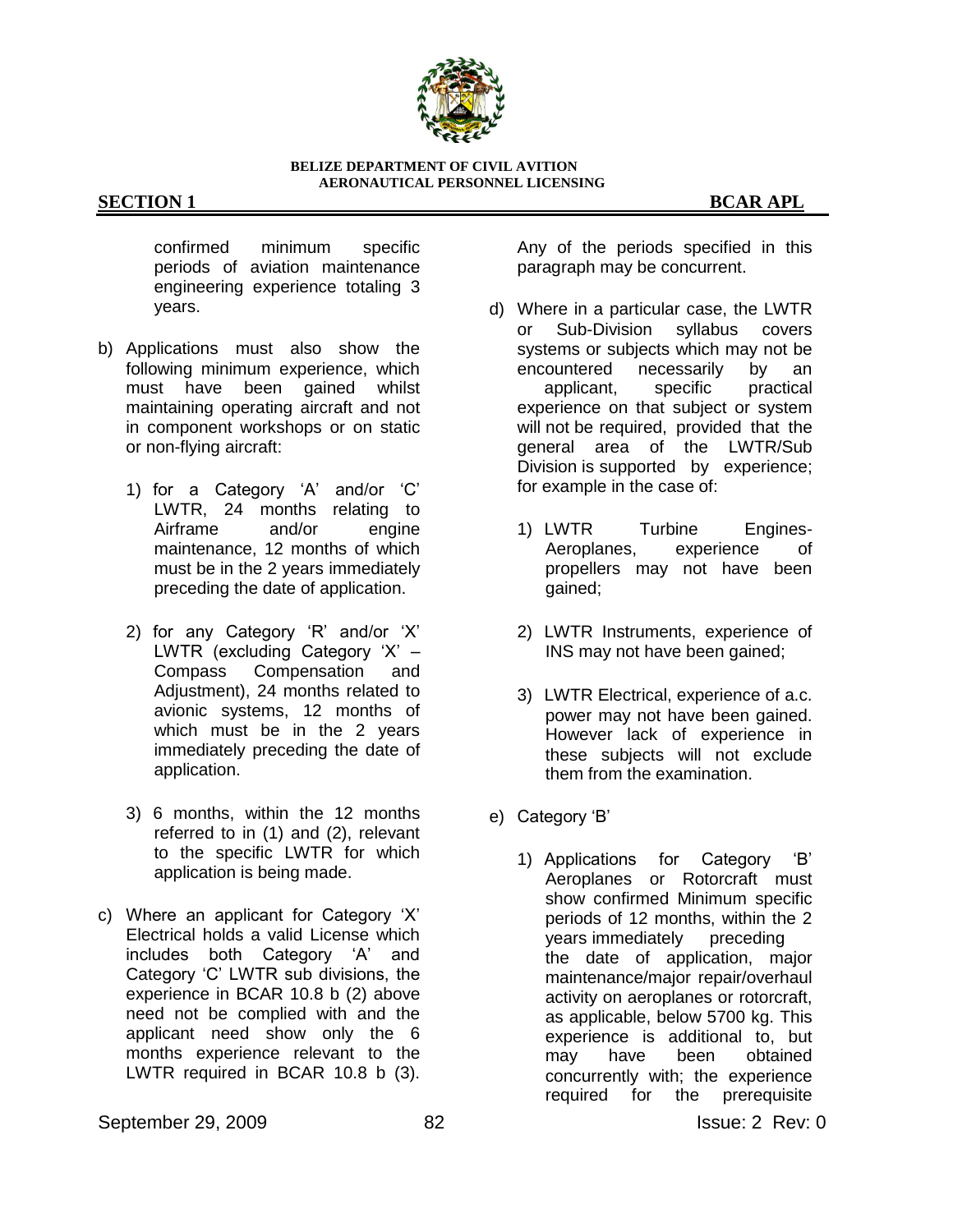

# **SECTION 1** BCAR APL

Category 'A' License. Notwithstanding this minimum period of experience, an applicant must show an appropriate breadth and depth of experience on specific aircraft to support the application.

- 2) An applicant for the grant or extension of a License to include Category 'B' must hold the equivalent LWTR in Category "A" Aeroplane or Category "A/C" Rotorcraft, together with the equivalent Type Rating(s).
- 3) Category "B" LWTR is only granted concurrently with an appropriate Type Rating.
- f) Category 'D'
	- 1) Applications for grant/extension of a License in Category 'D' must show confirmed minimum periods of 2 years use of a Category "C" Type Rated License on piston engines in aircraft and 12 months, within the 2 years immediately preceding the date of application, overhaul of aircraft piston engines.
	- 2) An applicant for the grant or extension of a License to include Category 'D' must hold the equivalent LWTR in Category 'C' -Piston Engines (Aeroplanes) or "A/C" –Piston Engine Rotorcraft as appropriate together with the equivalent type ratings.

3) Category "D" LWTR is only granted concurrently with an appropriate Type Rating

## **BCAR APL 10.9 Application for a Type Rating**

- a) Type Ratings are designated within paragraphs of AMC 1.18.5 and the paragraphs relate to the various License Categories. For the purpose of this Subpart, the Types/Systems covered by the Type Ratings are summarized in AMC 1.18.1 Table 2.
- b) An application for a Type Rating in respect of the type of aircraft, engine or system will be considered provided that:
	- 1) the appropriate LWTR is held or is being applied for simultaneously (See AMC 1.18.1 Table 1). In the latter case the Type Rating will not be granted until the appropriate LWTR is held;
	- 2) the aircraft is of a type, or the engine or system is installed in a type that is registered in Belize and in respect of which a Belize Certificate of Airworthiness is in force or has been applied for;
	- 3) the application is not:
		- i) for an aircraft type, engine or system described in, or considered by the BDCA to fall within the description of paragraph 14 of AMC 1.18.5;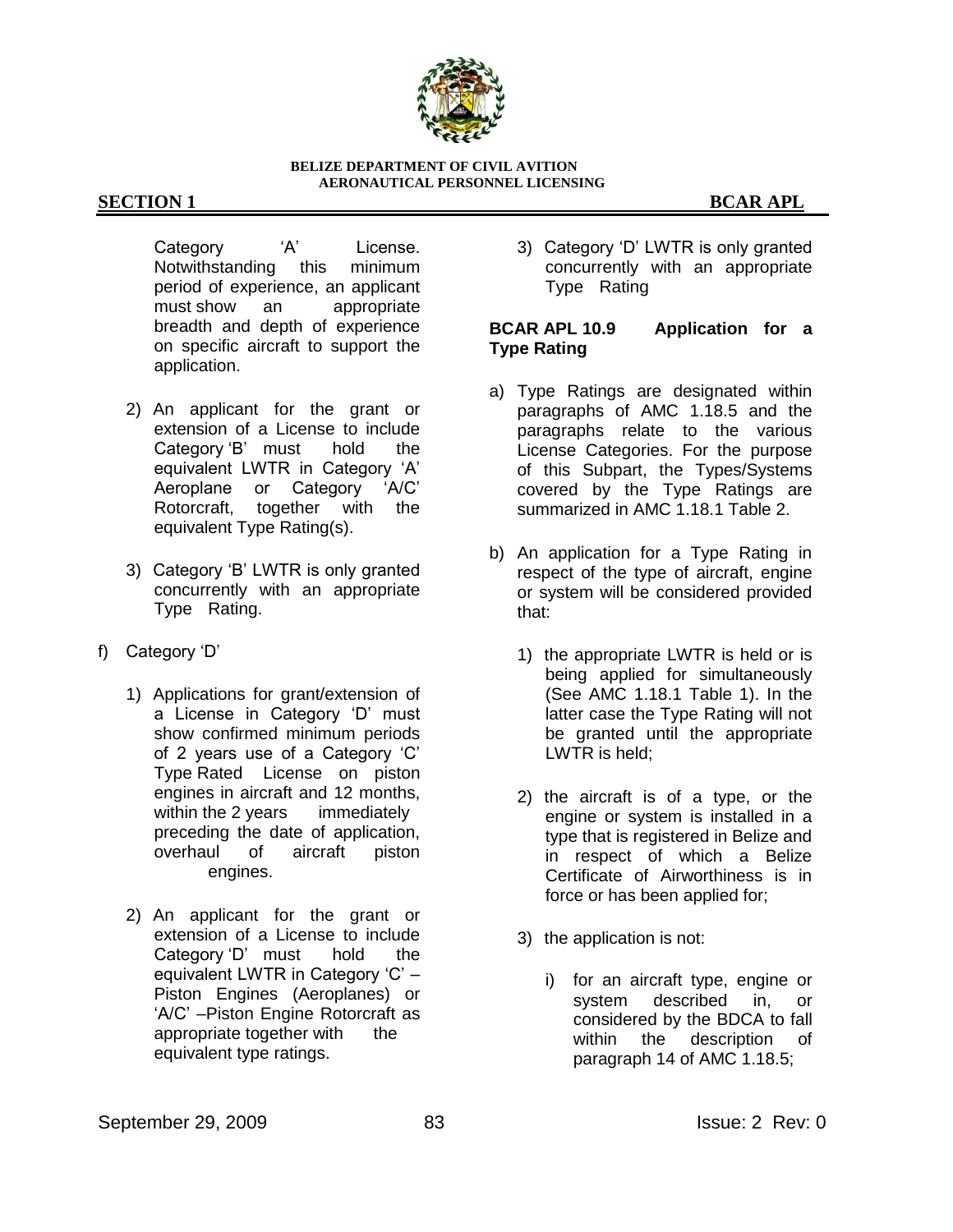

# **SECTION 1 BCAR APL**

- ii) in Category 'B', for
	- A) a pressurized aeroplane, or
	- B) an aeroplane in which the primary structure is of reinforced plastic/epoxy manufacture, or
	- C) an aeroplane having a MTWA exceeding 5700 kg (12,500 lb), or
	- D) a rotorcraft having a MTWA exceeding 2730 kg (6,000lb);
- iii) in Category 'D', for Piston Engines with a power rating exceeding 670 BHP (500 kW) or for any jet or propeller turbine engine.
- c) For Type Ratings indicated '+' in AMC 1.18.1 Table 2, an application may be made for the complete paragraph or for specific types of Aeroplanes, Rotorcraft or Engines within the paragraph.
- d) The Type Ratings within paragraphs 5.6, 5.8, 5.9, 6.4, 6.5, 6.6 and 7.4 of AMC 1.18.5 are available only as specific types of Aeroplane, Rotorcraft or Engine and therefore are not available as a complete paragraph.
- e) The assessment procedure for the grant of a Type Rating varies according to the particular Type Rating required and may take the form of an oral examination, completion of

Approved Type Training or assessment of experience alone. Where satisfactory completion of Approved Type Training is required normally, the BDCA may decide in a particular circumstance that an oral examination should be carried out either in lieu of the course or in addition to it.

- f) The BDCA will consider accepting a type training course instead of an oral examination which would otherwise be required for a particular type rating. Agreement from Personnel Licensing must be obtained before the type course is undertaken.
- g) The application procedure to extend a license to include a Type Rating is similar to that described in BCAR APL 10.7, except that the application BDCA Form AD 300 must be accompanied by BDCA Form AD 301 Type Rating Record of Experience
- h) The certification required on BDCA Form AD 300 shall be made by an engineer, acceptable to the BDCA, who shall normally have had regular professional contact with the applicant and who has held a Belize License, in the discipline for which application is made, for a minimum period of 24 months. The License must be valid. The signatory may be an experienced person other than an appropriately licensed engineer with the prior agreement of the BDCA Personnel Licensing Department.
- i) Where the applicant is required to undergo Approved Type Training, the

September 29, 2009 **84 ISSUE: 2 Rev: 0 ISSUE: 2 Rev: 0**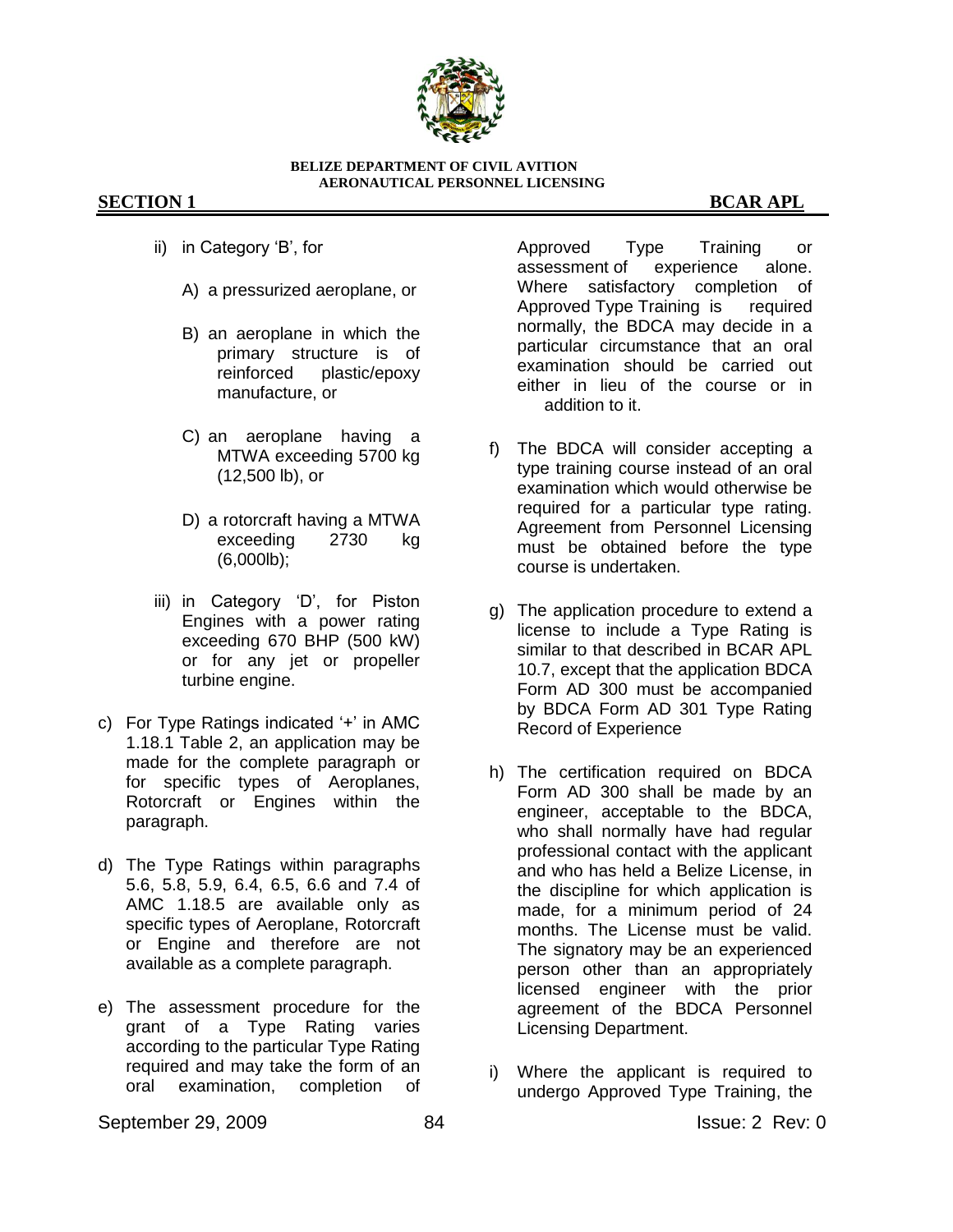

# **SECTION 1** BCAR APL

applicant must give details on the BDCA Form AD 300 and submit a copy of the appropriate Certificate.

# **BCAR APL 10.10 Experience Requirements – Type Ratings**

- a) Subject to BCAR APL 10.10 (b), extension of a License to include a Type Rating does not normally require a period of general experience additional to that required for the relevant LWTR, which must be held before a Type Rating will be granted (see AMC 1.18.1 Table 2). However a satisfactory Record of Experience appropriate to the Type applied for must be submitted as part of the application for a Type Rating (see BCAR APL 10.9 (g). The experience shown on it must have been gained within the three years before the application.
- b) An application for a Type Rating from a holder of an LWTR which was gained following successful completion of an Approved Ab-initio Course must show confirmed evidence that he or she has obtained at least 12 months relevant aircraft engineering experience with an organization engaged upon the maintenance of operational aircraft in addition to that gained during the course.
- c) Category 'A', 'B', 'C' and 'D' Type Ratings:
	- 1) Category "A" Aeroplanes in paragraphs 5.0, 5.1, 5.7, 5.7.1, 5.9 and 5.9.1 of AMC 1.18.5; Category

"B" – Aeroplanes in paragraphs 5.1, 5.7 or 5.7.1 of AMC 1.18.5;

- 2) Category "B" Rotorcraft in paragraphs 7.1 or 7.3 of AMC 1.18.5;
- 3) Category "C" Engines in paragraphs 6.0 or 6.3 of AMC 1.18.5;
- 4) Category "D" Engines not more than 500 kW (670 BHP) in paragraph 6.3 of AMC 1.18.5
- 5) Categories "A/C" Rotorcraft in paragraph 7.1 of AMC 1.18.5
	- i) A Type Rating will normally be granted subject to a satisfactory oral examination on those items in the modular syllabus applicable to the Category/Type Rating.
	- ii) Where application is made for the paragraph itself, the Record of Experience referred to in BCAR APL 10.01(a) must provide satisfactory evidence of relevant experience of at least 1 year on a minimum of three types of aeroplanes, rotorcraft and/or engines, as appropriate, of different manufacturers within that paragraph. The types must be representative of those within the paragraphs and one type must satisfy the following criteria:

September 29, 2009 85 85 Issue: 2 Rev: 0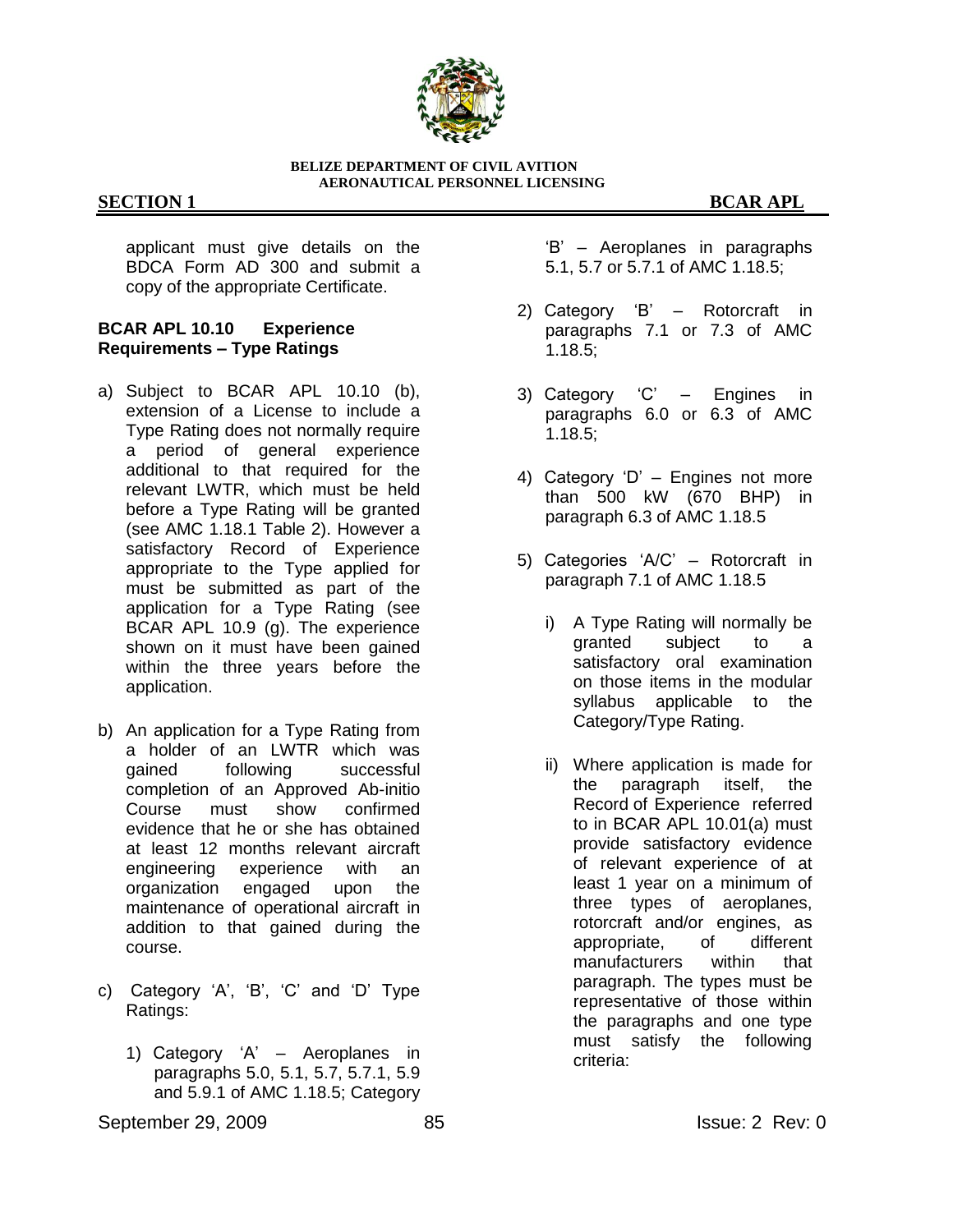

- A) For paragraph 5.7.1: Aeroplanes having retractable landing gear.
- B) For paragraph 5.7: Aeroplanes over 2730 kg and having retractable landing gear.
- C) For paragraph 5.9.1: Aeroplanes below 2730 kg having retractable landing gear and are pressurized.
- D) For paragraphs 6.0 or 6.3: Engines that are supercharged/turbocharge d and of the type (Petrol or Diesel) covered by the paragraph.
- E) Where application is made for a specific type only, the Record of Experience need only cover that specific type.
- d) Category "A" Aeroplanes in paragraph 5.6 and 5.8 of AMC 1.18.5
- e) Category "C" Engines in paragraphs 6.4, 6.5 and 6.6 of AMC 1.18.5.
- f) Category 'A' and 'C'  $-$  Rotorcraft in paragraphs 7.3 and 7.4 of AMC 1.18.5
	- 1) A Type Rating will normally be granted subject to evidence of satisfactory completion either of a BDCA Approved Course covering the Type Rating or of a type training course to ATA 104 level 3

covering the Type Rating and carried out by a suitably approved 147 Approved Maintenance Training Organization approved by the Authority. In either case the course should have been completed within the 3 years immediately preceding the date of application.

- 2) Application may be made only for specific types of Aeroplanes, Rotorcraft and/or Engines listed in paragraphs 5.6, 5.8, 5.9, 6.4, 6.5, 6.6 and 7.4 and not for the complete paragraph.
- 3) Applications will be considered for paragraph 7.3 or for specific types of Rotorcraft covered by the paragraph. Where application is made for the paragraph, the Record of Experience must provide satisfactory evidence of relevant experience of at least 1 year on a minimum of three types of Engines and/or Rotorcraft by two different manufacturers within that paragraph. The types must be representative of the paragraph. Where application is made for a specific type only, the Record of Experience need only cover that specific type.
- g) Application for one of the complete paragraphs 5.0 (Category A only), 5.1, 5.7, 5.7.1, 5.9.1, 6.0, 6.3, 7.1 or 7.3, may be accepted without examination for the complete paragraph, or without a training course for the complete paragraph, provided that: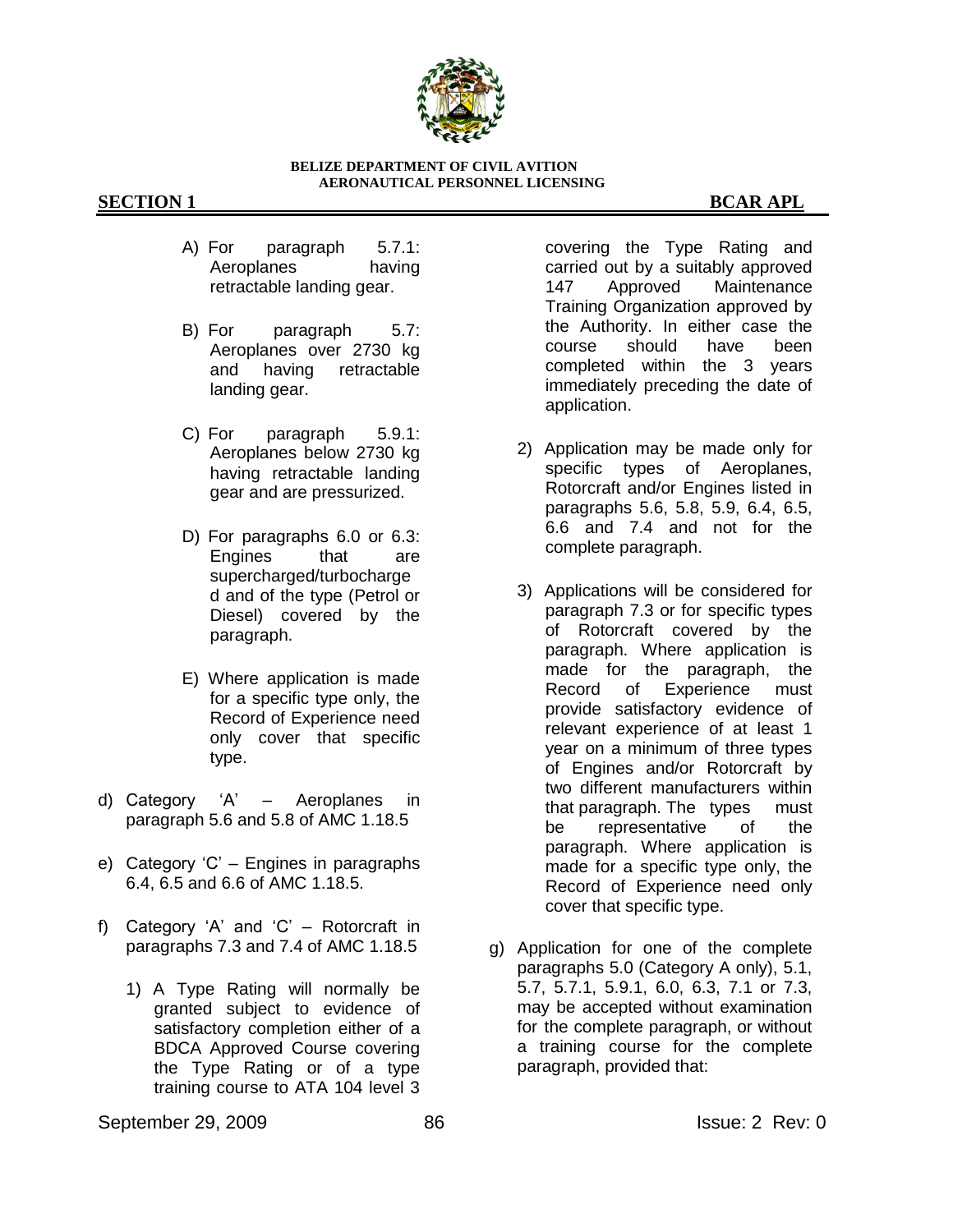

# **SECTION 1** BCAR APL

- 1) The applicant has obtained three Type Ratings of aircraft and/or engines of different manufacturers, representative of types within the paragraph, and
	- i) For paragraphs 5.7, 5.7.1, 6.0 and 6.3, one of the Type Ratings must satisfy requirement (3) below.
	- ii) For paragraph 7.3, an engine type by two different manufacturers is required.
- 2) The applicant must show confirmed experience of 2 years maintenance of aircraft and/or engines within the paragraph. For paragraphs 5.7, 5.7.1, 6.0 and 6.3, 1 year must be on types satisfying requirement in BCAR 10.10 (g) (3).
- 3) For paragraph 5.7.1: Aeroplanes having retractable landing gear but not necessarily pressurized. For paragraph 5.7: Aeroplanes over 2730 kg, and having retractable landing gear, but not necessarily pressurized.

For paragraph 5.9.1: Aeroplane below 2730 kg having retractable landing gear and are pressurized.

For paragraphs 6.0 or 6.3: Engines that are a contracted that  $\alpha$ supercharged/turbocharged and of a type (Petrol or Diesel) covered by the paragraph.

h) Category "X" Type Ratings

- 1) Category "X" Instruments. A Type Rating for any of the paragraphs 8.1, 8.2, 8.3 or 8.4 of AMC 1.18.5 will be granted subject to a satisfactory oral examination on those items in the modular syllabus applicable to the Category and to the Type Ratings.
- 2) Category "X" Electrical
	- i. A Type Rating for any of the paragraphs 9.1, 9.2 or 9.3 of AMC 1.18.5 will normally be granted subject to a satisfactory oral examination on those items in the modular syllabus applicable to the Category and to the Type Ratings.
	- ii. A Type Rating in paragraph 9.4 of AMC 1.18.5 will normally be granted subject to evidence of satisfactory completion either of a BDCA Approved Course covering the Type Rating or of a type training course to ATA 104 level 3 covering the Type Rating and carried out by a suitably approved 147 Approved Maintenance Training Organization. In either case the course should have been completed within the 3 years immediately preceding the date of application.
- i) Category 'X' Automatic Pilots -Aeroplanes or Rotorcraft. A Type Rating for any of the paragraphs 13.1, 13.2, 13.3, 13.4 and 13.5 of AMC 1.18.5 will normally be granted subject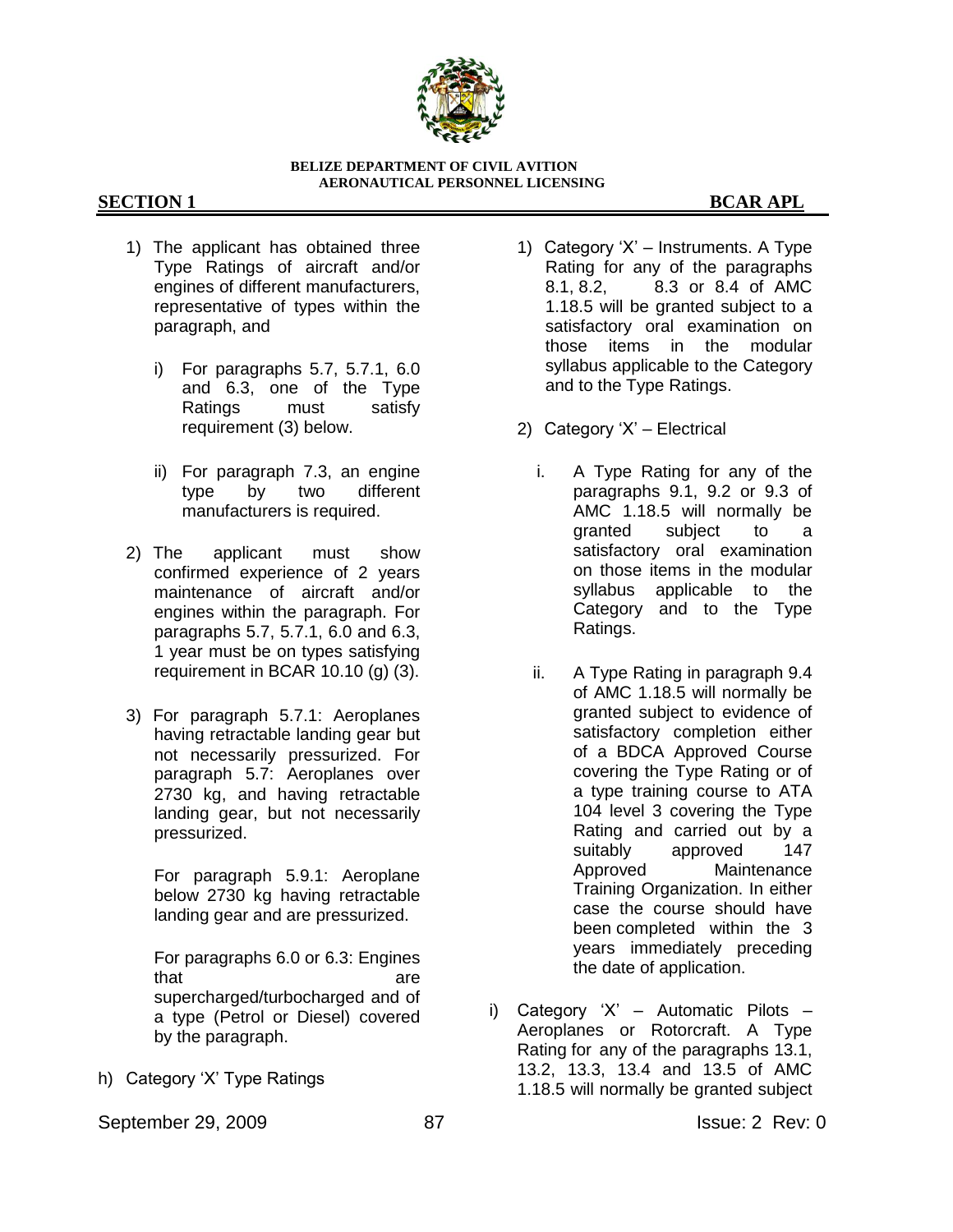

## **SECTION 1** BCAR APL

to a satisfactory oral examination on those items in the modular syllabus applicable to the Category and to the Type Ratings.

- j) Category "X" Combined Category Instruments/Automatic Pilots. "X" Combined Category LWTR is a prerequisite for the grant of any of the Combined Category Type Ratings listed in paragraph 10 of AMC 1.18.5. Such a Type Rating will normally be granted subject to evidence of satisfactory completion either of a BDCA Approved Course covering the Type Rating or of a type training course to ATA 104 level 3 covering the Type Rating and carried out by a suitably approved 147 Approved Maintenance Training Organization. In either case the course should have been completed within the 3 years immediately preceding the date of application.
- k) Category "X" Compass Compensation and Adjustment. For

holders of Category 'X'- instruments LWTR a Type Rating for paragraph 8.8 of AMC 1.18.5 will be granted. For holders of Category  $X'$  – Compass Compensation and Adjustment LWTR a Type Rating for paragraph 15 of AMC 1.18.5 will be granted. These Type Ratings will normally be granted subject to the provision of evidence of compass swings, which have included the compensation and adjustment of compasses, on four aircraft within the preceding 12 months.

l) Category "R" Type Ratings A Type Rating for paragraph 12.2, 12.2.1, 12.3 or 12.3.1 of AMC 1.18.5, will normally be granted subject to assessment by the BDCA of the Record of Experience required in paragraph 6.1.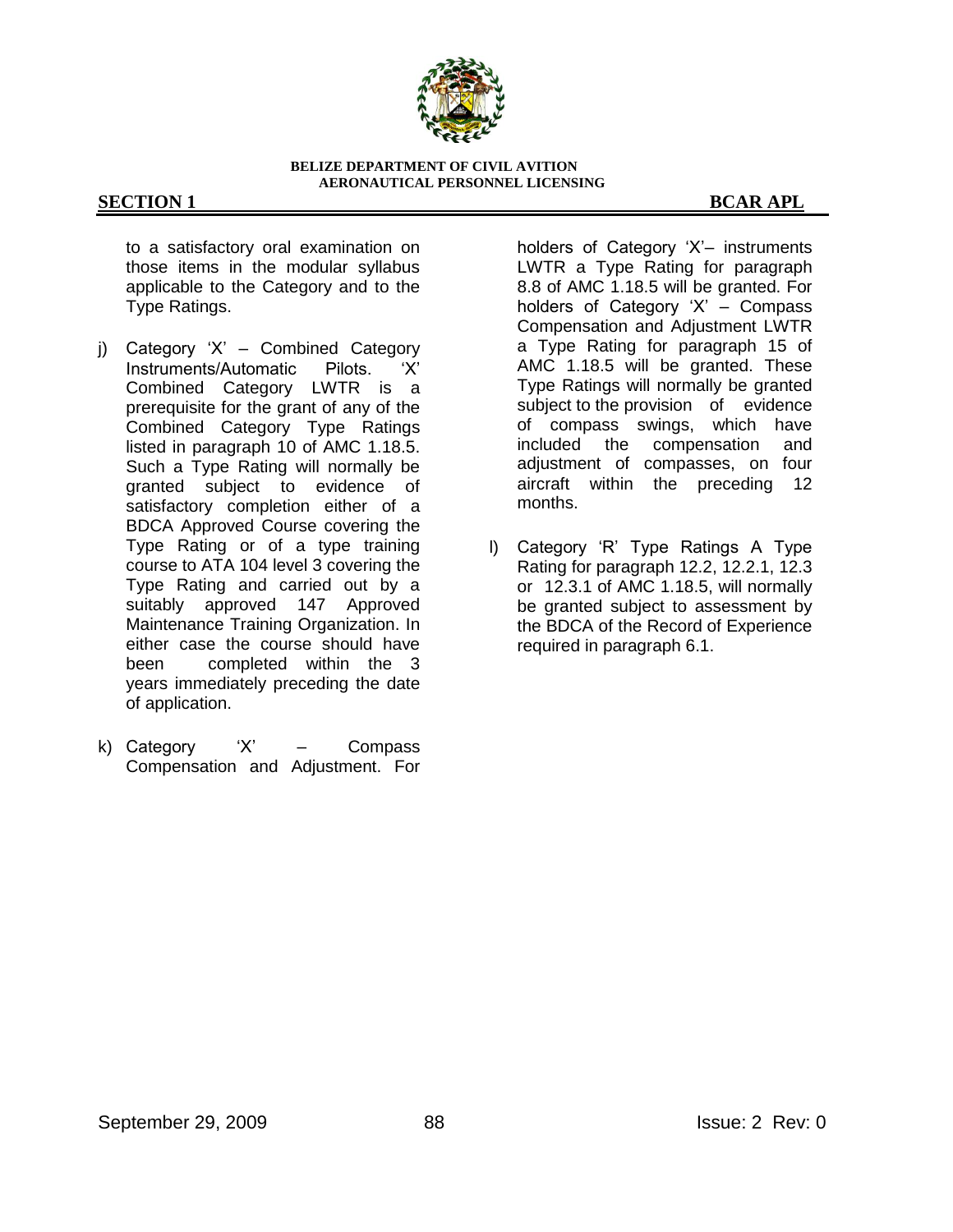

**SECTION 1 BCAR APL** 

# **SECTION 10 SUBPART C EXAMINATIONS**

## **BCAR APL 10.11 General**

a) This Subpart provides information on the examinations appropriate to the grant or extension of a License. The information in relation to LWTRs in particular may not apply to candidates who have completed successfully an Approved Ab-initio Course.

# **BCAR 10.12 License Without Type Rating**

- a) Examinations will comprise those modules of the syllabus in AMC 1.18.2 which are applicable to the Category/Sub-Division, less those modules previously satisfied by an existing LWTR held on a valid License.
- b) The examination for the initial grant of a License will normally be in three parts:
	- 1) comprising individual multiple choice question papers,
		- i. BCAR Regulations multi choice
		- ii. Airframe multi choice
		- iii. Powerplant multi choice
		- iv. General multi choice
	- 2) an essay question paper, and
- 3) an oral/practical examination.
- c) The examination for license extension to include a LWTR requires the applicant to sit and pass only the additional multiple choice modular exams applicable to the license category/sub-division being sought. In the case of extensions to include categories 'B' or 'D' or 'X' Compass Compensation, an additional essay paper is taken instead of a multiple choice paper.

# **BCAR 10.13 Type Ratings**

- a) The assessment procedure for Type Ratings is set out in BCAR APL 10.9 BCAR APL 10.10. Where an oral examination is required it will cover those items of the modular syllabus appropriate to the Type Rating.
- b) Concurrent applications for an LWTR and an associated Type Rating where both require an oral examination will result in one oral examination covering both aspects once all written examination passes have been achieved for the LWTR.

# **BCAR APL 10.13 Examinations**

- a) General
	- 1) Information on examination format is given below. Candidates should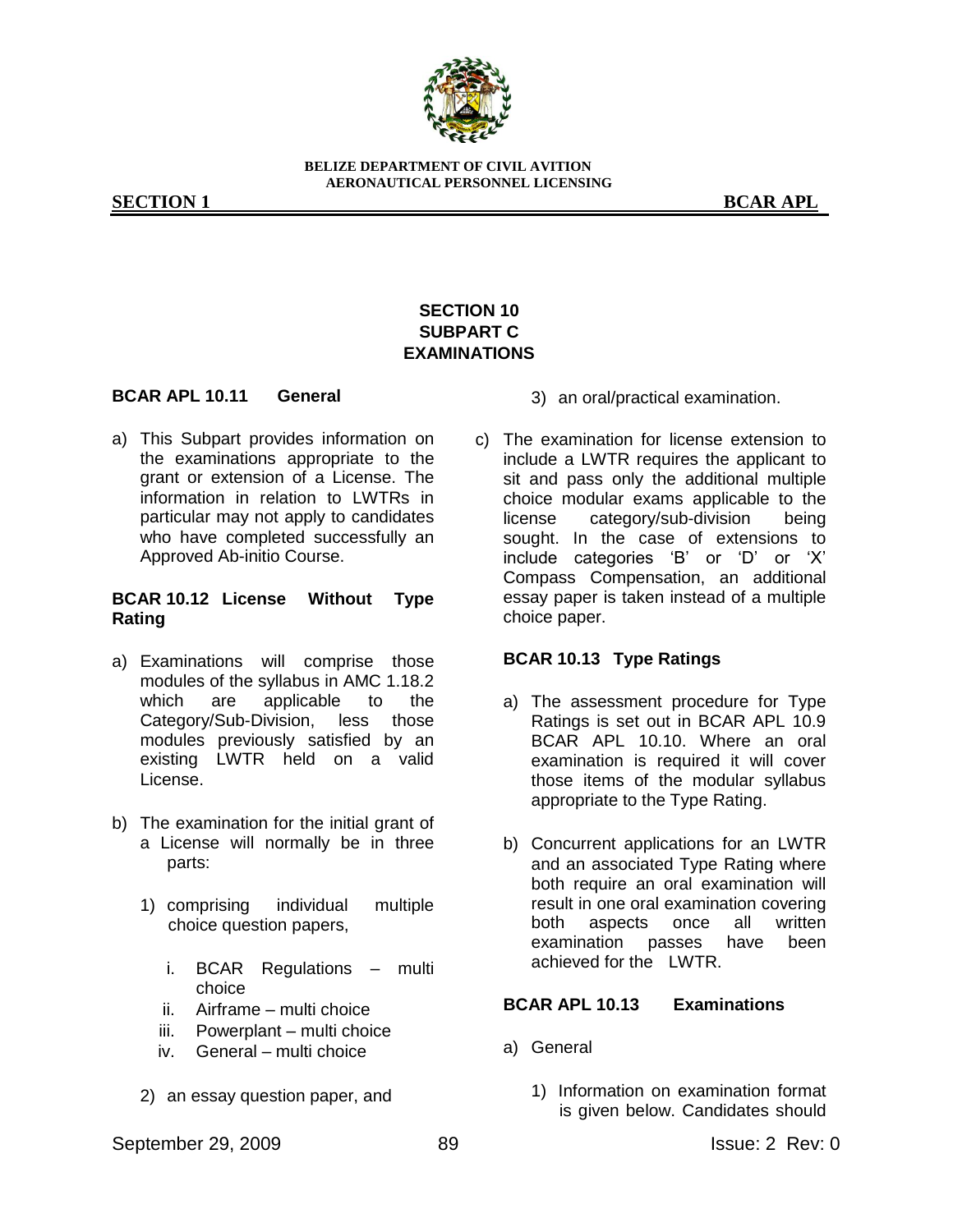

expect to be examined according to the syllabus in AMC 1.18.2 appropriate to the rating regardless of whether or not they have experience on particular systems. (See BCAR APL 10.8 (d)).

- 2) Candidates must present 2 copies of proof of identification, such as a passport or a nationally recognized Identity document such as a social security card, when attending for examination.
- 3) Applications to take written examinations are made independently of the application for the issue or extension of a license and may be made at any time irrespective of the level of maintenance experience gained. Application must be made in the BDCA Form AD 300 and may cover one or more papers relevant to the LWTR sought. Written papers may be applied for and taken in any order.
- 4) An application for License issue also covers the oral examination and candidates should be ready to take that examination when submitting the application.
- b) Written Examination.
	- 1) The time allowed for each examination paper is shown on the answer sheet which the candidate must sign. All questions in a paper are worth equal marks. The pass mark for each modular multiple choice paper is 70%. The pass mark for the essay paper is 70%.

Calculators or similar devices may not be used during examinations.

- 2) A pass in a multiple-choice or essay paper is valid for one year from the date of the examination. All parts of the required examinations (including any oral examination) must be passed within that period. Any passes falling outside that time limit will lapse. Any written examinations passed previously for an LWTR already held on a valid license are not affected by this one year limit.
- c) Multi-Choice Paper.
	- 1) For each module being taken, a computer generated exam is provided. Each question comprises an introductory statement (question stem) and three alternative answers designated (1), (2) and (3) printed below. Only one of these answers is totally correct, the remaining two answers are incorrect or only partially correct, being incomplete in some definite aspect.
- d) Essay Paper.
	- 1) An essay paper comprises a number of questions each with an allocated space in which the candidate is required to write the response. Some questions will cover basic principles and practical features appropriate to systems and/or components but in the main they will relate to maintenance and inspection aspects, condition

September 29, 2009 **90 90 ISSUE: 2 Rev: 0 ISSUE: 2 Rev: 0**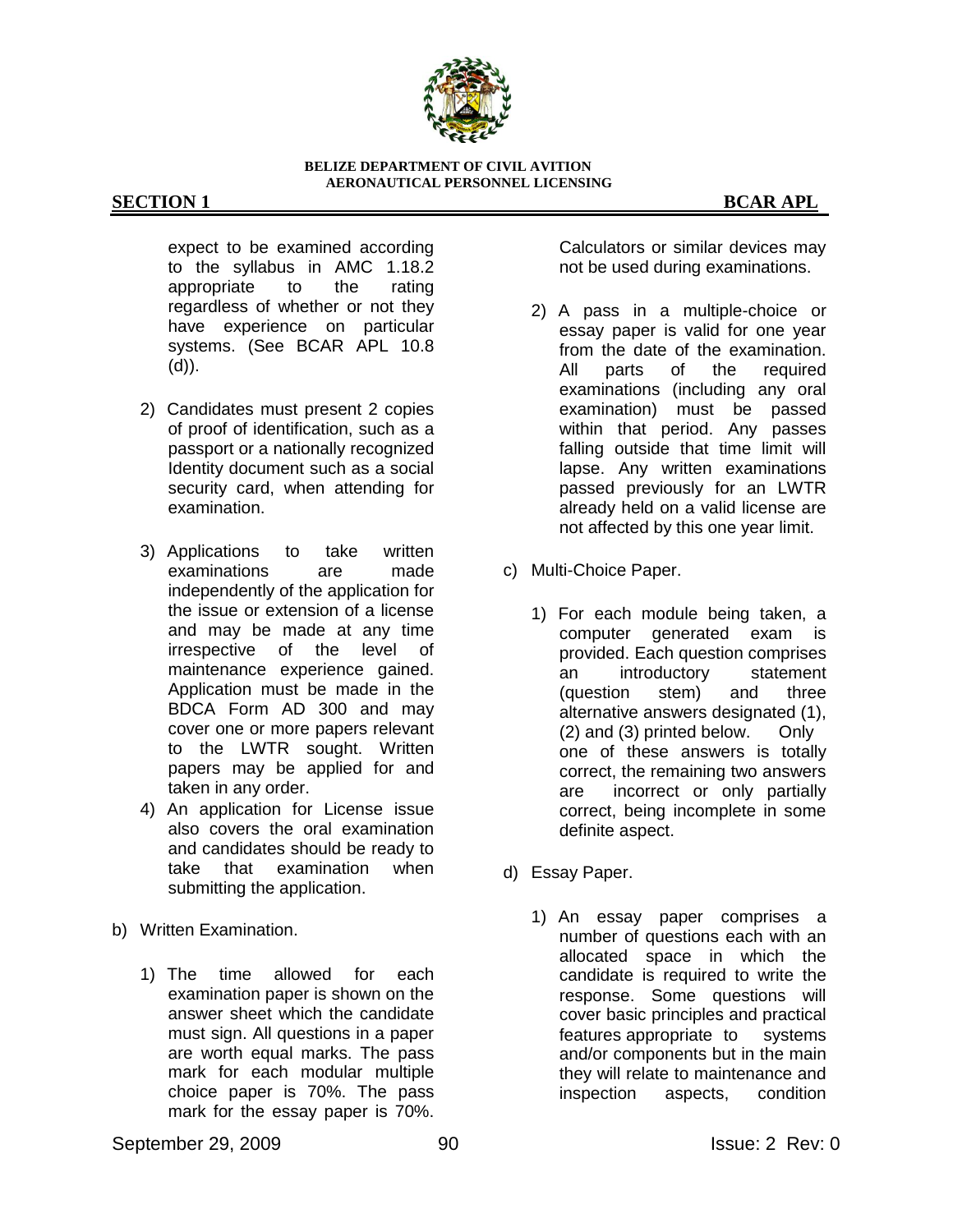

assessment, functional checking, trouble-shooting procedures and maintenance certification. They may also include a need to consider legislative requirements and human factors implications in certain instances.

- i) For examinations in respect of LWTR categories 'A', 'C', 'X' or "R", the essay paper is required for initial License issue only. This paper is intended to test the candidate"s ability to read, write and express himself in technical English although some element of technical evaluation will occur.
- ii) In addition, for Categories "B", "D" and "X" Compass Compensation an essay paper will have to be taken predominantly to examine the specific additional technical elements relating to these subjects.
- e) Oral Examination.
	- 1) The basic oral examination is carried out only at license issue and is the final stage in the process for the grant of a License. An application for LWTR oral examination and License issue can be made only when the appropriate experience requirements for License issue have been met and all written examinations required have been passed within the time limit allowed. The oral examination

must be passed within five years of the first written examination pass. Oral examinations may also be carried out for the extension of a License to include certain Type Ratings. The examinations are carried out by Surveyors at BDCA Offices at times mutually agreed.

- 2) The LWTR oral examination at License issue is not intended to reexamine the basic knowledge of an individual. It is aimed primarily at assessing whether or not the individual possesses the expected ability to discharge the responsibilities of a License holder. The oral examination will therefore be an assessment of the individual"s fitness to hold the License by evaluating such issues as the determination of maintenance requirements, preparation and use of documents, supervision of tasks, and management of complex tasks and the meeting of the various requirements to permit certification to be made. Whilst it is not intended that the oral examination deal with specific subjects from the syllabus, surveyors may include such questions if the candidate's answers to other questions suggest there is justification to do so. The oral examination must be passed within five years of passing the first written examination paper.
- 3) An oral examination for a Type Rating, where required, is based on those items of the syllabus applicable to the Category and Type Rating (see Appendix 1),

September 29, 2009 91 91 **ISSUE: 2 Rev: 0**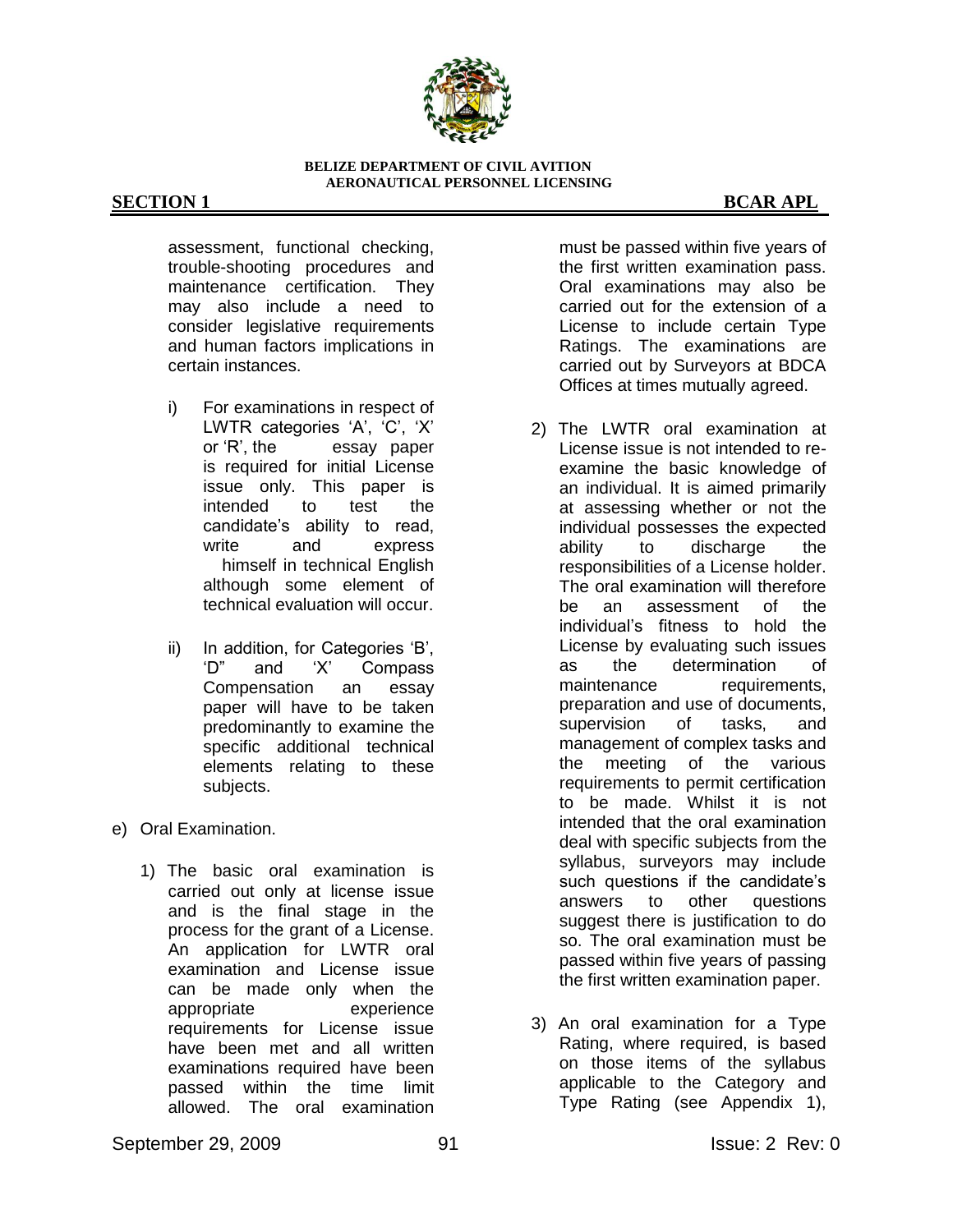

emphasis being placed on the practical application of the knowledge. The candidate will be expected to demonstrate a knowledge of the aircraft, systems or components relevant to the Type Rating being sought, the manufacturer"s maintenance documentation, relevant airworthiness data including Airworthiness Directives and modifications, typical defects and where applicable typical repair and inspection procedures for the Type. In addition, the candidate will be expected to show a familiarity with the checking and adjustment procedures for the various systems. Areas of work itemized by the candidate in the Type Rating Record of Experience will be included in the examination.

- f) Failure and Partial Passes
	- 1) LWTR Written Examinations. A candidate who wishes to reapply after any failure of an examination must complete and submit a BDCA Form AD 300, no earlier than two months since the date of failure. Any modular passes are valid as described in BCAR APL 10.13 (b) (1)
	- 2) LWTR Oral Examinations. A candidate who wishes to reapply after any failure of an oral examination must complete and submit a BDCA Form AD 300, no earlier than two months since the date of failure.
- 3) Subject to remaining within the five year time limit, a candidate is allowed two further attempts at an oral examination for the issue of an LWTR provided that the subsequent attempt takes place no earlier than two months and no later than six months after the previous failure. A candidate who fails all three attempts at the oral examination will be required to take or retake the appropriate written examinations before reapplying for License issue and oral examination.
- g) Type Rating.
	- 1) A candidate, who has failed a Type Rating oral examination and wishes to be re-examined, should complete further BDCA Forms AD 300 and AD 301 listing items of experience since the previous application. A minimum of three months of additional experience will be required for reapplication.
- h) Failure Guidance
	- 1) Candidates may request guidance following failure of an oral examination only. Requests must be made in writing to the BDCA Personnel Licensing Department and guidance will be supplied only a writing. The BDCA cannot offer any beneficial guidance on failure of written examinations beyond the marks shown on the failure notification.
- i) Exemptions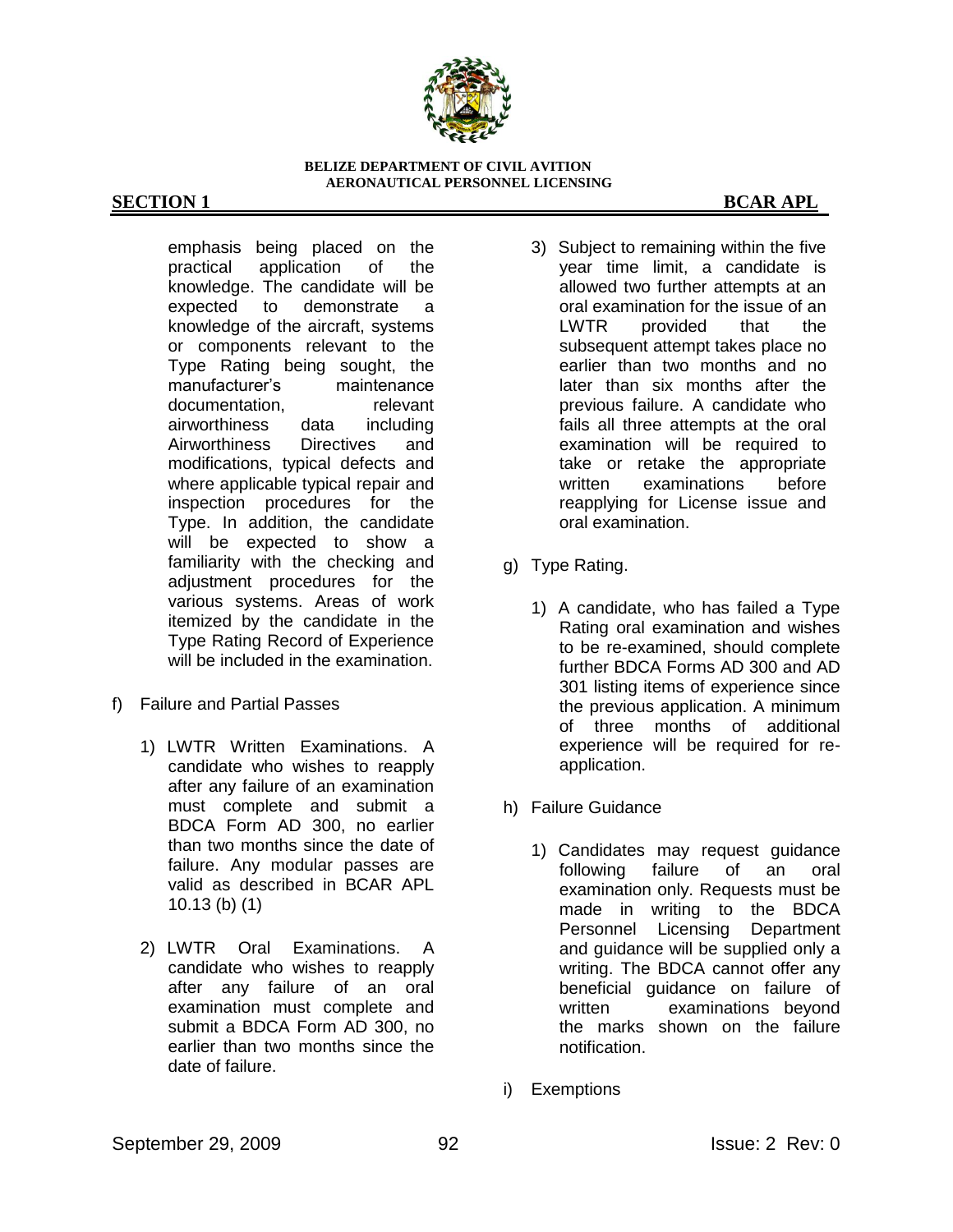

**SECTION 1 BCAR APL** 

1) You may be granted exemption from parts of the written examinations if you hold certain qualifications or licenses; if you think you qualify for these exemptions you must submit supporting documentation each time you make an application. These exemptions are listed in the table below:

| <b>IF YOU</b>                                                                                                                                                                                                                | <b>YOU MAY BE EXEMPT</b>                                                                                                                                                                                                                                                                                                                             |
|------------------------------------------------------------------------------------------------------------------------------------------------------------------------------------------------------------------------------|------------------------------------------------------------------------------------------------------------------------------------------------------------------------------------------------------------------------------------------------------------------------------------------------------------------------------------------------------|
| Hold a valid ICAO Type II or<br>FAA A & P Certificate (but<br>not a temporary certificate)                                                                                                                                   | Multi-choice questions from modules (except<br>module) where the rating on the license corresponds<br>to the category for which you are applying                                                                                                                                                                                                     |
|                                                                                                                                                                                                                              | NOTE: Where a candidate's results are such that<br>all the examination must be retaken or following<br>a partial pass a candidate again fails, these<br>exemptions may be withdrawn for further<br>applications for that category                                                                                                                    |
| Hold a valid foreign AME, the<br>examinations for which were<br><b>BDCA</b><br>conducted<br>by<br>a<br>Surveyor,<br>which<br>or<br>was<br>issued under<br>direct<br>the<br><b>BDCA</b><br>supervision of<br>the<br>personnel | written examination (Except Regulations)<br>All<br>provided that; (a) the examination was conducted to<br>the current issue of BCAR APL Part 10 and (b) any<br>type rating which you are applying to be transferred<br>must be for a type currently on the Belize register<br>and not a type for which completion course is<br>required by Subpart C |
| NOTE: You will need to<br>written<br>provide<br>confirmation<br>the<br>from<br>relevant foreign authority                                                                                                                    |                                                                                                                                                                                                                                                                                                                                                      |
| Aeronautical<br>Hold<br>an<br><b>Maintenance Certificate</b>                                                                                                                                                                 | Multi-choice questions from modules which are held<br>on your AMC                                                                                                                                                                                                                                                                                    |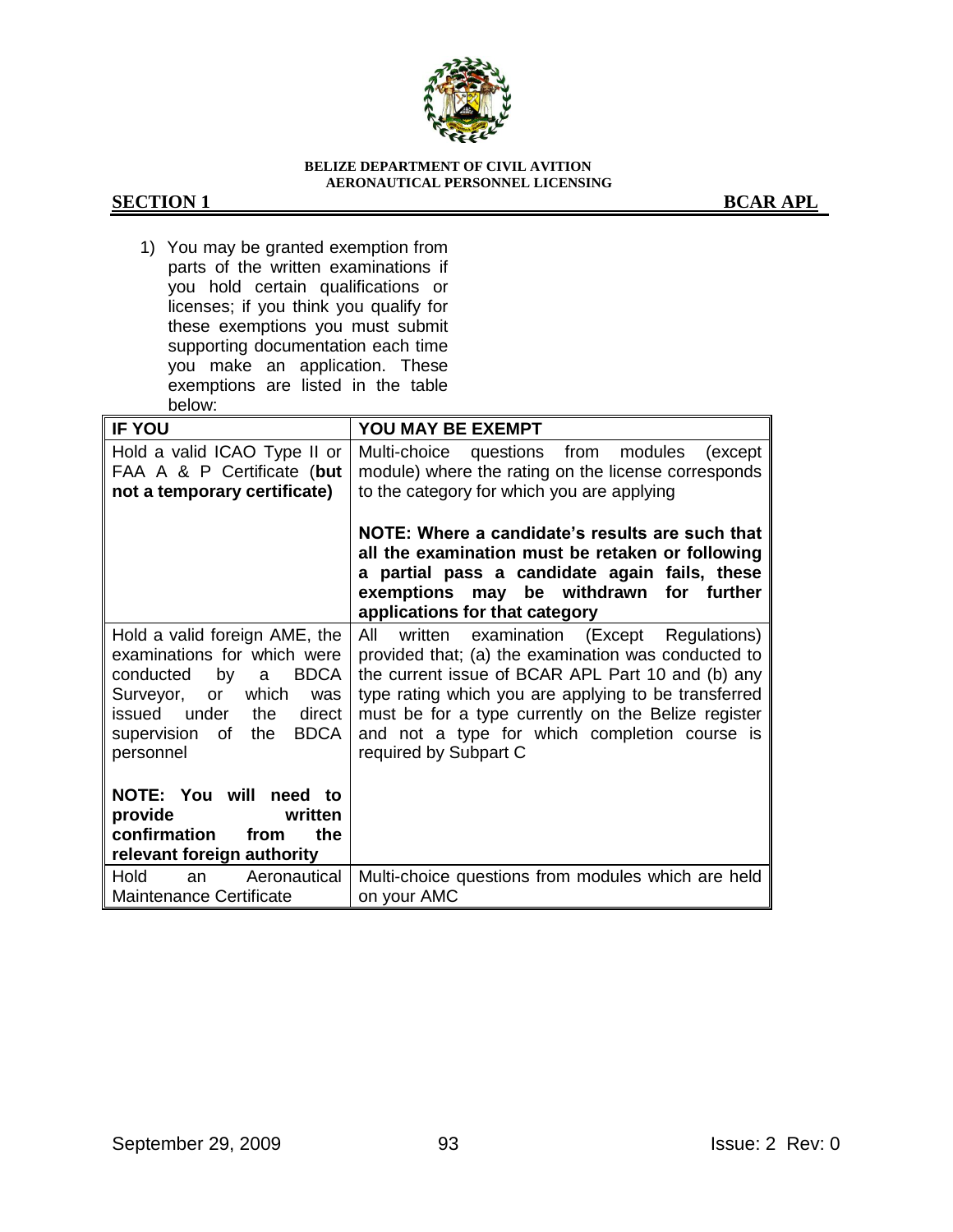

**SECTION 1** BCAR APL

# **SECTION 10 SUBPART D LICENSE RENEWALS**

## **BCAR APL 10.14 General**

a) A License may be renewed as described below provided that the holder provides evidence of having been engaged on the maintenance of operating aircraft for periods totaling at least 6 months during the 24 months before application for renewal. Where a License holder is unable to show such experience but has been involved actively for the same minimum period in matters concerned with aircraft maintenance (e.g. as a quality engineer or quality manager, an aeronautical engineering instructor or as a flight engineer) consideration will be given to renewing the License.

# **BCAR APL 10.15 Renewal**

a) It is the responsibility of the License holder to ensure that his or her License remains valid. However, approximately two months before the BDCA will notify the holder about the expiry date of the License. For this reason, and to be sure of receiving information, it is important for License holders to leave their telephone number at the BDCA office. Applications for renewal will not be accepted more than 60 days before expiry of the License. Applications involving conversion will be accepted before that time and in any event should be made no later than six weeks before

the License is due to expire to avoid any break in continuity.

- b) A License cannot be back-dated and in order to ensure continuity of License coverage an acceptable application for renewal must be received by the BDCA in good time before expiry of the License. Any lack of continuity in the validity of the License will be recorded on the renewed License. Any certifications issued after a License has lapsed could affect the validity of the Certificate of Airworthiness of the aircraft for which those certifications were issued.
- c) If certification has been made under the authority of a License which has lapsed, the License will not be renewed until a statement has been made that all such certifications have been re certified by the holder of a valid License. This statement must be made by the owner of the aircraft or by the maintenance organization(s) responsible for the maintenance of the aircraft since the invalid certification was made.
- d) If certification has been made under the authority of a Company Authorization based upon the certifier holding a valid License which had lapsed at the time the certification was made, the License will not be renewed until a statement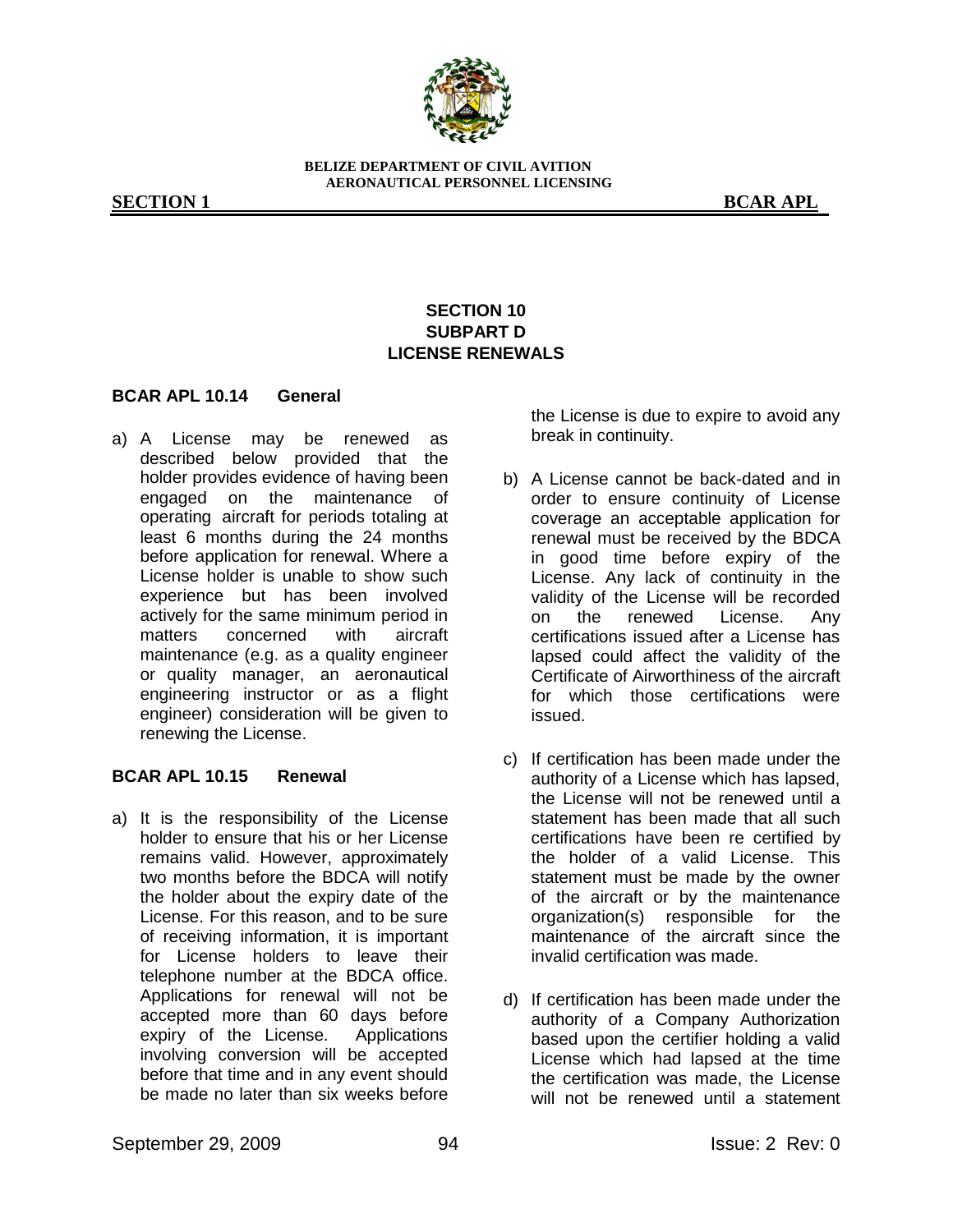

has been made that all such certifications have been re certified by the holder of a valid Company Authorization. This statement must be made by the Quality Manager of the approved maintenance organization(s) responsible for the maintenance of the aircraft since the invalid certification was made.

e) The BDCA can only renew a License upon being satisfied with the renewal submission and upon the receipt of the statutory fee. The charge payable will be shown on the application form. Licenses are renewed annually.

## **BCAR APL 10.16 Expired Licenses**

a) A License which has lapsed for less than 2 years will be considered for renewal without examination of the holder provided that the other requirements of this Chapter are met.

b) A License which has lapsed for more than 2 years will not be renewed without examination of the holder. The amount of recent experience required will depend on the length of time since the license lapsed and the nature of employment. Application for the re-issue of the License should be made in accordance with the procedures in BCAR APL Part 10 Subpart B Examination details appropriate to the circumstances will be notified by the BDCA. The extent of the examination will generally be dependent on the nature of the holder"s employment since the License was last renewed and on the degree to which such employment can be considered by the BDCA as comparable to those privileges for which the License was valid.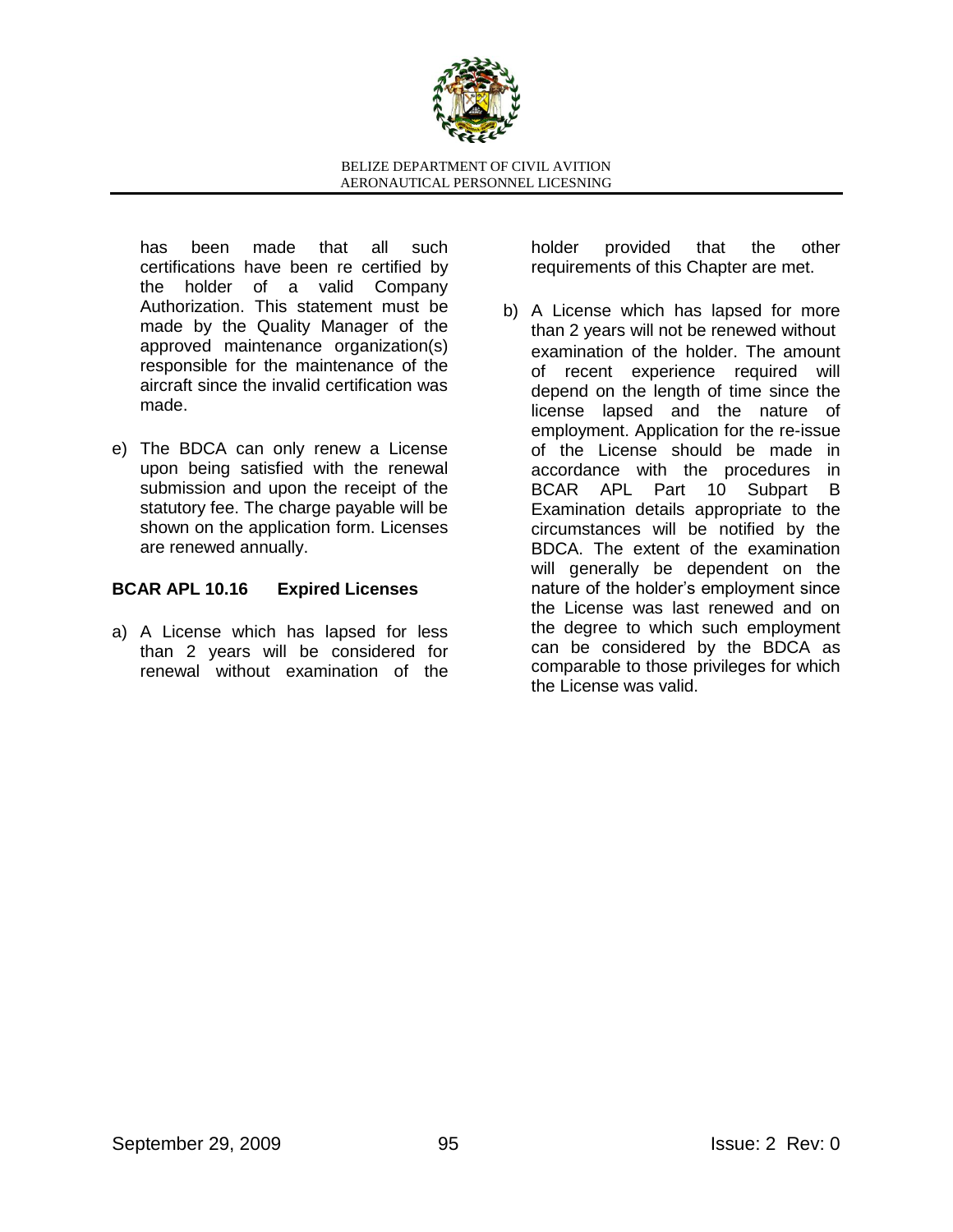

# **BCAR APL PART 11 Miscellaneous**

## **BCAR-APL 11.1 General exemptions**.

**BCAR-APL 11.1.1** An applicant under these Regulations who cannot comply with certain eligibility requirements or areas of operations required for the issue of an airman license because of physical limitations or for other reasons, may be issued a license, rating, or authorization with an appropriate limitation where:

**(a)** The applicant is able to meet all other certification requirements for the license, rating, or authorization sought;

**(b)** The physical limitation, has been recorded with the authority on the medical records of the applicant; and

**(c)** The Director determines that the inability of the applicant to perform the particular area of operation will not adversely affect safety.

**BCAR-APL 11.1.2** A limitation placed on a license under this regulation may on the recommendation of the Director, be removed where the licensee demonstrates to an examiner, satisfactory proficiency in the area of operation to which the limitation applies, or otherwise shows compliance with conditions to remove the limitation, as applicable.

**BCAR-APL 11.1.3** No person shall act as a required pilot of a civil aircraft of foreign registry within Belize, unless the pilot license issued to such person in accordance with these regulations was issued or

validated by the country in which the aircraft is registered.

**BCAR-APL 11.1.4** No person shall act as a pilot, flight instructor, required flight crew member, or air traffic controller unless that person holds an appropriate and current medical certificate issued in accordance with these regulations or other documentation acceptable to the Director.

# **BCAR-APL 11.2 Transitional provisions.**

**BCAR-APL 11.2.1** Notwithstanding the requirements for licenses ratings and authorizations under parts II, III, IV, V, VII and VIII of these regulations, a person meeting the requirements and exercising the privileges of such license, rating or authorization, on the commencement of these regulations may continue to do so under the conditions of his existing license, rating or authorization for a period no greater than 6 months from the date of the commencement of these regulations and thereafter shall meet the requirements of those Parts.

**BCAR-APL 11.2.2** Notwithstanding the requirements for licenses, ratings and authorizations under Part IX of these regulations, a person exercising the privileges of such license, rating, or authorization on the commencement of these regulations may continue to do so under the conditions of his existing license, rating or authorization for a period no

September 29, 2009 **96 1998 1998 1998 1998 1998 1998 1998 1998 1999 1999 1999 1999**